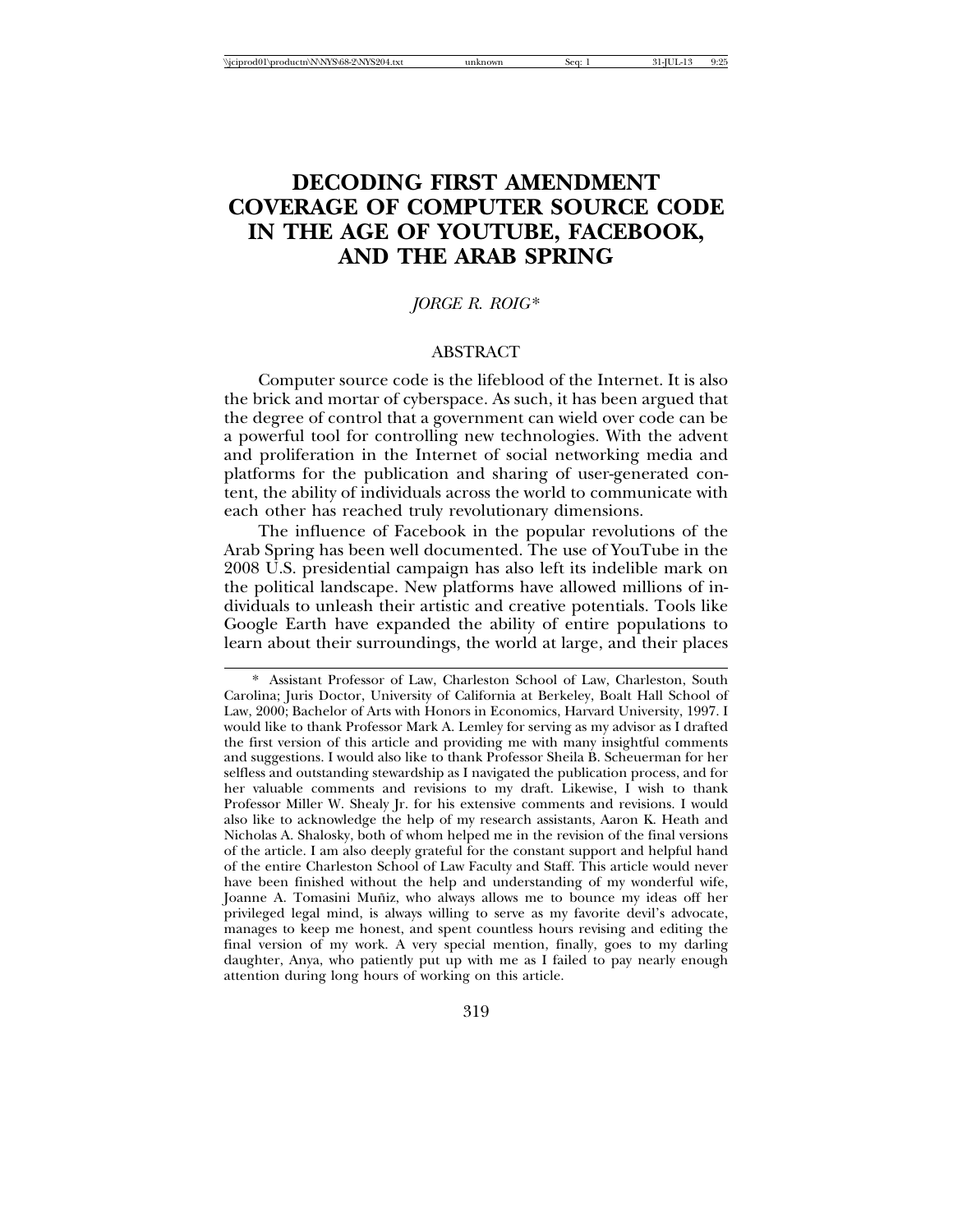in it. The combination of smartphones and Twitter has created new tactics for protests and redefined the way in which individuals assemble to petition their government for a redress of grievances.

The time has come to reconsider the issue of whether computer source code is "speech" for First Amendment purposes and how the government can regulate it in a manner consistent with First Amendment values. This article proposes a three-step framework for analyzing questions of First Amendment coverage consistent with Supreme Court doctrine. In applying this framework to computer source code, this article also explores the relation between the different values that have been ascribed to the First Amendment, discusses some insights regarding the speech-conduct distinction, and considers the extent of First Amendment coverage in general.

|    |    | 321 | $\bf{R}$                                           |     |             |
|----|----|-----|----------------------------------------------------|-----|-------------|
|    |    |     | I. First Amendment Principles and the Problem of   |     |             |
|    |    |     |                                                    | 327 | $\bf{R}$    |
|    |    |     |                                                    | 327 | $\bf{R}$    |
|    |    |     | B. Coverage vs. Protection                         | 328 | R           |
| П. |    |     | A Proposed Three-Part Test for First Amendment     |     |             |
|    |    |     |                                                    | 331 | R           |
|    |    |     | A. Step 1: Is the Activity Communicative Enough?   | 331 | $\bf{R}$    |
|    |    |     | 1. The Spence-Hurley Test and the Per Se Rule      |     |             |
|    |    |     |                                                    | 331 | R           |
|    |    | 2.  | Applying the Spence-Hurley Test to Source          |     |             |
|    |    |     |                                                    | 338 | $\bf{R}$    |
|    | В. |     | Step 2: Is the Activity Central to the Development |     |             |
|    |    |     | of a Medium for the Communication of Ideas?        | 341 | R           |
|    |    | 1.  | Of Movie Projectors, Printing Presses, and         |     |             |
|    |    |     | Newspaper Racks                                    | 341 | R           |
|    |    | 2.  | Source Code is Central to the Development          |     |             |
|    |    |     | of the Internet                                    | 343 | $\bf{R}$    |
|    | C. |     | Step 3: Does the Activity Promote First            |     |             |
|    |    |     | Amendment Values?                                  | 347 | $\bf{R}$    |
|    |    | 1.  | Theories of First Amendment Values                 | 347 | R           |
|    |    |     | a.                                                 | 350 | R           |
|    |    |     | Democracy<br>b.                                    | 352 | $\mathbf R$ |
|    |    |     | c.                                                 | 354 | $\bf{R}$    |
|    |    |     | d.<br>Community                                    | 355 | R           |
|    |    |     | Prioritizing Values<br>e.                          | 356 | R           |
|    |    | 2.  | First Amendment Values in Source Code              | 359 | $\mathbf R$ |
|    |    |     | a.                                                 | 359 | R           |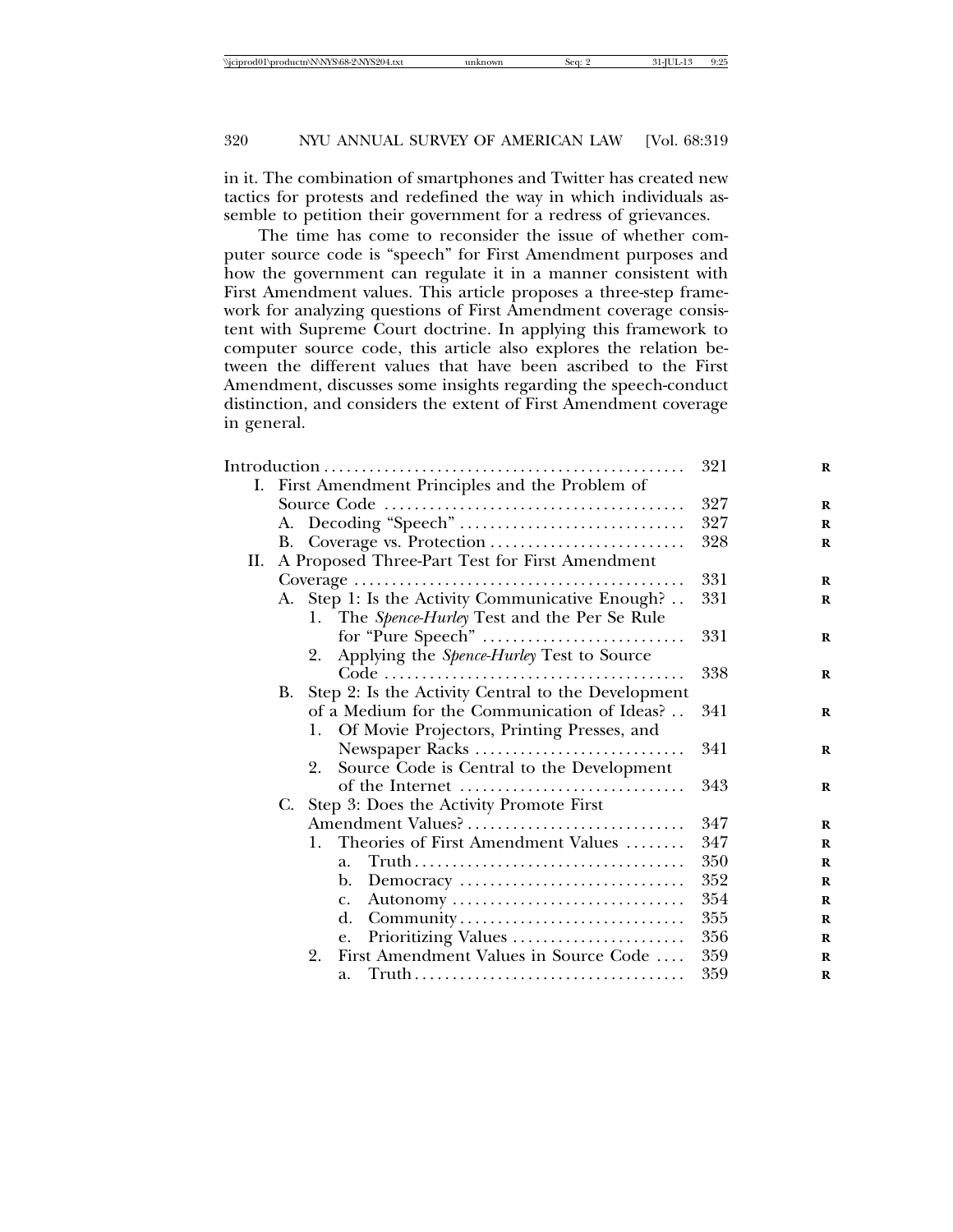\\jciprod01\productn\N\NYS\68-2\NYS204.txt unknown Seq: 3 31-JUL-13 9:25

# 2012] FIRST AMENDMENT COVERAGE OF SOURCE CODE 321

| R |
|---|
| R |
| R |
| R |

# INTRODUCTION

Over a decade ago, Dean Robert Post argued that "First Amendment coverage is triggered by those forms of social interaction that realize First Amendment values."1 Yet in the context of computer source code, he observed that "[d]igital First Amendment media, like the Internet, are so new and have such labile patterns of social interaction, that it seems to me enormously difficult to acquire reliable normative or descriptive traction on the relevant questions," and that "it will be necessary to pursue this line of inquiry."2 In the years since, commentators have indeed made mention of theories of First Amendment values when considering the question of whether computer source code should be considered speech.<sup>3</sup> However, a formal and extensive inquiry has been lacking, particularly since the advent and explosion of Web 2.0.4

4. There is "a huge amount of disagreement about just what Web 2.0 means, with some people decrying it as a meaningless marketing buzzword, and others accepting it as the new conventional wisdom." Tim O'Reilly, *What is Web 2.0*, O'REILLY (Sept. 30, 2005), http://oreilly.com/web2/archive/what-is-web-20.html. An oft-cited attempt at defining the concept, however, proposes a set of principal features of Web 2.0: (1) the use of the web as a platform; (2) the recognition of the power of harnessing collective intelligence; (3) competent database management; (4) the end of the software release cycle by delivering software as a service, not as a product; (5) the support of lightweight programming models; (6) writing software above the level of a single device; and (7) providing rich user experiences. *Id.* O'Reilly has also summarized what he believes to be "the core competencies of Web 2.0 companies" as follows: (1) services, not packaged software, with cost-effective scalability; (2) control over unique, hard-to-recreate data sources that get richer as more people use them; (3) trusting users as co-developers and harnessing collective intelligence; (4) leveraging the long tail through customer self-service;

<sup>1.</sup> Robert Post, *Encryption Source Code and the First Amendment*, 15 BERKELEY TECH. L.J. 713, 716 (2000) [hereinafter Post, *Encryption*] (citing Robert Post, *Recuperating First Amendment Doctrine*, 47 STAN. L. REV. 1249, 1254–55 (1995) [hereinafter Post, *Recuperating*]).

<sup>2.</sup> *Id.* at 723.

<sup>3.</sup> *See, e.g.*, David McGowan, *From Social Friction to Social Meaning: What Expressive Uses of Code Tell Us About Free Speech*, 64 OHIO ST. L.J. 1515, 1515 (2003). Additionally, some scholars have debated the Internet's influence on, inter alia, First Amendment values, democracy, republicanism, and politics, albeit in much more general terms. *See, e.g.*, MATTHEW HINDMAN, THE MYTH OF DIGITAL DEMOCRACY 4 (2009); CASS R. SUNSTEIN, REPUBLIC.COM 2.0 5 (2007).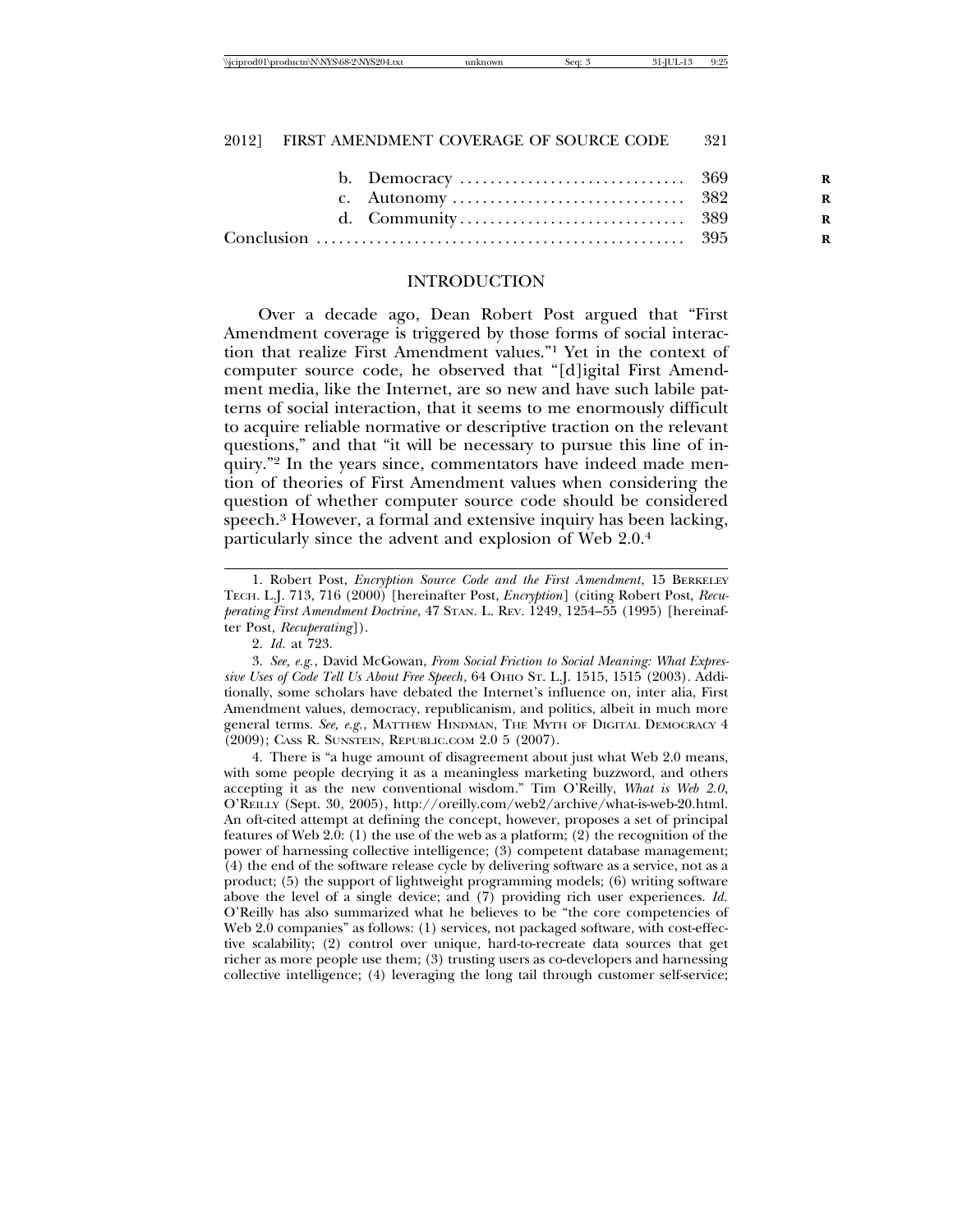The question of First Amendment coverage of computer source code was a hot topic in both academic debate and litigation around the turn of the millennium.5 However, the hubbub about source code as speech seems to have died down considerably after, roughly, 2004. The principal cases dealing with the issue of whether source code is covered by the First Amendment arose from challenges to regulations concerning the export and publication of encryption software.6 However, the most explosive controversies surrounding the topic were defused by the federal government's amendment of these regulations.7 By amending the regulations, the federal government largely mooted the relevant causes of action.8

5. *See infra* notes 8–12.

6. *See* Junger v. Daley (*Junger I*), 8 F. Supp. 2d 708, 711 (N.D. Ohio 1998), *rev'd*, 209 F.3d 481 (6th Cir. 2000); Bernstein v. U.S. Dep't of State (*Bernstein I*), 922 F. Supp. 1426, 1428 (N.D. Cal. 1996), *aff'd*, Bernstein v. U.S. Dep't of Justice, 176 F.3d 1132 (9th Cir.), *withdrawn & reh'g granted*, 192 F.3d 1308 (9th Cir. 1999); Karn v. U.S. Dep't of State, 925 F. Supp. 1, 3 (D.D.C. 1996).

7. *See* Ryan Christopher Fox, Comment, *Old Law and New Technology: The Problem of Computer Source Code and the First Amendment*, 49 UCLA L. REV. 871, 887–88 (2002).

On January 14, 2000, however, the state of the law changed. The Encryption Administration Regulations were revised to allow U.S. companies to "have new opportunities to sell their products in the global marketplace." Among other changes, the revisions decontrol encryption software up to and including sixty-four bits, and allow unrestricted encryption source code to be released without review, provided that the code is not "subject to an express agreement for payment of a licensing fee or royalty." The regulations were presumably modified this way in order to support the "open source" approach to software development. The revised regulations also provided for a number of other allowances that eased review of exports in other situations.

*Id.* (quoting Revisions to Encryption Items, 65 Fed. Reg. 2492, 2492, 2497, 2499 (Jan. 14, 2000) (codified at 15 C.F.R. pts. 734, 740, 742, 770, 772, 774)).

8. *See, e.g.*, Bernstein v. U.S. Dep't of Commerce (*Bernstein IV*), No. C 95-0582 MHP, 2004 WL 838163, at \*2 n.2 (N.D. Cal. Apr. 19, 2004) ("In January 2000, defendants added 14 C.F.R. section 740.13(e) to the Federal Register, which allows the DOC to exempt 'publicly available' encryption source code from license requirements. Plaintiff amended his complaint in January 2002, alleging that the changed regulations still amounted to a prior restraint under the First Amendment. The defendants brought a motion for summary judgment on the amended complaint on the grounds that he lacked the requisite standing, which this court granted on July 28, 2003."); Karn v. U.S. Dep't of State, No. 95-CV-01812, Docket No. 79 (D.D.C. Mar. 3, 2000) (order dismissing the complaint as moot). Similarly, most of the academic literature on the subject was concerned with that same set of litigation. *See, e.g.*, Dan L. Burk, *Patenting Speech*, 79 TEX. L. REV. 99, 101 (2000); Fox, *supra* note 7, at 888; Steven E. Halpern, *Harmonizing the Convergence of Medium, Expression, and Functionality: A Study of the Speech Interest in Computer Software*, 14

<sup>(5)</sup> software above the level of a single device; and (6) lightweight user interfaces, development models, and business models. *Id.*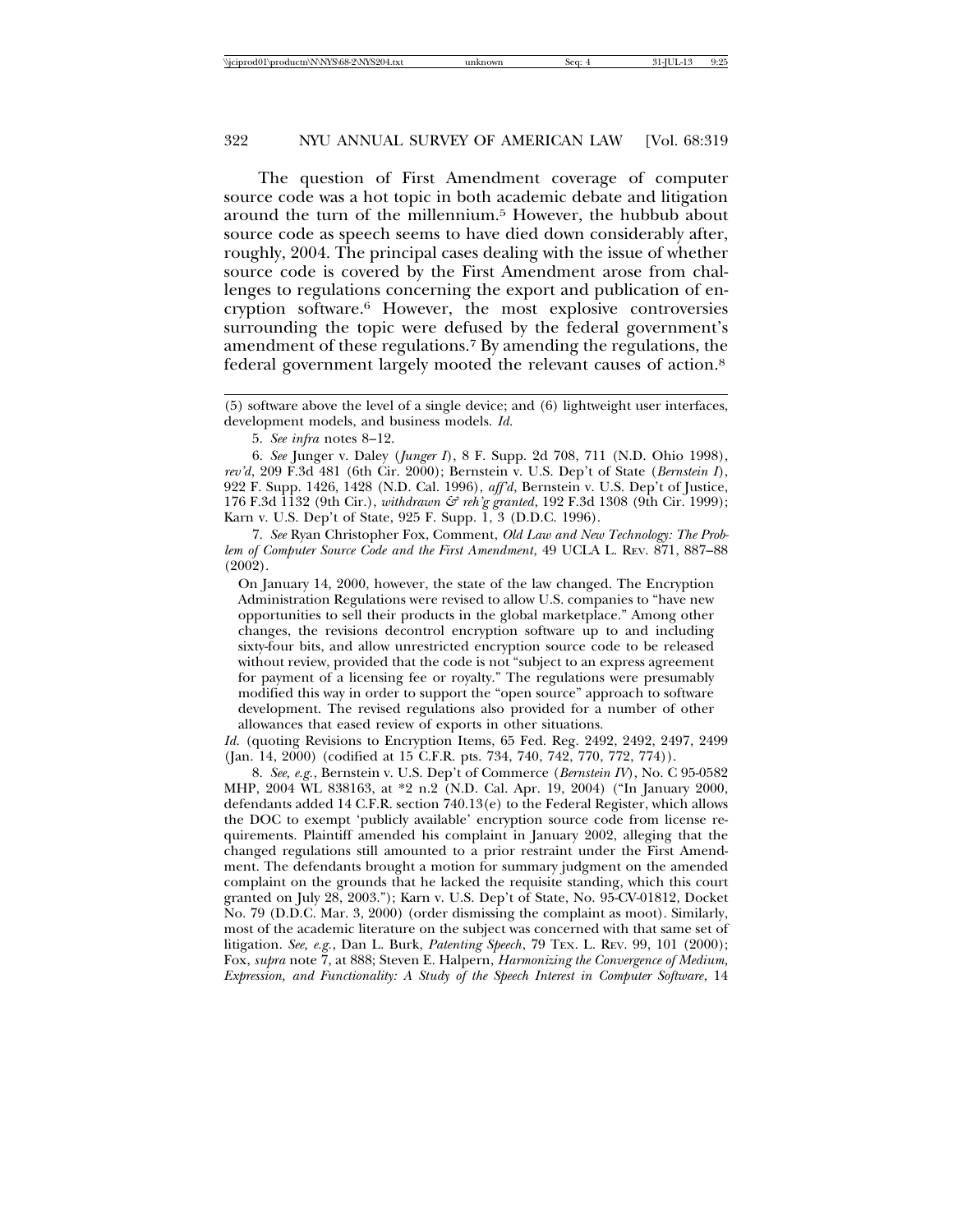In the years since, however, the issues at the heart of this debate have hardly abated. For one thing, the several federal courts that broached the subject were not of one mind in their conclusions—or even in their methods of analysis.9 In fact, there was and still remains great disagreement in the academic community regarding the appropriate approach and answer to the question of First Amendment coverage of computer source code.10

9. *Compare* Junger v. Daley (*Junger II*), 209 F.3d 481, 485 (6th Cir. 2000) (holding source code to be an expressive means of exchange and therefore protected by the First Amendment), Bernstein v. U.S. Dep't of Justice (*Bernstein II*), 176 F.3d 1132, 1147 (9th Cir.), *withdrawn & reh'g granted*, 192 F.3d 1308 (9th Cir. 1999) (holding that the encryption export controls violated the First Amendment as applied), Universal City Studios, Inc. v. Reimerdes, 111 F. Supp. 2d 294, 327 (S.D.N.Y. 2000) ("As computer code—whether source or object—is a means of expressing ideas, the First Amendment must be considered before its dissemination may be prohibited or regulated."), *aff'd sub nom.*, Universal City Studios, Inc. v. Corley, 273 F.3d 429, 449 (2d Cir. 2001) (holding that "computer code, and computer programs constructed from code can merit First Amendment protection"), *and* DVD Copy Control Ass'n, Inc. v. Bunner, 75 P.3d 1, 10 (Cal. 2003) (holding that computer code and computer programs constructed from code are covered by the First Amendment), *with* Universal City Studios v. Reimerdes, 82 F. Supp. 2d 211, 222 (S.D.N.Y. 2000) (stating that source code at issue is not covered by the First Amendment because its "expressive aspect appears to be minimal when compared to its functional component"), *and* Karn, 925 F. Supp. at 8–13 (holding that the regulations in question did not violate freedom of speech).

10. *Compare* Brian F. Fitzgerald, *Software as Discourse: The Power of Intellectual Property in Digital Architecture*, 18 CARDOZO ARTS & ENT. L.J. 337, 383–85 (2000), Fox, *supra* note 7, at 907–08 (citing Post, *Encryption*, *supra* note 1) (noting that some argue for "an increased protection status" for computer source code), Halpern, *supra* note 8, Liam Seamus O'Melinn, ´ *The New Software Jurisprudence and the Faltering First Amendment*, 6 VAND. J. ENT. L. & PRAC. 310, 310 (2004) (claiming that courts are failing to shield source code from regulation as the First Amendment should require), Post, *Encryption*, *supra* note 1, at 717, Tien, *supra* note 8 *passim* (arguing for increased protection by considering works of software as "speech acts"), *and* Crain, *supra* note 8, at 870 (arguing that encryption regulation should be found unconstitutional under the First Amendment), *with* Burk, *supra* note 8,

HARV. J.L. & TECH. 139, 140 n.3, 175–177 (2000); Orin S. Kerr, *Are We Overprotecting Code? Thoughts on First-Generation Internet Law*, 57 WASH. & LEE L. REV. 1287, 1289 (2000); Post, *Encryption*, *supra* note 1, at 713; Lee Tien, *Publishing Software as a Speech Act*, 15 BERKELEY TECH. L.J. 629, 631–32 (2000); John P. Collins, Jr., Note, *Speaking in Code*, 106 YALE L.J. 2691, 2691 (1997); Norman A. Crain, Comment, Bernstein*,* Karn*, and* Junger*: Constitutional Challenges to Cryptographic Regulations*, 50 ALA. L. REV. 869, 870 (1999); Seth Hanson, Note, Bernstein v. United States Dep't of Justice*: A Cryptic Interpretation of Speech*, 2000 B.Y.U. L. REV. 663, 664 (2000); Katherine A. Moerke, Note, *Free Speech to a Machine? Encryption Software Source Code Is Not Constitutionally Protected "Speech" Under the First Amendment*, 84 MINN. L. REV. 1007, 1007–08 (2000); Yvonne C. Ocrant, Comment, *A Constitutional Challenge to Encryption Export Regulations: Software Is Speechless*, 48 DEPAUL L. REV. 503, 504 (1998). Hence, with the cases went the articles.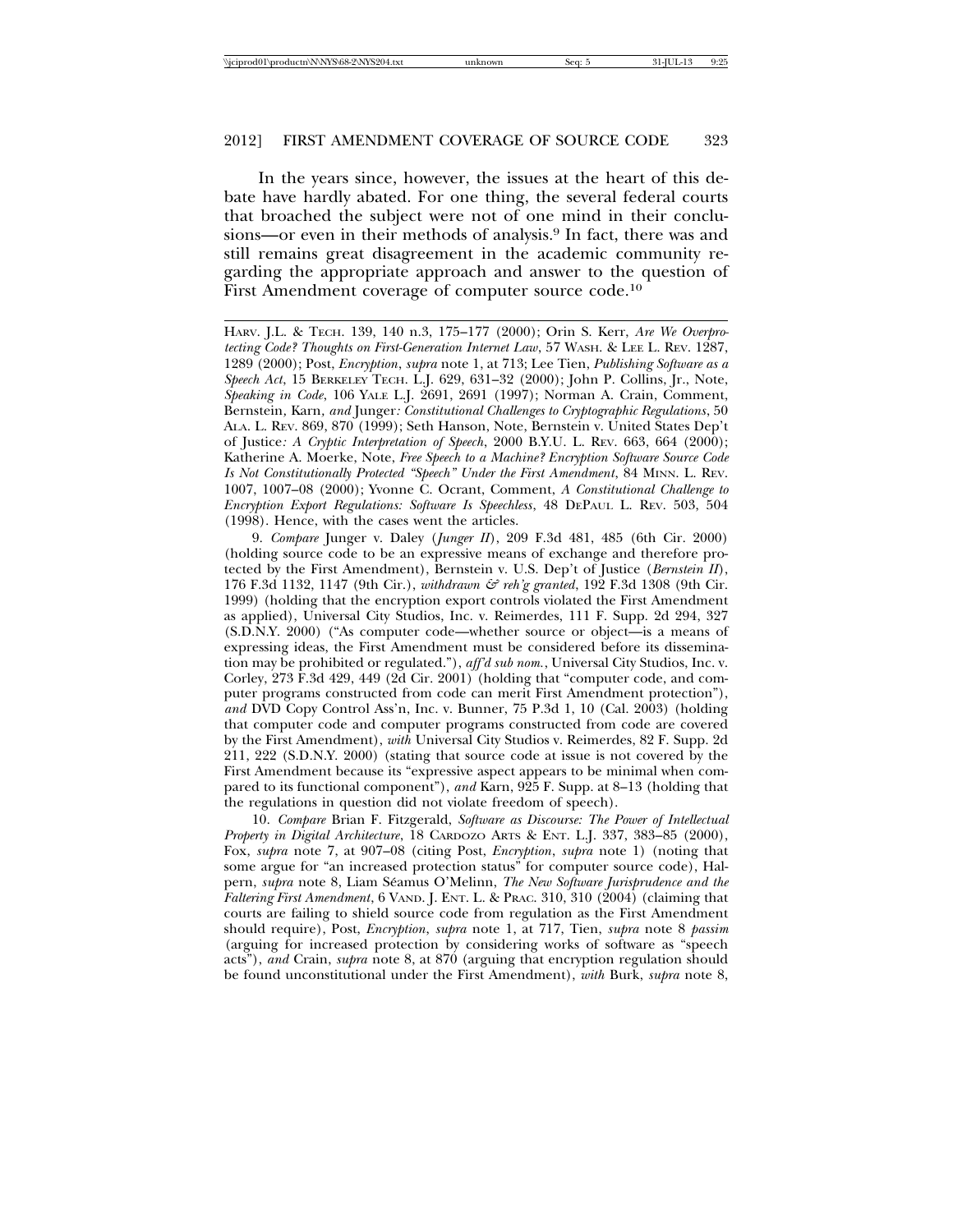Additionally, and possibly more critically, along with the relevant developments in new technologies and related social practices, the questions framed concerning the First Amendment coverage of source code have multiplied.11 Today we live in an age of video sharing, viral Internet memes, YouTube presidential debates, social networking, tweeting, blogging, smartphone-enabled protests, and Facebook-fueled popular overthrows of decades-long regimes. The development over the past decade of new code, corresponding Internet architectures, and resulting social practices makes it essential that we reengage in the discussion that showed promise roughly ten years ago. This article aims to do so.

Of course, the government's concern and appetite for regulation of these new technologies and social practices is as robust as ever. Some have even observed a "focus on prohibiting or restricting code itself as a dangerous tool rather than relying on laws against the undesirable activity that the code facilitates."12 One issue currently before Congress illustrates the urgency, novelty and complexity of these questions:

11. *See, e.g.*, Tim Wu, Op-Ed, *Free Speech for Computers?*, N.Y. TIMES (June 19, 2012), http://www.nytimes.com/2012/06/20/opinion/free-speech-for-computers.html (describing the questions of whether computers speak and whether their speech should be covered by the First Amendment as ones that have "become [] real issue[s] with important consequences").

12. Fox, *supra* note 7, at 874. In his comment, Fox further remarked that, "while judges are beginning to understand the creative and social uses of computer source code, they are all the while hesitant to give the idea too much latitude." *Id.* at 894. In this sense, we should bear in mind that the Ninth Circuit Court's three-judge panel opinion in *Bernstein II*, 176 F.3d 1132, which represents one of the most robust arguments for First Amendment coverage of source code, was withdrawn, pending a rehearing en banc that never materialized, and is no longer good law. *Bernstein II*, 176 F.3d at 1132, *withdrawn & reh'g granted*, 192 F.3d 1308 (9th Cir. 1999). The rehearing en banc never occurred due to the amendment of the encryption regulations at issue in the case, which deprived the plaintiff of standing. *See supra* note 8; *Bernstein IV*, 2004 WL 838163, at \*2 n.2.

at 101–02 (seeing the long-term implications of treating software as speech to be "troublesome"), Kerr, *supra* note 8, at 1291 (suggesting that the Sixth Circuit Court's holding in *Junger II*, 209 F.3d at 485, might be overprotective of code in the First Amendment context), Collins, *supra* note 8, at 2696 (finding "no First Amendment right to speak in cryptographic computer source code"), Hanson, *supra* note 8, at 693 (arguing an expressive/functional test effectively balances the preservation of social order and individual liberty interest in free speech), Moerke, *supra* note 8, at 1048 (arguing that while "source code itself is not speech under the First Amendment," the encryption software may be entitled to First Amendment protection as an activity that provides for speech), *and* Ocrant, *supra* note 8, at 538–47 (arguing that cryptographic software alternatively is not speech, not protected speech, or at the most, speech afforded limited protection).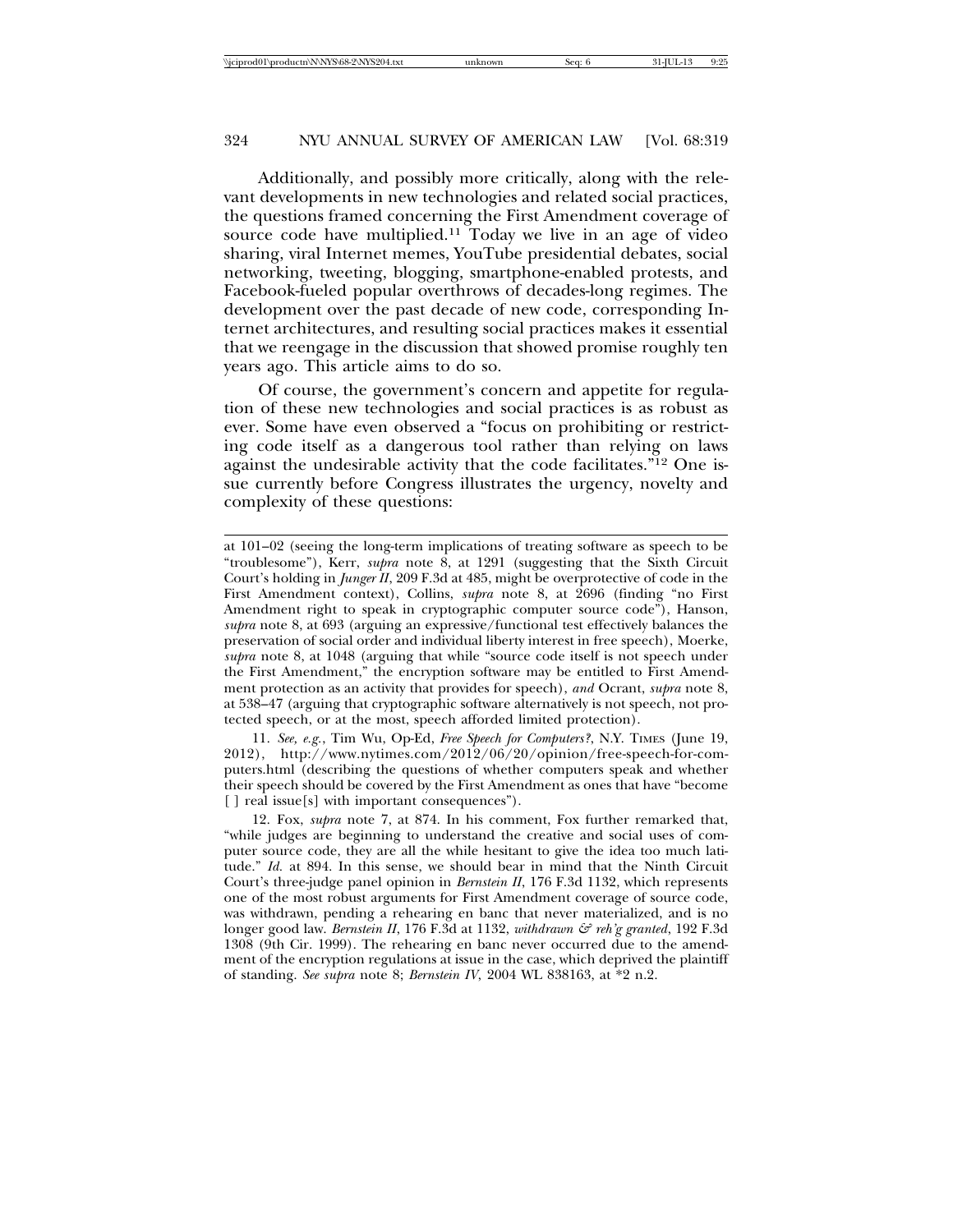The FBI believes that the historic shift in communication from telephones to the Internet has made it far more difficult for agents to wiretap Americans suspected of illegal activities, which it refers to as the "Going Dark" problem. Its solution: a proposed law that would require Internet companies including Apple, Microsoft, Facebook, Yahoo, and Google, to build in back doors for government surveillance.<sup>13</sup>

In an effort to enhance its surveillance and law enforcement capabilities, the FBI is currently lobbying Congress for a new Internet wiretapping statute.14 Wiretapping is not a new concept, of course, and neither is the idea of law enforcement agencies seeking new ways of expanding their surveillance capabilities. But what makes this situation particularly interesting, and dangerous, is the fact that the FBI is seeking to force private entities and individuals to build into their code architecture the ability for the FBI to eavesdrop on users' communications.15 The consequent lack of transparency and accountability must give us pause.

Many questions of constitutional significance are apparent from this scenario.16 But one area of particular concern is the extent to which such a policy would infringe upon the First Amendment. On one hand, such surveillance could cause citizenry's speech to be unconstitutionally chilled. On the other hand, forcing entities to write an FBI backdoor into their source code amounts to compelled speech, a possible violation of their free speech rights.

However, before we can even begin to discuss these issues, we must determine whether the regulation of computer source code implicates First Amendment guarantees at all. This article seeks an answer to this threshold question.

This article will argue that a three-step approach to First Amendment coverage best embodies the thrust of First Amendment doctrine. First, a court must consider whether a particular activity is communicative enough to be considered "speech" for First

<sup>13.</sup> Declan McCullagh, *FBI 'Looking at' Law Making Web Sites Wiretap-Ready, Director Says*, CNET NEWS (May 18, 2012, 1:17 PM PDT) [hereinafter McCullagh, *FBI 'Look at'*], http://news.cnet.com/8301-1009\_3-57437391-83/fbi-looking-at-lawmaking-web-sites-wiretap-ready-director-says/. *See also* Declan McCullagh, *FBI: We Need Wiretap-Ready Web Sites - Now*, CNET NEWS (May 4, 2012, 9:24 AM PDT), http:/ /news.cnet.com/8301-1009\_3-57428067-83/fbi-we-need-wiretap-ready-web-sitesnow/.

<sup>14.</sup> *See* McCullagh, *FBI 'Look at'*, *supra* note 13.

<sup>15.</sup> *Id.*

<sup>16.</sup> For example: How should the Fourth Amendment's prohibition on unreasonable searches limit the FBI's ability to do what it proposes? What type of Due Process problems, both procedural and substantive, does such a regulation raise?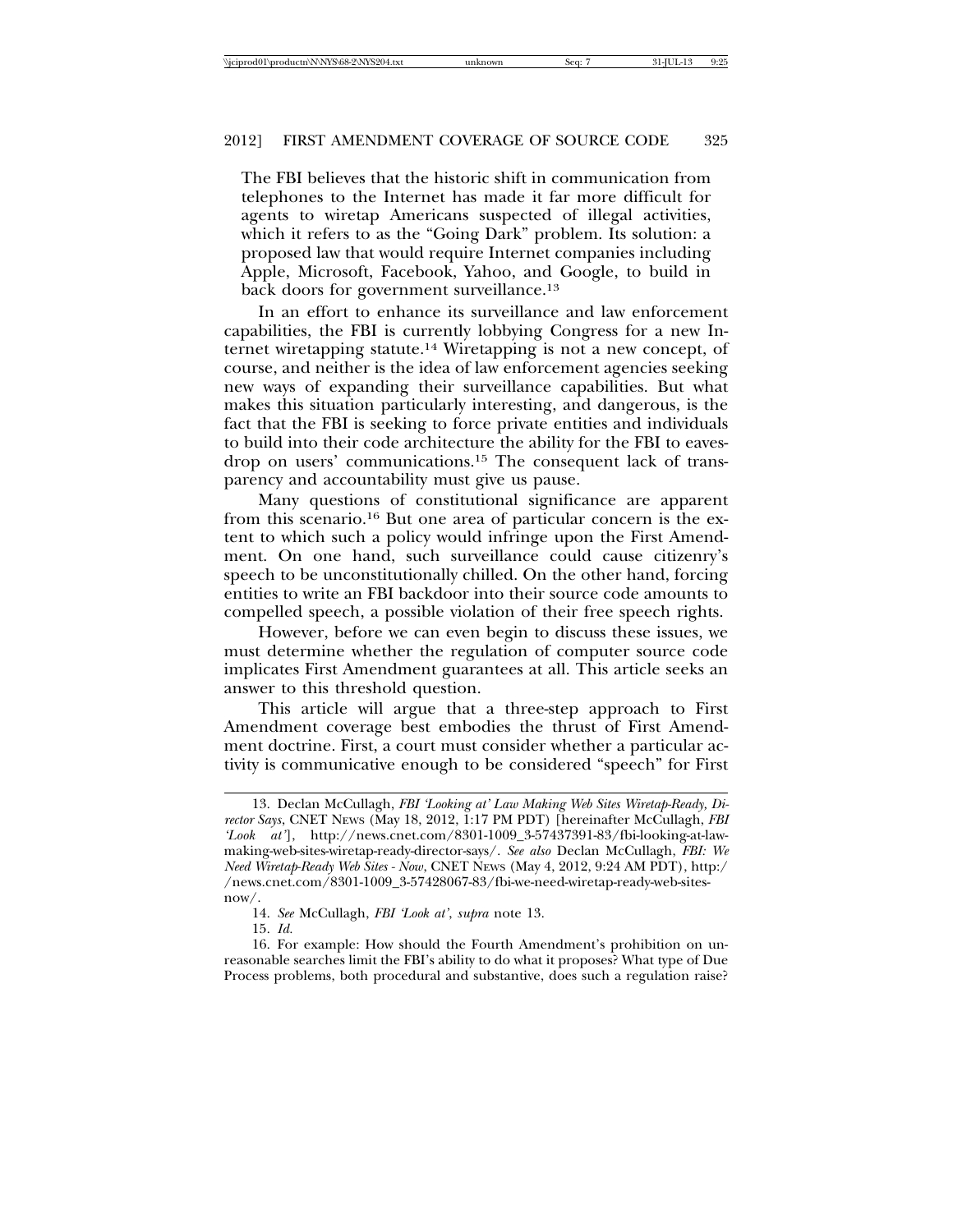Amendment purposes. At this level of analysis, "pure speech" and so-called "expressive conduct" are distinguished from conduct that is not sufficiently communicative to trigger the First Amendment.

At the second stage, activities that did not pass the first stage are reconsidered. Activities and devices that facilitate the development of a medium for the expression of ideas, though not themselves "expressive," trigger First Amendment coverage as readily as traditional speech.

Passing one of these two steps, however, does not guarantee First Amendment coverage. If a particular activity is found to be either (1) communicative or (2) central to the development of a medium for the expression of ideas, then the court must engage in a comprehensive analysis of First Amendment values in order to determine the extent of coverage that such activity will merit. It is at this stage that specific kinds of speech—such as obscenity, fighting words, or commercial speech—are defined as deserving only limited First Amendment coverage. Specifically, the analysis will consider four central values of free speech: truth, democracy, autonomy, and community. These values serve both to justify and limit coverage of certain types of speech.

In summation, only activities that (1) pass *either* of the first two stages in the three-part analysis, *and also* (2) further First Amendment values under the third stage of the analysis are speech covered by the First Amendment.

Source code, as a general category of activities, passes all three parts of this test. Under the first stage, not only is source code "expressive conduct," but it should actually be considered "pure speech." Yet even if source code were not to be deemed communicative, its regulation would nonetheless trigger First Amendment coverage under the second stage: source code both promotes communication and is crucial to the development of another recognized medium for the expression of ideas, the Internet. Finally, under the third stage, source code not only promotes the three core First Amendment values of truth, democracy, and autonomy, it does so without threatening to destroy—and while in fact promoting—the community that the First Amendment serves. In an age when source code is essential to the spread of political speech and thought on a global scale, the recognition that code is covered by the First Amendment is necessary to further First Amendment values themselves.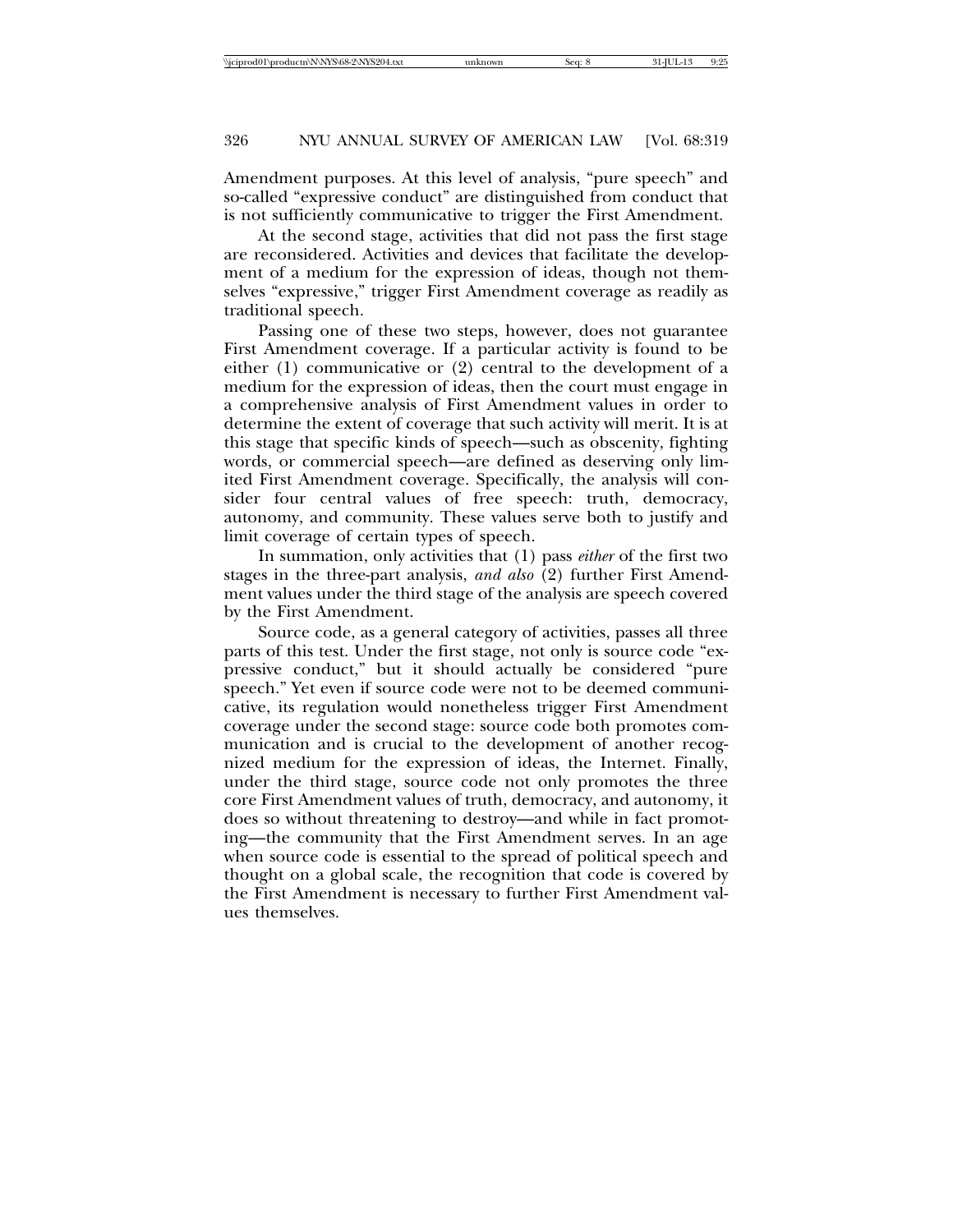#### I.

# FIRST AMENDMENT PRINCIPLES AND THE PROBLEM OF SOURCE CODE

## *A. Decoding "Speech"*

The First Amendment guarantees our freedom of speech.17 It therefore follows that First Amendment protection can only be applied to "speech" as the term of art has been defined by the courts.18 But in order to ascertain whether an action constitutes speech, one must first understand the nature of the action itself. This section begins this process by clarifying what we mean when we talk about source code.

Computer source code is the text of a computer program written in a high-level programming language that can be read and understood by humans, but which can also be easily translated into computer-executable object code through the use of a program called a compiler.19 Thus source code has the distinguishing characteristic of being both comprehensible to humans and readily translatable into a form that can be fed into a computer. When source code is compiled and run on a computer, the machine will perform the tasks that have been encoded into the algorithms embodied in the source code. This gives source code a distinctly functional nature. In fact, some people characterize source code as a machine itself because "any function that can be implemented in software can be implemented equally well in hardware."20 This means that a particular set of functions described and implemented by a piece of source code could also be hardwired into the hardware of a computer to produce the same effect.<sup>21</sup>

In spite of its functional characteristics, the fact remains that source code is a "language" that can be written, read, and understood by humans. Many people write and read in computer languages such as C, C++, Fortran, COBOL, Python, Perl, and Java. This means that these individuals can communicate ideas to each

<sup>17.</sup> *See* U.S. CONST., amend. I.

<sup>18.</sup> *See* Post, *Encryption*, *supra* note 1, at 715. *But see* R.A.V. v. City of St. Paul, 505 U.S. 377, 383–84 (1992) (explaining that even specific categories of expression traditionally thought to reside outside the auspices of the First Amendment are not "entirely invisible to the Constitution").

<sup>19.</sup> *See* Bernstein v. U.S. Dep't of Justice (*Bernstein II*), 176 F.3d 1132, 1140 (9th Cir.), *withdrawn*, 192 F.3d 1308 (9th Cir. 1999).

<sup>20.</sup> Burk, *supra* note 8, at 119 (citing Pamela Samuelson et al., *A Manifesto Concerning the Legal Protection of Computer Programs*, 94 COLUM. L. REV. 2308, 2319 (1994)).

<sup>21.</sup> *Id.* (citing Samuelson, *supra* note 20, at 2320 n.34.).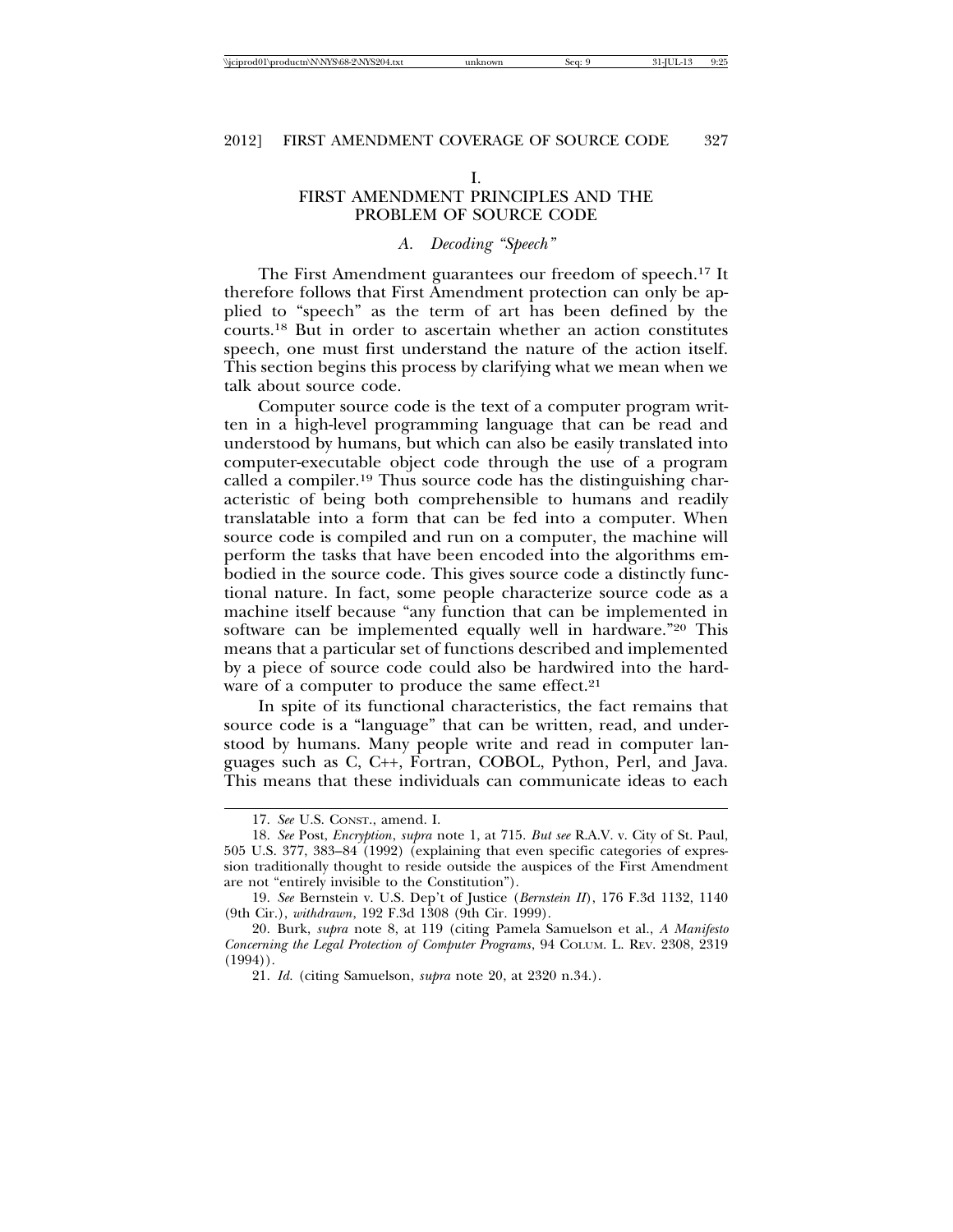other through the use of a programming language. In the everyday sense, a person who knows a particular high-level computer language can express herself in source code.

Still, not everything that might be included in the dictionary definition of the word "speech" receives full First Amendment coverage and protection. Just to name a few examples, the government routinely regulates contracts made through the use of language,<sup>22</sup> prohibits the publication of obscene materials,<sup>23</sup> and punishes the solicitation of crimes.24 Thus source code, like any other language or form of speech, may receive full, partial, or no First Amendment coverage. The next section will begin to explore these differing levels of coverage and what it means to be *protected* by the First Amendment.

## *B. Coverage vs. Protection*

For purposes of First Amendment analysis, the courts have tried to distinguish between fully covered speech, speech that receives limited coverage, and non-speech. Unfortunately, the courts have not allocated different types of activities across these categories in a completely sound or consistent manner. The development of coherent doctrine will thus require an analysis of the values underlying the First Amendment itself. However, before sorting different types of activities into these categories, it is important to understand how these categories function within First Amendment doctrine.

First off, it is crucial to distinguish "coverage" from "protection": the fact that the First Amendment might *cover* certain activity does not necessarily mean that such activity is *protected* by the First Amendment. If the First Amendment "covers" certain conduct that the government seeks to regulate, "the constitutionality of the conduct's regulation must be determined by reference to First Amendment doctrine and analysis."25 If, on the other hand, a particular activity is not covered by the First Amendment, courts need not consult First Amendment doctrine to determine the constitutionality of its regulation. Thus the secondary question of First Amendment protection only arises if the initial question of coverage has been answered affirmatively. To say that an activity is "protected" by the First Amendment from government regulation means *first* that

<sup>22.</sup> *See R.A.V.*, 505 U.S. at 420 (citing Frederick Schauer, *Categories and the First Amendment: A Play in Three Acts*, 34 VAND. L. REV. 265, 270 (1981)).

<sup>23.</sup> *See* Miller v. California, 413 U.S. 15, 23 (1973).

<sup>24.</sup> *See* United States v. Williams, 553 U.S. 285, 297–98 (2008).

<sup>25.</sup> Post, *Encryption*, *supra* note 1, at 714.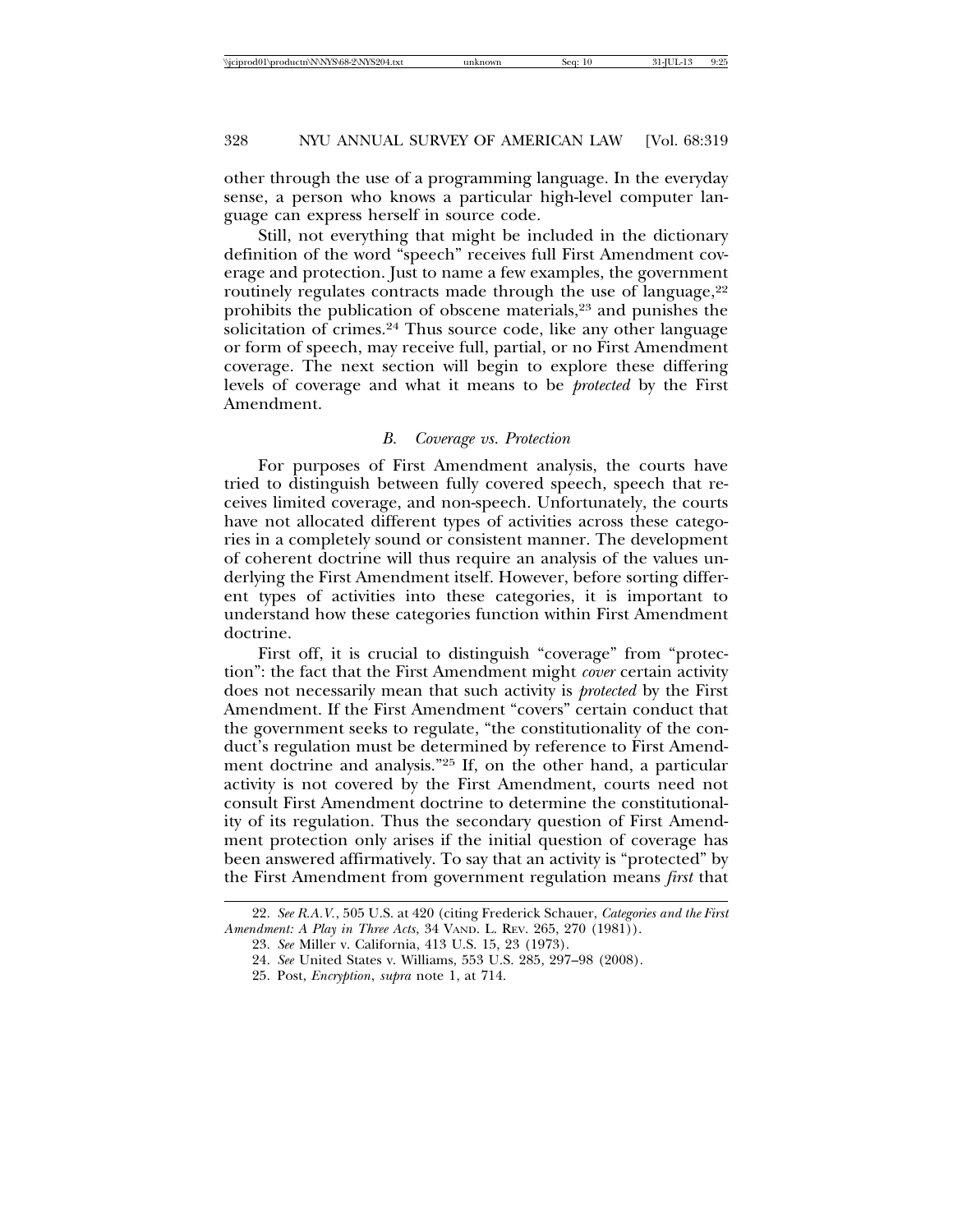the activity is covered by the First Amendment and *second* that the regulation attempted by the government is unconstitutional under First Amendment doctrine.26

First Amendment coverage can also be a matter of degree: it need not cover all activities to the same extent. For example, pure political speech in a public forum—as traditionally embodied by the proverbial soapbox orator—receives full coverage and triggers strict scrutiny.27 On the other hand, other types of communicative conduct—such as commercial speech,28 speech of a sexual nature,<sup>29</sup> speech on non-public forums,<sup>30</sup> or what the Court has termed "expressive conduct"31—may receive limited (and differing) levels of First Amendment coverage and trigger only intermediate or even lesser levels of scrutiny.32

28. *See* Central Hudson Gas & Elec. Corp. v. Public Serv. Comm'n of N.Y., 447 U.S. 557, 562–63 (1980) ("The Constitution therefore accords a lesser protection to commercial speech than to other constitutionally guaranteed expression.").

29. *See, e.g.*, Young v. Am. Mini Theatres, Inc., 427 U.S. 50, 70 (1976) (plurality opinion) ("[E]ven though we recognize that the First Amendment will not tolerate the total suppression of erotic materials that have some arguably artistic value, it is manifest that society's interest in protecting this type of expression is of a wholly different, and lesser, magnitude than the interest in untrammeled political debate . . . ."); New York v. Ferber, 458 U.S. 747, 764 (1982) (child pornography); Miller, 413 U.S. at 23 (obscenity).

30. *See* Davenport v. Wash. Educ. Ass'n, 551 U.S. 177, 178–79 (2007) ("Thus, the government can make content-based distinctions when subsidizing speech, and can exclude speakers based on reasonable, viewpoint-neutral subject-matter grounds when permitting speech on government property that is a nonpublic forum.") (citations omitted).

31. *See* Texas v. Johnson, 491 U.S. 397, 406 (1989) ("The government generally has a freer hand in restricting expressive conduct than it has in restricting the written or spoken word.").

32. *See* Sorrell v. IMS Health Inc., 131 S. Ct. 2653, 2673–74 (2011) ("Thus, the First Amendment imposes tight constraints upon government efforts to restrict, *e.g.*, 'core' political speech, while imposing looser constraints when the govern-

<sup>26.</sup> *Id.*

<sup>27.</sup> *See, e.g*. Citizens United v. Fed. Election Comm'n, 130 S. Ct. 876, 898 (2010) ("Laws that burden political speech are 'subject to strict scrutiny' . . . ." (quoting Fed. Election Comm'n v. Wis. Right To Life, Inc., 551 U.S. 449, 464 (2007))); Burson v. Freeman, 504 U.S. 191, 197 n.3 (1992) ("[C]ontent-based regulation of political speech in a public forum is valid only if it can survive strict scrutiny."); F.T.C. v. Superior Court Trial Lawyers Ass'n, 493 U.S. 411, 448 (1990) ("Like soapbox oratory in the streets and parks, political boycotts are a traditional means of 'communicating thoughts between citizens' and 'discussing public questions.' Any restrictions on such boycotts must be scrutinized with special care in light of their historic importance as a mode of expression.") (citations omitted); Boos v. Barry, 485 U.S. 312, 321 (1988) ("Our cases indicate that as a *content-based* restriction on *political speech* in a *public forum*, [the Act in question] must be subjected to the most exacting scrutiny.").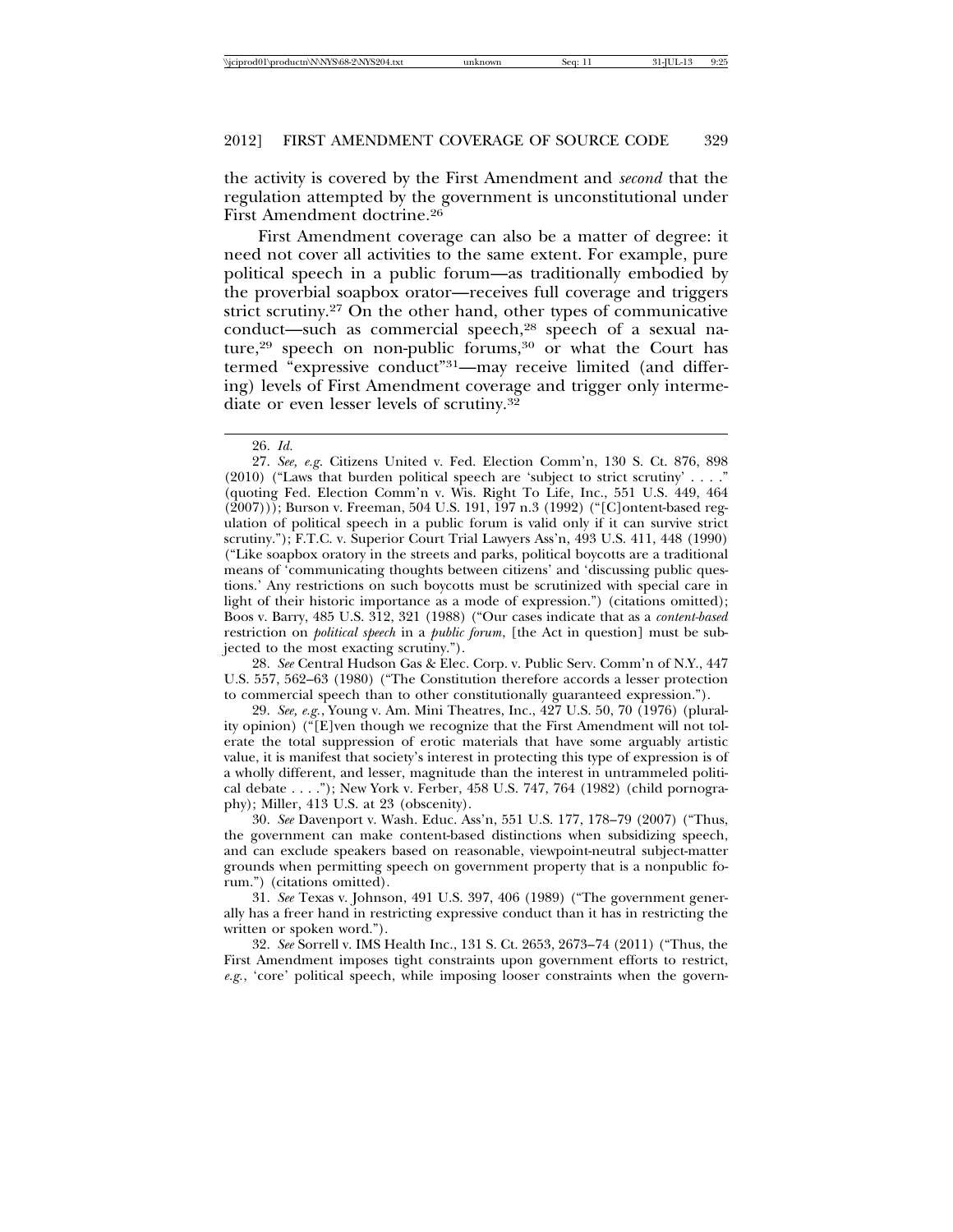As such, the level of constitutional scrutiny to be applied to a particular regulation is determined by the level of the targeted conduct's First Amendment coverage. If the regulated activity is not covered by the First Amendment at all, the courts should default to traditional rational basis analysis.33 If the activity is covered as speech, the courts might still face a question of whether that activity, in the specific context, should receive full coverage—subjecting the challenged regulation to traditional strict scrutiny—or whether it should receive some level of limited coverage— subjecting the challenged regulation to some form of intermediate scrutiny.34

Once coverage—and therefore the appropriate level of constitutional scrutiny—has been established, the question of First Amendment protection can be posed and answered. This inquiry involves the actual application of that scrutiny to the challenged regulation. At this stage, courts should consider the government interest being pursued through regulation and the fit between such ends and the means employed to achieve it.35

To say that the First Amendment covers source code, then, does not mean that the government will not be able to regulate the behavior of computer programmers and users. It only means that

33. *See, e.g.*, Madsen v. Women's Health Ctr., Inc., 512 U.S. 753, 791 (1994) (Scalia, J., concurring in the judgment in part and dissenting in part) ("[T]he 'rational basis' standard . . . is applied—under the Equal Protection Clause—to government regulation of nonspeech activities. . . .").

34. *See, e.g.*, Central Hudson Gas & Elec. Corp. v. Public Serv. Comm'n of N.Y., 447 U.S. 557, 562-63 (1980) (applying an intermediate level of scrutiny to commercial speech).

35. *See, e.g.*, Boos v. Barry, 485 U.S. 312, 321 (1988) (applying strict scrutiny and requiring "the State to show that the 'regulation is necessary to serve a compelling state interest and that it is narrowly drawn to achieve that end'" (quoting *Perry Educ. Ass'n v. Perry Local Educators' Ass'n*, 460 U.S. 37, 45 (1983))); Central Hudson, 447 U.S. at 564 (applying an intermediate level of scrutiny and requiring that the State "assert a substantial interest to be achieved by restrictions on commercial speech" and that "the regulatory technique . . . be in proportion to that interest").

ment seeks to restrict, *e.g.*, commercial speech, the speech of its own employees, or the regulation-related speech of a firm subject to a traditional regulatory program."); Bd. of Educ. v. Grumet, 512 U.S. 687, 718 (1994) (O'Connor, J., concurring in part and concurring in the judgment):

But the same constitutional principle may operate very differently in different contexts. We have, for instance, no one Free Speech Clause test. We have different tests for content-based speech restrictions, for content-neutral speech restrictions, for restrictions imposed by the government acting as employer, for restrictions in nonpublic fora, and so on. This simply reflects the necessary recognition that the interests relevant to the Free Speech Clause inquiry-personal liberty, an informed citizenry, government efficiency, public order, and so on-are present in different degrees in each context.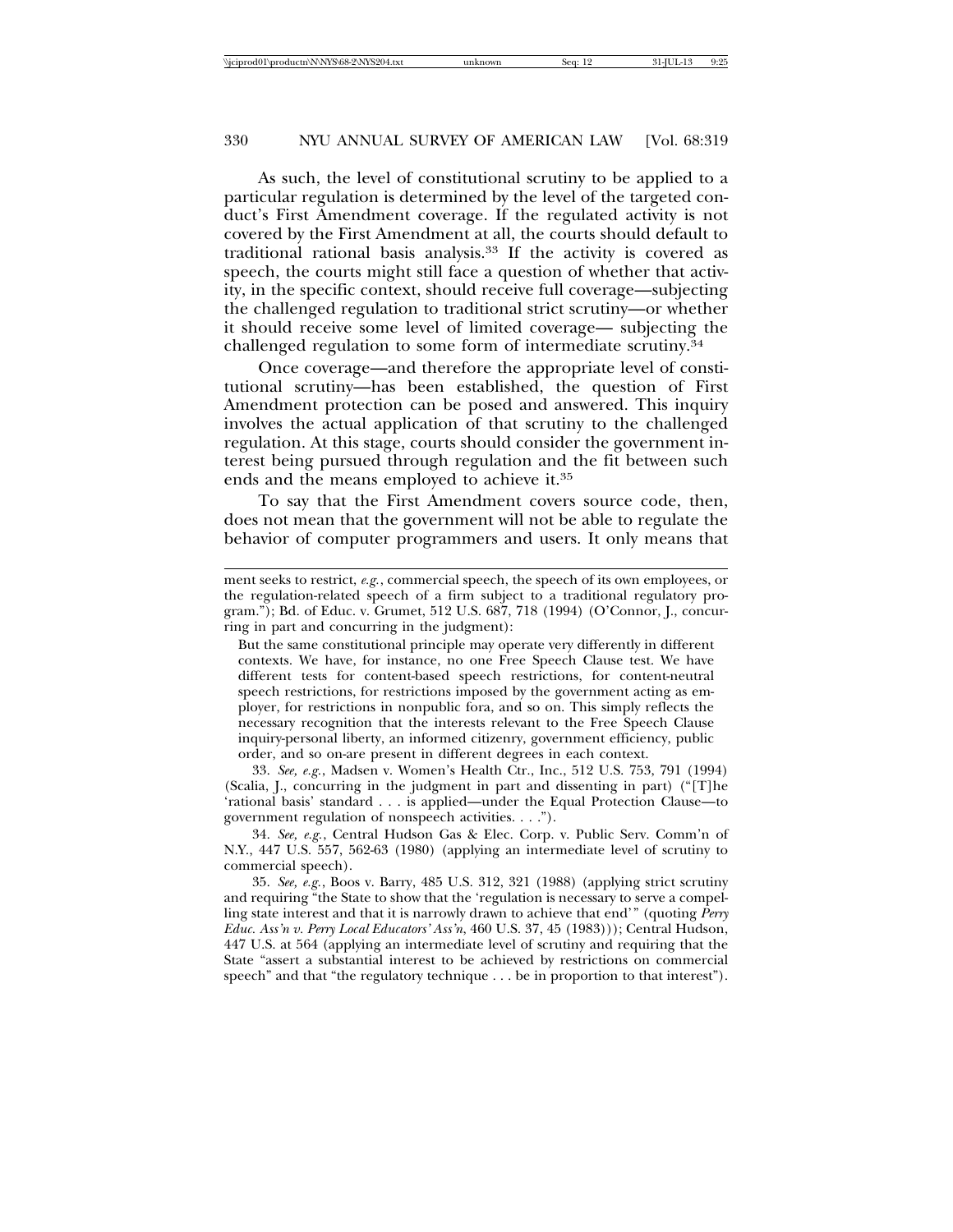| \\iciprod01\productn\N\NYS\68-2\NYS204.txt | 0.95     |
|--------------------------------------------|----------|
| Sea:                                       | 31-IUL-1 |
| unknown                                    |          |

the First Amendment will limit the way in which such conduct can be regulated according to the values it embodies.<sup>36</sup>

#### II.

# A PROPOSED THREE-PART TEST FOR FIRST AMENDMENT COVERAGE

#### *A. Step 1: Is the Activity Communicative Enough?*

#### 1. The *Spence-Hurley* Test and the Per Se Rule for "Pure Speech"

The Supreme Court has addressed the issue of what constitutes speech for First Amendment purposes in a series of cases dealing with what has been termed "symbolic speech,"<sup>37</sup> "expressive conduct,"38 or "the expression of an idea through activity."39 Perhaps the four most important cases in this series are *United States v. O'Brien*, <sup>40</sup> *Spence v. State of Washington*, <sup>41</sup> *Texas v. Johnson*, 42 and *Hurley v. Irish-American Gay, Lesbian and Bisexual Group of Boston*. 43 In all of these cases someone was engaged in an activity that did not include the oral or written word, but nonetheless claimed to be expressing an idea. These cases drew a doctrinal distinction between this kind of "expressive conduct" and what the Supreme Court considers to be "pure speech."44

According to the traditional interpretation of this Supreme Court doctrine, the oral or written word is "pure speech" and is automatically entitled to First Amendment coverage.45 Under this interpretation, as Judge Patel stated in her *Bernstein I* decision, *John-*

- 41. 418 U.S. 405.
- 42. 491 U.S. 397.
- 43. 515 U.S. 557 (1995).

45. *See* Tinker v. Des Moines Indep. Cmty. Sch. Dist., 393 U.S. 503, 505–06  $(1969)$  (" $[P]$ ure speech'..., we have repeatedly held, is entitled to comprehensive protection under the First Amendment." (citation omitted)).

<sup>36.</sup> It is important to bear in mind that this article will limit its analysis to the question of First Amendment coverage. A much more extensive analysis would be required to go into the issues of First Amendment protection and the constitutionality of specific regulations such as the encryption regulations at issue in the *Bernstein*, *Junger*, and *Karn* litigations. These questions are left open for further research.

<sup>37.</sup> United States v. O'Brien, 391 U.S. 367, 376 (1968).

<sup>38.</sup> Texas v. Johnson, 491 U.S. 397, 406 (1989).

<sup>39.</sup> Spence v. Washington, 418 U.S. 405, 411 (1974).

<sup>40. 391</sup> U.S. 367.

<sup>44.</sup> *Cf.* Harry Kalven, Jr., *The Concept of the Public Forum:* Cox v. Louisiana, 1965 SUP. CT. REV. 1, 22–23 (referring to these two kinds of activities as "speech plus" and "speech pure," respectively.). *See also* Post, *Recuperating*, *supra* note 1, at 1257 (citing Kalven, *supra*, at 22–23).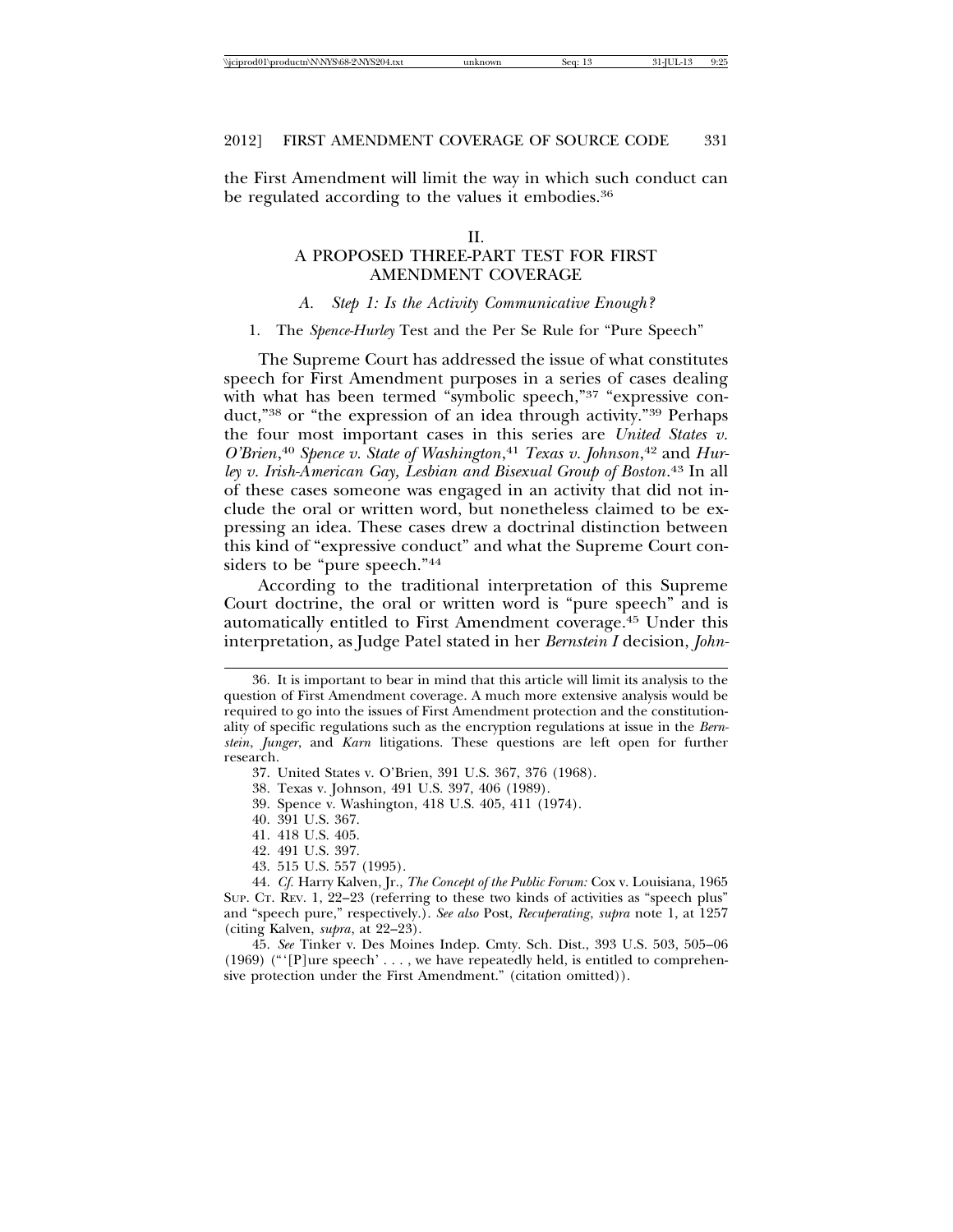*son* and *Spence* "strongly imply that a court need only assess the expressiveness of conduct in the absence of 'the spoken or written word.'"46

But the Court's statements and implications, as traditionally interpreted to mean that the condition of being written or oral gives words automatic and full coverage, cannot be right. There are many instances in which the government regulates the oral and written word without triggering the full force of the First Amendment. Some of these instances deal with the regulation of particular kinds of speech that have been defined as receiving very limited First Amendment coverage, $47$  such as obscenities $48$  and fighting words.49 But oral and written communications are continuously regulated in contexts that do not seem to fit such handy and constrained categories. For example, language used during the commission of a crime like solicitation<sup>50</sup> and language used in commercial transactions that falls short of commercial speech<sup>51</sup> are both routinely regulated. The Supreme Court has recently reaffirmed that "it has never been deemed an abridgment of freedom of speech or press to make a course of conduct illegal merely because the conduct was in part initiated, evidenced, or carried out by means of language, either spoken, written, or printed."52 That words are spoken, it seems, is no guarantee of coverage.

In any case, even if these forms of "not fully covered" oral and written speech could be subject to specific definitions, there should be some sort of underlying doctrinal framework that explains why these particular types of speech, and not others, are to be granted only the most limited form of First Amendment coverage. An underlying framework of this sort could *also* help us in determining which types of "expressive conduct" are worthy of First Amendment coverage. At bottom, all oral and written words are a kind of "expressive conduct" or "symbolic speech." The oral word is nothing more than the exercise of certain muscles in our throat that vibrate

<sup>46.</sup> Bernstein v. U.S. Dep't of State (*Bernstein I*), 922 F. Supp. 1426, 1434 (N.D. Cal. 1996) (quoting *Texas v. Johnson*, 491 U.S. 397, 404 (1989)), *aff'd*, Bernstein v. U.S. Dep't of Justice, 176 F.3d 1132 (9th Cir.), *withdrawn & reh'g granted*, 192 F.3d 1308 (9th Cir. 1999).

<sup>47.</sup> *See, e.g.*, R.A.V. v. City of St. Paul, 505 U.S. 377, 420 (1992).

<sup>48.</sup> Miller v. California, 413 U.S. 15, 23 (1973).

<sup>49.</sup> Chaplinsky v. New Hampshire, 315 U.S. 568, 571–72 (1942).

<sup>50.</sup> United States v. Williams, 553 U.S. 285, 297–98 (2008).

<sup>51.</sup> *R.A.V.*, 505 U.S. at 420 (citing Schauer, *supra* note 22, at 270).

<sup>52.</sup> Rumsfeld v. Forum for Academic & Institutional Rights, Inc., 547 U.S. 47,

<sup>62 (2006) (</sup>quoting *Giboney v. Empire Storage & Ice Co.*, 336 U.S. 490, 502 (1949)) (internal quotation marks omitted).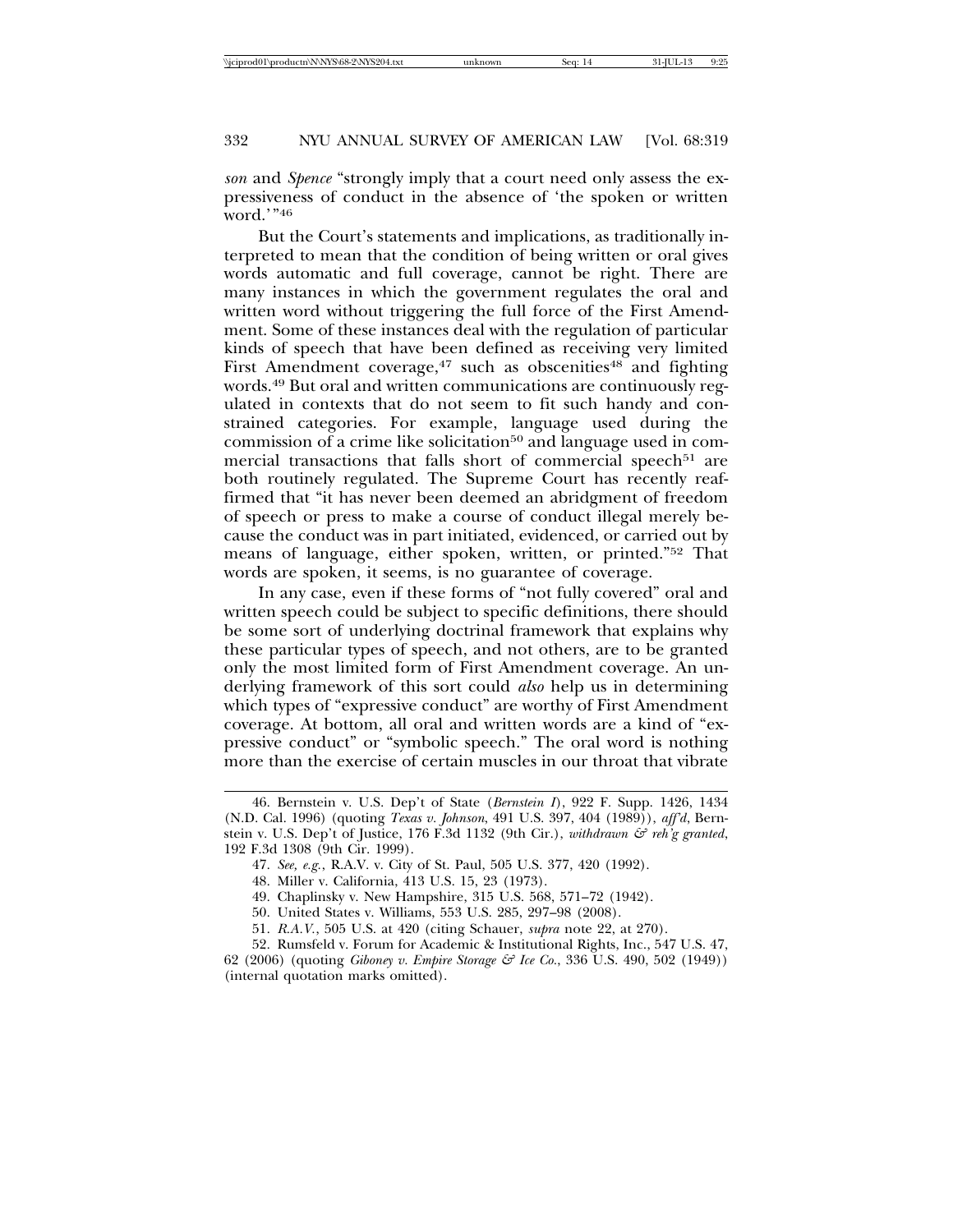to make certain sounds which others can hear.<sup>53</sup> This is not, in principle, that different from a person waving his hand, a group walking down the streets of Boston,<sup>54</sup> or someone performing any other kind of physical activity. The written word is nothing more than a series of symbols inscribed in some tangible medium, not unlike the adherence of a peace symbol on a flag.<sup>55</sup> By the same token, as the Court acknowledges in its "expressive conduct" decisions, activities that are not the oral or written word can be just as expressive as speaking or writing. Hence, in *Johnson*, the Court extended the full coverage of the First Amendment to the activity of flag burning because it recognized that such an act could be as expressive as soapbox oration.<sup>56</sup>

What makes the oral and written word intuitively different from other activities is the existence of a specific set of social conventions that make the sounds and symbols that we use in speaking and writing especially expressive.57 As the Court explains in *Spence*: "[T]he context may give meaning to the symbol."58 When we speak or write in English, or in any other language for that matter, we bring to the table a whole set of historical and social axioms and contexts which enable us to communicate effectively and efficiently with others who speak the same language and recognize and use the same set of conventions to decode our messages.

The formalistic distinction that the Court draws between pure and symbolic speech is, therefore, an illusory one. At the very least, it is not an objective or clear-cut distinction, conveniently lingering in the state of nature for us to grasp and apply with ease. The Court's line of reasoning, however, is the correct one. Part of the analysis necessary to determine whether an activity is speech for First Amendment purposes consists of deciding whether the activity has any communicative value. That is, we must assess whether there are enough social conventions in place such that others can understand the specific activity as conveying some kind of message. The Court developed in *Spence* the following test to determine whether some form of symbolic speech merits First Amendment scrutiny: it

<sup>53.</sup> *See* Bernstein v. U.S. Dep't of State (*Bernstein I*), 922 F. Supp. 1426, 1435 (N.D. Cal. 1996), *aff'd*, Bernstein v. U.S. Dep't of Justice, 176 F.3d 1132 (9th Cir.), *withdrawn & reh'g granted*, 192 F.3d 1308 (9th Cir. 1999).

<sup>54.</sup> *See* Hurley v. Irish-American Gay, Lesbian & Bisexual Grp. of Bos., 515 U.S. 557 (1995).

<sup>55.</sup> *See* Spence v. Washington, 418 U.S. 405, 410 (1974).

<sup>56.</sup> Texas v. Johnson, 491 U.S. 397, 406 (1989).

<sup>57.</sup> *See* Post, *Recuperating*, *supra* note 1, at 1257.

<sup>58. 418</sup> U.S. at 410 (citing Tinker v. Des Moines Indep. Cmty. Sch. Dist., 393 U.S. 503 (1969)).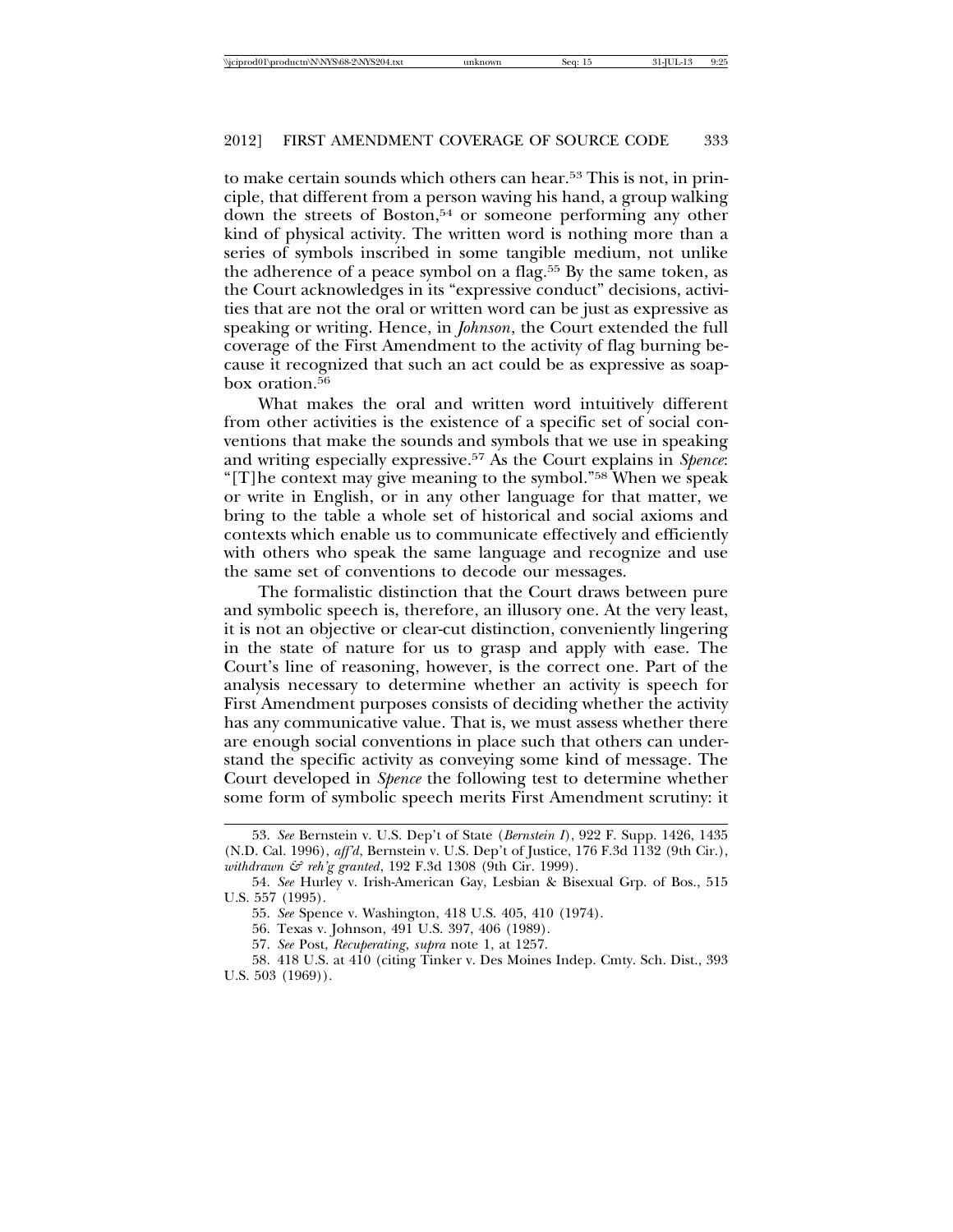must have "an intent to convey a particularized message" and "in the surrounding circumstances the likelihood [must be] great that the message would be understood by those who viewed it."59

The *Spence* test, however, was modified in *Hurley*. 60 In *Hurley*, the Court made clear that a particularized message is not required: "[A] narrow, succinctly articulable message is not a condition of constitutional protection, which if confined to expressions conveying a 'particularized message' would never reach the unquestionably shielded painting of Jackson Pollock, music of Arnold Schoenberg, or Jabberwocky verse of Lewis Carroll."61 This would, of course, seem to suggest that more than just communicative values are ascribed to the First Amendment and that some of those values might in some cases outweigh the communicative ones.

Thus *Spence* and its progeny establish that an activity is communicative enough to be considered speech under the First Amendment when, in a particular social context, sufficient conventions exist such that the communication of ideas between people is possible, even if not overwhelmingly probable or specifically intended. Such an activity's communicative nature makes it equivalent to pure speech, potentially activating First Amendment scrutiny of some kind. Meanwhile, with respect to pure speech, the Court has made a per se determination that the oral and written word will always pass the *Spence-Hurley* test: for all oral or written communication, the requisite social contexts exist in the form of an established language.

However, the Court has said that "[t]he government generally has a freer hand in restricting expressive conduct than it has in restricting the written or spoken word."62 This would suggest that the distinction between symbolic speech and pure speech is more than just the establishment of a per se rule for the written and oral word. The Court seems to suggest that the coverage extended to symbolic speech is going to be less than that extended to pure speech—that there is some substantive difference between the treatments accorded to pure speech versus symbolic speech. How-

<sup>59.</sup> *Id.* at 410–11.

<sup>60.</sup> Hurley v. Irish-American Gay, Lesbian & Bisexual Grp. of Bos., 515 U.S. 557, 569 (1995).

<sup>61.</sup> *Id.* (citation omitted) (citing *Spence*, 418 U.S. at 411).

<sup>62.</sup> Texas v. Johnson, 491 U.S. 397, 406 (1989).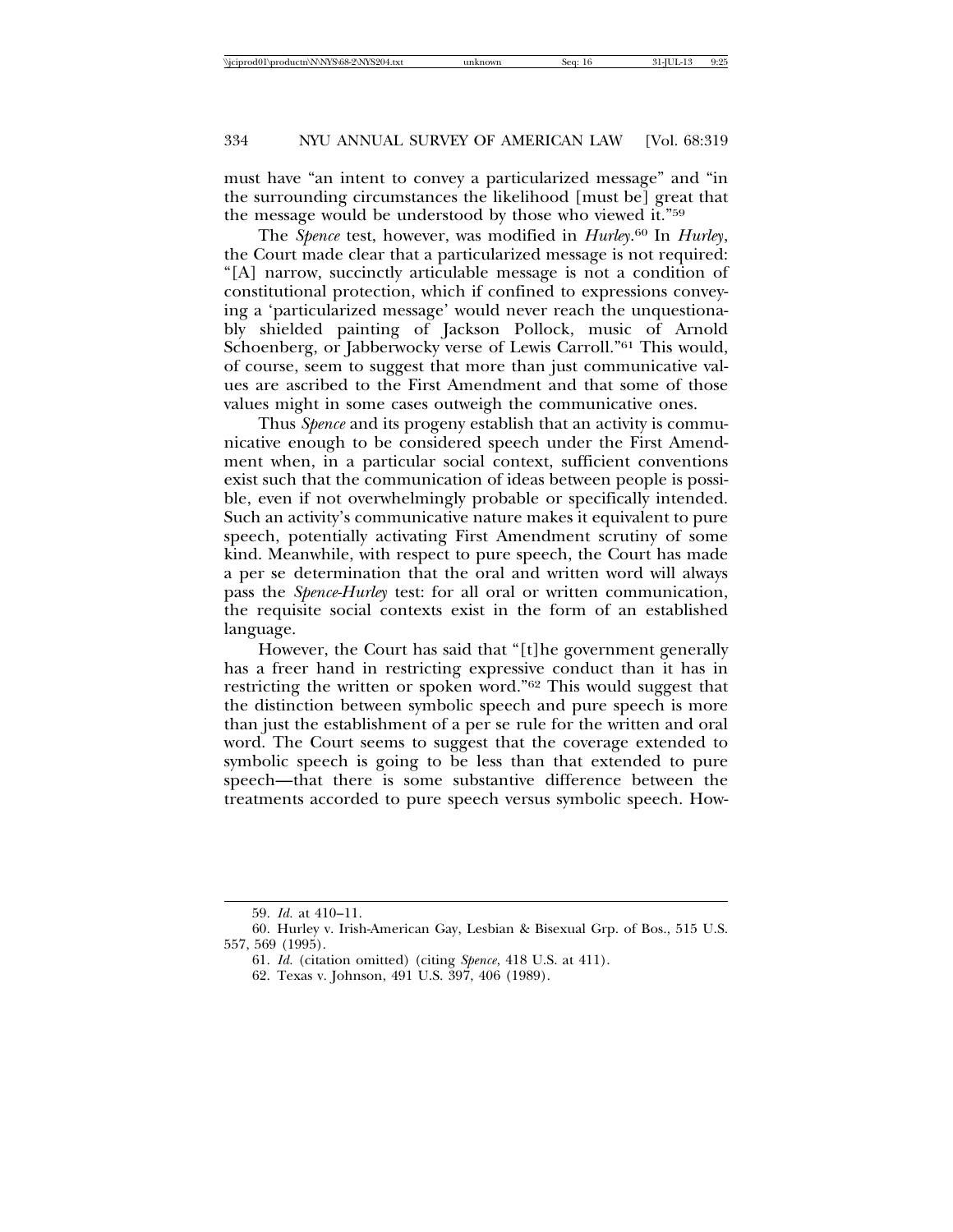ever, the Court's actual analysis of First Amendment issues shows this not to be the case.63

First, the Court gives the same treatment to the communicative part of symbolic speech and to the communicative part of pure speech. Content-based regulations will be subject to strict scrutiny regardless of whether they target the oral or written word, or whether they target the communicative aspects of some other form of symbolic speech.64 For example, in *Johnson*, after stating that the government has a freer hand in regulating expressive conduct, the Court clarifies that "[a] law directed at the communicative nature of conduct must, *like a law directed at speech itself*, be justified by the substantial showing of need that the First Amendment requires."65 The Court then elaborates that "[i]t is, in short, not simply the verbal or nonverbal nature of the expression, but the governmental interest at stake, that helps to determine whether a restriction on that expression is valid."66 When the government tries to regulate the communicative aspects of symbolic speech, strict scrutiny applies just as if it were pure speech.

Second, there is also no difference between the treatment of the non-communicative elements of symbolic speech and the treatment of the conduct-like elements of pure speech.<sup>67</sup> The Court has consistently held that intermediate scrutiny applies whenever the government regulates in a content-neutral fashion the non-communicative aspects of any activity.68 In *O'Brien*, the Court established that a more lenient standard applies when the government regulates the non-communicative part of symbolic speech and "the governmental interest is unrelated to the suppression of free

<sup>63.</sup> *See* James M. McGoldrick, Jr., *Symbolic Speech: A Message from Mind to Mind*, 61 OKLA. L. REV. 1, 6 (2008) ("[R]efut[ing] the common claim that the government has 'a freer hand' in regulating symbolic speech than pure speech.").

<sup>64.</sup> *Id.* at 25 ("If something is speech, then the level of protection will depend on whether the law is content-based or content-neutral, not the speech itself and not whether it is pure speech or symbolic speech.").

<sup>65.</sup> Johnson, 491 U.S. at 406 (emphasis added) (quoting *Cmty. for Creative Non-Violence v. Watt*, 703 F. 2d 586, 622–23 (1983) (Scalia, J., dissenting), *rev'd sub nom.* Clark v. Cmty. for Creative Non-Violence, 468 U.S. 288, 293 (1984)) (internal quotation marks omitted).

<sup>66.</sup> *Id.* at 406–07.

<sup>67.</sup> McGoldrick, Jr., *supra* note 63, at 25 ("Even with regard to content-neutral regulations of symbolic speech, the *Johnson* claim that courts have a 'freer hand' in regulating symbolic speech was in error.").

<sup>68.</sup> *Id.* at 31 ("The intermediate test—whether the *O'Brien* test or the essentially interchangeable time, place, and manner test—allows for the careful balancing of the competing interests at stake.").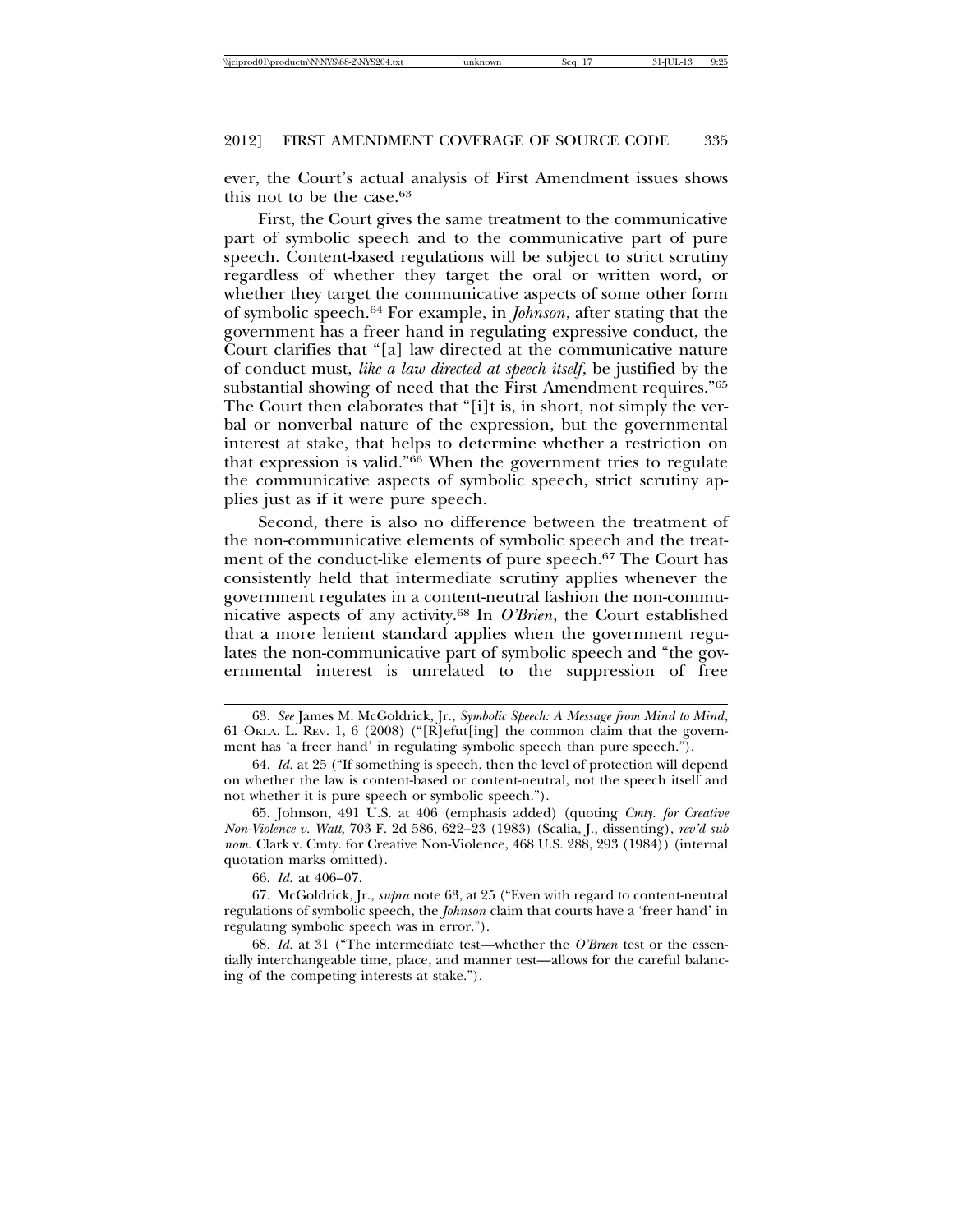expression."69 Similarly, pure speech has its more lenient counterpart in the "time, place, or manner restrictions." Under *Clark v. Community for Creative Non-Violence*:

*Expression, whether oral or written or symbolized by conduct*, is subject to reasonable time, place, or manner restrictions. We have often noted that restrictions of this kind are valid provided that they are justified without reference to the content of the regulated speech, that they are narrowly tailored to serve a significant governmental interest, and that they leave open ample alternative channels for communication of the information.70

The Court has also held that "*O'Brien*'s test . . . 'is little, if any, different from the standard applied to time, place, or manner restrictions.'"71 After all, what are time, place, or manner restrictions if not limitations on the non-communicative aspects of pure speech?

By equating the two tests, the Court is implicitly recognizing that both pure and symbolic speech have speech and non-speech characteristics,72 and that, therefore, both components of pure and symbolic speech should be assessed under similar frameworks. Thus the distinction between symbolic and pure speech is illusory and, for the purposes of applying First Amendment scrutiny, unnecessary.

In fact, the Supreme Court has recently all but admitted as much. In *Rumsfeld v. Forum for Academic and Institutional Rights, Inc.* ("*FAIR*")*,* the Court adamantly reminded us that "'words can in some circumstances violate laws directed not against speech but against conduct.'"73 The Court is quite aware that a distinction between the speech-like and conduct-like aspects of an activity needs to be made in some situations involving the oral or written word itself. Nevertheless the Supreme Court insisted in *FAIR* on maintaining the formal distinction between "speech" and "the expressive nature of the conduct": "Having rejected the view that the [regulation] impermissibly regulates *speech*, we must still consider whether

<sup>69.</sup> United States v. O'Brien, 391 U.S. 367, 377 (1968).

<sup>70.</sup> Clark v. Cmty. for Creative Non-Violence, 468 U.S. 288, 293 (1984) (emphasis added).

<sup>71.</sup> Johnson, 491 U.S. at 407 (citing *Clark*, 468 U.S. at 298). *See also* McGoldrick, Jr., *supra* note 63, at 30 ("[T]here is no real difference between the *O'Brien* and *Clark* tests.").

<sup>72.</sup> As Professor Kalven stated: "I would suggest that all speech is necessarily 'speech plus.' If it is oral, it is noise and may interrupt someone else; if it is written, it may be litter." Kalven, *supra* note 44, at 23.

<sup>73. 547</sup> U.S. 47, 62 (2006) (quoting R.A.V. v. City of St. Paul, 505 U.S. 377, 389 (1992)).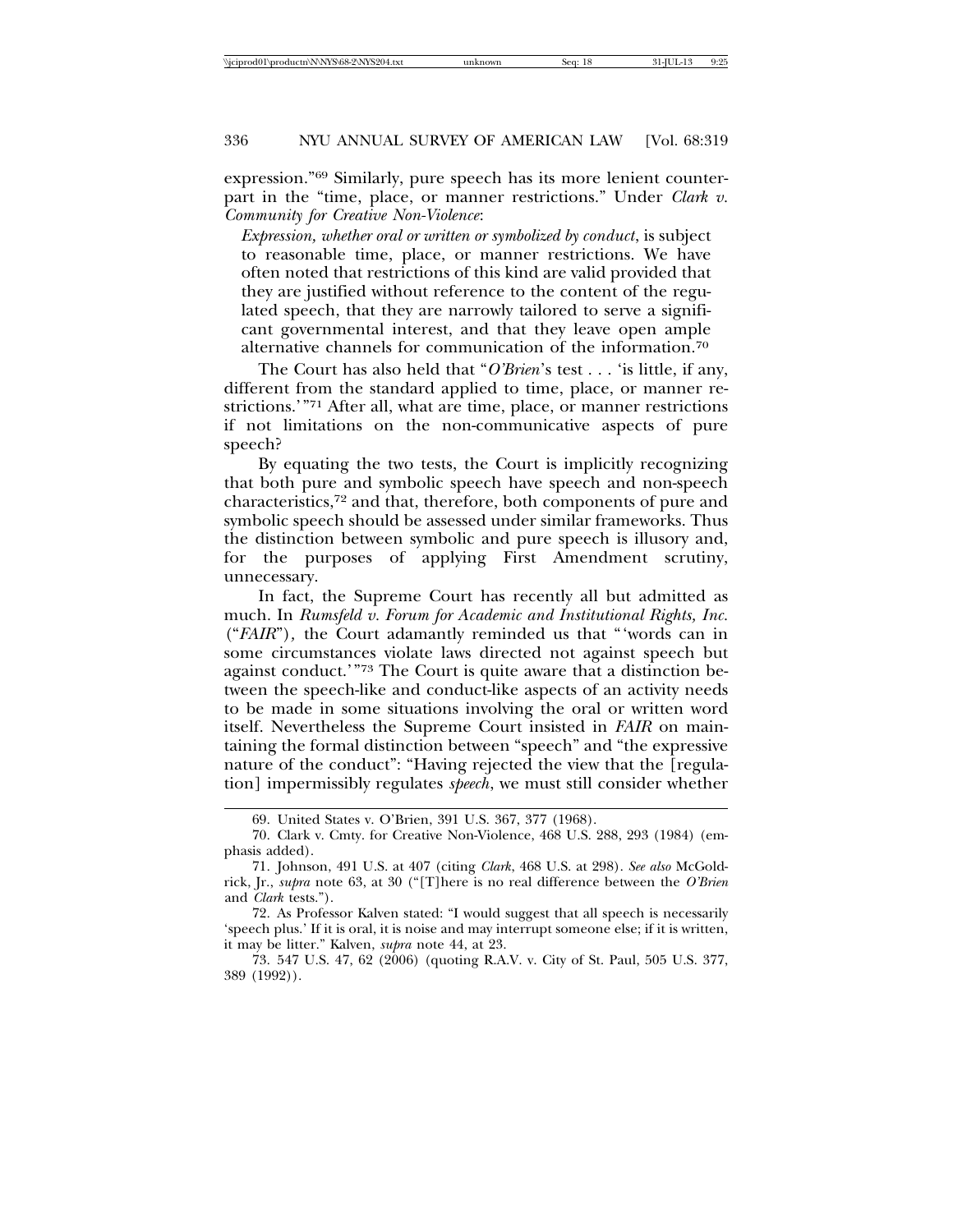the expressive nature of the *conduct* regulated by the statute brings that conduct within the First Amendment's protection."74 But on the other hand, in *City of Erie v. Pap's A.M.* a plurality of the Justices interchangeably cited to both *O'Brien* and *Clark* when applying intermediate scrutiny to what it deemed to be a content-neutral regulation of expressive conduct, namely nude erotic dancing.75 Once again, regardless of what the Court might say about a formalistic distinction between "pure speech" and "expressive conduct," the tests it applies to the communicative and the non-communicative aspects of both, respectively, are the same.

The Court has simply given us a test—the *Spence-Hurley* test for deciding when a particular activity is communicative enough to be considered speech for purposes of First Amendment coverage: when, in a particular social context, sufficient conventions exist such that the communication of ideas between people is *possible*, even if not overwhelmingly probable, or even specifically intended. Furthermore, the Court has created a per se rule that exempts the oral and written word from this test. However, the level of coverage to which an activity is entitled once it has been deemed communicative enough under the *Spence*-*Hurley* test does not actually, and should not, depend on a formal distinction between "pure speech" and "expressive conduct."

Dean Post has suggested that what the Court does is extend First Amendment coverage to activities that constitute recognized media for the communication of ideas: "The very concept of a medium presupposes that constitutionally protected expression does not inhere in abstract and disembodied acts of communication of the kind envisioned by *Spence*, but is instead always conveyed through social and material forms of interaction."76 The *Spence*-*Hurley* test, then, provides the tools to determine whether a particular activity is communicative enough to constitute such a recognized medium of expression for First Amendment purposes.<sup>77</sup>

<sup>74.</sup> *Id.* at 65 (emphasis in original).

<sup>75.</sup> *See* 529 U.S. 277, 279 (2000) (plurality opinion).

<sup>76.</sup> Post, *Recuperating*, *supra* note 1, at 1257.

<sup>77.</sup> It should be noted, however, that for an activity to receive full coverage under the First Amendment, merely passing the *Spence-Hurley* test does not suffice. The activity must also further First Amendment values without destroying the community that the First Amendment intends to protect. This part of the Court's doctrine excludes other types of activities that, although communicative enough to pass the *Spence-Hurley* test, are not fully covered by the First Amendment. Moreover, passing the *Spence*-*Hurley* test is not a sine qua non requirement for First Amendment coverage, either. Something can be so central to the development of a recognized medium for the communication of ideas that it triggers First Amend-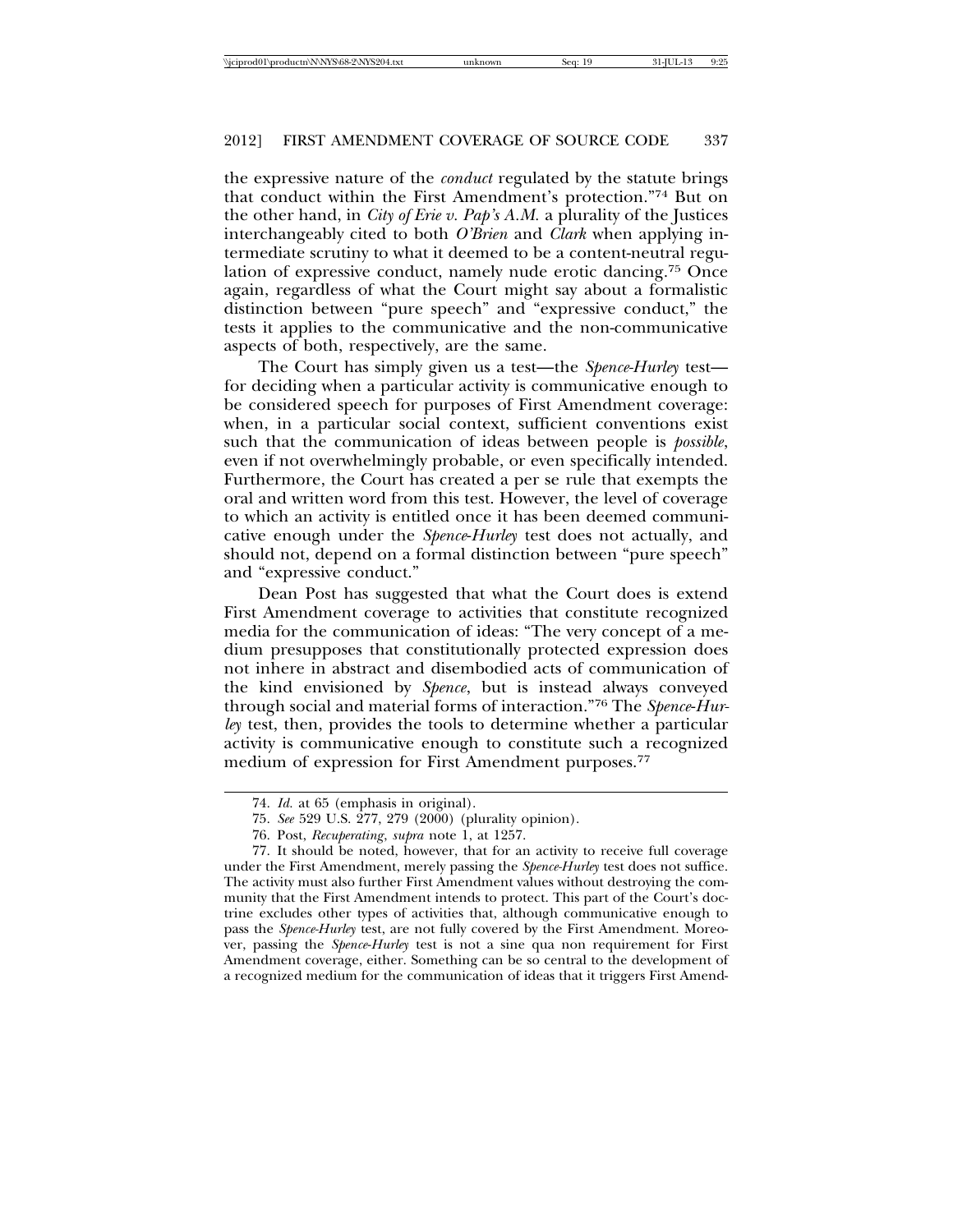#### 2. Applying the *Spence-Hurley* Test to Source Code

"[A] programming language is simply a formal language."78 Source code, like any language, uses a predetermined set of conventions to convey messages comprehensible to others who know and understand the rules of the language. Source code text is simply a set of symbols written down on a tangible medium that, within a specified context, can be understood by others. In this sense, source code is very much like the written word that automatically passes the *Spence*-*Hurley* test.

In fact, as source code is a generic term for a series of established formal languages, it should be considered "pure speech" and deemed to be per se communicative and treated as speech by the First Amendment. In *Bernstein I*, the court agreed and did not even apply the *Spence-Hurley* test to source code because it considered it to be "speech" and "language."79 Similarly, in his article entitled *Publishing Software as a Speech Act,* Lee Tien has argued that "programming languages are languages for First Amendment purposes and source code is, as a doctrinal matter, pure speech."80

Tien, however, advocates for a narrow reading of the *Spence*-*Hurley* test.<sup>81</sup> In applying speech act theory to the question of First Amendment coverage, Tien explains: "[T]he critical question for coverage purposes is whether the act at issue is *an act of communication*."82 Pursuant to this understanding, "[b]oth the *intent* and social context aspects are necessary to transform an utterance into a speech act."83

Yet the purpose of the communication, be it in source code or English, is immaterial to First Amendment analysis. Though the Court in *Spence* spoke of "intent to convey a particularized message,"84 the actual reception of the message by others does not enter into this first-step analysis. This is the main teaching of *Hurley*: *Hurley* betrays an unwillingness by the Court to delve into the specific subjective intentions of a Jackson Pollock, an Arnold Schoen-

- 81. *Id.* at 637.
- 82. *Id.* (emphasis added).
- 83. *Id.* (emphasis added).
- 84. Spence v. Washington, 418 U.S. 405, 410–11 (1974).

ment scrutiny, even if the activity being regulated is not communicative enough to pass the *Spence*-*Hurley* test itself.

<sup>78.</sup> Sebastian Zimmeck, *Patent Eligibility of Programming Languages and Tools*, 13 TUL. J. TECH. & INTELL. PROP. 133, 143 (2010).

<sup>79.</sup> Bernstein v. U.S. Dep't of State (*Bernstein I*), 922 F. Supp. 1426, 1435 (N.D. Cal. 1996), *aff'd*, Bernstein v. U.S. Dep't of Justice, 176 F.3d 1132 (9th Cir.), *withdrawn & reh'g granted*, 192 F.3d 1308 (9th Cir. 1999).

<sup>80.</sup> Tien, *supra* note 8, at 681.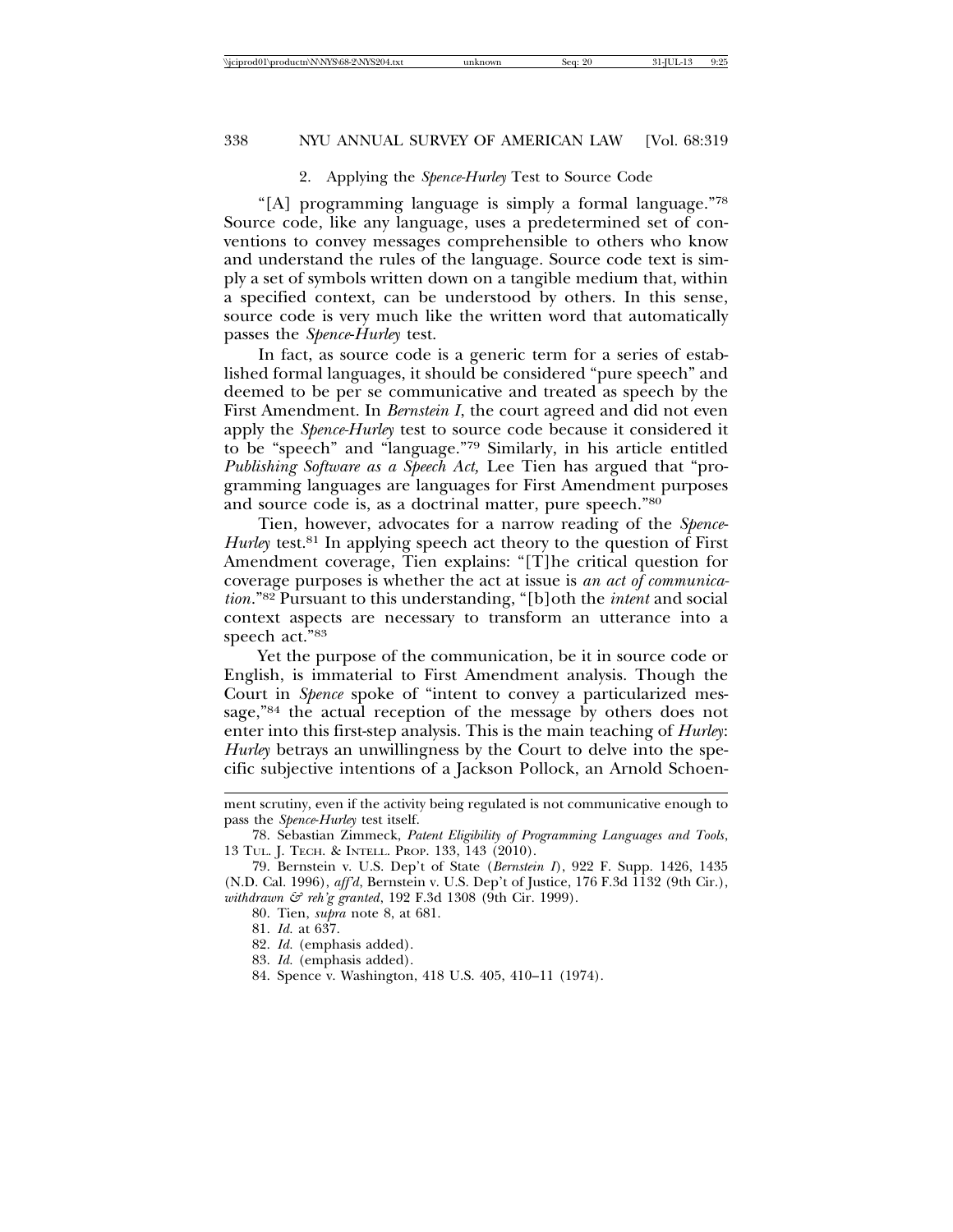berg, or a Lewis Carroll when they choose to produce works of art that, at least on the surface, appear to be crafted so as to confuse or hide their meaning from their audience.<sup>85</sup> The hermetic artist, like the explicit orator, finds shelter under the First Amendment.

Tien's error lies in his overestimation of the importance of communicative values. By positing intentional communication as the sine qua non factor of First Amendment coverage analysis,<sup>86</sup> Tien's approach becomes both over and under-inclusive: a secret diary meant not to be read would not be covered, while highly communicative, and constitutionally unprotected,<sup>87</sup> "fighting words" would be covered.<sup>88</sup> Furthermore, such an approach would not accommodate different levels of First Amendment coverage for different types of communicative acts, which would also be inconsistent with current doctrine.<sup>89</sup>

What makes an activity communicative is its *potential* for communication; this is why even the often perplexing music of Schoenberg passes the *Spence-Hurley* test.<sup>90</sup> So the fact that source code is mainly written to convey messages to computers instead of people is irrelevant at this stage of the analysis. The pertinent question is whether the activity can communicate a message, not what *type* of message it communicates or *to whom* the message is communicated. Thus communication directed solely to an inanimate diary, which the author intends never to be read by another human being, is still deserving of First Amendment coverage under *Spence*-*Hurley*. Similarly, an unsuccessful parade should pass the *Spence-Hurley* test just as easily as a successful one. The *Spence*-*Hurley* test only concerns itself with setting *a threshold probability* that a message will be listened to and understood, and not with the existence of an actual audience. Any concerns over the type of message communicated or its

<sup>85.</sup> Hurley v. Irish-American Gay, Lesbian & Bisexual Grp. of Bos., 515 U.S. 557, 569 (1995).

<sup>86.</sup> Tien, *supra* note 8, at 637.

<sup>87.</sup> Chaplinsky v. New Hampshire, 315 U.S. 568, 571–72 (1942).

<sup>88.</sup> As mentioned above, implicit in *Hurley* is the Court's acknowledgment that other First Amendment values must be considered when determining whether an activity is covered by the First Amendment. These other values are the subject of the second and third steps in the proposed analysis set out in this article and explain these examples of over and under-inclusiveness: the diarist is engaging in an autonomous act of self-expression and maybe even a personal search for truth, so his conduct would be covered, while the utterance of fighting words (and the ensuing acts of aggression) would be subject to severely limited coverage because it threatens to destroy the community served by the First Amendment without substantially furthering any other First Amendment values.

<sup>89.</sup> *See supra* notes 33–36.

<sup>90.</sup> *Hurley*, 515 U.S. at 569.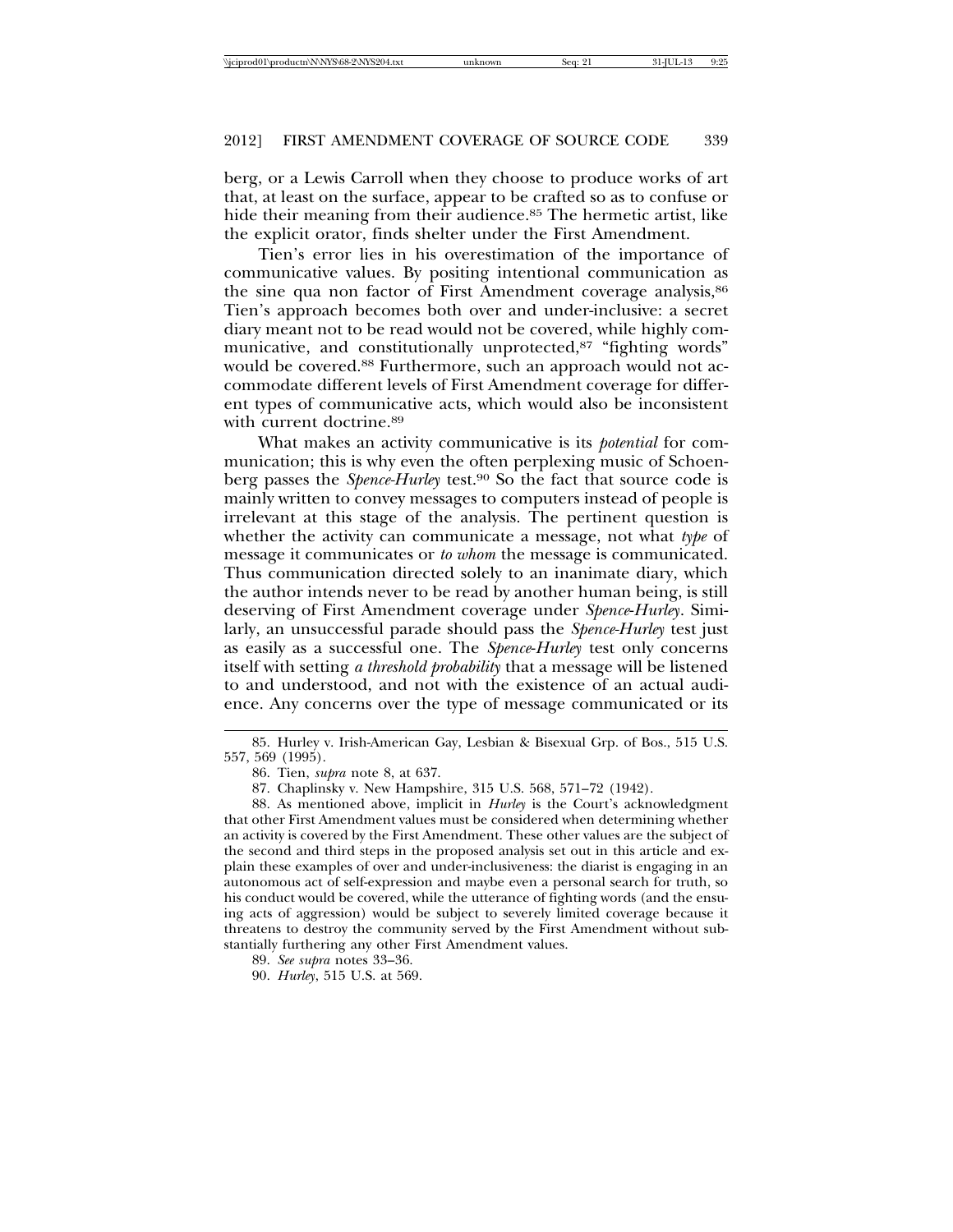audience, and whether any such communications further First Amendment values enough to merit coverage, are to be resolved in the third step of the analysis proposed in this article.

Under this framework, there is no doubt that source code passes the *Spence-Hurley* test. Many people can write and understand source code. As such, source code can be drafted with "an intent to convey a particularized message" and "the likelihood [is] great that the message would be understood."91 The fact that the language used to convey such messages is not English, or that others might not understand it, is irrelevant.92 This is why the court held in *Bernstein I* that there is "no meaningful difference between computer language, particularly high-level languages as defined above, and German or French. All participate in a complex system of understood meanings within specific communities."93

Furthermore, the fact that a computer can understand source code does not figure into the *Spence*-*Hurley* inquiry. It is irrational to suggest that because a computer can be designed and constructed to understand and execute commands in English, the whole English language ceases to be covered by the First Amendment.94 This observation applies equally to high-level computer languages.

<sup>91.</sup> Spence v. Washington, 418 U.S. 405, 410–11 (1974).

<sup>92.</sup> Yniguez v. Arizonans for Official English, 69 F.3d 920, 933–34 (9th Cir. 1995) (en banc), *vacated as moot sub nom.*, Arizonans for Official English v. Arizona, 520 U.S. 43 (1997).

<sup>93.</sup> Bernstein v. U.S. Dep't of State (*Bernstein I*), 922 F. Supp. 1426, 1435 (N.D. Cal. 1996), *aff'd*, Bernstein v. U.S. Dep't of Justice, 176 F.3d 1132 (9th Cir.), *withdrawn & reh'g granted*, 192 F.3d 1308 (9th Cir. 1999).

<sup>94.</sup> This hypothetical, of course, is no longer just in the realm of science fiction. Apple's inclusion of Siri in the iPhone 4S has brought to the mainstream the practice of ordering a computer to do things in natural language. *See Apple - iPhone 4S - Ask Siri to help you get things done*, APPLE, http://www.apple.com/ios/siri/ (last visited Nov. 11, 2012). Siri understands commands in English, French, German, and Japanese. *Apple - Siri - Frequently Asked Questions*, APPLE, http://www.apple. com/ios/siri/siri-faq/ (last visited Nov. 11, 2012). Of course, Siri is not alone. The world of computers responsive to natural language commands is one of the many areas of technological endeavor that are currently experiencing considerable growth. *See* Natasha Singer, *The Human Voice, as Game Changer*, N.Y. TIMES (Mar. 31, 2012), http://www.nytimes.com/2012/04/01/technology/nuance-communications-wants-a-world-of-voice-recognition.html (discussing a series of recent developments and ongoing projects in voice operated machines). Furthermore, the existence of Siri and other computers responsive to natural language commands cannot condemn the English language (or any other language for that matter) to the netherworlds of First Amendment invisibility. The court in *Bernstein II* was already wise to this logic years before the advent of Siri: "The fact that computers will soon be able to respond directly to spoken commands, for example, should not confer on the government the unfettered power to impose prior restraints on speech in an effort to control its 'functional' aspects." Bernstein v. U.S. Dep't of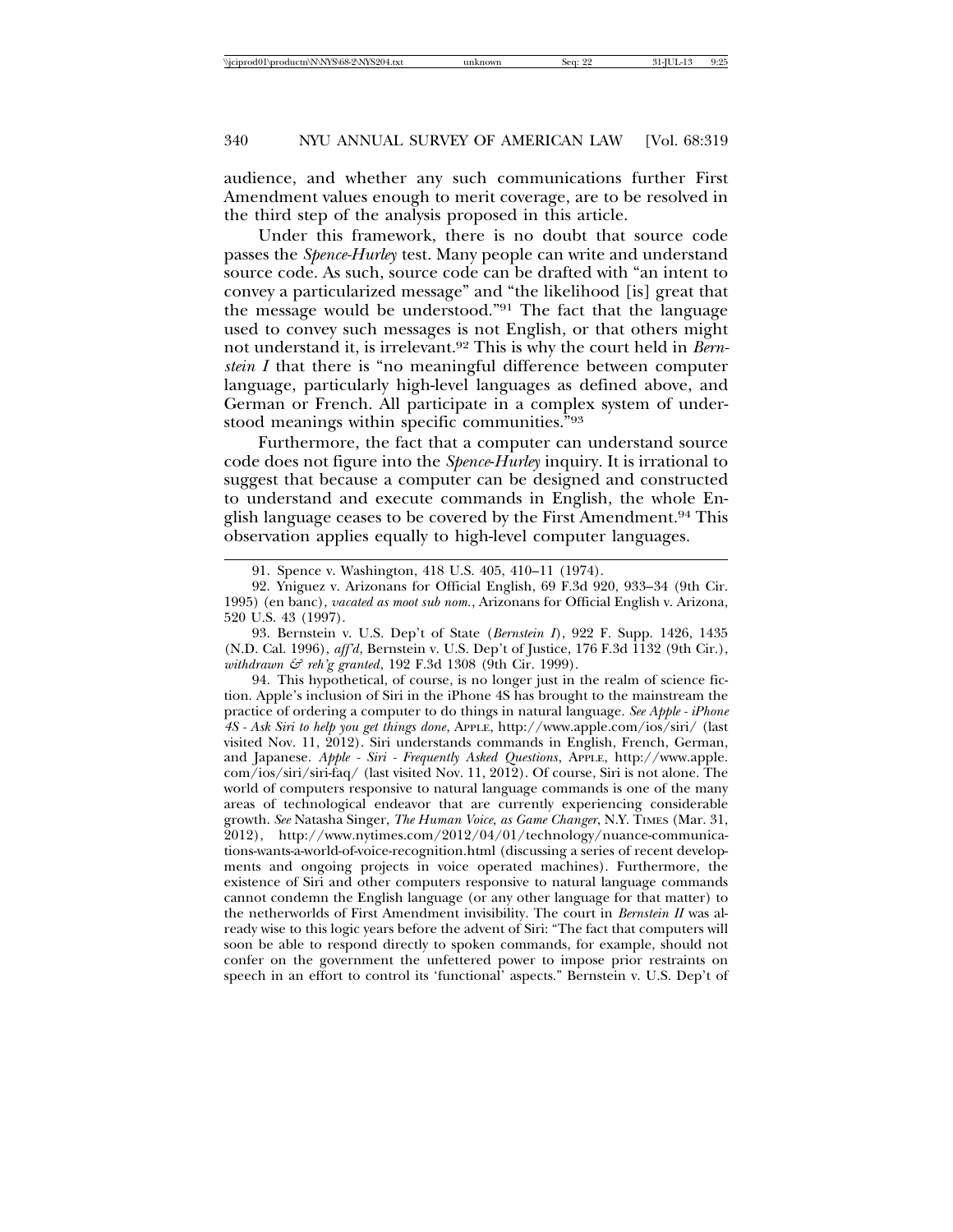Lastly, it is important to note that source code might be a better medium for expressing ideas about computer science than traditional language.95 "[P]rogramming languages avoid the difficulties that English has in describing algorithms and may stand as the only practical means of expressing certain algorithms that require precise articulation. Programming languages provide the best means for communicating highly technical ideas—such as mathematical concepts—within the community of computer scientists and programmers."96 This is why "[t]he First Amendment mandates that we presume that speakers, not the government, know best both what they want to say and how to say it."97 Programmers should, therefore, be able to choose to speak in code instead of English, as part of the exercise of their First Amendment rights.

## *B. Step 2: Is the Activity Central to the Development of a Medium for the Communication of Ideas?*

#### 1. Of Movie Projectors, Printing Presses, and Newspaper Racks

Even if source code is not deemed communicative enough under the *Spence*-*Hurley* test, its regulation still triggers First Amendment scrutiny. This is because "First Amendment coverage is not limited to speech acts. It extends to forms of interaction that realize First Amendment values."98 These forms of interaction are often designated as media for the communication of ideas.99 In *Joseph Burstyn, Inc. v. Wilson*, for example, the Supreme Court held that "motion pictures are a significant medium for the communication of ideas."100

Most importantly for our present discussion, though, is the fact that the First Amendment extends its coverage over attempts to regulate activity, and even material things, that are central to the development of these media.101 Dean Post explains:

The genre of the cinema . . . encompasses far more than speech acts. It includes materials, like celluloid; functional ma-

97. Riley v. Nat'l Fed'n of Blind of N.C., Inc., 487 U.S. 781, 790–91 (1988). 98. Post, *Encryption*, *supra* note 1, at 716.

99. *Id.*

100. 343 U.S. 495, 501 (1952); *see also* Post, *Encryption*, *supra* note 1, at 716 (quoting 343 U.S. at 501).

101. Post, *Encryption*, *supra* note 1, at 717.

Justice (*Bernstein II*), 176 F.3d 1132, 1142 (9th Cir.), *withdrawn & reh'g granted*, 192 F.3d 1308 (9th Cir. 1999).

<sup>95.</sup> *See Bernstein II*, 176 F.3d at 1141.

<sup>96.</sup> Tien, *supra* note 8, at 662–63 (footnote omitted) (citing DONALD KNUTH, THE ART OF COMPUTER PROGRAMMING: FUNDAMENTAL ALGORITHMS 5 (1st ed. 1968)).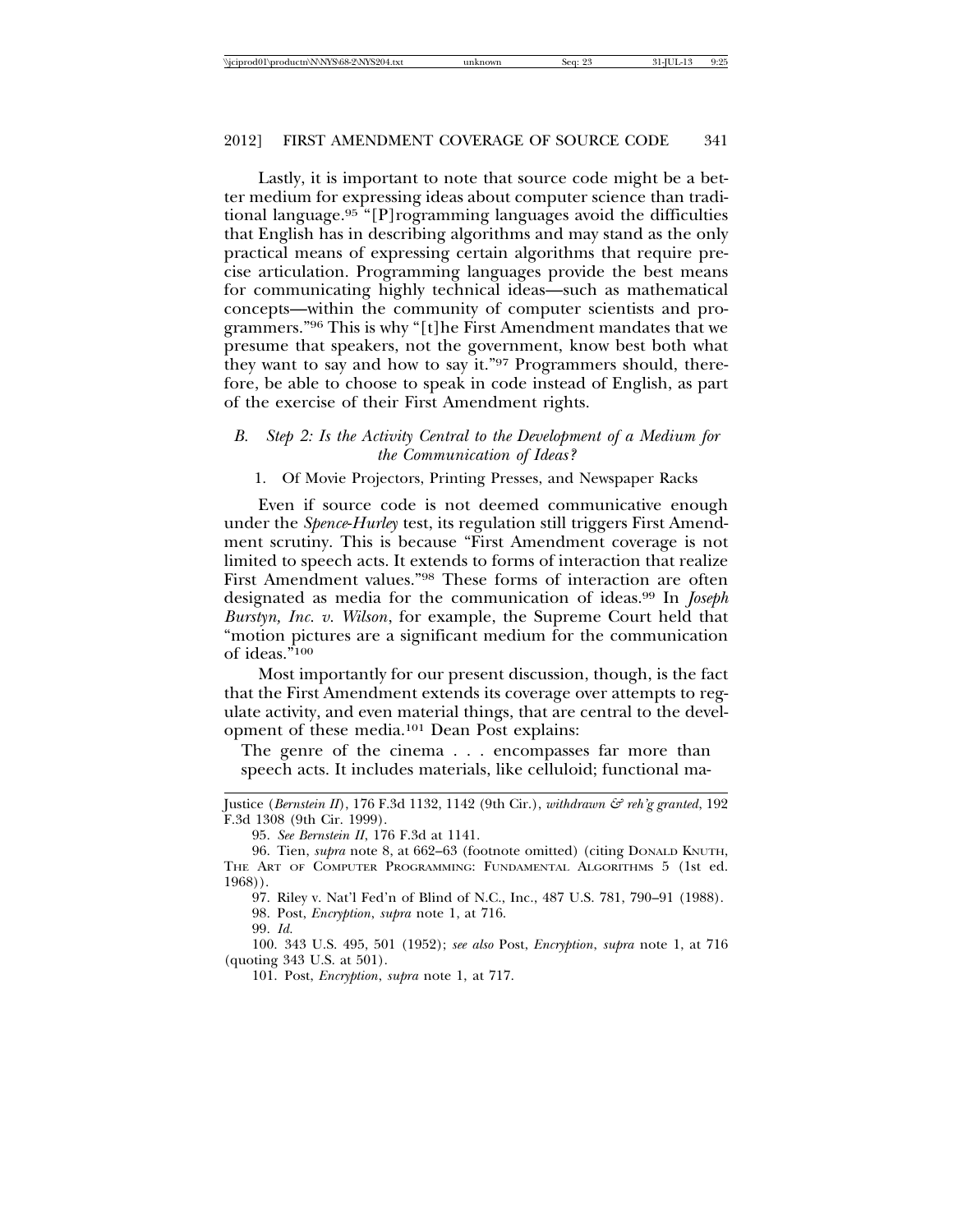chines, like projectors; buildings, like movie houses; social organizations, like studios; and so forth. If the state were to prohibit the use of projectors without a license, First Amendment coverage would undoubtedly be triggered. This is not because projectors constitute speech acts, but because they are integral to the forms of interaction that comprise the genre of the cinema.102

First Amendment scrutiny might be triggered by these kinds of regulation even if they do not involve viewpoint discrimination:

An obvious instance might be a law that prohibits newsprint in order to save trees. Newsprint is a material necessary for the publication of most newspapers. Although a law proscribing newsprint would be viewpoint (and content) neutral, it would carry the potential for so significantly affecting the First Amendment medium of newspapers that we would certainly review it under First Amendment principles. We would want to assure ourselves that it would not compromise the constitutional value we attribute to newspapers.103

Along these lines, the Sixth Circuit has held that "something as mundane as a newspaper rack might fall into the category of speech-facilitating devices," and might trigger First Amendment scrutiny.104 And the Supreme Court has held that the First Amendment prohibition on prior restraints extends to "expression or *conduct commonly associated with expression*."105

The Internet should present a perfectly analogous situation. As early as 1997, the Supreme Court held the Internet to be a medium for the communication of ideas, and that case law "provide[s] no basis for qualifying the level of First Amendment scrutiny that should be applied to [the Internet]."106 Therefore, just as the newspaper's protection extends to newsstands, any activity, mechanism, or object essential to the free use or development of the Internet as a medium for the communication of ideas will trigger First Amendment scrutiny. The following section will explore this analogy and

<sup>102.</sup> *Id.*

<sup>103.</sup> *Id.* at 721–22.

<sup>104.</sup> Burk, *supra* note 8, at 115 (citing Plain Dealer Publ'g Co. v. City of Lakewood, 794 F.2d 1139, 1143 (6th Cir. 1986) ("The right to distribute newspapers by means of newsracks is protected by the First Amendment . . . ."), *aff'd sub nom.*, City of Lakewood v. Plain Dealer Publ'g Co., 486 U.S. 750 (1988)).

<sup>105.</sup> City of Lakewood v. Plain Dealer Publishing Co., 486 U.S. 750, 760 (1988) (emphasis added).

<sup>106.</sup> Reno v. ACLU, 521 U.S. 844, 870 (1997).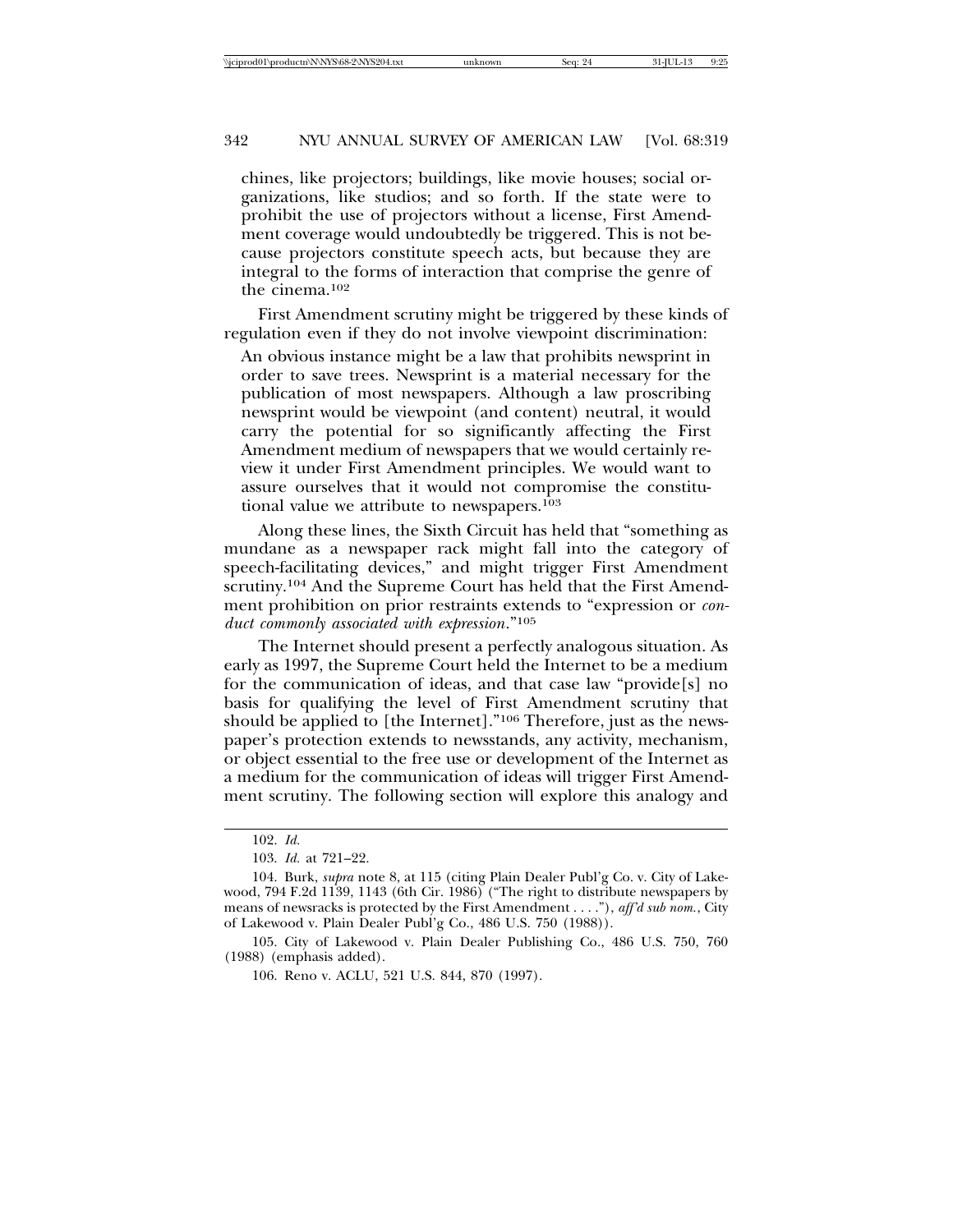demonstrate how source code is the newspaper rack of the Internet era.

2. Source Code Is Central to the Development of the Internet

The code of the Internet is central to what cyberspace is. "The code of cyberspace—whether the Internet, or a net within the Internet—defines that space. It constitutes that space. And as with any constitution, it builds within itself a set of values and possibilities that governs life there."107 In this way, Professors Joel R. Reidenberg and Lawrence Lessig have convincingly argued that code is effectively a "*lex informatica*":108 a set of rules or laws that "defines what behavior is possible in cyberspace and what values cyberspace will uphold."109 In other words, the law of cyberspace *is* its source code.

Given this insight, it is now generally accepted that effective regulation of the Internet will happen through regulation of the code that constitutes it.110 "Laws would have their effect, if only indirectly, by inducing changes in the *lex* [*informatica*]."111 "Smart governments will instead regulate by regulating the *code* that regulates the behavior of people in cyberspace."112 They will regulate the code in such a way as "to assure that cyberspace is architected in a way to protect government's interests."113

If government can regulate the code, then government can require codewriters to build the standards that the government

109. Lawrence Lessig, *The Limits in Open Code: Regulatory Standards and the Future of the Net*, 14 BERKELEY TECH. L.J. 759, 761 (1999) [hereinafter Lessig, *Limits*] (citing Reidenberg, *Lex Informatica*, *supra* note 109, at 568–73).

110. *Id.* at 762. *But cf.* Viktor Mayer-Schönberger, *Demystifying Lessig*, 2008 WIS. L. REV. 713, 713 (2008) (offering "a fundamental critique of Lessig's core argument [that 'code is law']—and thus of core assumptions of cyberlaw scholarship"). Professor Mayer-Schönberger claims that the weaknesses he points out in Lessig's argument "limit[ ] the capacity of his theory to adequately capture the full dynamic at play in free speech." *Id.* at 746. In fact, his claim further supports this article's conclusion that all the First Amendment values discussed should be taken into account in order to arrive at a coherent theory of First Amendment coverage. *See id.* Truth is not enough.

- 112. *Id.* at 763 (emphasis added).
- 113. *Id.*

<sup>107.</sup> Lawrence Lessig, The Charles Green Lecture, *Open Code and Open Societies: Values of Internet Governance*, 74 CHI.-KENT L. REV. 1405, 1408 (1999) [hereinafter Lessig, *Open Code*].

<sup>108.</sup> Joel R. Reidenberg, *Lex Informatica: The Formulation of Information Policy Rules Through Technology*, 76 TEX. L. REV. 553 (1998) [hereinafter Reidenberg, *Lex Informatica*]. *See also* Joel R. Reidenberg, *Governing Networks and Rule-Making in Cyberspace*, 45 EMORY L.J. 911, 929 (1996).

<sup>111.</sup> Lessig, *Limits*, *supra* note 109, at 762.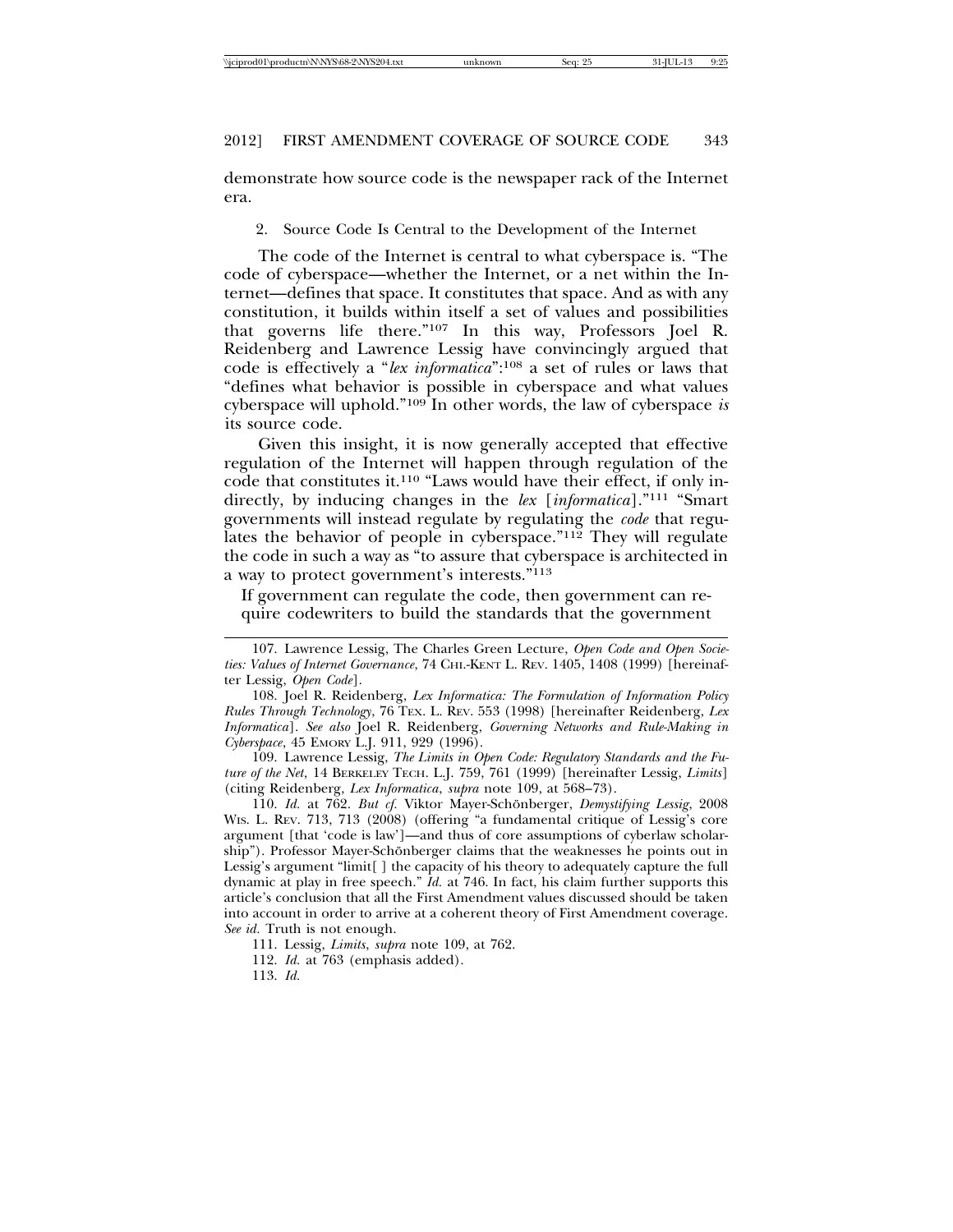needs into the code. The future of regulatory standards under this view, then, would simply be a future where the government tells codewriters how to architect their code so as to incorporate governmental regulatory standards.<sup>114</sup>

By regulating the code, the government can effectively reshape the medium for the communication of ideas that is constituted by that code. "Different code, different regulation, different worlds,"115 different medium for the communication of ideas.

Taking up this argument, Ryan Christopher Fox provides us with two concrete examples of how the regulation of source code has indirectly regulated conduct: DeCSS and encryption.

DeCSS . . . allows users to bypass security controls on DVDs. Because it allows for the copying of what is supposed to be uncopyable media, the DeCSS code has been attacked in the courts. Unlike the Napster litigation, though, in which legal claims were based on traditional copyright law and the code was only implicated by the facts of the case, *DeCSS was attacked under laws regulating the distribution of a specific class of computer code*. Another example of code that some might feel is dangerous is that used in software designed to encrypt data to prevent its being read by undesired individuals. Like DeCSS, *distribution of certain pieces of encryption software have been regulated by law that focuses specifically on computer code*, rather than on any illegal activities that might be performed using the code.<sup>116</sup>

Government attempts to regulate DeCSS and encryption "demonstrate a relatively new focus on prohibiting or restricting code itself as a dangerous tool rather than relying on laws against the undesirable activity that the code facilitates."117

Professor Lessig argues that the Internet's amenability to regulation will, in the first place, depend on how "open" the source code is.118 Open source code is code that is available for all to see, read, modify, and improve. "Open code is software in plain view. It is software that comes bundled with its source code as well as its object code."119 As we have already discussed, programmers and computer scientists can read source code and quickly recognize any

- 118. Lessig, *Limits*, *supra* note 110, at 764.
- 119. *Id.*

<sup>114.</sup> *Id.* at 764.

<sup>115.</sup> *Id.* at 762.

<sup>116.</sup> Fox*, supra* note 7, at 874 (emphasis added) (footnotes omitted).

<sup>117.</sup> *Id.*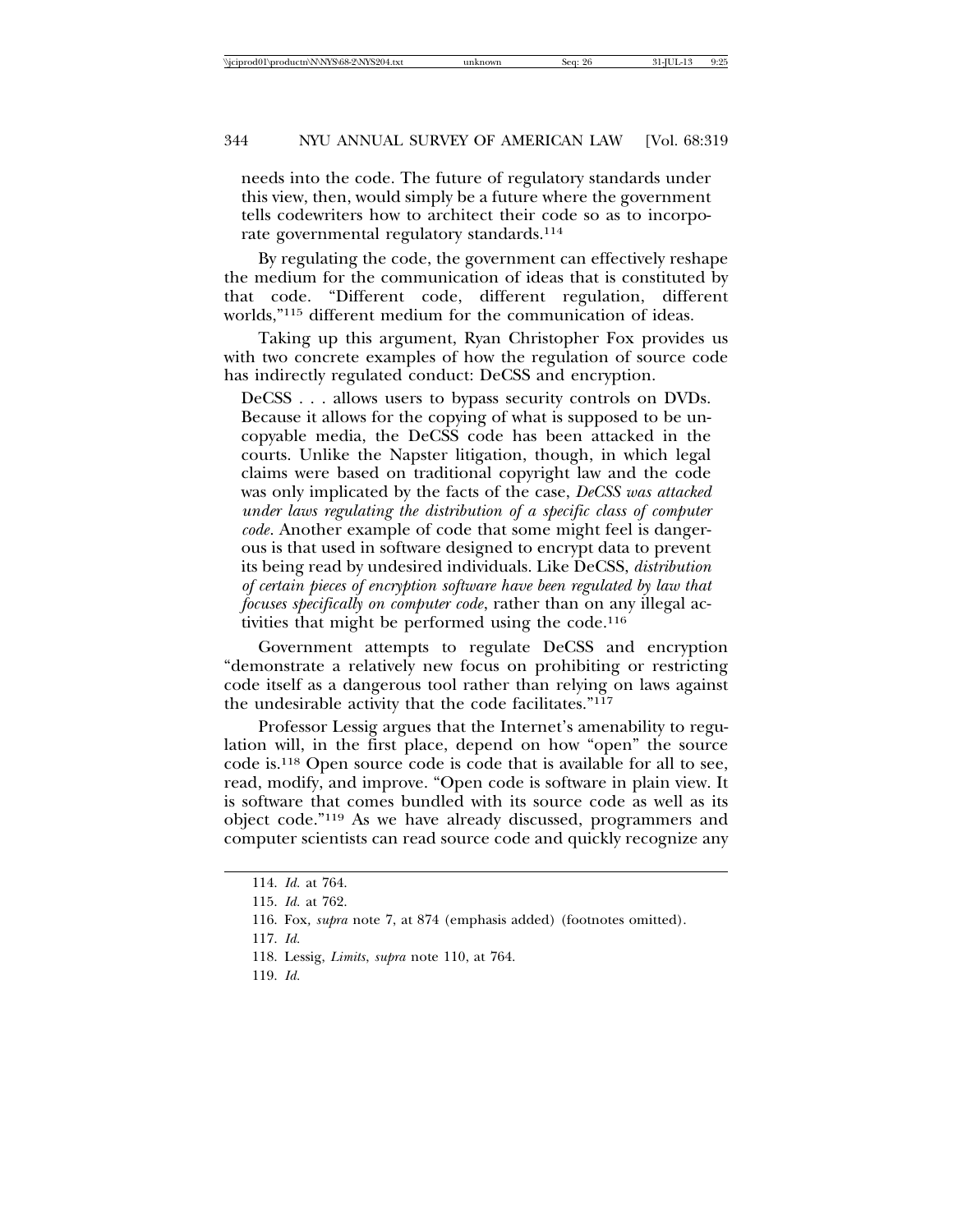"controls" the code may hide.120 Hence the more a code is open to review, the less amenable the code is to regulation.121 "[T]o the extent that code remains open, it is harder for government to regulate; to the extent it is closed, it is easier."122

Once source code is viewed as central to the development of a medium for the communication of ideas, its regulation necessarily implicates the First Amendment. Professor Lessig points out two important problems that arise from the government's regulation of the Internet through code—problems with First Amendment implications and solutions.123 First, regulation of code raises issues of over-inclusiveness.124 This becomes apparent once we realize that the regulation of code tends to divorce the regulatory technique from the underlying purpose of the regulation. In doing so, regulating the code can allow the government to extend its grasp more than the protection of the values that it seeks to further through such regulation would otherwise require.<sup>125</sup> In other words, by separating the means from the ultimate end, additional activity is indirectly regulated through control of the code without regard for the balance of interests that direct regulation of such activity might otherwise consider.126 Professor Lessig ably illustrates this phenomenon through two examples: (1) the criminalization of fair use through the anti-circumvention provisions of the Digital Millennium Copyright Act (which over-regulates conduct that would not otherwise be illegal under the underlying copyright law); and (2) a possible requirement of digital IDs as a way of zoning of speech in cyberspace.127 Regulation of code as a means to regulate an underlying problem will therefore tend to be over-inclusive.128 This will lead to the over-regulation of the use of the Internet, a medium for the communication of ideas, and thus an over-regulation of expression. By extending First Amendment coverage to source code, this result can be avoided. Strict scrutiny of such regulation would ensure that legislation is narrowly tailored.

128. *Id.*

<sup>120.</sup> *Id.* ("It is this code that allows a programmer to open an open source software project and see what makes it tick. By being able to see what makes it tick, open source software makes transparent any control that the code might carry.").

<sup>121.</sup> *Id.*

<sup>122.</sup> *Id.* at 767.

<sup>123.</sup> Lawrence Lessig, *The Law of the Horse: What Cyberlaw Might Teach*, 113 HARV. L. REV. 501, 536 (1999) [hereinafter Lessig, *Law of the Horse*].

<sup>124.</sup> *Id.* at 536–37.

<sup>125.</sup> *Id.*

<sup>126.</sup> *Id.* at 537.

<sup>127.</sup> *Id.* at 537–39.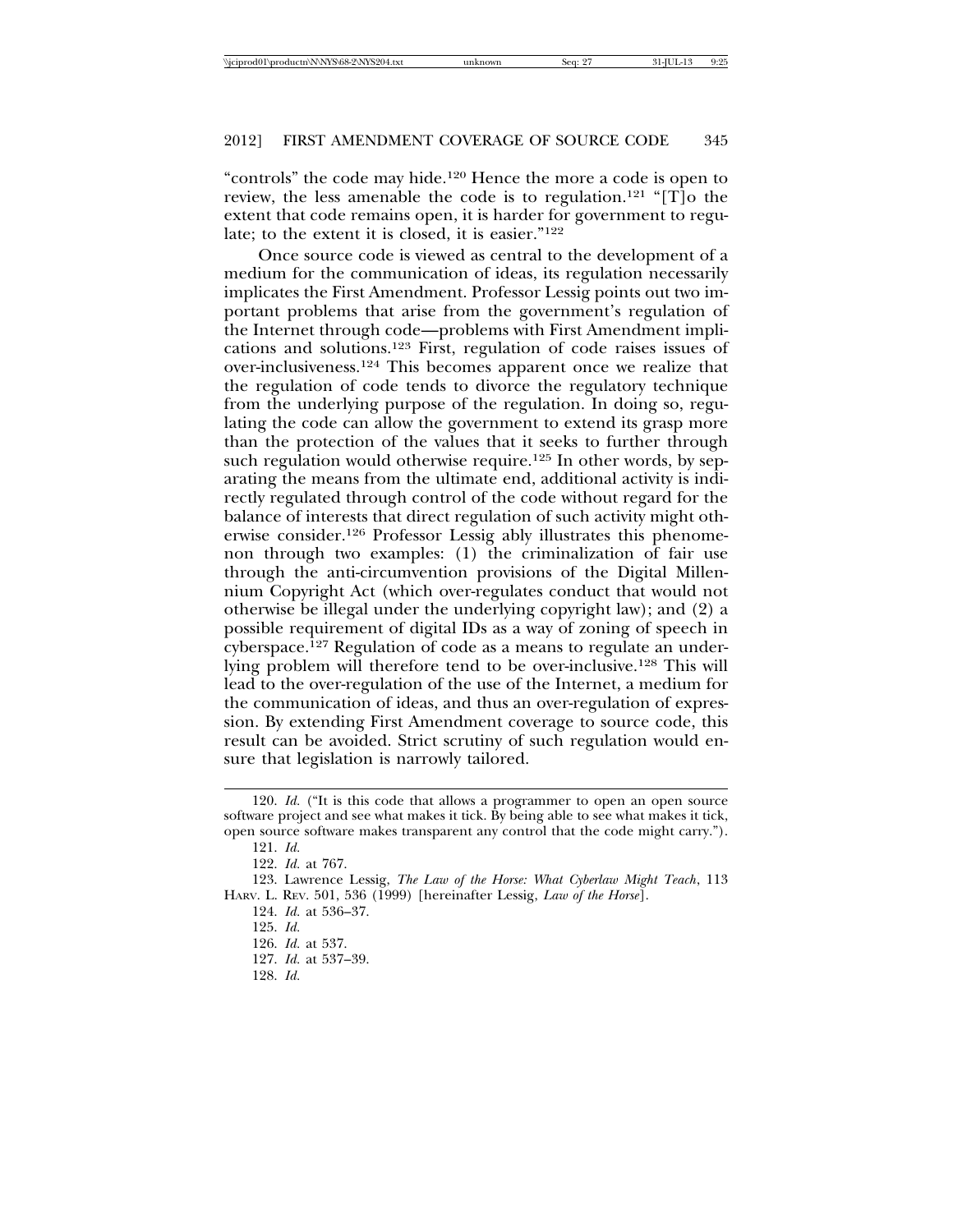The second big problem with Internet regulation through code is that such regulation might not be transparent.129 In general, we like government regulation to be as transparent as possible; we like to know how the government is controlling us and why. That way, if we do not like what the government is doing, we can vote it out of office. Since regulation of code can have effects on cyberspace that are indirect and hidden, it can threaten our democratic values. The regulation of code allows the government to "[e]nslave the code while telling the world that [it is] leaving the space free."130 Again, extending First Amendment coverage to source code can solve this problem. The application of strict scrutiny to the regulation of the underlying code would "'smoke out' illegitimate"131 governmental interests being furthered by such regulation. In applying strict scrutiny, courts would demand that the government justify the regulation of the code on the basis of the true underlying interests pursued and the relationship between the means employed and those interests.

At this juncture, an example of how the regulation of code can compromise First Amendment values might be helpful. The litigations in *Bernstein*, *Karn*, and *Junger* all involved the regulation of encryption source code.<sup>132</sup> Though government regulation of encryption source code may not appear, at first glance, to directly limit covered speech, such a regulation would chill a great deal of First Amendment protected speech transmitted across the Internet. "Tien offers the valuable suggestion that encryption software might be conceived as providing the equivalent of envelopes which protect the privacy of underlying digital messages."133 A law that strips Internet speech of its privacy "would certainly merit First Amendment coverage."134

This is because the chill on participating in a First Amendment medium that comes from exposure is a well-recognized First Amendment interest. Laws prohibiting anonymous political leaflets have thus been struck down because of their potential impact on speakers.

<sup>129.</sup> *Id.* at 539.

<sup>130.</sup> Lessig, *Limits*, *supra* note 109, at 763.

<sup>131.</sup> City of Richmond v. J.A. Croson Co., 488 U.S. 469, 493 (1989).

<sup>132.</sup> *See* cases cited *supra* note 9.

<sup>133.</sup> Post, *Encryption*, *supra* note 1, at 723 (citing Tien, *supra* note 8, at 672). 134. *Id.*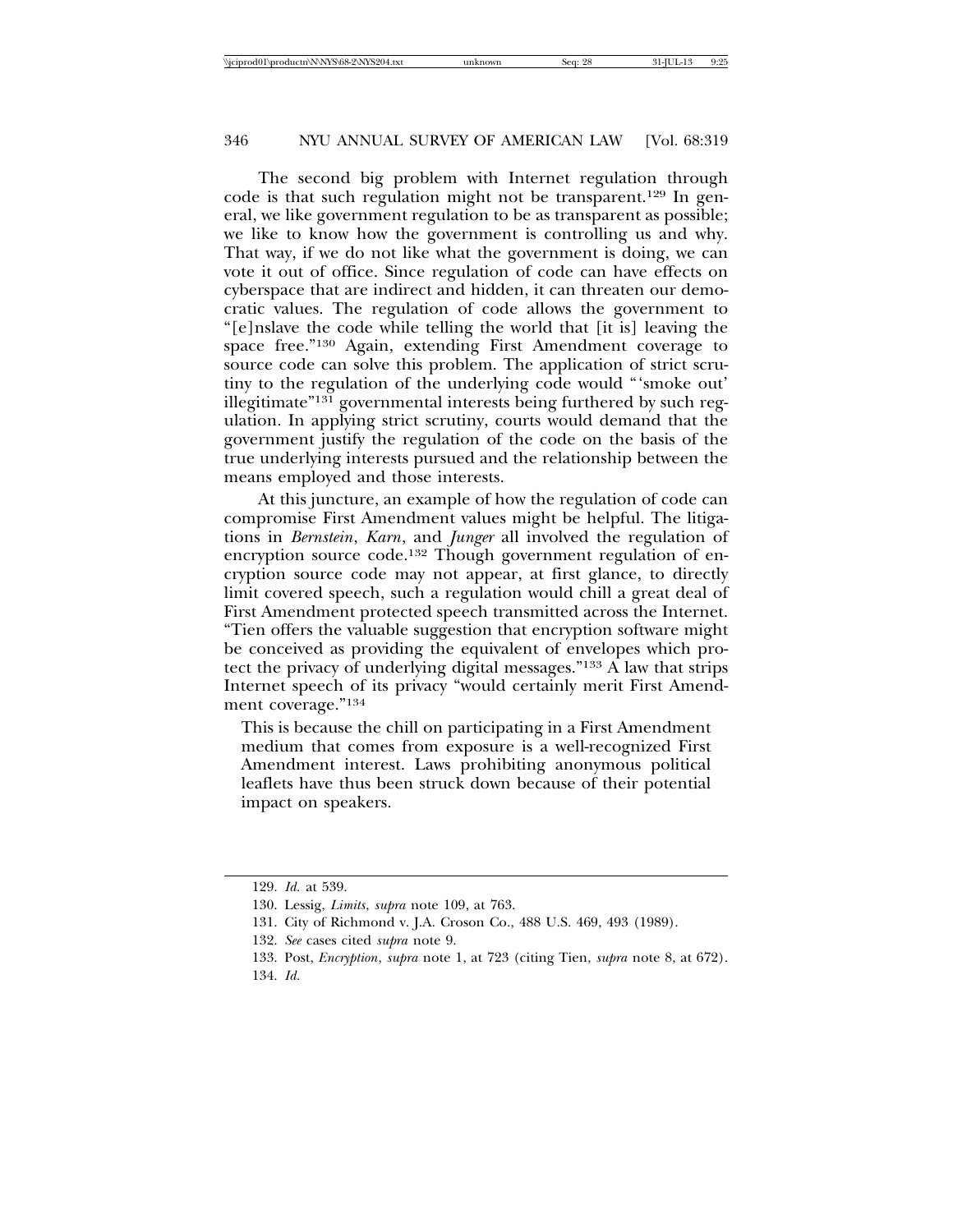Encryption software is a way of preventing an analogous chill within digital media.135

For this reason, the court in *Bernstein II* recognized in dicta that "the government's efforts to retard progress in cryptography may implicate the Fourth Amendment, as well as the right to speak anonymously, the right against compelled speech, and the right to informational privacy."136

So even if source code is not considered communicative enough to constitute "speech" under the *Spence*-*Hurley* test, its regulation should still trigger First Amendment scrutiny. Code is at the very heart of the development of the Internet, a recognized medium for the communication of ideas. The regulation of source code, therefore, is nothing but an indirect way of regulating the Internet itself, a recognized medium for the communication of ideas. As such, its regulation can compromise the freedom of the communicative medium that it serves to create and shape. Consequently, even if source code is deemed not communicative itself under the *Spence*-*Hurley* test, it must still be treated to the same First Amendment coverage because source code is inextricably intertwined with a recognized medium for the communication of ideas.

However, our analysis cannot end here.

#### *C. Step 3: Does the Activity Promote First Amendment Values?*

#### 1. Theories of First Amendment Values

The Supreme Court has delineated types of activities that, while passing steps one or two of this analysis, do not merit the full force of First Amendment coverage. For example, we know that certain uses of the written or oral word can trigger only a very limited level of First Amendment coverage when they are deemed to be "fighting words,"<sup>137</sup> obscene,<sup>138</sup> or criminal solicitations.<sup>139</sup> The question therefore becomes: how do we know which activities merit full First Amendment coverage?

<sup>135.</sup> *Id.* (citing *McIntyre v. Ohio Elections Comm'n*, 514 U.S. 334 (1995); *Talley v. California*, 362 U.S. 60, 60 (1960); *NAACP v. Alabama* ex rel. *Patterson*, 357 U.S. 449, 460–64 (1958)).

<sup>136.</sup> Bernstein v. U.S. Dep't of Justice (*Bernstein II*), 176 F.3d 1132, 1146 (9th Cir.) (citations omitted), *withdrawn & reh'g granted*, 192 F.3d 1308 (9th Cir. 1999).

<sup>137.</sup> Chaplinsky v. New Hampshire, 315 U.S. 568, 571–72 (1942).

<sup>138.</sup> Miller v. California, 413 U.S. 15, 23 (1973).

<sup>139.</sup> United States v. Williams, 553 U.S. 285, 297–98 (2008).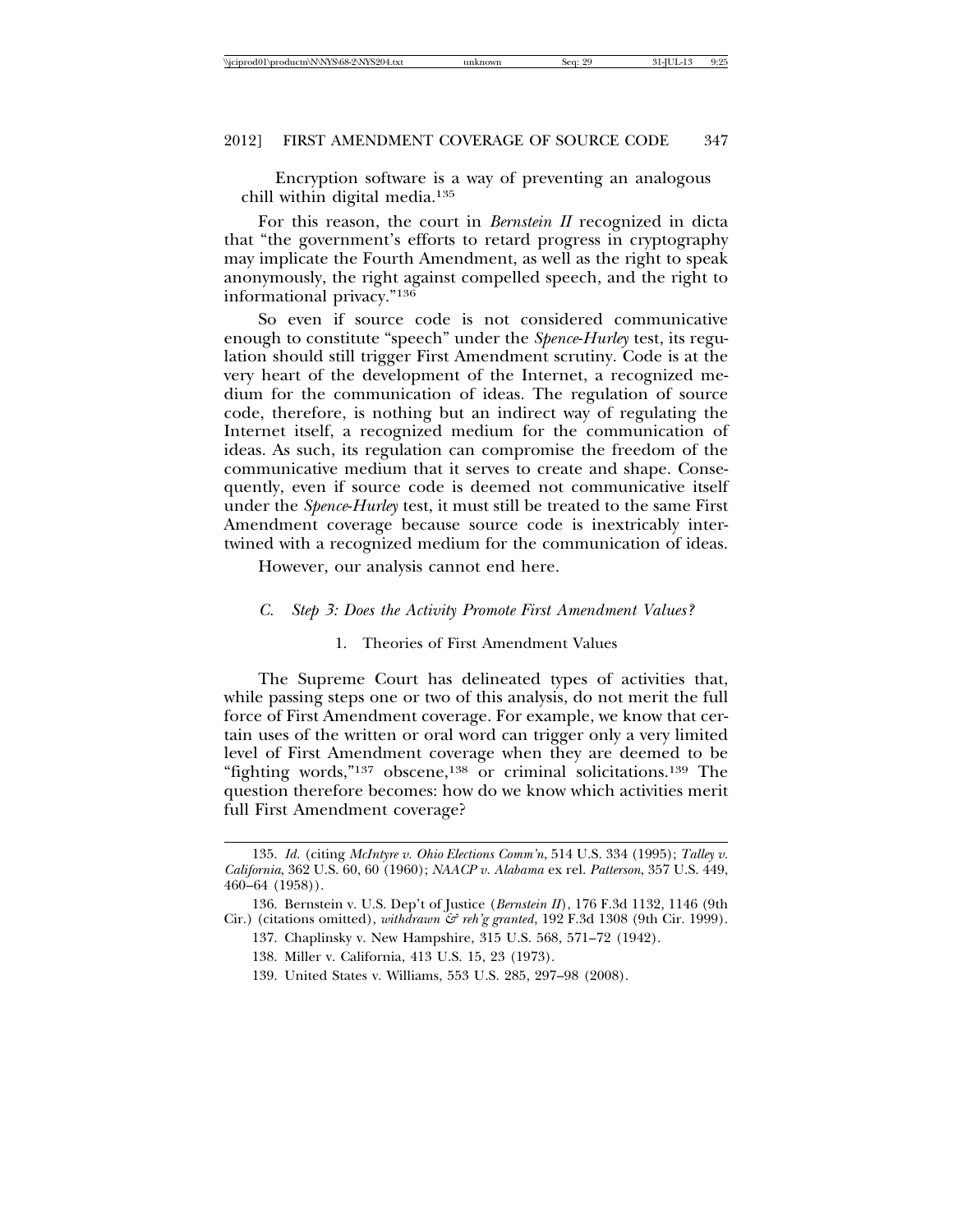Tien proposes that solving this coverage problem does not require an overarching analysis of First Amendment values.140 He believes that, "[w]hile many consider the Court's coverage doctrine to be incoherent, it can be harmonized without appealing to a grand theoretical framework of First Amendment values."141 Instead, Tien suggests that "coverage issues primarily raise practical problems about whether someone is speaking."142 Still, Tien's approach does not bypass the value question; rather, it provides a one-word answer: communication. Tien seems to argue that the Court's coverage doctrine can be understood by reference to a single, albeit sophisticated, understanding of the communicative value of "speech acts." "Under this theory, the critical question for coverage purposes is whether the act at issue is an act of communication."143

However, the Court's opinions do not support this approach. Tien is correct that a central part of the coverage analysis involves determining an activity's communicative value; that is what the *Spence*-*Hurley* test is designed to measure. However, this test fails to account for First Amendment coverage of simple objects related to media, such as movie projectors or printing presses, or the limited coverage given to highly communicative "fighting words" or commercial speech.

Furthermore, Tien's approach fails to take into account First Amendment coverage of certain important subgenres of human activity. The main reason for this under-inclusiveness is his insistence upon the importance of "illocutionary intent": under Tien's approach, it is "the speaker's intent to perform a speech act," coupled with her intent that her act be understood by her audience, that "transforms an utterance act—like making noise—into a speech act."144 As Tien himself admits, "This approach would exclude, for example, the concept of found meaning, which bears no relation to the speaker's intended utterance."145 But the First Amendment cannot be completely deaf to the concept of found meaning. The First

145. *Id.* at 651.

<sup>140.</sup> *See* Tien, *supra* note 8, at 636 (noting that the Supreme Court "hasn't seemed to need such a theory to decide coverage issues").

<sup>141.</sup> *Id.*

<sup>142.</sup> *Id.* at 637. It should be noted that Tien himself acknowledges that concentrating the coverage question upon a definition of "speaking" is a normative choice itself. *Id.* at 637 n.27. About this criticism, Tien explains: "[M]y constraints are based on 'speech acts' as normative social phenomena, not on a full-blown theory about First Amendment values. Put another way, I begin with communication and then freedom of speech, not the other way around." *Id.*

<sup>143.</sup> *Id.* at 637.

<sup>144.</sup> *Id.* at 640.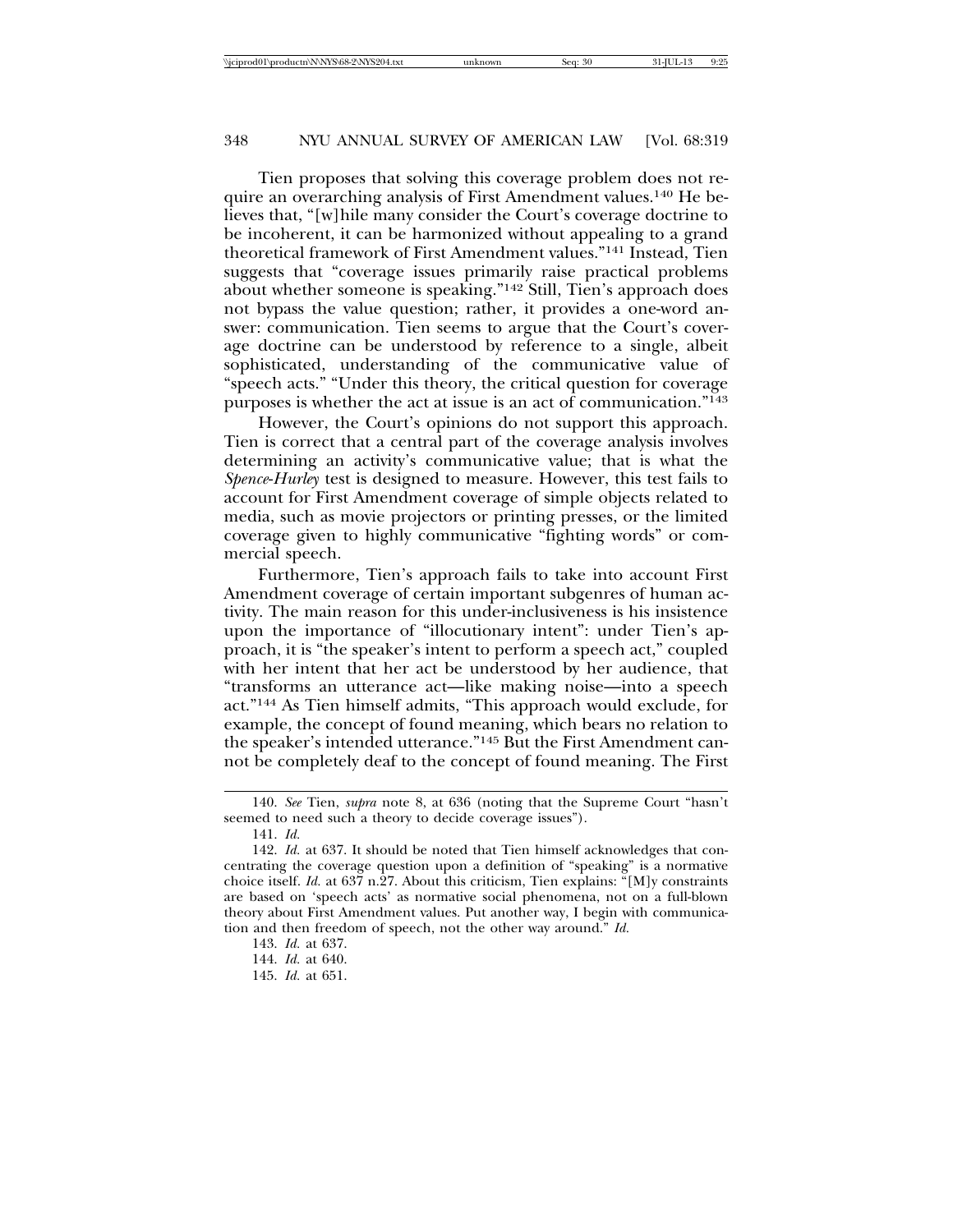Amendment does not only protect the speaker, but speech itself.<sup>146</sup> This is particularly relevant when we consider the values of truth and democracy, which may benefit from speech even when the speaker might not have intended it for anybody's ears. Think of the great benefit that has accrued to humankind from the publishing of Franz Kafka's final works and of Virgil's *Aeneid*, both of which were published against their authors' last wills and testaments.<sup>147</sup> For these reasons, the Court has given important notice to "the 'inherent worth of the speech' and 'its capacity for informing the public.'"148 Similarly, the Court has completely disregarded the intent of those who may have substantially contributed economically to the production of certain speech.149 Finally, Tien's position that "the relevant intent is the speaker's intent that the hearer understand the act as a speech act"150 is also inconsistent with the Court's pronouncement in *Hurley* that the First Amendment reaches "the unquestionably shielded painting of Jackson Pollock, music of Arnold Schoenberg, or Jabberwocky verse of Lewis Carroll."151 Even though many people might not fully understand their underlying messages, and regardless of whether the cited artists had the intent to illuminate or obscure those messages, the Court has unequivocally found these works to be protected.

If we are to coherently explain the Court's coverage doctrine, more than communicative value must be found in the activities covered by the First Amendment. For the purposes of this discussion, three traditional theories of First Amendment values will be refer-

148. Citizens United, 130 S. Ct. at 929 (Scalia, J., concurring) (quoting *First Nat'l Bank of Bos. v. Bellotti*, 435 U.S. 765, 777 (1978)).

149. *See id.* at 905 ("The First Amendment protects the resulting speech, even if it was enabled by economic transactions with persons or entities who disagree with the speaker's ideas.") (majority opinion).

151. Hurley v. Irish-American Gay, Lesbian & Bisexual Grp. of Bos., 515 U.S. 557, 569 (1995).

<sup>146.</sup> As Justice Scalia has so poignantly remarked: "But to return to, and summarize, my principal point, which is the conformity of today's opinion with the original meaning of the First Amendment. The Amendment is written in terms of 'speech,' not speakers." Citizens United v. Fed. Election Comm'n, 130 S. Ct. 876, 929 (2010) (Scalia, J., concurring). However, the First Amendment is not *only* concerned with speech. Instead, First Amendment doctrine must take into account the particularities of *both* the speaker *and* her speech.

<sup>147.</sup> Lior Jacob Strahilevitz, *The Right to Destroy*, 114 YALE L.J. 781, 830–31 (2005). *See also* M.A. Orthofer, *Weighing Words Over Last Wishes*, POETS & WRITERS (Nov. 1, 2003), http://www.pw.org/content/weighing\_words\_over\_last\_wishes. *But see* Strahilevitz, *supra*, at 831, 831 n.202 (noting that accounts of Virgil's final intentions for the *Aeneid* differ).

<sup>150.</sup> Tien, *supra* note 8, at 651.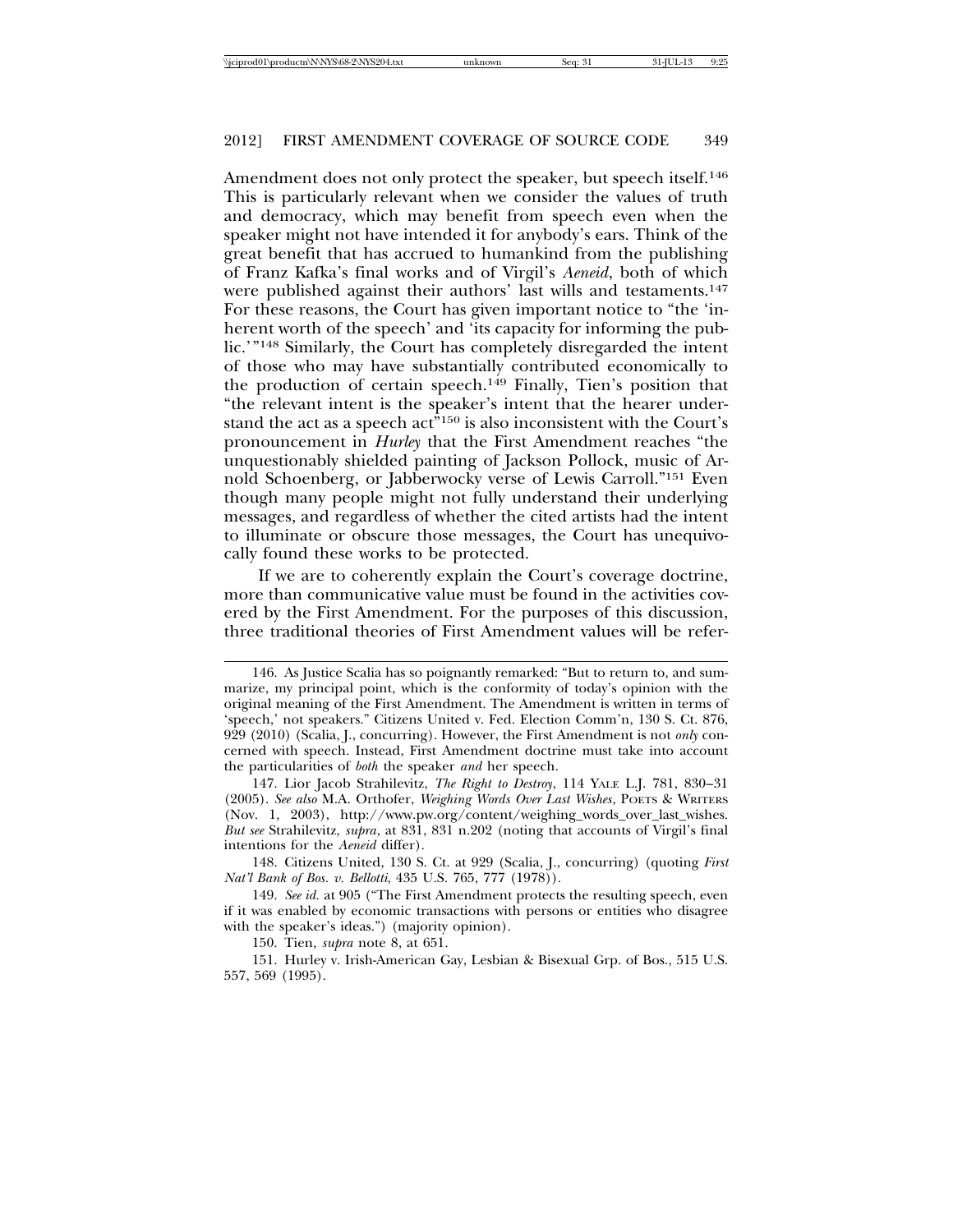enced: truth, democracy, and autonomy.152 The courts also frequently consider a fourth, sometimes competing, value: community. The exercise of free expression must, in some extreme and well-delineated cases, be checked by the need to protect our community from self-destruction, violence, and the annihilation of the channels of communication themselves.

The Court's seemingly inconsistent First Amendment coverage doctrine can only be explained by deciphering which values the Court promotes by extending coverage to some types of activities and not others.153 Drawing heavily on the work of others but also adding some nuance, this article proposes that the Court has read into the First Amendment a very specific set of values that it believes are central to the First Amendment's intent and raison d'être:  $(1)$ truth; (2) democracy; (3) autonomy; and (4) community.<sup>154</sup>

#### a. Truth

Justice Holmes introduced us, in his celebrated dissent in *Abrams v. United States*, 155 to one of the most important theories be-

154. The brutally normative question of exactly which values should make such a privileged list, of course, is fraught with peril and controversy. In fact, some commentators have suggested that no unifying theory of First Amendment values can easily be formed:

There have been many attempts to justify First Amendment coverage in terms of a free speech principle. Our "standard list of candidates" derives from the various theories of free speech: the pursuit of truth, self-governance, the "checking value" of free speech, and so on. But there seems to be no discernible general principle here, for these various theories don't cohere particularly well.

155. 250 U.S. 616, 624 (1919) (Holmes, J., dissenting).

<sup>152.</sup> This selection, of course, is not random. In fact, it has been profoundly influenced by both the Supreme Court's language in myriad cases and by Dean Post's previous work on this subject: "There are presently three major candidates for such values: (1) the creation of new knowledge; (2) individual autonomy; and (3) democratic self-government." Robert Post, *Participatory Democracy and Free Speech*, 97 VA. L. REV. 477, 478 (2011) [hereinafter Post, *Participatory Democracy*].

<sup>153.</sup> Dean Post has argued that "[i]t makes sense to conclude that the scope of the First Amendment extends only to those forms of speech (or regulation) that implicate constitutional values." *Id.*

Tien, *supra* note 8, at 636 (citing Schauer, *supra* note 22, at 267–68; Post, *Recuperating*, *supra* note 1, at 1270). However, that a perfectly consistent unified theory of the values behind the First Amendment might be hard or even impossible to construct is not a good enough reason to stop trying to make an accurate approximation of what such a theoretical framework should look like. Judges will continue to make decisions that reflect their own subjective judgments about what the First Amendment is meant to protect. Denying this is at best naïve, and at worst disingenuous.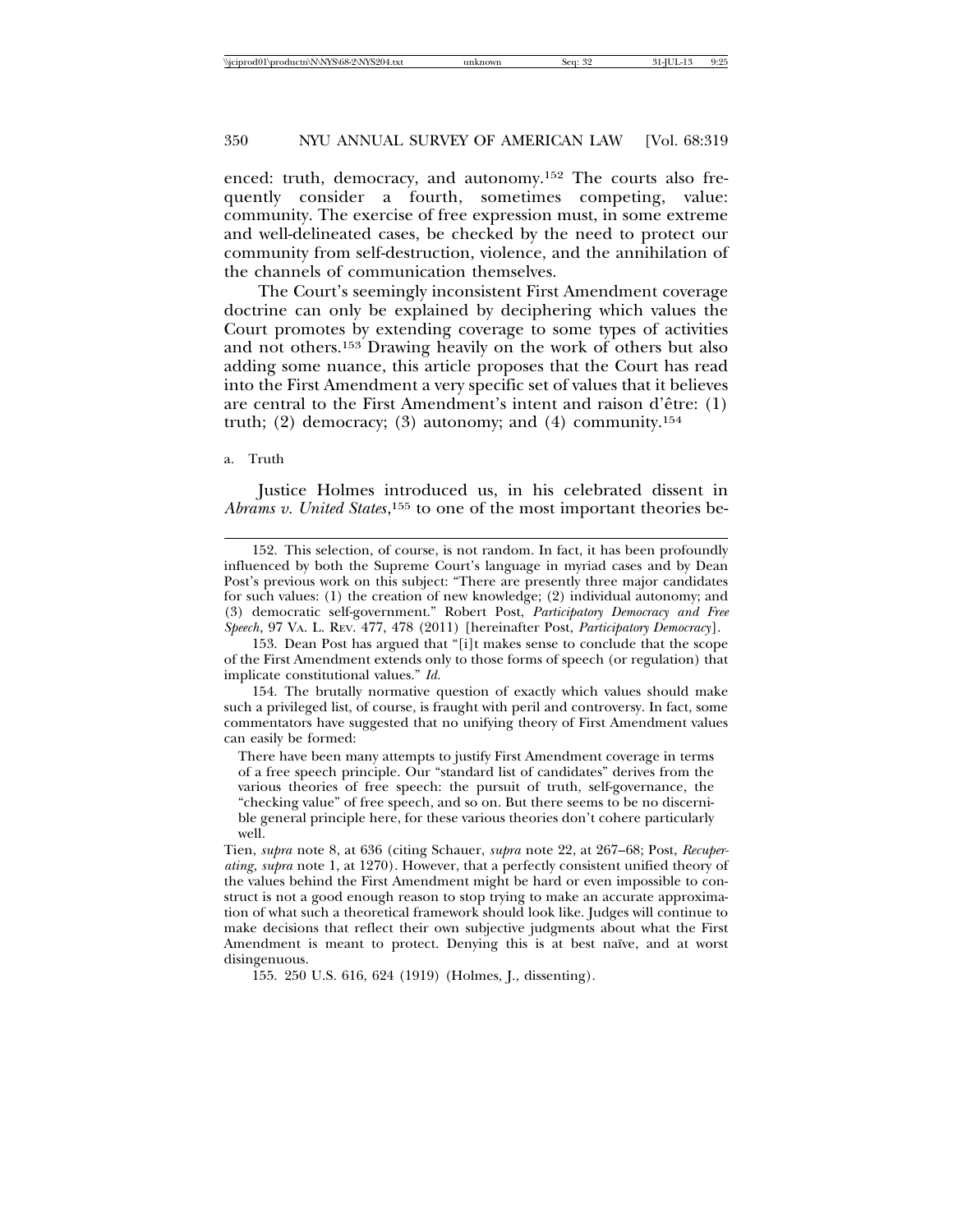hind First Amendment doctrine: the marketplace of ideas.<sup>156</sup> As Justice Holmes eloquently put it:

[W]hen men have realized that time has upset many fighting faiths, they may come to believe even more than they believe the very foundations of their own conduct that the ultimate good desired is better reached by free trade in ideas—that the best test of truth is the power of the thought to get itself accepted in the competition of the market, and that truth is the only ground upon which their wishes safely can be carried out. That at any rate is the theory of our Constitution. It is an experiment, as all life is an experiment.<sup>157</sup>

Truth can best be obtained through an open and unencumbered dialogue in which all parties are free to express their opinions. "Factions should be checked by permitting them all to speak, and by entrusting the people to judge what is true and what is false."158 If something is true, rational people will be convinced, and that belief will be recognized and incorporated by society. "[The] theory of [the] market-place of ideas 'is essentially the method of science,' which seeks 'progress through free and rational inquiry.'"159 The Supreme Court has recently reaffirmed the idea that there is in our society an "'open marketplace' of ideas protected by the First Amendment," and that "ideas 'may compete' in this marketplace 'without government interference.'"160

This theory, however, is only concerned with attaining truth, and is premised on a capitalist notion of information flow and of rational human behavior. It is, in many ways, the application of the scientific method to public discourse at large. It is central to the current social understanding of what the United States of America wants to be. Nonetheless, this theory serves truth as its principal master, or at least the search for truth in dialectical form. If we are to value other things, or if we are interested in a more cooperative, less competitive, search for truth—or if we are skeptical of the existence of any such singular Truth—161 we must consider other theo-

161. *See* Post, *Participatory Democracy*, *supra* note 152, at 479 (emphasizing that truth cannot be the only value favored by the First Amendment, as "[t]he First

<sup>156.</sup> *See also* Post, *Participatory Democracy*, *supra* note 152, at 478.

<sup>157.</sup> Abrams, 250 U.S. at 630 (Holmes, J., dissenting).

<sup>158.</sup> Citizens United v. Fed. Election Comm'n, 130 S. Ct. 876, 907 (2010) (citation omitted).

<sup>159.</sup> Tien, *supra* note 8, at 664 n.145 (quoting Thomas Emerson, *Colonial Intentions and Current Realities of the First Amendment*, 125 U. PA. L. REV. 737, 741  $(1977)$ .

<sup>160.</sup> Citizens United, 130 S. Ct. at 906 (quoting New York State Bd. of Elections v. López Torres, 552 U.S. 196, 208 (2008)).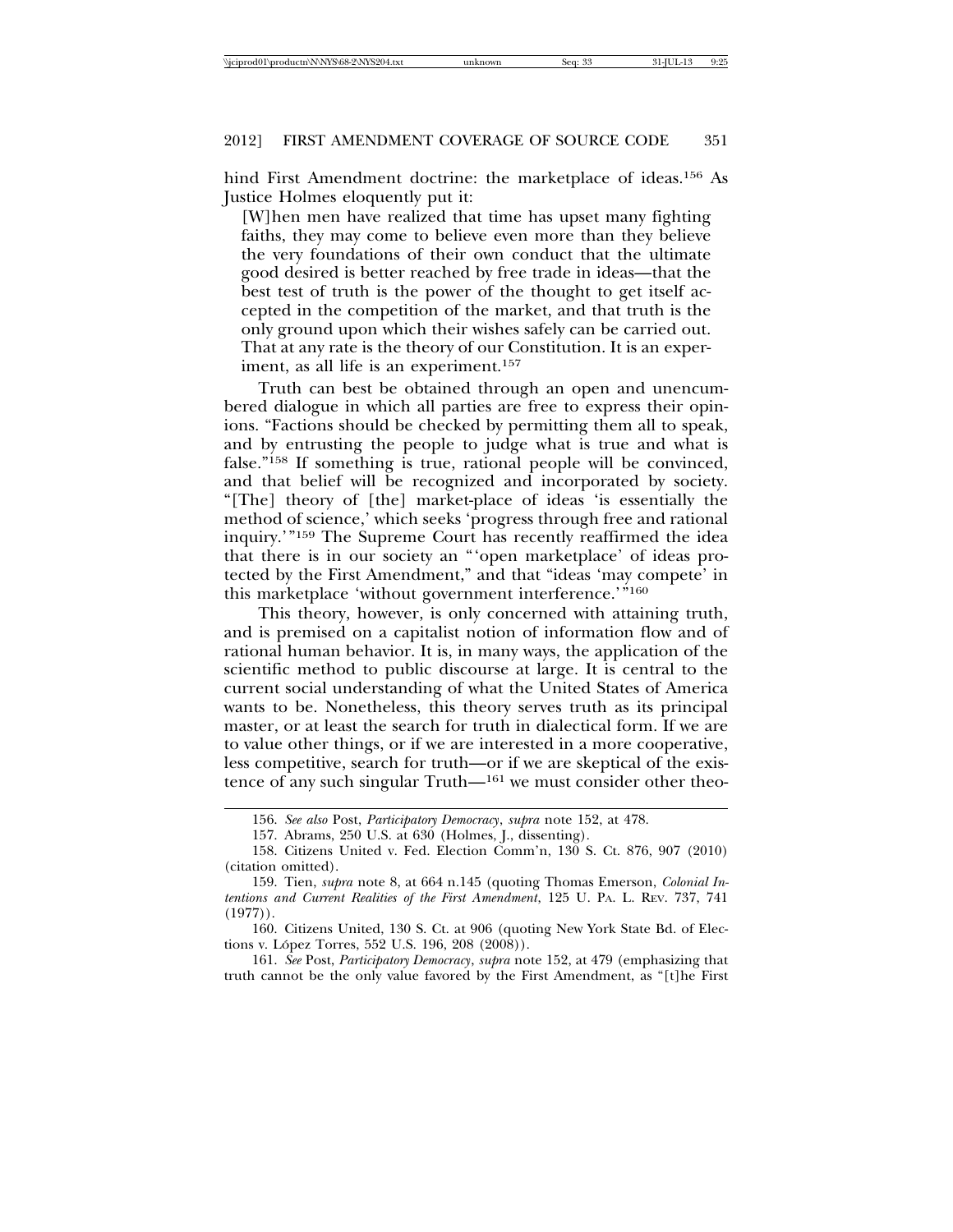ries and values as well: values that are just as central to the spirit of the United States Constitution, and just as necessary for its long term survival and prosperity.

#### b. Democracy

Many commentators have emphasized the importance of democratic self-governance as an instructive value in First Amendment doctrine.162 However, democracy is itself served by the First Amendment through two models of self-governance: (1) the participatory model and (2) the Meiklejohnian model.<sup>163</sup>

"The participatory model emphasizes the importance of preserving uncensored access to public discourse so that citizens can maintain the warranted sense that their government is responsive to them."164 As Dean Post has recently pointed out:

The value of democratic legitimation occurs, as Habermas and many others have theorized, specifically through processes of communication in the public sphere. It requires that citizens have access to the public sphere so that they can participate in the formation of public opinion, and it requires that governmental decision making be somehow rendered accountable to public opinion.165

Hence, under this theory, the First Amendment should cover "those speech acts and media of communication that are socially regarded as necessary and proper means of participating in the formation of public opinion."166 If you let people engage in public discourse and get involved in the political life of their state, then they will feel as if they are a part of the body politic and will respect

166. *Id.* at 483.

Amendment recognizes no such thing as a 'false' idea" (quoting Hustler Magazine v. Falwell, 485 U.S. 46, 51 (1988))).

<sup>162.</sup> *See, e.g.*, *id.* at 482; Vincent Blasi, *The Checking Value in First Amendment Theory*, 1977 AM. B. FOUND. RES. J. 521, 555; Robert Bork, *Neutral Principles and Some First Amendment Problems*, 47 IND. L.J. 1, 28 (1971).

<sup>163.</sup> *See* Post, *Participatory Democracy*, *supra* note 152, at 482; Robert Post, *The Constitutional Status of Commercial Speech*, 48 UCLA L. REV. 1, 5 (2000) [hereinafter Post, *Commercial Speech*].

<sup>164.</sup> Post, *Commercial Speech*, *supra* note 163, at 12.

<sup>165.</sup> Post, *Participatory Democracy*, *supra* note 152, at 482 (footnote omitted) (citing JÜRGEN HABERMAS, BETWEEN FACTS AND NORMS: CONTRIBUTIONS TO A DIS-COURSE THEORY OF LAW AND DEMOCRACY app. I, at 472–77, 486–90 (William Rehg trans., Polity Press 1996) (1992)).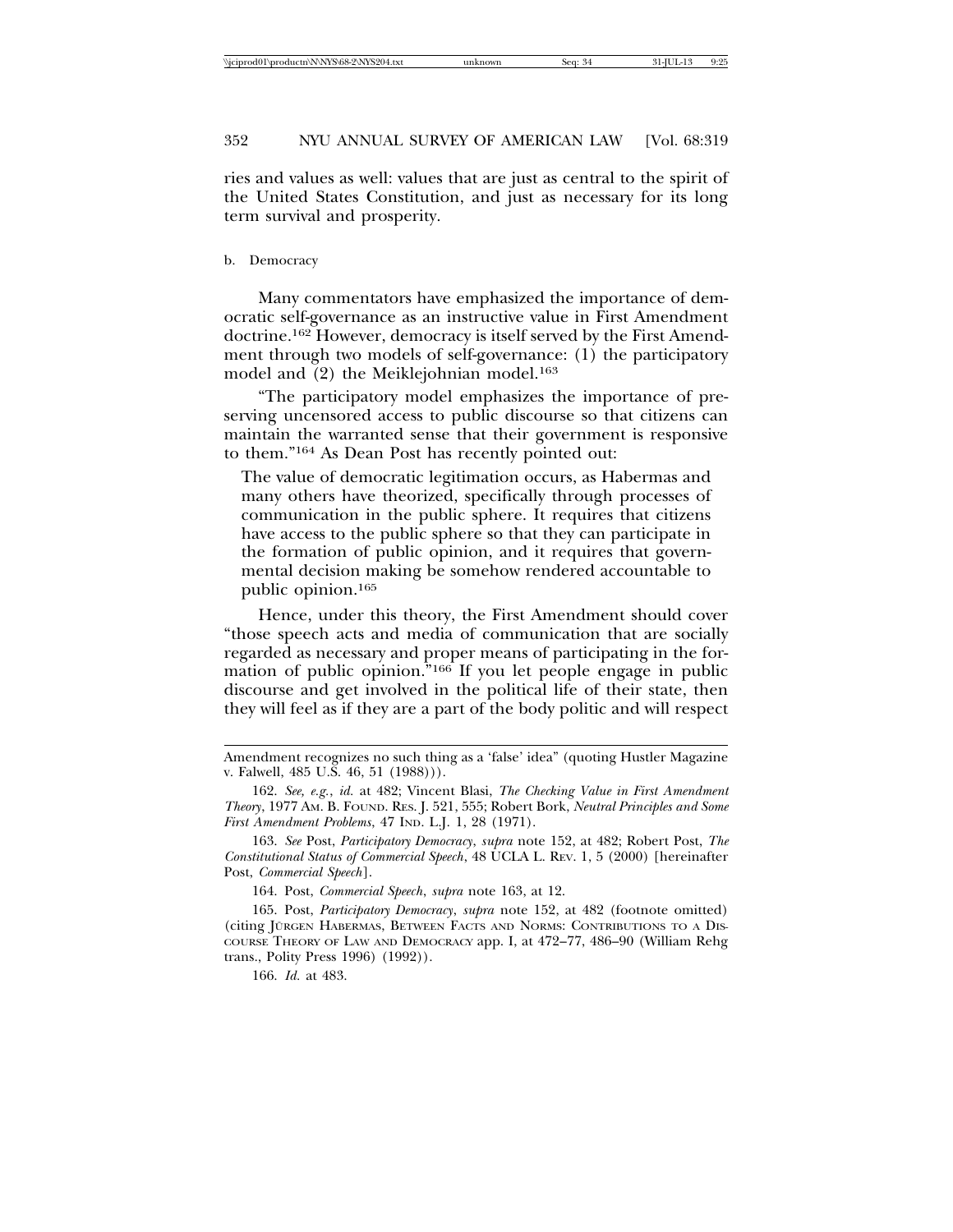and feel comfortable with its actions.167 This is a necessary condition for a healthy democracy.168

On the other hand, Professor Alexander Meiklejohn has "famously argued that 'the final aim' of First Amendment freedom is to ensure the circulation of opinion and information necessary for 'the voting of wise decisions.'"169 Under this model, "What is essential is not that everyone shall speak, but that everything worth saying shall be said."170 People need as much information as possible so that when they vote they can make the best-informed, most intelligent, democratic decisions.171 Thus the First Amendment should primarily serve to guarantee access to information. "The right of citizens to inquire, to hear, to speak, and to use information to reach consensus is a precondition to enlightened self-government and a necessary means to protect it."172 In this way, the First Amendment serves, as it does in the participatory model, to further the democratic values that the First Amendment was designed to protect.

However, an interest in promoting democratic values does not explain all of the Court's First Amendment opinions. Even those who believe most ardently that democratic self-governance is the principal value furthered by the First Amendment recognize the need for additional considerations.173 For example, the values of truth and democracy, taken together, still fail to account for cases such as *Stanley v. Georgia*, where the Supreme Court held that criminal prosecution for mere private possession of obscene materials was prohibited by the Constitution.174 In this sense, it is important to remember that materials will only qualify as obscene if they lack

<sup>167.</sup> *See* Citizens United v. Fed. Election Comm'n, 130 S. Ct. 876, 898 (2010) ("Speech is an essential mechanism of democracy, for it is the means to hold officials accountable to the people.").

<sup>168.</sup> *Cf.* Buckley v. Valeo, 424 U.S. 1, 14 (1976) ("Discussion of public issues and debate on the qualifications of candidates are integral to the operation of the system of government established by our Constitution.").

<sup>169.</sup> Post, *Commercial Speech*, *supra* note 163, at 13 (quoting ALEXANDER MEIKLEJOHN, POLITICAL FREEDOM: THE CONSTITUTIONAL POWERS OF THE PEOPLE 26  $(1960)$ .

<sup>170.</sup> MEIKLEJOHN, *supra* note 169, at 26.

<sup>171.</sup> Post, *Commercial Speech*, *supra* note 163, at 13.

<sup>172.</sup> Citizens United, 130 S. Ct. at 898.

<sup>173.</sup> *See, e.g.*, Post, *Participatory Democracy*, *supra* note 152, at 488 ("I do not contend that the value of democratic self-governance can explain all First Amendment decisions.").

<sup>174. 394</sup> U.S. 557, 559 (1969). *See also* Post, *Participatory Democracy*, *supra* note 149, at 488 ("There are no doubt some decisions, like *Stanley v. Georgia*, that can be explained only by reference to the value of autonomy.").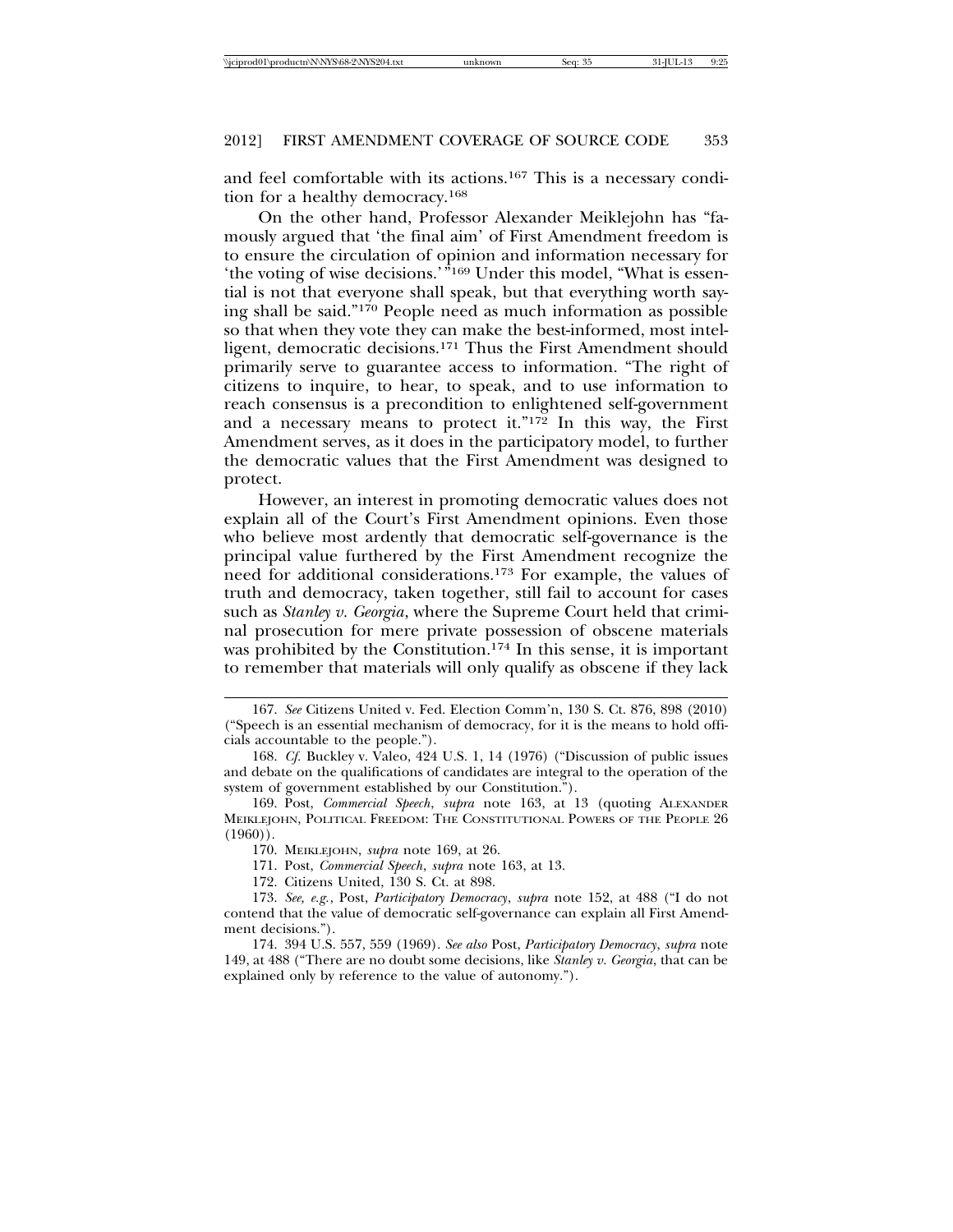"serious literary, artistic, political, or scientific value."175 Hence any First Amendment coverage of obscene materials must be justified by values other than truth or democracy.

#### c. Autonomy

The First Amendment is also concerned with individual autonomy. The Supreme Court, as well as commentators, has made this point abundantly clear: "One fundamental concern of the First Amendment is to 'protec[t] the individual's interest in self-expression.' Freedom of speech helps 'make men free to develop their faculties,' it respects their 'dignity and choice,' and it facilitates the value of 'individual self-realization.'"176 People must be allowed to express their own individuality. Human beings grow and learn about themselves and others through the exercise of their creativity. They must be free to try to reach their highest potential through their individual self-realization.177 "This is often formulated as the constitutional value of autonomy, which is sometimes referred to as 'self-fulfillment' or 'self-expression.'"178 "There is no doubt that this form of liberal autonomy has deep roots in American constitutionalism, and it is clear that its influence can be detected in First Amendment doctrine."179

The First Amendment is at the forefront of the protections that allow us the freedom to create new worlds through the use of our creative expressions. Our society is premised on the idea that we are free to think whatever we want. "If the First Amendment means anything, it means that a State has no business telling a man, sitting alone in his own house, what books he may read or what films he may watch."180 Our thoughts cannot be controlled, because we are the only legitimate monarchs of our own minds. "Our whole constitutional heritage rebels at the thought of giving government the power to control men's minds."181 Expression is sufficiently close to

177. *See* Tien, *supra* note 8, at 636 (stating that individual self-realization is the most general candidate for a free speech principle).

<sup>175.</sup> Miller v. California, 413 U.S. 15, 24 (1973).

<sup>176.</sup> Citizens United, 130 S. Ct. at 972 (Stevens, J., concurring) (citations omitted) (citing *Consol. Edison Co. of N.Y. v. Pub. Serv. Comm'n of N. Y.*, 447 U.S. 530, 534 n.2 (1980); First Nat'l Bank of Bos. v. Bellotti, 435 U.S. 765, 777 n.12 (1978); Whitney v. California, 274 U.S. 357, 375 (1927) (Brandeis, J., concurring); Cohen v. California, 403 U.S. 15, 24 (1971); Martin H. Redish, *The Value of Free Speech*, 130 U. PA. L. REV. 591, 594 (1982)).

<sup>178.</sup> Post, *Participatory Democracy*, *supra* note 152, at 479.

<sup>179.</sup> *Id.*

<sup>180.</sup> Stanley v. Georgia, 394 U.S. 557, 565 (1969).

<sup>181.</sup> *Id.*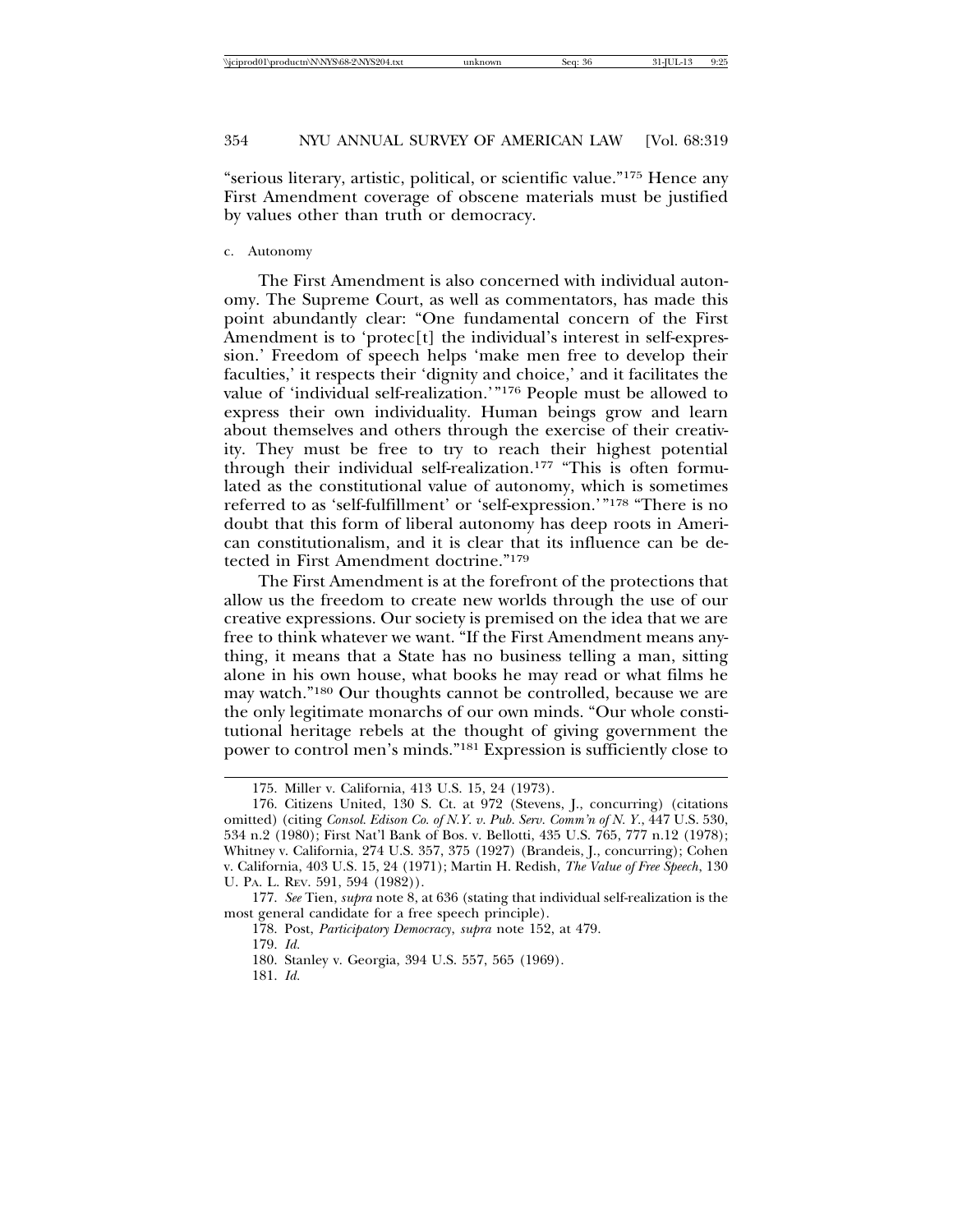thought as to require the strictest protection of its free exercise if our autonomy is to be preserved. If we allow government to regulate what we can and cannot say, it would necessarily relinquish our control over what we can and cannot think. This type of mind control is unacceptable under the First Amendment.

But again, the value of autonomy, by itself, appears insufficient to explain First Amendment doctrine. A common attack on autonomy as a basis for First Amendment coverage is that all kinds of human activity, not just speech, can be seen as furthering self-realization.182 "[T]he value of autonomy extends not merely to the speech of persons but also to the actions of persons. This suggests that the value of autonomy is not unique to speech but instead extends to the full libertarian protection of personal action."183 As Professor Bork points out, "[One] cannot, on neutral grounds, choose to protect speech on this basis more than [one] protects any other claimed freedom."184 This argument, however, makes light of the fact that a court need not itself choose to protect speech over other human activities. The First Amendment already makes this choice. Self-realization through speech was specifically set apart by the Constitution for special protection. Thus the close relationship identified by the Supreme Court between speech, language, and thought must be seen as an important factor in this choice.

Another valid criticism to the autonomy rationale is that "there are many situations in which the autonomy of a speaker conflicts with the autonomy of an audience."<sup>185</sup> Hence the value of autonomy does not help differentiate between certain types of speech that might receive limited coverage under the First Amendment, such as fighting words, defamation, or obscenity.<sup>186</sup> Any explanation of this limited coverage must rely on other First Amendment values, such as the final value proposed of community.

#### d. Community

The preceding theories of First Amendment values must be tempered by a reality often underestimated in the First Amendment context: the need to preserve and foster a sense of community. By allowing activities that further the aforementioned values of

<sup>182.</sup> *See, e.g.*, Bork, *supra* note 162, at 25 (arguing that the autonomy rationale—the "development of individual faculties" rationale—fails to "distinguish speech from any other human activity").

<sup>183.</sup> Post, *Participatory Democracy*, *supra* note 152, at 479.

<sup>184.</sup> Bork, *supra* note 162, at 25.

<sup>185.</sup> Post, *Participatory Democracy*, *supra* note 152, at 480.

<sup>186.</sup> *Id.*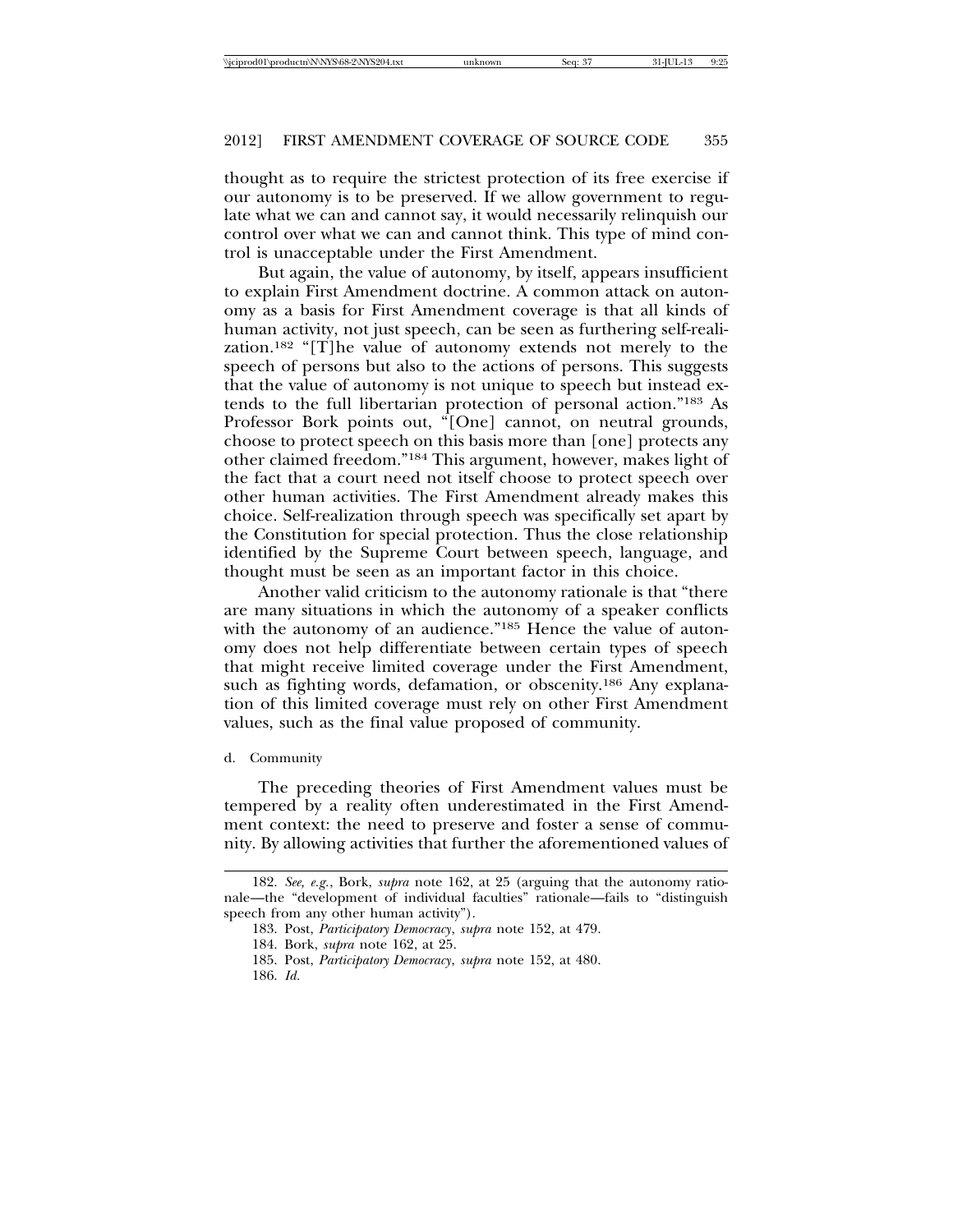truth, democracy, and autonomy, we often make it acceptable for people to express ideas that are in stark contrast with what the greater part of the community believes. This inevitably creates tension between different parts of a community. This tension must be kept within a certain limit so that the community itself is not completely destroyed.

More importantly, increased intra-community tensions might destroy the channels of free communication themselves. For example, Dean Post has remarked that, typically, "[f]reedom of thought is transmuted into new knowledge only when it is integrated into those forms of social practices" that "depend upon positive intellectual virtues like respect, reason, fairness, accuracy, integrity, honesty, logic, and civility."187 Conversely, though congruously, other commentators have argued that the First Amendment is integral to the development of a tolerant society.188 As we analyze different types of activities and try to decide whether they should receive coverage under the First Amendment, we must keep in mind that the values of truth, democracy, and autonomy must be moderated by a keen awareness of the possible destructive effects that these activities might have on the community we are trying to protect and nurture.

e. Prioritizing Values

One final question must be asked regarding First Amendment values: Is one value more important than the others? This, of course, is a question that has generated quite a bit of controversy. Some commentators have argued that the value of democratic selfgovernance should be the only value taken into account.189 Justice Oliver Wendell Holmes, of course, famously proclaimed the "marketplace of ideas" rationale.190 Meanwhile, Justice Thurgood Marshall was known to emphasize the value of autonomy: "The First Amendment serves not only the needs of the polity but also those of the human spirit—a spirit that demands self-expression."191 And Justice Louis Brandeis was quite dexterous at eloquently advocating

<sup>187.</sup> *Id.* at 478.

<sup>188.</sup> See, e.g., LEE C. BOLLINGER, THE TOLERANT SOCIETY: FREEDOM OF SPEECH AND EXTREMIST SPEECH IN AMERICA 10 (1986); David A. Strauss, *Why Be Tolerant?*, 53 U. CHI. L. REV. 1485, 1485–86 (1986).

<sup>189.</sup> *See, e.g.*, Bork, *supra* note 162, at 27–28.

<sup>190.</sup> Abrams v. United States, 250 U.S. 616, 630 (1919) (Holmes, J., dissenting).

<sup>191.</sup> Procunier v. Martínez, 416 U.S. 396, 427 (1974) (Marshall, J., concurring).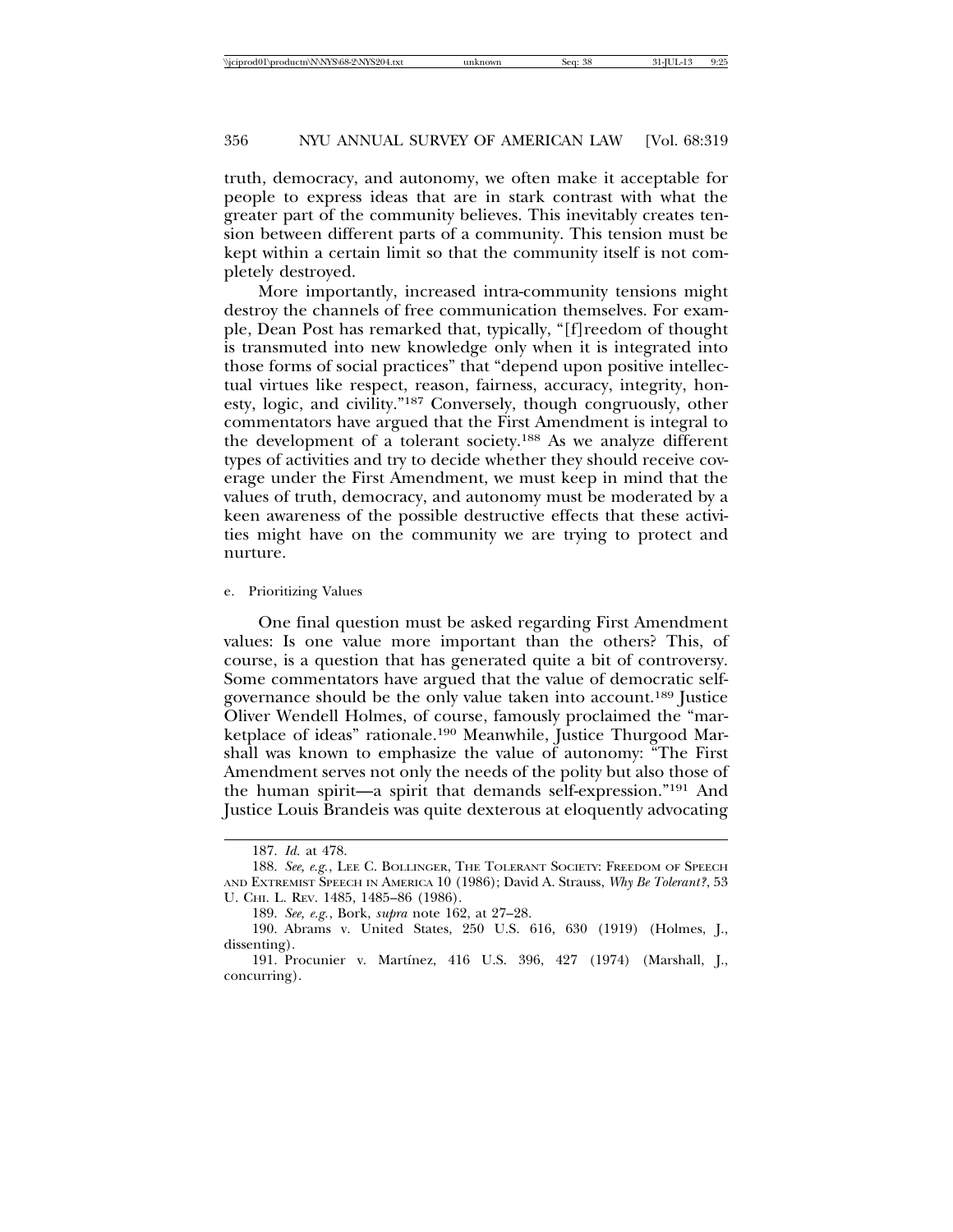for all three of these values at once.192 Finally, Dean Post has proposed arranging the several competing theories of the First Amendment according to a "lexical priority":193

The rules of the participatory theory will be imposed when required by that theory; the rules of the Meiklejohnian perspective will be imposed when required by that perspective and not incompatible with the participatory theory; the rules of autonomy theory will be imposed when required by that theory and not incompatible with the participatory and Meiklejohnian approaches; and so forth.194

Quite recently, however, the Supreme Court warned of the dangers of addressing this question lightly.195 In *U.S. v. Stevens*, the Court rejected the Government's argument that Congress's "categorical balancing of the value of the speech against its societal costs" should determine "[w]hether a given category of speech enjoys First Amendment protection."196 In writing for the Court, Justice Scalia characterized such "a free-floating test for First Amendment coverage" as "startling and dangerous."197 He further explained:

The First Amendment's guarantee of free speech does not extend only to categories of speech that survive an ad hoc balancing of relative social costs and benefits. The First Amendment itself reflects a judgment by the American people that the benefits of its restrictions on the Government outweigh the costs. Our Constitution forecloses any attempt to revise that judgment simply on the basis that some speech is not worth it.<sup>198</sup>

The Court, it should be noted, was reacting to the Government's attempt to place such power to balance the costs and benefits of particular types of speech in the ever-changing hands of the political branches, Congress and the Executive. Doing so would amount to allowing the contours of the First Amendment to be rewritten through the legislative process as the whims of the electorate might blow. This, of course, would be antithetical to the power

<sup>192.</sup> *See* Whitney v. California, 274 U.S. 357, 375 (1927) (Brandeis, J., concurring).

<sup>193.</sup> Post, *Participatory Democracy*, *supra* note 152, at 489 (quoting Robert Post, *Reconciling Theory and Doctrine in First Amendment Jurisprudence*, 88 CAL. L. REV. 2353, 2373 (2000)).

<sup>194.</sup> *Id.*

<sup>195.</sup> United States v. Stevens, 130 S. Ct. 1577, 1585–86 (2010).

<sup>196.</sup> *Id.* at 1585.

<sup>197.</sup> *Id.*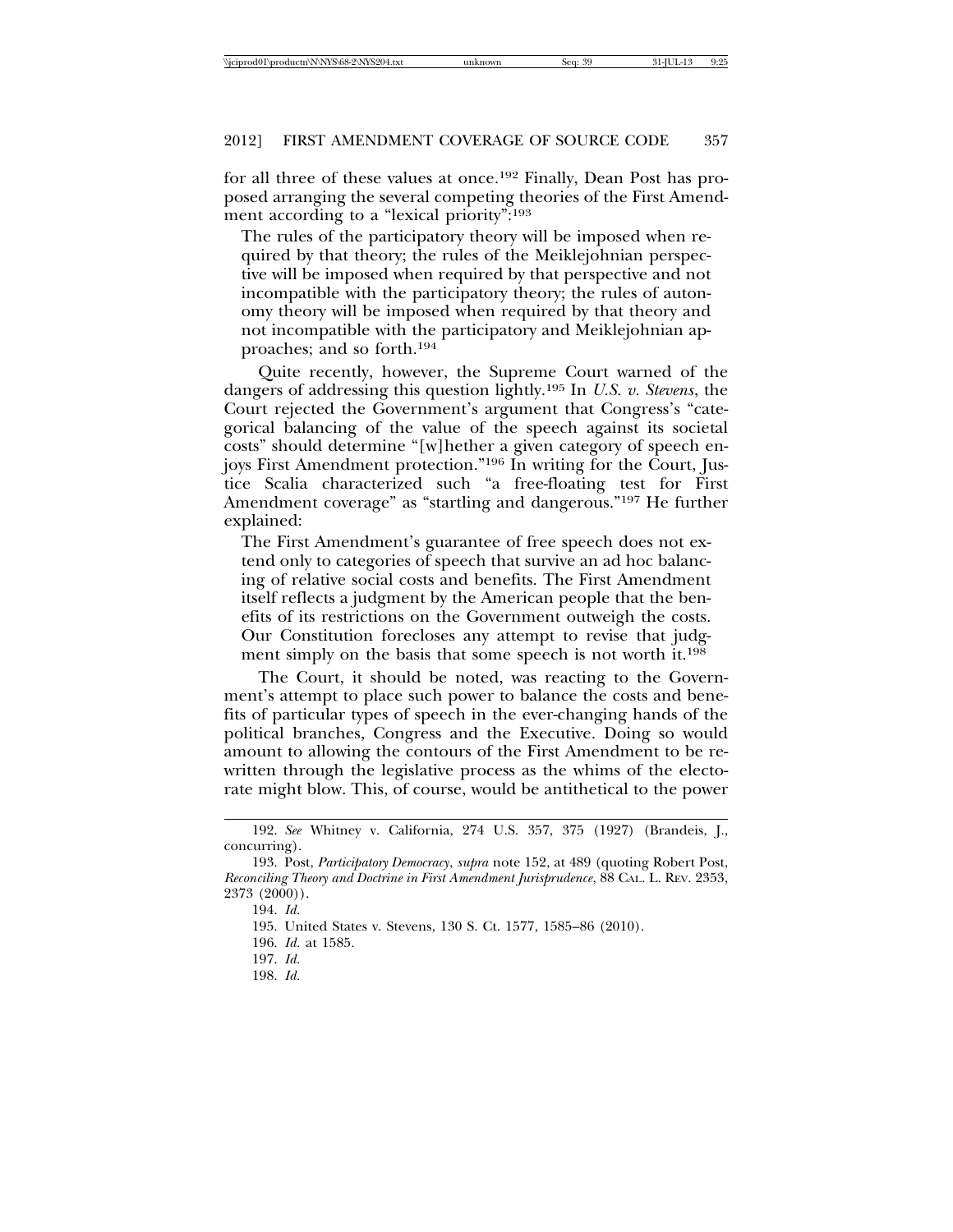of judicial review itself, as announced in *Marbury v. Madison*, and to the role of the Supreme Court as final arbiter and interpreter of the Constitution. "The Constitution is not a document 'prescribing limits, and declaring that those limits may be passed at pleasure.'"199 This article in no way argues for such an approach. Instead, this article points to what the Court itself recognized in *Stevens*: that *the Court* has to consider First Amendment values as it attempts to decipher and describe the limits imposed *by the Constitution*. 200

In the end, nonetheless, it is important to heed the Supreme Court's warning in *Stevens* that defining whole categories of speech out of First Amendment coverage must not be done "on the basis of a simple cost-benefit analysis."201 The dynamic nature of the underlying First Amendment values and their inherent interrelatedness suggest a need for open and unconstrained debate on the topic. The Constitution serves a multiplicity of masters: order, equality, autonomy, justice, and democracy, amongst others. There is no reason why the freedom of speech guaranteed by the First Amendment—a central tenet of our system—should be bound by rigid hierarchies as to the values it serves. In fact, we must be especially aware of the fact that the Court has recently been reluctant to create new categories of disfavored speech.202 Consequently, as we analyze how source code furthers First Amendment values, we must err on the side of caution, fully conscious of the Court's interpretation of the First Amendment as favoring more, rather than less, coverage of general classes of speech.

<sup>199.</sup> *Id.* (quoting *Marbury v. Madison*, 1 Cranch 137, 178, 2 L. Ed. 60 (1803)).

<sup>200.</sup> United States v. Stevens, 130 S. Ct. 1577, 1585–86 (2010) ("To be fair to the Government, its view did not emerge from a vacuum. As the Government correctly notes, this Court has often described historically unprotected categories of speech as being 'of such slight social value as a step to truth that any benefit that may be derived from them is clearly outweighed by the social interest in order and morality.' In New York v. Ferber, we noted that within these categories of unprotected speech, 'the evil to be restricted so overwhelmingly outweighs the expressive interests, if any, at stake, that no process of case-by-case adjudication is required,' because 'the balance of competing interests is clearly struck . . . .'") (citations omitted).

<sup>201.</sup> *Id.* at 1586.

<sup>202.</sup> *See, e.g., id.* (refusing to create a category of disfavored speech for depictions of animals being intentionally tortured and killed); Brown v. Entm't Merchants Ass'n, 131 S. Ct. 2729 (2011) (refusing to create a category of disfavored speech for violent video games).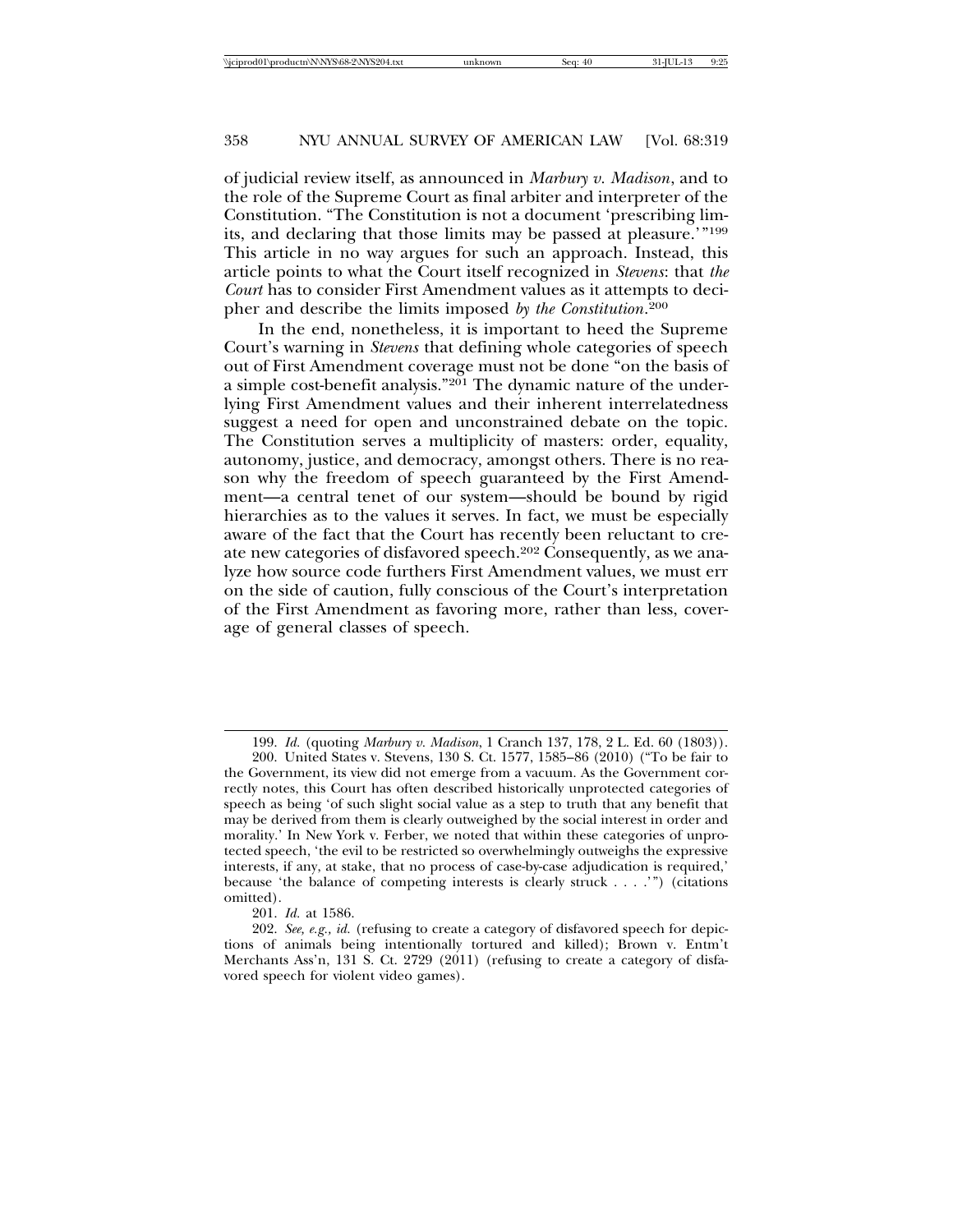#### 2. First Amendment Values in Source Code

#### a. Truth

Computer science is a science like any other: it is a search for mathematical truth through the use of the scientific method. Professor Lessig has made this point explicit by analogizing the story of Andrew Wiles's proof of Fermat's Last Theorem to the development of the Linux operating system.203 Through the use of the Internet and the open sharing of ideas and methods, both Andrew Wiles and Linus Torvalds were able to get help from countless people who improved, tested, and added to their ideas.

This is what the scientific method is all about. One person comes up with an idea on how to solve a problem. She implements and tests her idea. If her theory works out, she publishes her work and others replicate it. Yet scientists can only improve and extend the ideas of others if they are able to see and replicate them. This is why the free expression of ideas within the scientific world is so important.

"Academic freedom is 'a special concern of the First Amendment.'"204 "Teachers and students must always remain free to inquire, to study and to evaluate, to gain new maturity and understanding . . . ."205 "[T]he First Amendment protects scientific expression and debate just as it protects political and artistic expression."206 This is why "scientific seminars, discussions, and publications are covered by the First Amendment."207 "Authors routinely write books and articles in which they communicate procedures to each other. . . . [S]uch writings are unambiguously covered by the First Amendment."208

There is no reason to think that this would not also apply to computer science and source code. Computer source code, like mathematical equations or chemical formulas, is the description of

<sup>203.</sup> Lessig, *Open Code*, *supra* note 107, at 1417.

<sup>204.</sup> Tien, *supra* note 8, at 633 n.15 (quoting *Keyishian v. Bd. of Regents*, 385 U.S. 589, 603 (1967)).

<sup>205.</sup> Sweezy v. New Hampshire, 354 U.S. 234, 250 (1957).

<sup>206.</sup> Bd. of Trs. of Leland Stanford Junior Univ. v. Sullivan, 773 F. Supp. 472, 474 (D.D.C. 1991) (citing *Miller v. California*, 413 U.S. 15, 34 (1973)); Roth v. United States, 354 U.S. 476, 484 (1957); United States v. U.S. Dist. Court for Cent. Dist. of Cal., 858 F.2d 534, 542 (9th Cir. 1988)).

<sup>207.</sup> Roy G. Spece, Jr. & Jennifer Weinzierl, *First Amendment Protection of Experimentation: A Critical Review and Tentative Synthesis/Reconstruction of the Literature*, 8 S. CAL. INTERDISC. L.J. 185, 187 n.4 (1998).

<sup>208.</sup> Post, *Encryption*, *supra* note 1, at 718.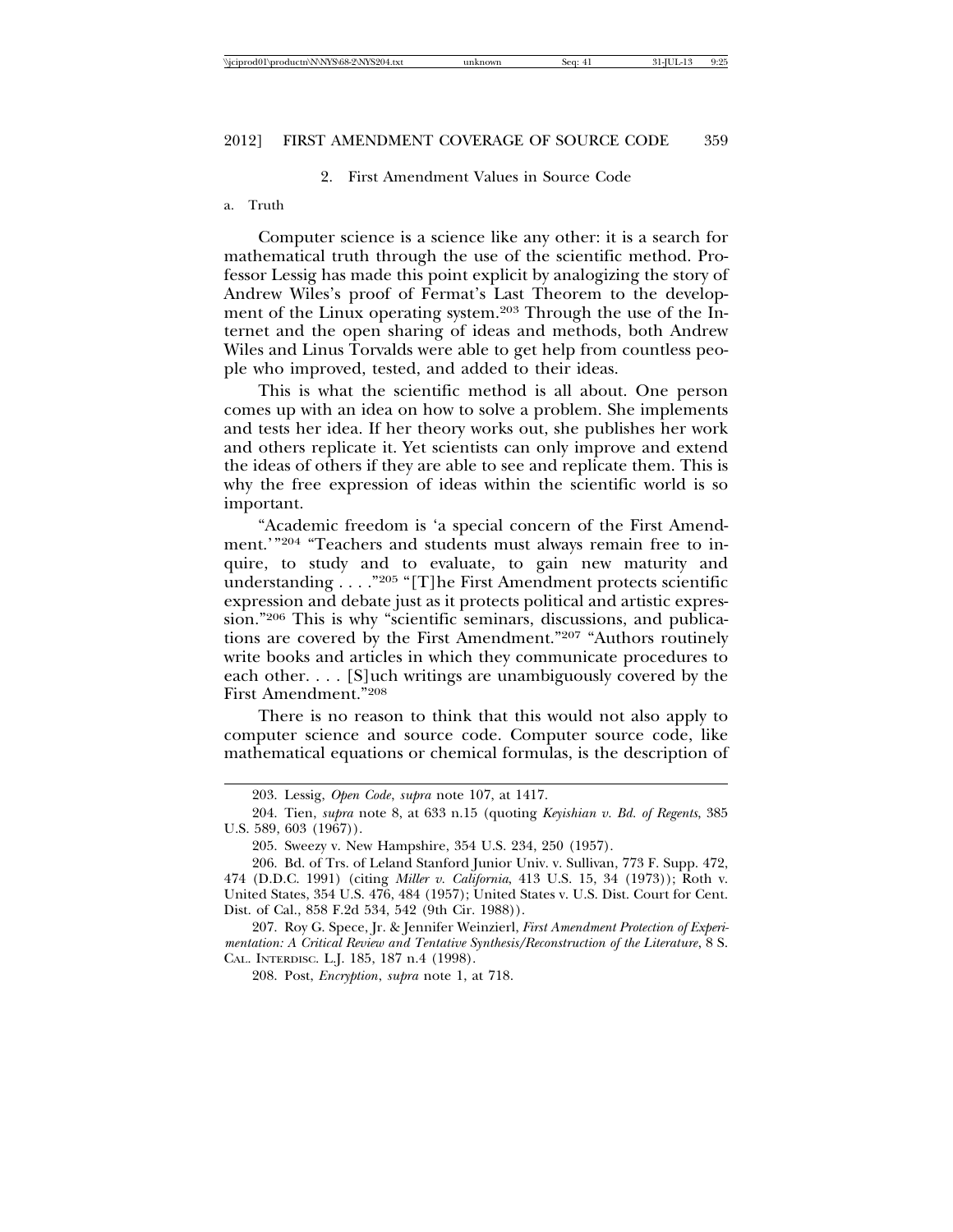ideas formulated by experts of a science.209 Consider the following description of the interchange of ideas that characterizes the computer science world:

In using and stating source code, programmers not only assert a particular procedure or set of procedures—they also participate in a scientific discourse about the asserted procedures. . . . Publishing an algorithm can create a discourse about those classes of algorithms and problems. . . . [T]he publication of computer programs—algorithms in source code form—contributes to the development of mathematics itself. Conversely, mathematical problems have stimulated various areas of computer science . . . .

# *This discourse is central to the marketplace of ideas in computer science*. 210

Source code is both a participant and a good in the marketplace of ideas. The First Amendment should therefore cover the publication and exchange of source code in the academic context, as it furthers the First Amendment value of truth.211

Furthermore, the importance of computer code in the academic setting has recently garnered recognition across a wide array of fields. According to the *New York Times*, "Many professors of computer science say college graduates in every major should understand software fundamentals."212 Similarly, Professor Jeannette M. Wing, head of the Computer Science Department at Carnegie Mellon University, argues that "[c]omputational thinking is a fundamental skill for everyone, not just for computer scientists."213 Professor Wing further claims that "[j]ust as the printing press facilitated the spread of the three Rs, what is appropriately incestuous about this vision is that *computing and computers facilitate the spread of computational thinking*."214 The spread of knowledge regarding com-

<sup>209.</sup> *See* Bernstein v. U.S. Dep't of Justice (citations omitted), 176 F.3d 1132, 1141 (9th Cir.) (making the same comparison), *withdrawn & reh'g granted*, 192 F.3d 1308 (9th Cir. 1999).

<sup>210.</sup> Tien, *supra* note 8, at 664 (emphasis added).

<sup>211.</sup> *But see* Kerr, *supra* note 8, at 1291 (arguing that all sorts of things, including physical objects, express ideas about themselves, and that this is an insufficient reason to extend First Amendment coverage to such things, including source code).

<sup>212.</sup> Randall Stross, *Computer Science for the Rest of Us*, N.Y. TIMES (Mar. 31, 2012), http://www.nytimes.com/2012/04/01/business/computer-science-fornon-majors-takes-many-forms.html.

<sup>213.</sup> Jeannette M. Wing, *Computational Thinking*, COMM. ACM, Mar. 2006, at 33, 33.

<sup>214.</sup> *Id.* (emphasis added).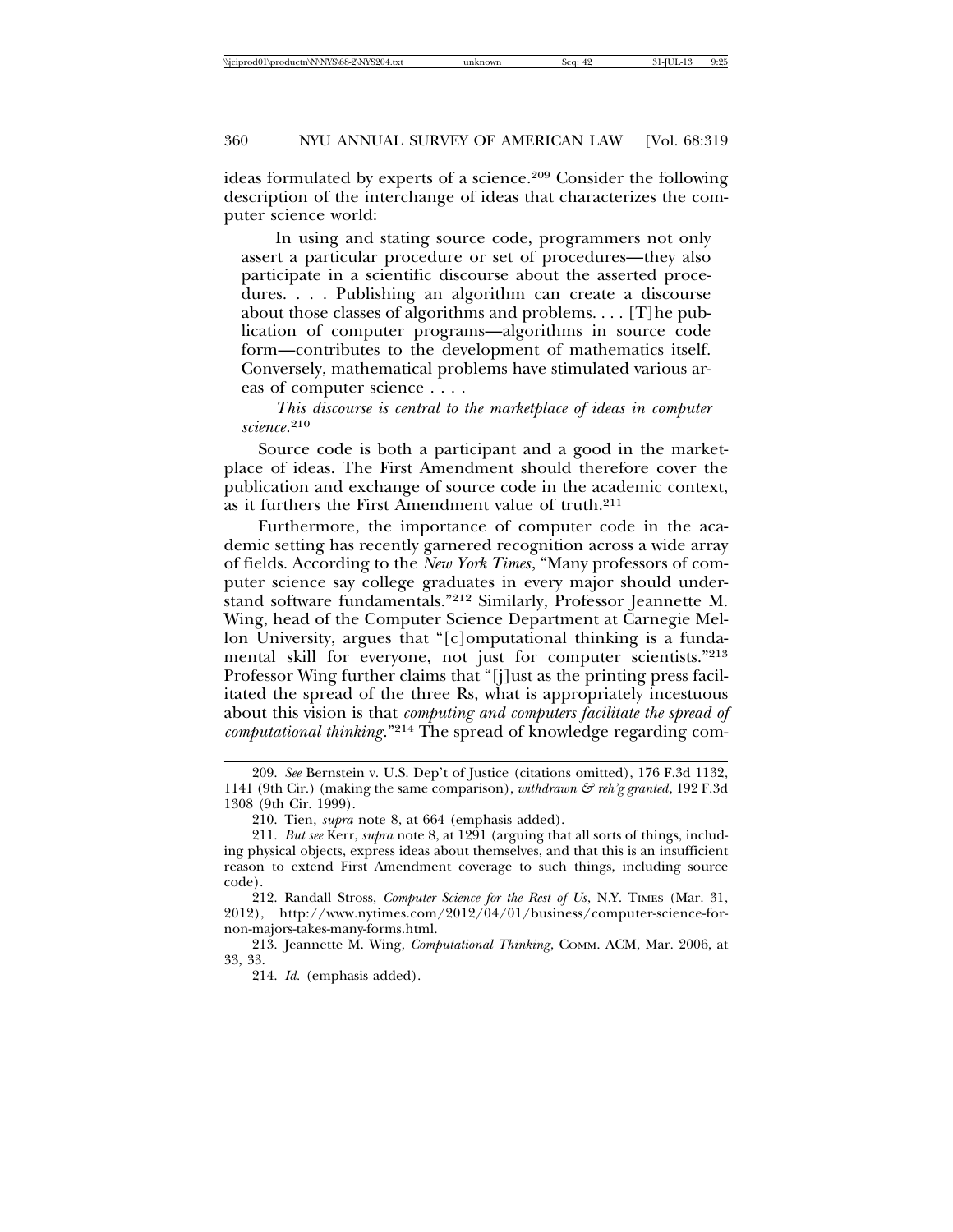puter code will not only help in developing new knowledge about programming, but will also contribute to the development of general human knowledge.

It is particularly telling that the approach taken by some professors when teaching basic computer literacy to individuals concentrating in other fields has been strikingly multidisciplinary.215 Consider one example:

At Wheaton College . . . a professor of computer science teaches "Computing for Poets." The only prerequisite, according to the course syllabus, is "a love of the written (and digital) word."

Professor LeBlanc has his students learn the basics of Python, another modern language used in the software industry. But this course is tied to two courses offered by the English department on J.R.R. Tolkien and Anglo-Saxon literature.<sup>216</sup>

Similarly, Professor Wing argues that computational thinking will aid the development of knowledge in other fields because it teaches problem-solving techniques.<sup>217</sup> She also states that studying computer code can teach us all sorts of other things: "thinking recursively"; "parallel processing"; "recognizing both the virtues and the dangers of aliasing, or giving someone or something more than one name"; "judging a program not just for correctness and efficiency but for aesthetics, and a system's design for simplicity and elegance"; "thinking in terms of prevention, protection, and recovery from worst-case scenarios through redundancy, damage containment, and error correction"; "planning, learning, and scheduling in the presence of uncertainty"; and "strategy for winning a game."218 Professor Wing also gives specific examples of how the interdisciplinary study of computer code has brought about exciting new developments in other fields of study such as statistics, biology, economics, chemistry, and physics.<sup>219</sup>

The mistake too often made, Professor Wing argues, is "equat[ing] computer science with computer programming."220 Computer science, at the end of the day, is "[a] way that humans, not computers, think."221 "Computational thinking is a way humans solve problems; it is not trying to get humans to think like com-

<sup>215.</sup> *See* Stross, *supra* note 212.

<sup>216.</sup> *Id.*

<sup>217.</sup> Wing, *supra* note 213, at 33.

<sup>218.</sup> *Id.* at 33–34.

<sup>219.</sup> *See id.*

<sup>220.</sup> *Id.* at 35.

<sup>221.</sup> *Id.* (emphasis removed).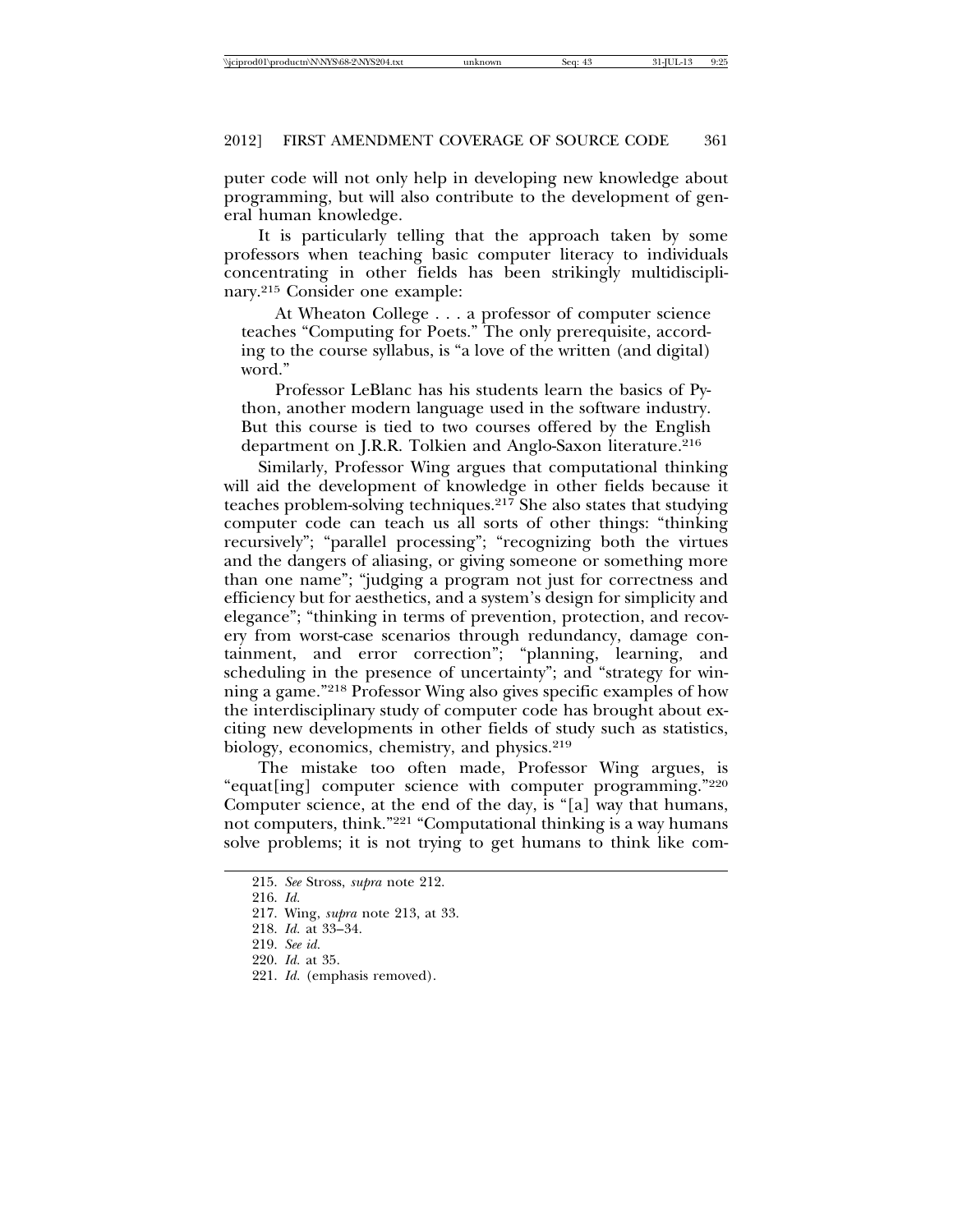puters."222 Similarly, computer code is the language in which *humans speak to other humans* about computer science. It is the language in which ideas about computational thinking are expressed. It is not just a way to get a machine to do something. Rather, it is a way of thinking about our reality and interacting with it in creative ways. Thus the ability to freely create and share source code is essential to the instruction, furtherance, and development of computational thinking.

It should be noted that the government conceded in the *Bernstein* litigation that the First Amendment covers source code printed in academic works.223 The government, however, argued in *Bernstein I* and *II*, as well as in other cases, that source code in electronic form is different because it can be directly fed into a computer.224 This distinction is immaterial to our discussion here. "For purposes of the First Amendment, the language in which books and articles are written is without importance."225 It follows that the medium in which one publishes one's ideas should also be immaterial to the question of First Amendment coverage. The values furthered by a particular activity are the same whether one publishes the ideas on paper or through the Internet in electronic form.226 "The decisive question for coverage is whether or not the publication of the source code forms part of a First Amendment medium, and this question can be affirmatively answered even if the publication of the source code is in electronic form."227

Furthermore, the arguments advanced here do not only apply to professors and PhDs. The open source movement has shown that a large number of people are interested in engaging in computer programming as a hobby. By keeping their source code open and sharing it with others, open source programmers have been able to

<sup>222.</sup> *Id.*

<sup>223.</sup> Bernstein v. U.S. Dep't of State (*Bernstein I*), 922 F. Supp. 1426, 1434 (N.D. Cal. 1996), *aff'd*, Bernstein v. U.S. Dep't of Justice, 176 F.3d 1132 (9th Cir.), *withdrawn & reh'g granted*, 192 F.3d 1308 (9th Cir. 1999).

<sup>224.</sup> *See, e.g.*, Bernstein v. U.S. Dep't of Justice (*Bernstein II*), 176 F.3d 1132, 1141–42 (9th Cir.) ("[T]he government maintains that source code is different from other forms of expression . . . because it can be used to control directly the operation of a computer without conveying information to the user."), *withdrawn*, 192 F.3d 1308 (9th Cir. 1999).

<sup>225.</sup> Post, *Encryption*, *supra* note 1, at 718.

<sup>226.</sup> *See id.* at 719 ("So long as the publication of . . . source code forms part of this public discourse and debate, it will be covered by the First Amendment, whether it is set forth in a printed article or in an online discussion.").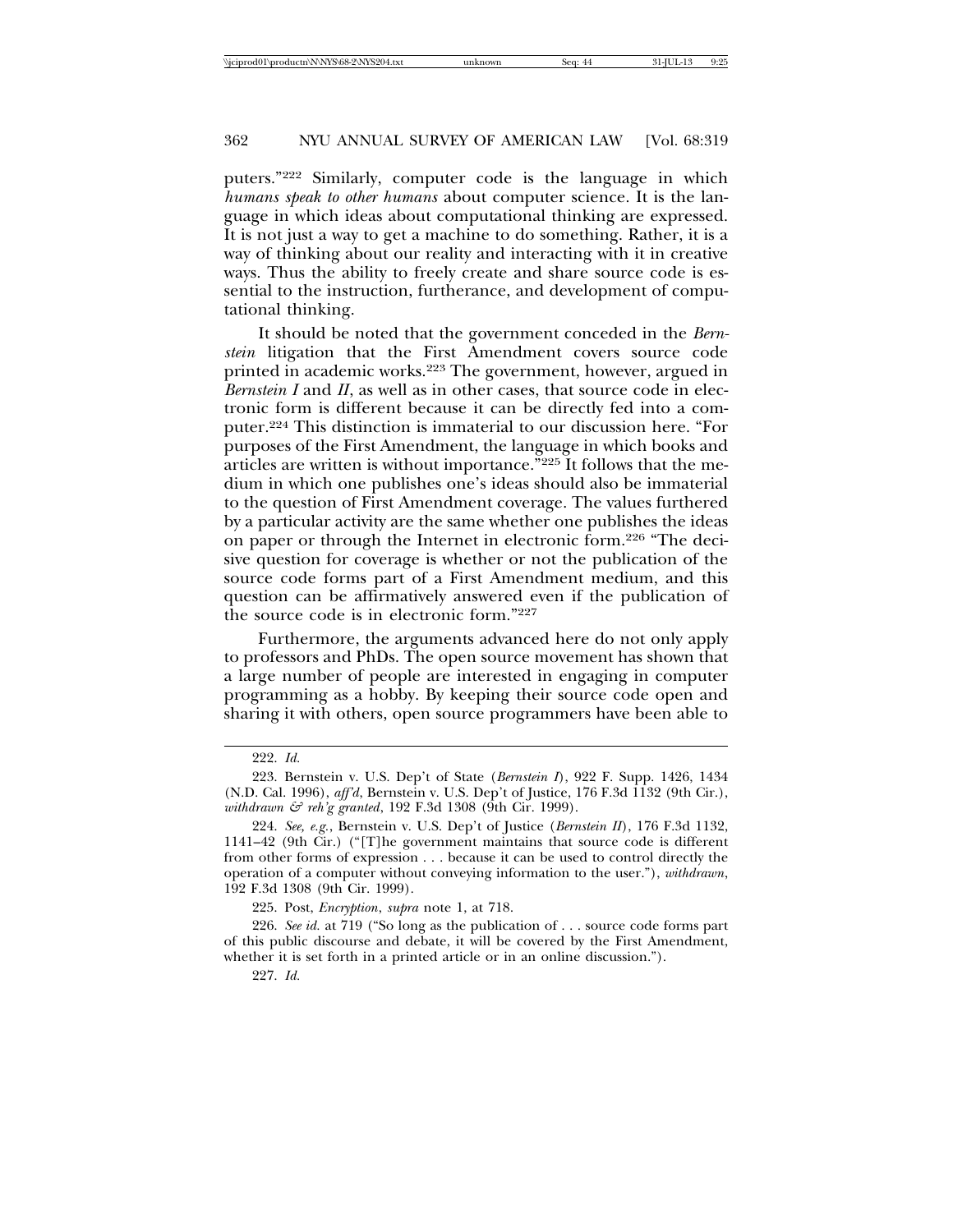develop better programs that continue to evolve and improve.<sup>228</sup> This means that all sorts of people are contributing to the discourse of computer science by engaging in the free, open sharing of their source code with others.<sup>229</sup>

The open source model, furthermore, looks very much like a free marketplace of ideas where people give and take as they construct better ways of dealing with the problems they are tackling. Eric S. Raymond famously used the metaphor of the bazaar (a free marketplace) to describe the open source movement in his seminal piece entitled *The Cathedral and the Bazaar*. 230 Raymond explained that the open source model incorporated the free exchange of ideas, much in the same way that goods are freely exchanged in a bazaar, as a more efficient and effective way of building code.231 He drew a sharp contrast between this cooperative model and the isolationist, centralized, command and control model of cathedral construction.232

Similarly, Richard Stallman refers to the open source movement as the Free Software Movement: "[F]ree in the sense of 'free speech,' not in the sense of 'free beer.'"233 Stallman goes on to emphasize the role of a free exchange of ideas in the development of open source code over any purely monetary or economic connotation of the word "free."234

In this sense, Professor Lessig argues that when code is left open—when all of its modular components are subject to public tinkering—"[n]o rules say which way is right. Instead, the evolution of a market does that. The evolution of thousands of people trying their hand at improving a code, and thousands of people choosing

the Computing Research Association, the number of students who enrolled in computer science degree programs rose 10 percent in 2010, the latest year for which figures are available.").

<sup>228.</sup> *See generally* Eric Steven Raymond, *The Cathedral and the Bazaar*, ERIC S. RAYMOND'S HOME PAGE (Aug. 2, 2002, 9:02 AM), http://www.catb.org/~esr/writings/homesteading/cathedral-bazaar/cathedral-bazaar.ps.

<sup>229.</sup> In fact, the uptrend in individuals' interest in learning programming languages has recently been noted in the national press. *See, e.g.*, Jenna Wortham, *A Surge in Learning the Language of the Internet*, N.Y. TIMES (Mar. 27, 2012) http:// www.nytimes.com/2012/03/28/technology/for-an-edge-on-the-internet-computer-code-gains-a-following.html ("The blooming interest in programming is part of a national trend of more people moving toward technical fields. According to

<sup>230.</sup> *See generally* Raymond, *supra* note 228, at 3.

<sup>231.</sup> *See id.*

<sup>232.</sup> *See id.*

<sup>233.</sup> Lessig, *Open Code*, *supra* note 107, at 1406.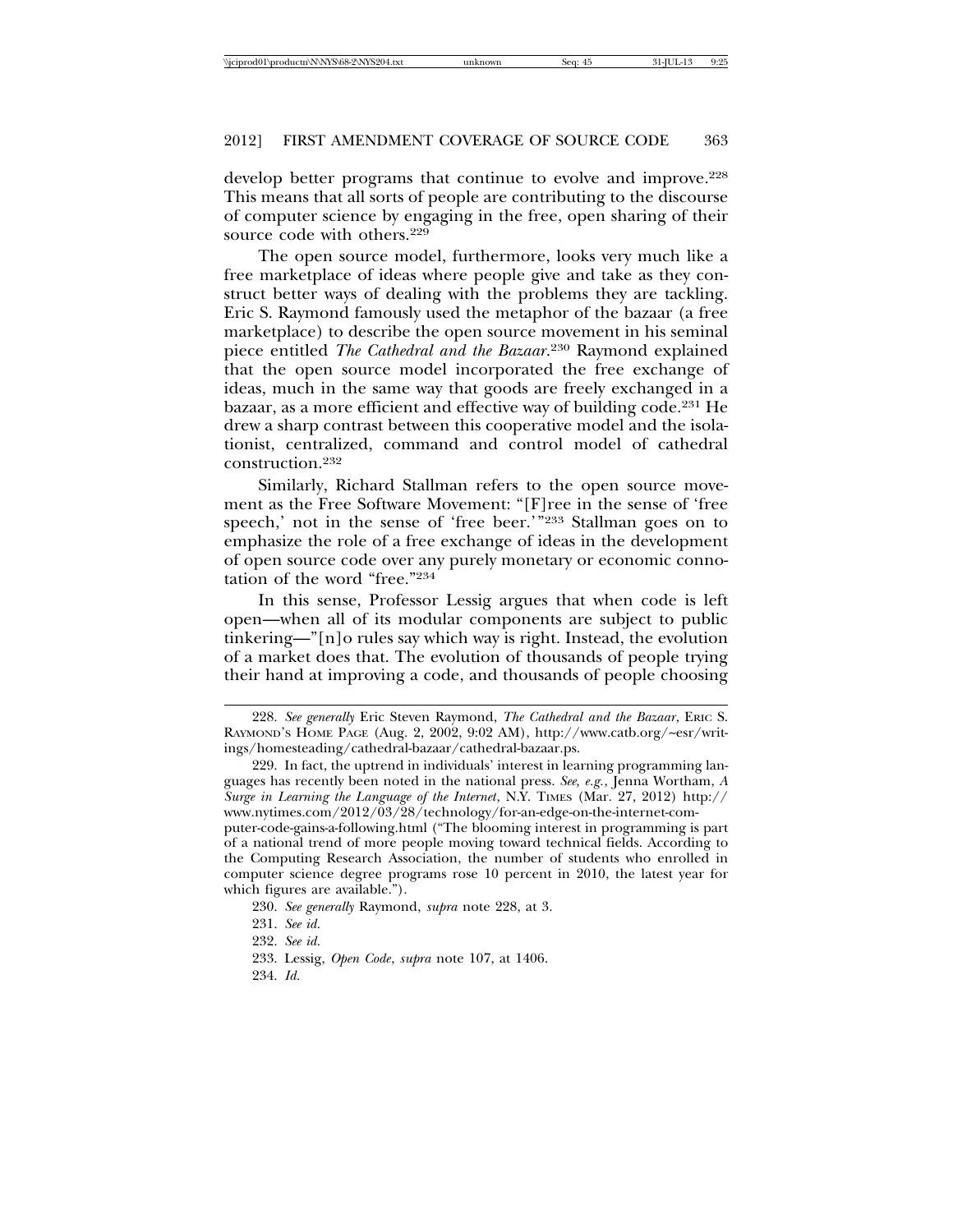which improvement makes sense."<sup>235</sup> Source code, then, and open source code in particular, are prime examples of the "marketplace of ideas" theory of the First Amendment at work. When code is open, everyone can participate in its development. Through "running code, that by its power produces rough consensus,"236 an open marketplace is created, where everybody's ideas can be pounded out and morphed into a better concept of the truth.237

But let us also consider how source code promotes truth through the development of new media for the communication of ideas. From this perspective, allowing government control and regulation of source code, without regard to First Amendment doctrine, could do a disservice to the acquisition of knowledge. This issue has become more dramatic in the past few years, as "publication of user-generated content (UGC) (also known as consumergenerated media) has exploded."238

Perhaps one of the most significant examples of this issue is YouTube. YouTube catapulted itself to household name status after it "was purchased by Google for \$1.65 billion in stock in October 2006, a little more than a year after it started."239 By mid-2008, ac-

<sup>235.</sup> *Id.* at 1415.

<sup>236.</sup> *Id.* at 1418.

<sup>237.</sup> But code need not be open or academic to further the value of truth and be worthy of coverage under the First Amendment. Source code is also having a dramatic effect on the marketplace of goods and services itself. A large number of people are interested in engaging in computer programming as a business. Every day our economy is becoming more and more intertwined with the development of computer code. This phenomenon is only natural, as technological growth is the engine of real economic growth. It was only recently that Apple overtook Exxon Mobil as the most valuable company in the world, in terms of market capitalization. James B. Stewart, *Confronting a Law of Limits*, N.Y. TIMES (Feb. 24, 2012), http://www.nytimes.com/2012/02/25/business/apple-confronts-the-law-of-largenumbers-common-sense.html. As of November 6, 2012, four of the top ten companies with the largest market capitalization in the world were computer-related enterprises (Apple, Microsoft, Google, and IBM). YCharts, *Market Cap Stock Rankings*, YCHARTS, http://ycharts.com/rankings/market\_cap (last visited Nov. 7, 2012). According to one news article, "The thinking is that with so much business gravitating toward the Internet, it's critical that today's entrepreneurs learn the language of the computer—or at least enough that they won't be left behind." Colleen Debaise, *Do You Really Need to Code?*, ENTREPRENEUR.COM (Mar. 28, 2012), http:// www.entrepreneur.com/blog/223238. Computer code, then, may also be reshaping the economic landscape itself, and becoming part of the vocabulary of entrepreneurs, financiers, venture capitalists, and the like. Government regulation of this code could compromise the development of new ideas through the investment in and development of new technologies.

<sup>238.</sup> Robert P. Latham et al., *Legal Implications of User-Generated Content: You-Tube, MySpace, Facebook*, 20 INTELL. PROP. & TECH. L.J. 1 (2008).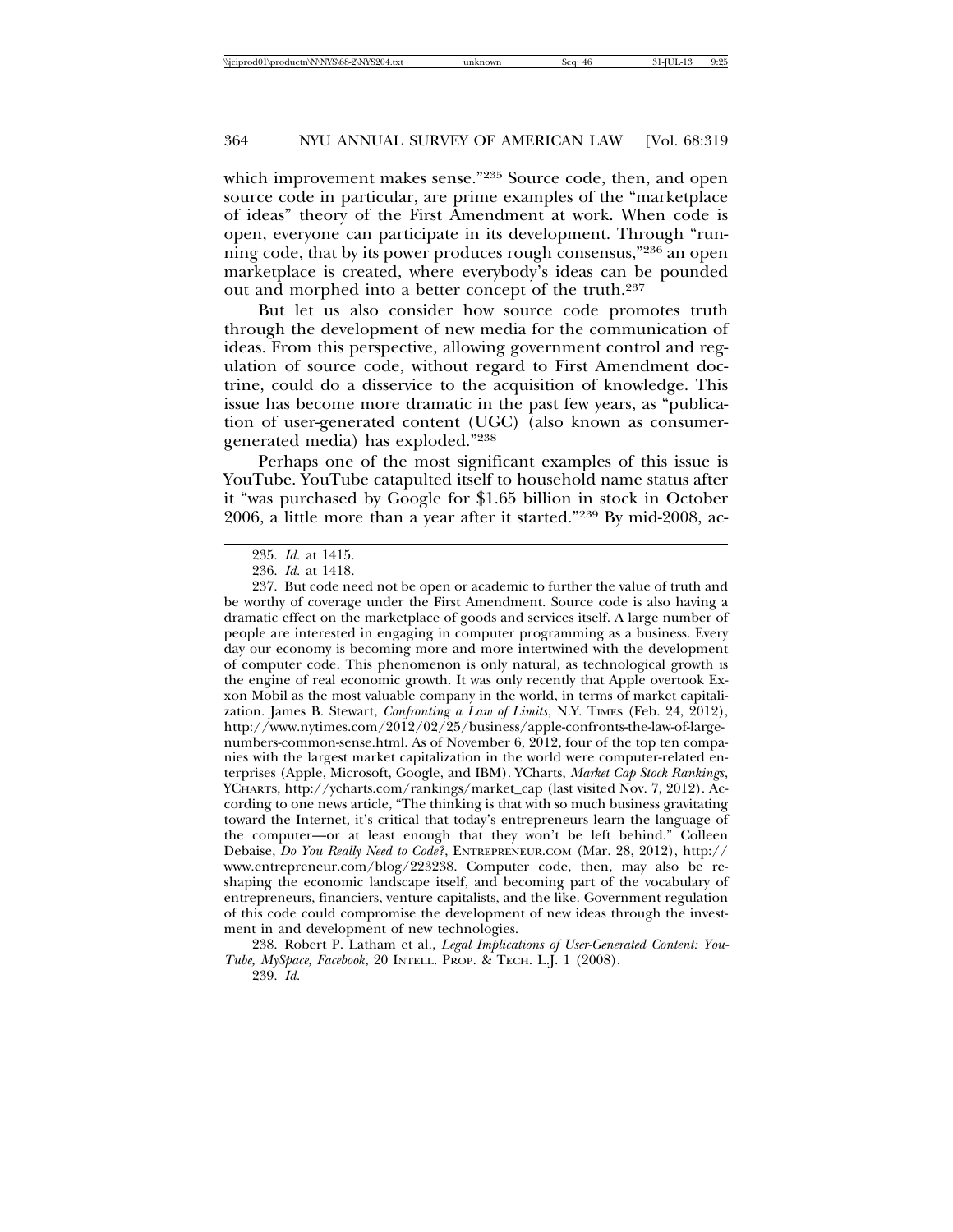cording to one estimate, "more than 65,000 videos [were being] uploaded to YouTube every day, and 100 million videos [were being] viewed daily."240 But four years are a lifetime in Internet time and, by early 2012, YouTube's popularity had mushroomed:

- Over 800 million unique users visit YouTube each month
- Over 4 billion hours of video are watched each month on YouTube
- 72 hours of video are uploaded to YouTube every minute
- 70% of YouTube traffic comes from outside the US
- YouTube is localized in 43 countries and across 60 languages
- In 2011, YouTube had more than 1 trillion views, or around 140 views for every person on Earth.241

Furthermore, YouTube's popularity is only compounded by its interrelation with social networking sites such as Facebook and Twitter: "500 years of YouTube video are watched every day on Facebook, and over 700 YouTube videos are shared on Twitter each minute."<sup>242</sup> The resulting statistics are simply mind-blowing.<sup>243</sup>

243. *See id.* At this point, it is helpful to include a description of what You-Tube does, how it works, and how its ease of use makes it uniquely convenient.

The mechanisms employed by YouTube are similar to those employed by its competitors: users can send digital video files from their computers or webcapable devices to the central YouTube system, where the video files are then converted into Adobe's Flash Video format and stored on the YouTube servers. YouTube users may then visit the website and view the videos through their web browsers. This system allows users to create and share videos with friends and others without having to worry about issues such as the cost of, or limitations on, bandwidth.

One potential reason for YouTube's immense popularity despite its numerous competitors is its ease of use. Once a user uploads his video to You-Tube through the system described above, he is asked to give a brief description of the video and to apply certain keywords, or "tags." From this point forward, the process is almost entirely automated. Barring any issues, the video will be available for viewing on YouTube in mere minutes.

It is just as easy to view the videos as it is to upload them. Users can visit the website and browse the YouTube library for whatever it is they seek. The video is then delivered quickly and efficiently to the viewer's web browser. In addition, YouTube recommends featured or related videos for further viewing. Furthermore, videos may be "embedded" into other websites so that they may be shared outside of the YouTube website. The relative ease of use makes YouTube an attractive medium for sharing and viewing content.

Kevin C. Hormann, Comment, *The Death of the DMCA? How* Viacom v. YouTube *May Define the Future of Digital Content*, 46 HOUS. L. REV. 1345, 1353–54 (2009) (footnotes omitted). Consequently, it has recently been argued that "YouTube also

<sup>240.</sup> *Id.*

<sup>241.</sup> *Statistics*, YOUTUBE, http://www.youtube.com/t/press\_statistics (last visited Nov. 7, 2012).

<sup>242.</sup> *Id.*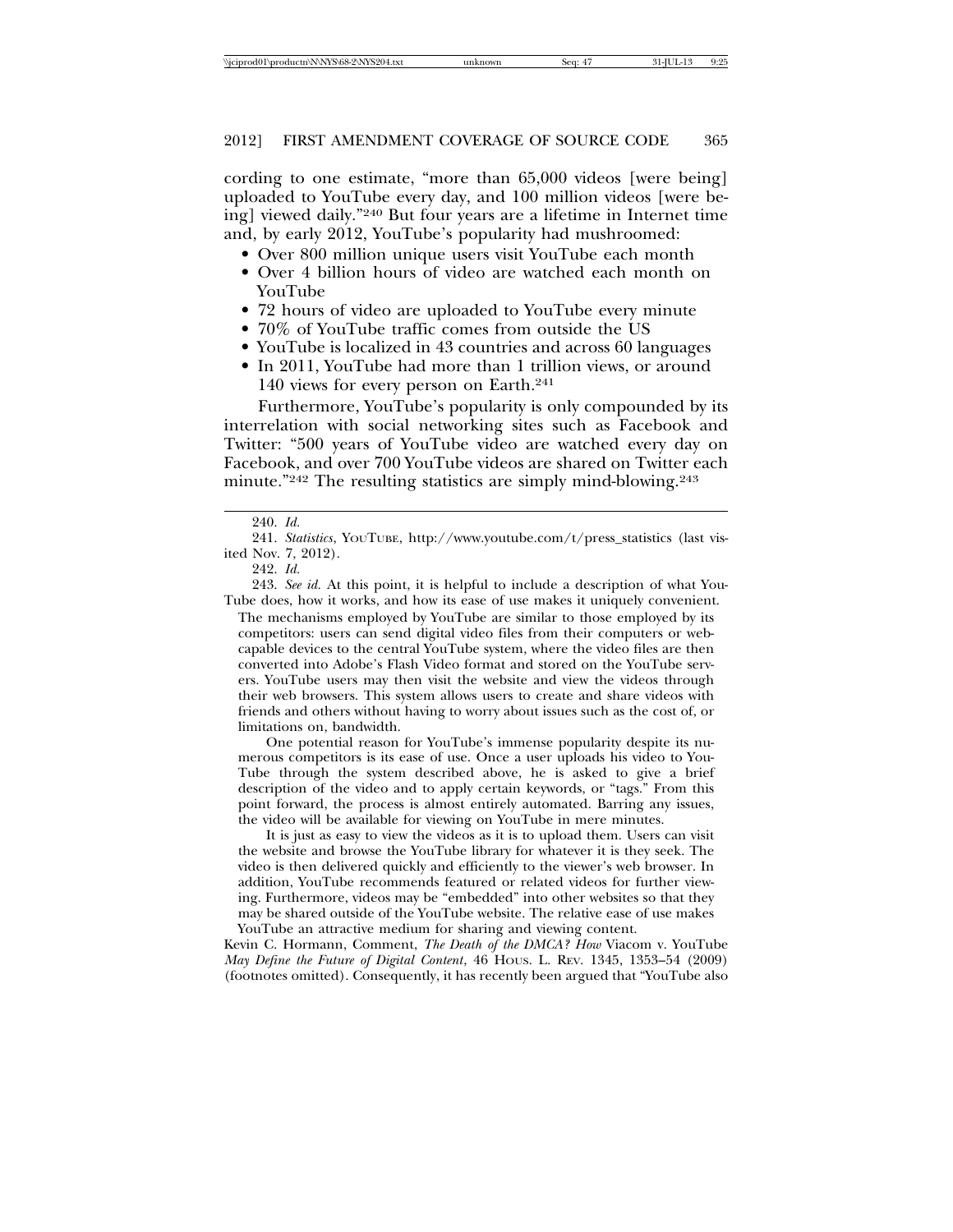The ease and speed with which users can post, share, find, and view videos on YouTube is, of course, highly dependent on the computer code that runs the whole system. If you regulate the code underlying YouTube, you can therefore control the extensive usergenerated content that is being constantly uploaded, viewed, and shared on it throughout the world. The sheer volume of content being shared is a testament to the capacity of government to hush an enormous amount of speech if it were to regulate the code that allows such expression. This alone should trigger our sensibilities concerning the need for First Amendment coverage of such code.

Let us consider some specific tangible examples of how government regulation could disserve the value of truth in this context. Users have posted a plethora of how-to videos on YouTube, teaching viewers how to perform all sorts of tasks. More formally, though, YouTube has created services called YouTube EDU and YouTube for Schools that allow users to use the site to engage in teaching activities by watching, posting, or sharing educational videos.244

It is not hard to imagine that a government might be inclined to limit the availability of some types of educational or how-to content to its citizens. For example, the federal government might seek to prohibit the posting of any tax advice on how to legally avoid certain tax liabilities so that it can maximize its tax revenues. Such a result could be implemented by requiring YouTube to include in the relevant code some algorithm that automatically limits access to any videos identified with certain keywords such as "IRS" or "tax advice." The same could be done with regard to educational videos seeking to teach the theory of evolution to users. A state might determine that such educational goals go against its public policy and, again, seek to limit their availability to their citizens by regulating the underlying code. In such a scenario, the state might even benefit from regulating the code to limit such content when the user is located within the state's territorial jurisdiction. Regulation of such speech would most likely be deemed content-based and subject to strict scrutiny under the First Amendment, yet these hypothetical

helps 'promot[e] the Progress of Science'—the constitutional goal of copyright by providing an exciting environment in which users mix their content with preexisting works—copyrighted or otherwise." Peter K. Yu, *Digital Copyright and Confuzzling Rhetoric*, 13 VAND. J. ENT. & TECH. L. 881, 894 (2011) (footnote omitted) (quoting U.S. CONST. art. I, § 8, cl. 8).

<sup>244.</sup> *See YouTube EDU*, YOUTUBE, http://www.youtube.com/education (last visited Nov. 7, 2012); *YouTube for Schools*, YOUTUBE, http://www.youtube.com/ schools (last visited Jan. 19, 2012).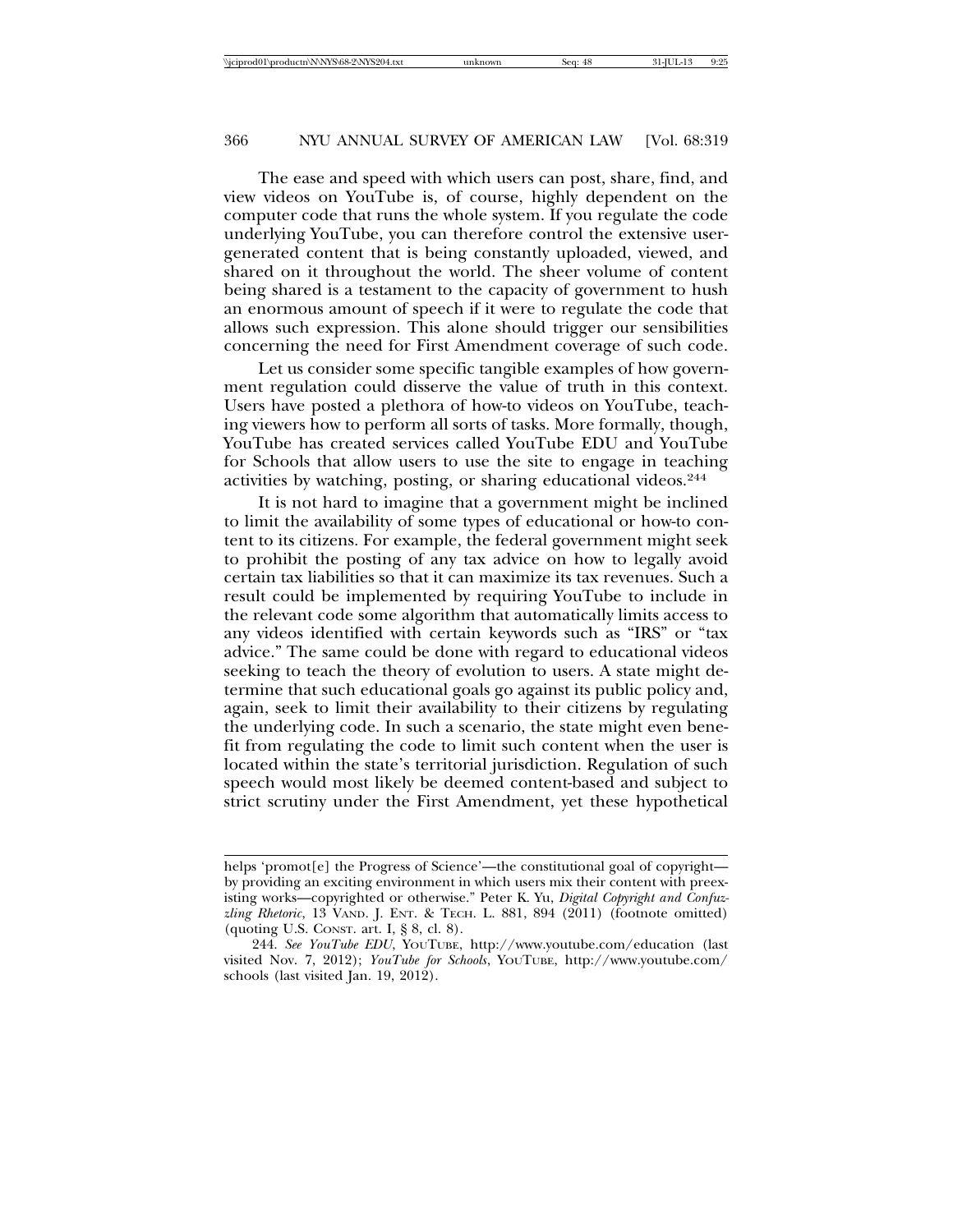regulations could evade such review if source code is deemed not to be covered by the First Amendment.<sup>245</sup>

Likewise, a government may seek to control indecent expression by regulating source code. The government, again, could force YouTube to include in the relevant code a mechanism for scanning videos to reject any images that might contain nudity. Such a process, however, would result in an overbroad limitation of expression under well-established First Amendment doctrine.246 Novel ideas could be censored, and the marketplace would be less rich as a result. That this result is accomplished by a change in computer code instead of a government censor looking at each video is merely a practical convenience that should not change the First Amendment scrutiny. Efficient censors are just as bad, and actually worse, than inefficient ones.

Another prime example of a cybermarket for ideas is the blogosphere. Professor Lessig argues that blogs offer a success story of what choice and transparency can do for freedom of speech.247 He sees them as facilitating the "vigorous exchange of ideas" that characterizes the "marketplace of ideas."248 According to this perspective, "the blogosphere enables a wide spectrum of views to be presented through which an accepted construction of truth can emerge."249 "Lessig equates a multitude of blogs with a plentitude of facts, views, and opinion, with choices available to the readers . . . . transparent because their arguments are completely visible and linked simultaneously to counterarguments from other blogs."250 To be sure, blogs have proliferated. As of 2007, "there

250. Mayer-Schönberger, *supra* note 110, at 724–25 (citing LESSIG, CODE, *supra* note 236, at 236). *But cf. id.* at 733 ("[B]logs, may in the aggregate expose their readers to many different viewpoints, but that is of little value when trying to discover truth. . . . [B]logs are as susceptible to biases, fashions and fads as mainstream media is." (footnote omitted)); SUNSTEIN, *supra* note 3, at 51 (claiming that bloggers routinely provide links to other sites only to "show how dangerous, or

<sup>245.</sup> *See* Consol. Edison Co. of N.Y. v. Pub. Serv. Comm'n of N.Y., 447 U.S. 530, 536 (1980) (strict scrutiny applied where speech is regulated based on content).

<sup>246.</sup> *See* Reno v. ACLU, 521 U.S. 844, 878–79 (1997) (finding statute restricting child pornography overbroad for its purpose and therefore unconstitutional).

<sup>247.</sup> *See* LAWRENCE LESSIG, CODE: VERSION 2.0 242 (2006) [hereinafter LESSIG, CODE].

<sup>248.</sup> *Id.*

<sup>249.</sup> Mayer-Schönberger, *supra* note 110, at 724 (citing LESSIG, CODE, *supra* note 236, at 244). *But cf. id.* at 731–34 (arguing that "Lessig's conceptualization of . . . freedom of speech based on market and choice exposes severe weaknesses of the market mechanism"); SUNSTEIN, *supra* note 3, at 141–43 (arguing that the analogy between the blogosphere and the marketplace of ideas is imperfect).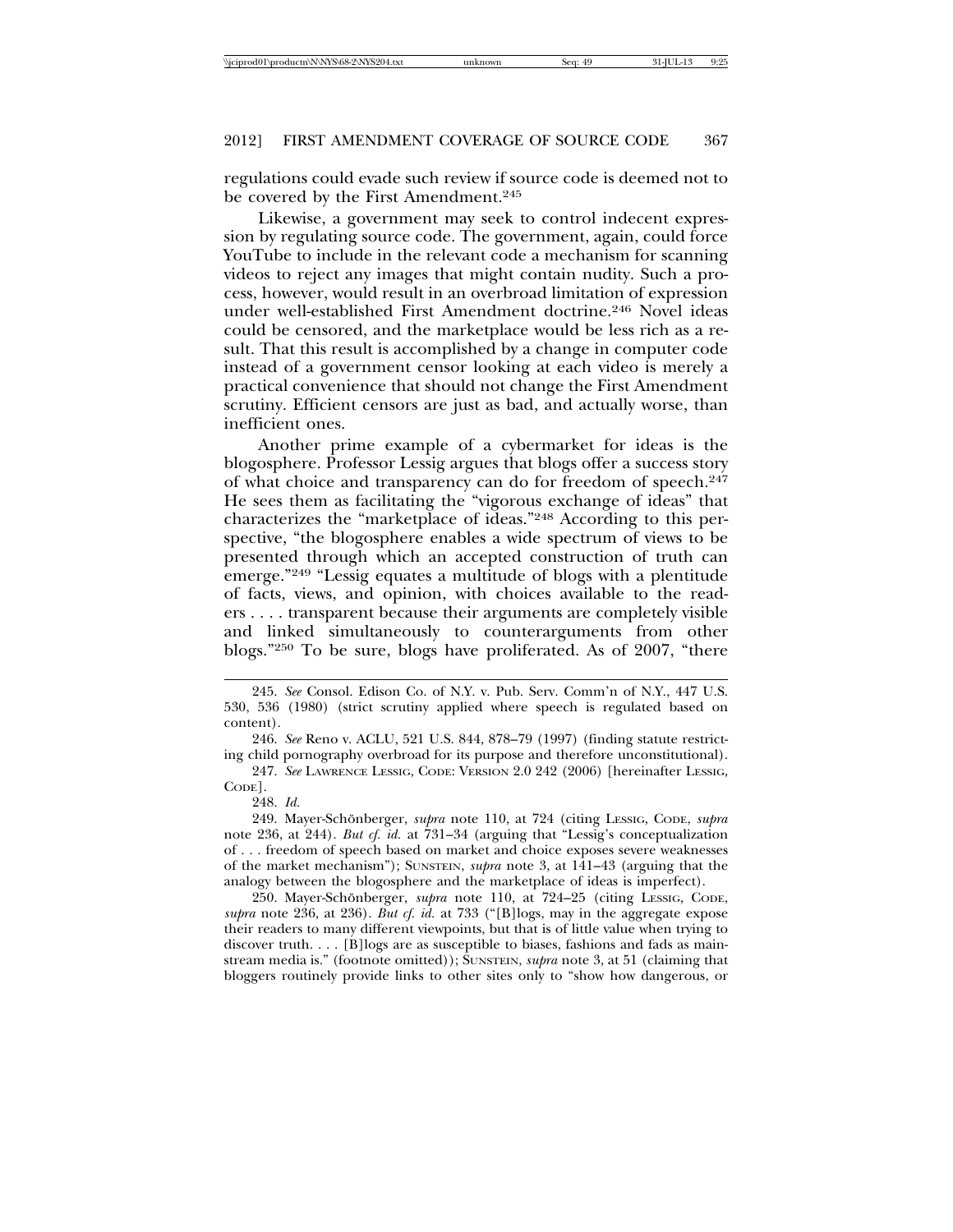[were] 55 million blogs, and over 40,000 new ones [were being] created each day, with a new one every 2.2 seconds."251 And "[y]ou can easily find blogs on countless subjects."252

The enormous amount of speech generated and shared in the blogosphere should alert us to the high level of First Amendment value therein concentrated. So it should be troubling to conceive of a government regulatory scheme whereby all posts expressing certain viewpoints would be eradicated from the blogosphere through an ingenious filtering mechanism inserted in the code that runs the individual blogs. If the government were to prohibit outright the expression of certain opinions, it would certainly run into a First Amendment wall. Why should forcing hosting services to install code that accomplishes the same end be any different?

Of course, not all of the information shared by individuals on the Internet will be truthful. The awesome ability of social networking websites and blogs to spread falsity, half-truth, or over-simplified truth with lightning speed to millions of people across the world should not be underestimated.253 Then again, the whole point of the marketplace of ideas theory of First Amendment value is that the free exchange of information will serve to weed out the true from the false. As Justice Louis Brandeis famously said: "If there be time to expose through discussion the falsehood and fallacies, to avert the evil by the processes of education, *the remedy to be applied is more speech*, not enforced silence."254

Source code furthers the First Amendment value of truth in a host of ways. The past few years have reinforced this point with exponential force. The social interactions that have recently arisen in the Internet could be subjected to severe government censorship if we fail to recognize that the First Amendment must cover source code.

how contemptible, competing views really are"); *id.* at 149 ("[A] plurality of crosscitations simply cast contempt on the views that are being cited! Only a quarter of cross-ideological posts involve genuine substantive discussion.").

<sup>251.</sup> SUNSTEIN, *supra* note 3, at 138.

<sup>252.</sup> *Id.*

<sup>253.</sup> *See, e.g.*, Noam Cohen, *A Video Campaign and the Power of Simplicity*, N.Y. TIMES, (Mar. 11, 2012), http://www.nytimes.com/2012/03/12/business/media/ kony-2012-video-illustrates-the-power-of-simplicity.html; Jeremy W. Peters, *A Lie Races on Twitter Before Truth Can Boot Up*, N.Y. TIMES (Apr. 9, 2012), http://www. nytimes.com/2012/04/10/us/politics/false-nikki-haley-twitter-report-spreads-fast. html.

<sup>254.</sup> Whitney v. California, 274 U.S. 357, 377 (1927) (Brandeis, J., concurring) (emphasis added).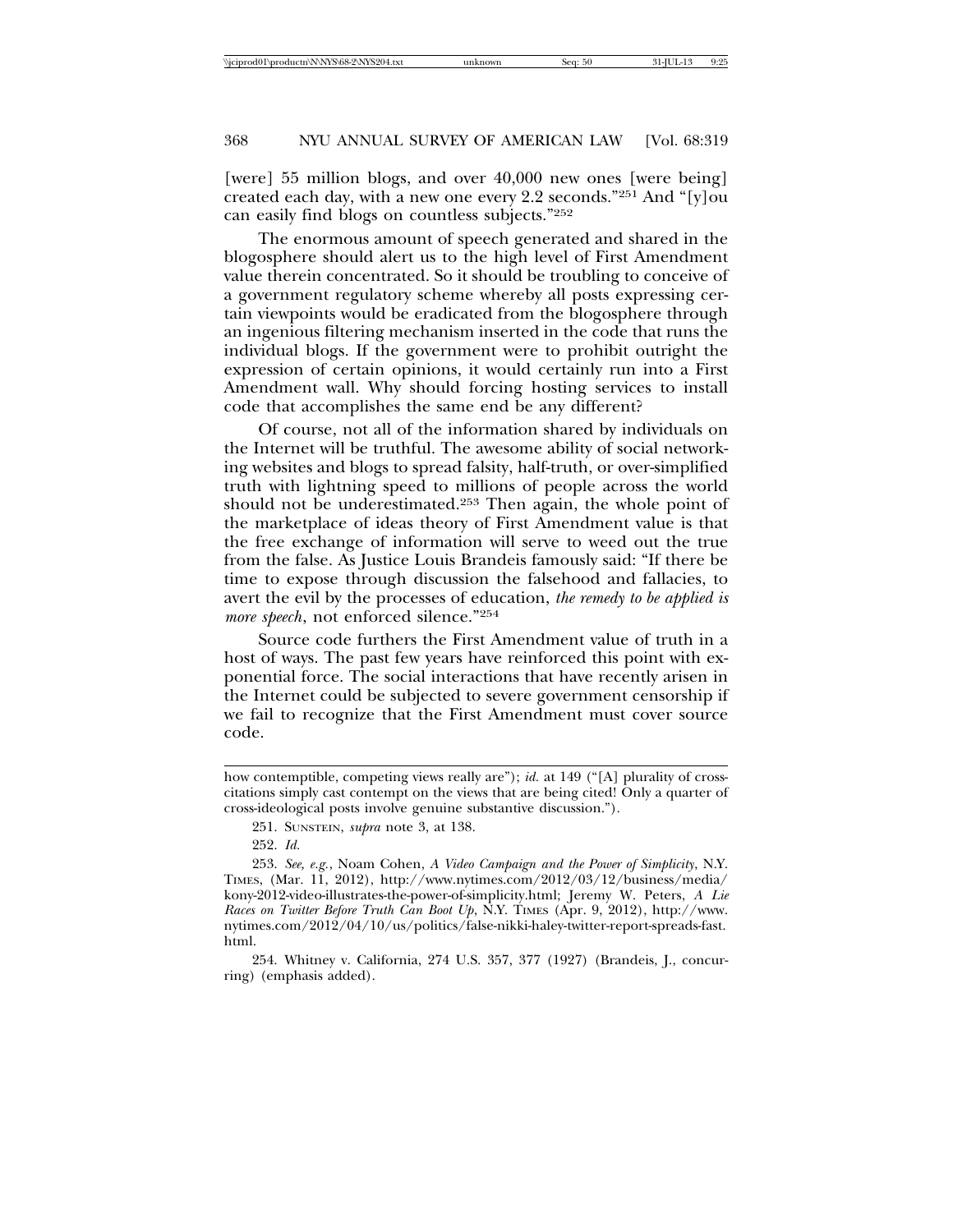#### b. Democracy

Source code is the language of cyberspace: it defines and constitutes that space.255 Thus source code is also a *lex informatica*, a law that "defines what behavior is possible in cyberspace and what values cyberspace will uphold."256 The Internet's code architecture will be central in determining how the Internet community regulates itself and how the government will be able to regulate it.<sup>257</sup>

The First Amendment is, in part, designed to protect the ideals of democracy by providing for an open and free public discourse. Free participation in the source code discourse allows people to engage in the decision making process that constitutes the Internet community and shapes the constitution of cyberspace itself. Allowing people to freely read, write, publish, and distribute their own source code furthers the participatory model of democratic self-governance. The people's ideas will be out there to be read, considered, and maybe incorporated into the architecture of the space. This is more than participation in an economic market; it is participation in a legislative process. If code is law, then writing code is legislating.

The Meiklejohnian theory of First Amendment values is similarly furthered by a free code. Since code is the law of the Internet, we need to have as much information as possible about the code. By letting people freely engage in the public discourse of code in

256. Lessig, *Limits*, *supra* note 109, at 761.

257. Lawrence Lessig, *Keynote Address: Commons and Code*, 9 FORDHAM INTELL. PROP. MEDIA & ENT. L.J. 405, 410 (1999). *See generally* Lessig, *Open Code*, *supra* note 107; Lessig, *Limits*, *supra* note 109; Lessig, *Law of the Horse*, *supra* note 123.

<sup>255.</sup> Lessig, *Open Code*, *supra* note 107, at 1408. This statement is reminiscent of Martin Heidegger's and Ludwig Wittgenstein's descriptions of our own "real" world as a reality constituted by language. *See* MARTIN HEIDEGGER, POETRY, LAN-GUAGE, THOUGHT 146 (Albert Hofstadter trans., Harper & Row 1975) (1971) ("Man acts as though *he* were the shaper and master of language, while in fact *language* remains the master of man."); LUDWIG WITTGENSTEIN, TRACTATUS LOGICO-PHILOSOPHICUS §5.6 (C. K. Ogden trans., Routledge 1922) (1921) ("*The limits of my language* mean the limits of my world."). This is in part why we understand freedom of speech to be so important. In contemporary society we have a basic understanding of how speech constitutes our reality. "Like everything metaphysical the harmony between thought and reality is to be found in the grammar of the language." LUDWIG WITTGENSTEIN, ZETTEL § 55 (G.E.M. Anscombe & G.H. von Wright eds., G.E.M. Anscombe trans., Univ. of Cal. Press 1970) (1967). The close link between speech, language, and thought has not gone unnoticed by the Supreme Court. This is why, in the context of protecting freedom of speech, the Court has emphasized that "[o]ur whole constitutional heritage rebels at the thought of giving government the power to control men's minds." Stanley v. Georgia, 394 U.S. 557, 565 (1969).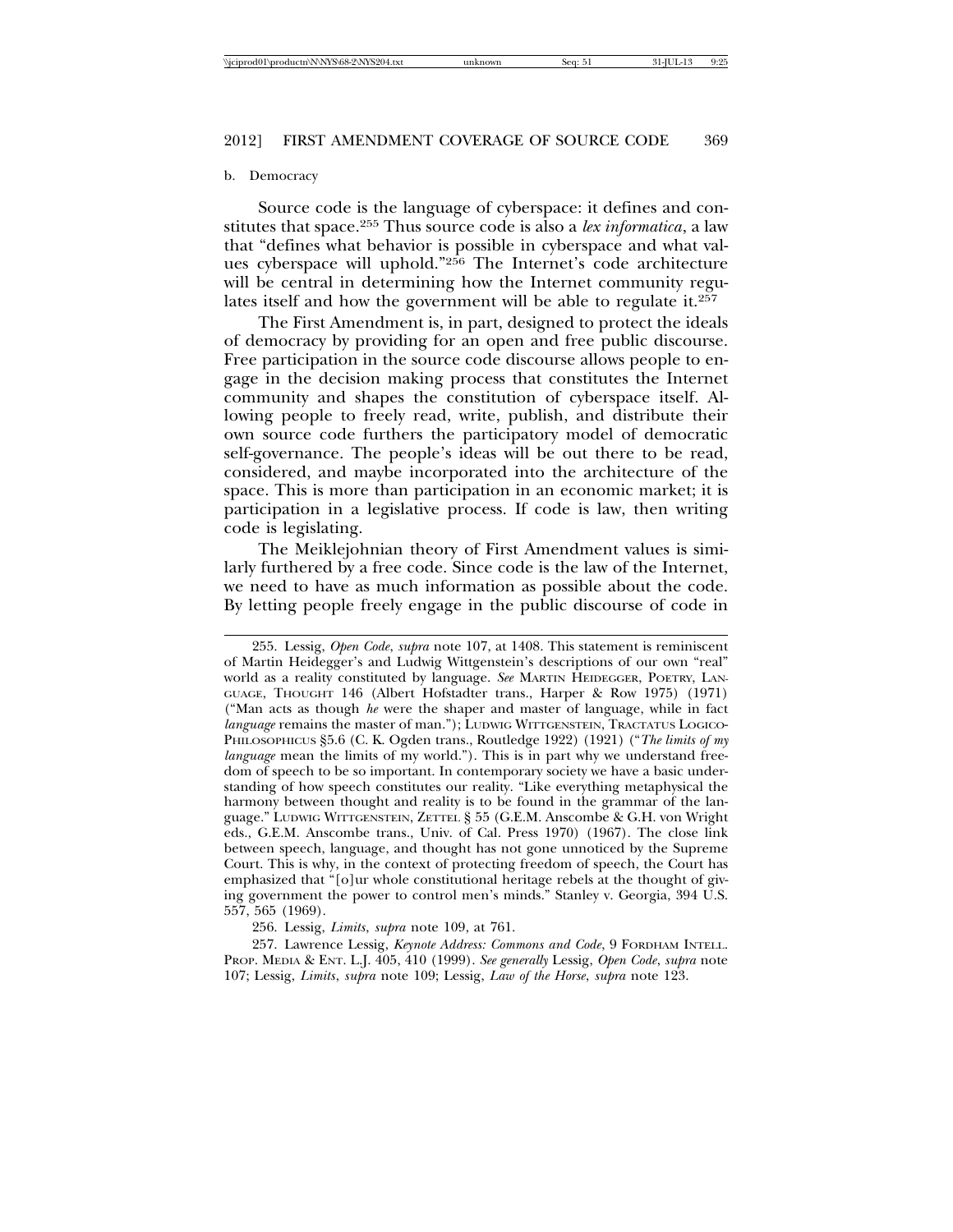the Internet, we are making available to everyone information on how others think the problems of cyberspace might better be solved. Furthermore, we are providing people with the tools to create their own corners of cyberspace in whichever way they want. The code itself, unencumbered by regulation, must form part of the public discourse.

Source code furthers the values of both models of democratic self-determination because the code is central to the development and regulation of cyberspace, a space in which we will be living a considerable part of our lives for years to come. We must therefore have as much information as possible about the code that determines how cyberspace is governed. Moreover, we need to translate the democratic values to which we adhere in our "real" space to cyberspace by allowing people to participate in the public discourse of that space in the language of that space: source code.

An important example of source code promoting democratic self-determination can be found in the proliferation of *open* code.258 Open code creates a discourse of code in which the participatory model of democratic self-determination is furthered through everyone's participation in the development of the code. Yet at the same time, the Meiklejohnian model is also furthered by the virtual guarantee that, with everybody giving their input into the process, the necessary information for wise decision-making will be available to all. Implicitly, therefore, any restriction on open code will inhibit this free exchange and any resulting democratic value.

Similarly, Professor Jack M. Balkin has been seen as arguing that "the creative reuse and modification of preexisting materials help promote the development of a vibrant democratic culture, which in turn affects a country's political future."259 Regarding the ability to openly copy, sample, rip, change, and mix up ideas, and its effect on democratic self-governance, he states:

<sup>258.</sup> Professor Lessig argues that "we should look to the structure of our constitutional tradition, and extract from it the values that are constituted by it, and carry these values into the world of the Internet's governance—whether the governance is through code, or the governance is through people." Lessig, *Open Code*, *supra* note 107, at 1409. The balance to be struck between the open and the closed, the level of regulation that we want in cyberspace, should, therefore, be determined through an open and free public discourse, just like it is in real space. Hence, allowing the code to be as free as possible furthers the value of democratic self-governance.

<sup>259.</sup> Yu, *supra* note 243, at 896 (discussing Jack M. Balkin, *Digital Speech and Democratic Culture: A Theory of Freedom of Expression for the Information Society*, 79 N.Y.U. L. REV. 1, 45 (2004)).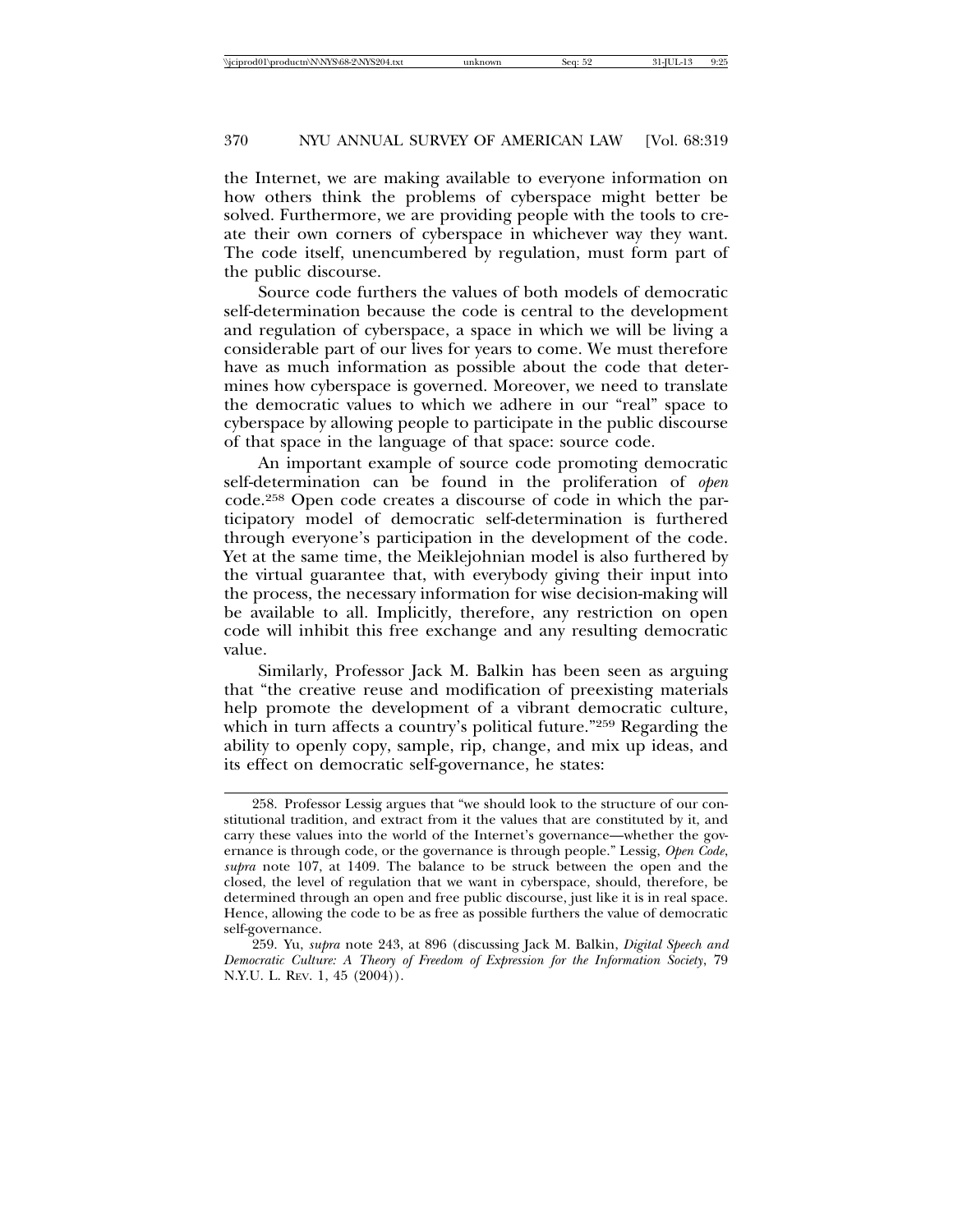A democratic culture is the culture of widespread "rip[ping], mix[ing], and burn[ing]," of nonexclusive appropriation, innovation, and combination. It is the culture of routing around and glomming on, the culture of annotation, innovation, and bricolage. Democratic culture . . . makes use of the instrumentalities of mass culture, but transforms them, individualizes them, and sends what it produces back into the cultural stream. In democratic culture, individuals are not mere consumers and recipients of mass culture but active appropriators.260

By ensuring that the discourse in source code is as free as possible, these positive effects can be extended *to the Internet as a whole*. This is not to say that all persons must participate in a culture of open code. Rather, extending First Amendment coverage to source code will create more incentives for people to freely participate in the discourse of code. This will make code more open and free, which should in turn further First Amendment values.

Moreover, source code can also have a direct effect on our ability to engage in public discourse regarding our conventional "real world" government. Any doubt as to the sheer power of new Internet and social networking technologies should have been dispelled by the recent Kony 2012 phenomenon.261

With more than 100 million online views, "Kony 2012" became *the most viral video in history*. It drew global attention to the reviled leader of the Lord's Resistance Army and his use of child soldiers to terrorize people in at least four countries over the years. *It also prompted Congressional resolutions* urging President Obama to bolster efforts in the region, where 100 U.S. military advisers were assigned last fall to help countries combat the Lord's Resistance Army.262

Of course, the Kony 2012 campaign has not been free of criticism and detractors.263 Nevertheless, its demonstration of the

<sup>260.</sup> Balkin, *supra* note 259, at 45 (footnote omitted) (quoting LAWRENCE LES-SIG, THE FUTURE OF IDEAS: THE FATE OF THE COMMONS IN A CONNECTED WORLD 9  $(2001)$ .

<sup>261.</sup> *See generally Kony 2012*, INVISIBLE CHILDREN, http://www.invisiblechildren.com/kony/ (last visited Nov. 7, 2012).

<sup>262.</sup> Jennifer Preston, *Sequel to 'Kony 2012' Video Addresses Critics and Outlines Call for Action*, N.Y. TIMES (Apr. 5, 2012, 7:59 PM), http://thelede.blogs.nytimes. com/2012/04/05/sequel-to-kony-2012-video-addresses-critics-and-outlines-call-foraction/ (emphasis added).

<sup>263.</sup> *Id.*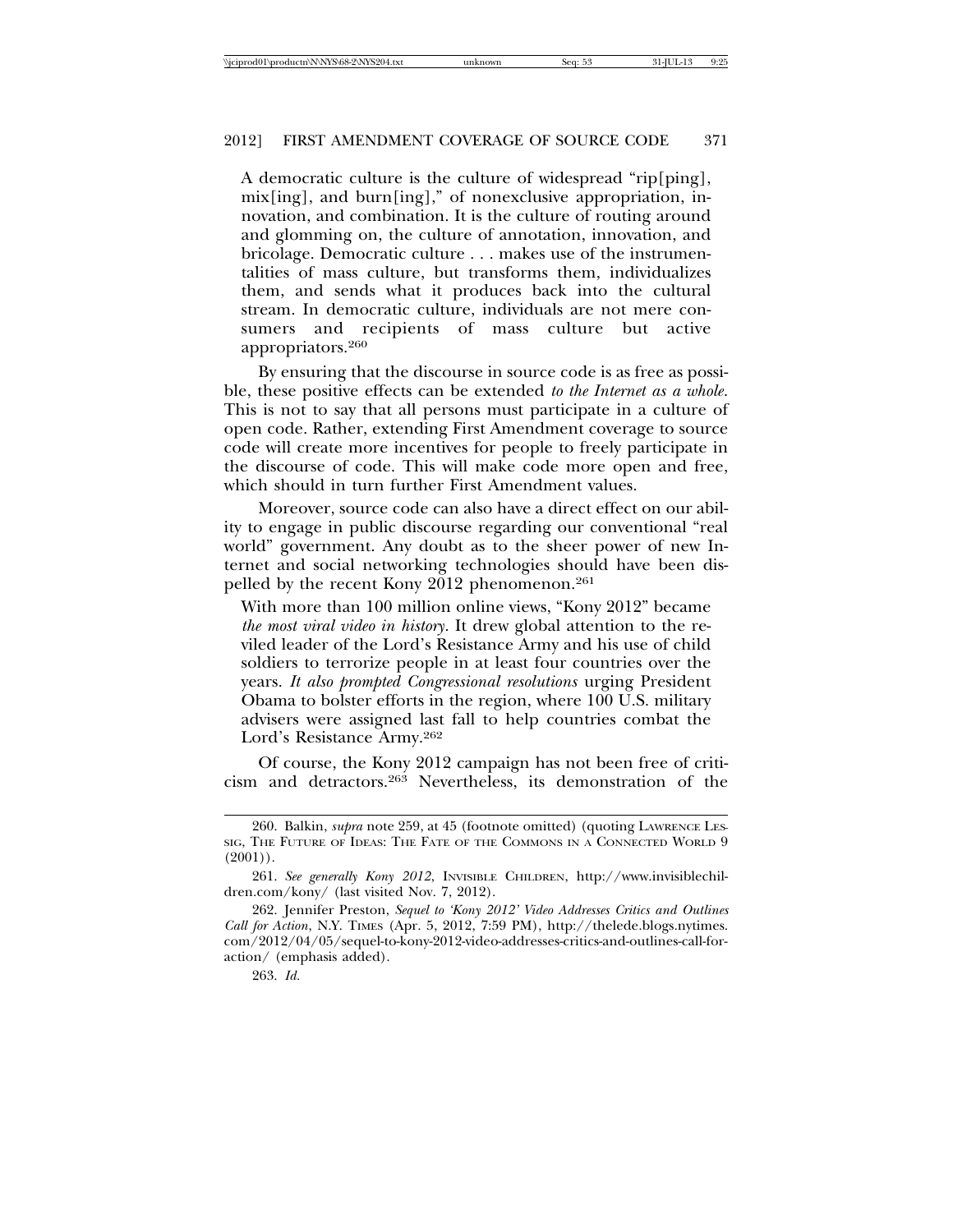power of new Internet media and networking tools to mobilize political will can hardly be denied.264

Similarly, what better example of the Internet changing the game of politics is there than the so-called "YouTube Election," as the U.S. Presidential election of 2008 has come to be known?265 In fact, even before the official beginning of the 2008 election cycle, the influence that YouTube would have on politics became brutally evident to then Republican Senator George Allen. Mr. Allen was at the time seen as a major contender for the Republican Presidential nomination; however, his potential future presidential campaign unraveled before it even began when, still in the midst of his run for the Senate in the 2006 midterm elections, Mr. Allen "was caught on tape at a campaign event twice calling a college student of Indian descent a 'macaca,' an obscure racial slur."266 The video was posted on YouTube and it quickly went viral.<sup>267</sup> From there, "[i]t then bounced from the Web to the front page of The Washington Post to cable and network television news shows."268 The whole fiasco was generally seen as costing Mr. Allen his presidential aspirations.269 He also eventually lost his Senate seat in the 2006 election

269. *See id.*

<sup>264.</sup> *Id.* Another recent example of a viral video directly influencing discussions of public policy, and allegedly causing riots in multiple locations around the world, is the trailer to the movie entitled *Innocence of Muslims*. Sam Bacile, *Muhammad Movie Trailer*, YOUTUBE (Jul. 2, 2012), http://www.youtube.com/watch?v=qmo dVun16Q4. *See generally The 'Innocence of Muslims' Riots (Nakoula Basseley Nakoula)*, N.Y. TIMES, http://topics.nytimes.com/top/reference/timestopics/subjects/i/innocence\_of\_muslims\_riots/ (last updated Nov. 26, 2012).

<sup>265.</sup> *See, e.g.*, Beth Kowitt, *The YouTube Election*, CNNMONEY (Jul. 18, 2008), http://money.cnn.com/2008/07/18/magazines/fortune/kowitt\_obamavideo.for tune/index.htm; Jessica Ramirez, *The Big Picture*, DAILY BEAST (Nov. 9, 2008), http://www.thedailybeast.com/newsweek/2008/11/09/the-big-picture.html;

Rajini Vaidyanathan, *Top Hits of the YouTube Election*, BBC NEWS, http://news.bbc. co.uk/2/hi/americas/us\_elections\_2008/7699509.stm (last updated Oct. 30, 2008, 11:27 GMT); James Wolcott, *The YouTube Election*, VANITY FAIR, June 2007, at 96, 96, *available at* http://www.vanityfair.com/ontheweb/features/2007/06/wolcott200706. Curiously, the New York Times seemed to be ahead of the curve when it began using the term two years earlier, in 2006. Ryan Lizza, *The YouTube Election*, N.Y. TIMES (Aug. 20, 2006), http://www.nytimes.com/2006/08/20/weekinreview/ 20lizza.html.

<sup>266.</sup> Lizza, *supra* note 259.

<sup>267.</sup> *Id.*

<sup>268.</sup> *Id.*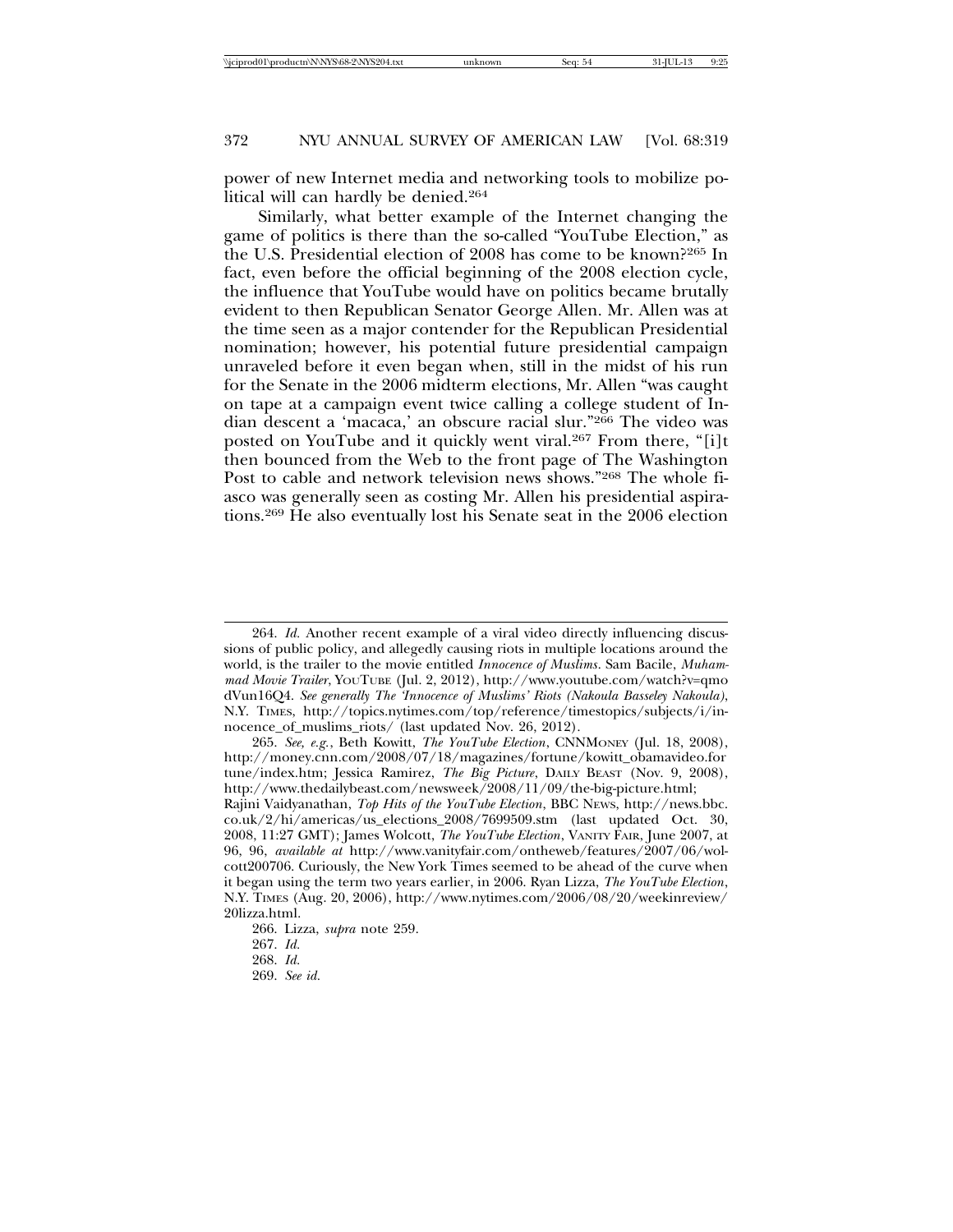to Democrat Jim Webb. As of November 8, 2012, the video had 672,027 total views on YouTube.270

But YouTube's influence on the presidential campaign was just beginning to rear its head. The campaigns themselves would soon get into the game. Consider this contemporaneous description of what had happened, on the campaigns' end, when all was said and done:

TubeMogul, a measurement service, estimates that just the videos that ran on Obama's YouTube channel alone were watched the equivalent of 14.5 million hours, with McCain's channel racking up about 488,152 hours. Had the Obama camp purchased the same amount of airtime on TV it would have cost them roughly \$46 million and the McCain camp \$1.5 million, according to an analysis on the TechPresident blog. On YouTube it was free. It was also priceless. A Pew Research Center report titled "Internet and Campaign 2008" found that 39 percent of voters watched campaign-related video online during the election cycle. That's higher than the percentage of voters who said they checked out candidate Web sites, political blogs or social-networking sites.271

YouTube, then, can be "widely used as a political or fund-raising tool, as evident in the 2008 U.S. presidential election and other electoral campaigns. In April 2011, President Obama launched its re-election campaign bid in part through a YouTube video, 'It Begins with Us.'"272

But perhaps the most dramatic effect that YouTube had during the election was the fact that it gave every individual with the time and interest the ability to participate in the political debate and to get his message out to millions of people across the nation and around the world. The 2008 U.S. presidential campaign gave us such viral phenomena as the Obama Girl (25,557,384 views as of November 8, 2012),273 the 1984 Apple commercial-inspired "Vote

<sup>270.</sup> Shekar Ramanuja Sidarth, *George Allen Introduces Macaca*, YOUTUBE (Aug. 15, 2006), http://www.youtube.com/watch?v=r90z0PMnKwI (last visited Nov. 8, 2012).

<sup>271.</sup> Ramirez, *supra* note 265 (citation omitted).

<sup>272.</sup> Yu, *supra* note 243, at 898 (footnote omitted) (citing MICHAEL STRANGELOVE, WATCHING YOUTUBE: EXTRAORDINARY VIDEOS BY ORDINARY PEOPLE 137–57 (2010); BarackObamadotcom, *Barack Obama 2012 Campaign Launch Video - "It Begins with Us,"* YOUTUBE (Apr. 3, 2011), http://www.youtube.com/watch?v=f-VZLvVF1FQ).

<sup>273.</sup> barelypolitical, *Best of Obama Girl: Crush On Obama*, YOUTUBE (Jun. 13, 2007), http://www.youtube.com/watch?v=wKsoXHYICqU (last visited Nov. 8, 2012).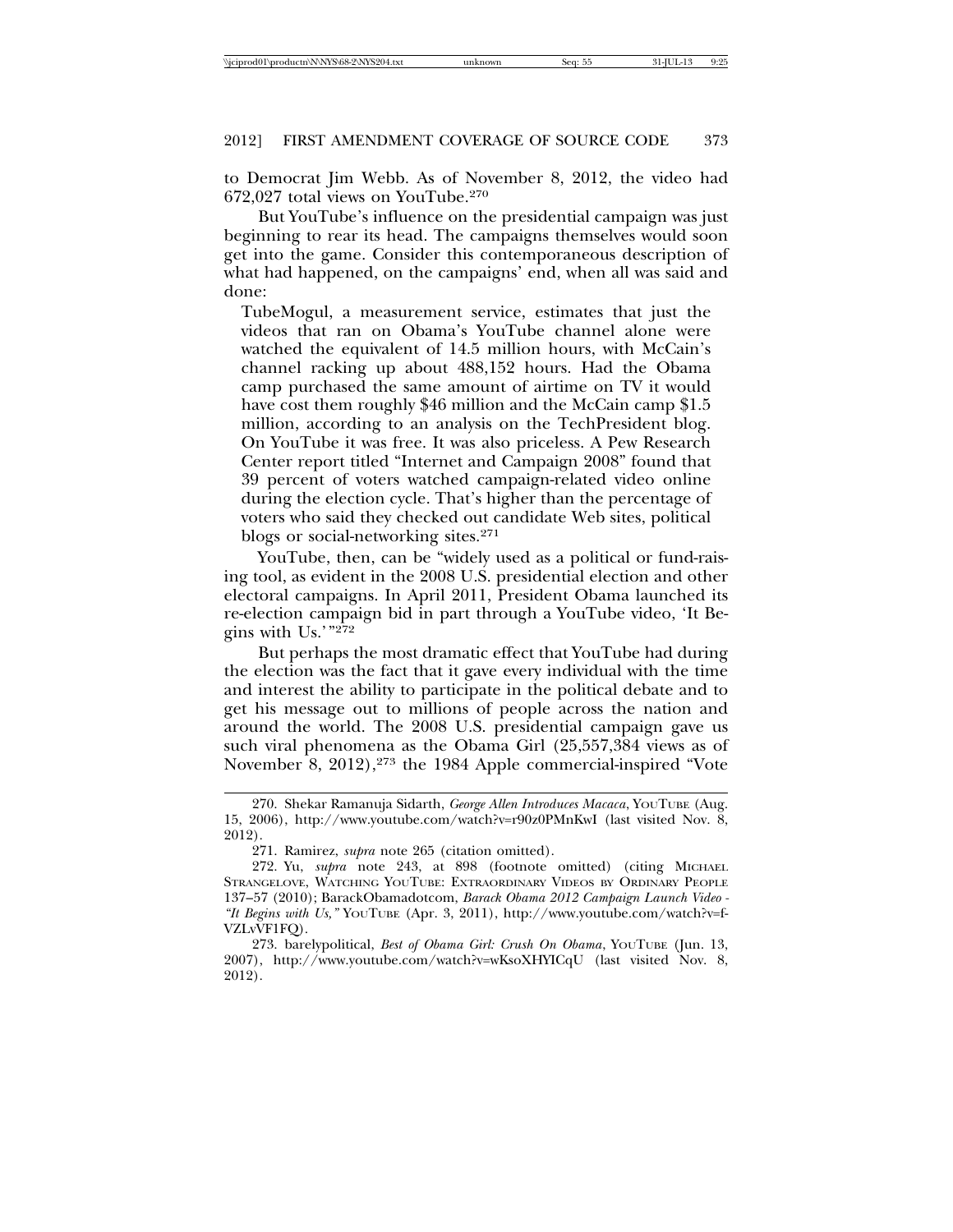Different" video  $(6,351,034)$  views as of November 8, 2012),<sup>274</sup> and will.i.am's celebrity-laden "Yes We Can - Barack Obama Music Video" (24,353,527 views as of November 8, 2012).275 "When the election ended, all YouTube videos mentioning Senator Obama had received a total of 1.9 billion views compared with Sen. John McCain's, which got 1.1 billion views."276 Power to the people.

YouTube even managed to create a joint venture between its corporate interests, those of a more traditional media outlet, and those of the general public. The CNN-YouTube Presidential Debates allowed individuals to send questions in video format to be posed to the candidates directly. The experiment proved quite successful in terms of viewership.277

Allowing government regulation of the underlying code that runs YouTube could serve to undermine this newly found potential for robust public discourse. An unscrupulous government could use such regulation to undermine grass-roots movements for change and favor incumbents in their reelection campaigns.

On the other hand, it would be naïve to ignore the fact that these new tools serve more than the previously powerless; powerful factions and entities can also utilize the efficiencies of the Internet. "[T]he power of the Internet is two-way. In addition to all those who wished to speak and had no voice until now, there are those millions whom every lobbyist and advocate wished to reach but could not and now can."278 This power could be harnessed by the government or special interests groups to give special treatment to those with the resources to engage in high-powered lobbying.

Such a result would be troubling indeed, particularly after the Supreme Court's holding in *Citizens United*, which has given a free hand to corporate interests participating in political campaigns.<sup>279</sup>

279. Citizens United v. Fed. Election Comm'n, 130 S. Ct. 876, 913 (2010).

<sup>274.</sup> Philip de Vellis, *Vote Different*, YOUTUBE (Mar. 5, 2007), http://www.youtube.com/watch?v=6h3G-lMZxjo (last visited Nov. 8, 2012).

<sup>275.</sup> WeCan08, *Yes We Can - Barack Obama Music Video*, YOUTUBE (Feb. 2, 2008), http://www.youtube.com/watch?v=jjXyqcx-mYY (last visited Nov. 8, 2012). 276. Ramirez, *supra* note 265.

<sup>277.</sup> Paul J. Gough, *CNN's YouTube Debate Draws Impressive Numbers*, REUTERS NEWS (Jul. 25, 2007), http://www.reuters.com/article/technologyNews/idUSN242 5835220070725 ("Monday's CNN-YouTube debate brought in pretty good numbers, delivering the highest viewership for a debate among adults 18-34 in cable news history.").

<sup>278.</sup> N.J. Slabbert, Orwell's Ghost: How Teletechnology Is Reshaping Civil Society, Keynote Address at The 2008 "You Tube" Election?: The Role and Influence of 21st-Century Media Symposium (Mar. 13, 2008), *in* 16 COMMLAW CONSPECTUS 349, 355 (2008).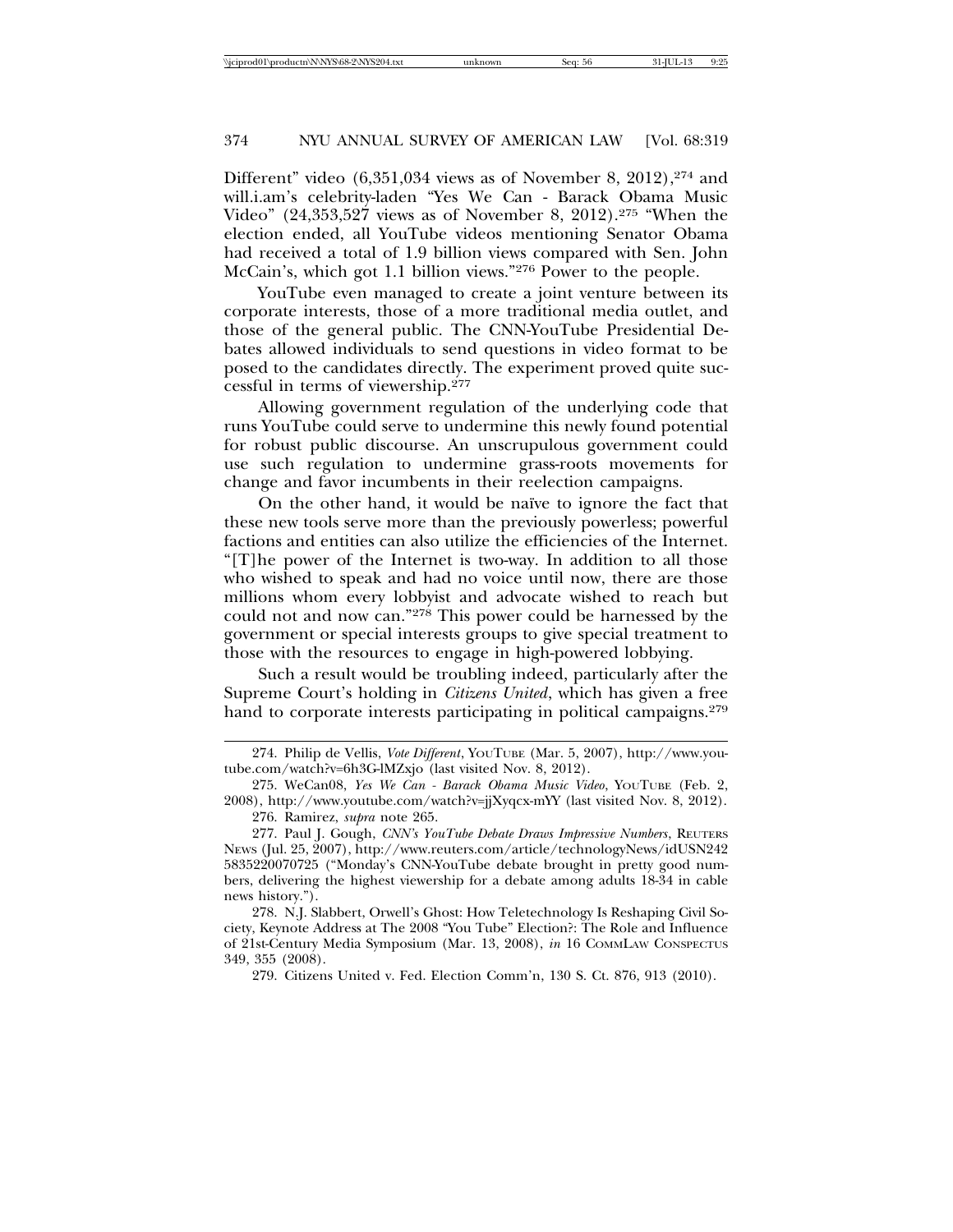"The inequality that comes from divergences in wealth is not, on the Court's view, a proper subject for democratic control. According to the Court, campaign-finance restrictions cannot be justified by reference to equality at all."280 Nonetheless, particularly in the post-*Citizens United* world, it would seem that the availability of lowcost alternatives to campaigning, such as YouTube, could serve as a fundamental equalizing tool which could help individuals and candidates with less resources level the playing field.

But YouTube is not the only new technology that has fundamentally altered the way in which individuals can participate in the democratic process. As previously mentioned, the blogosphere is an arena where individuals are finding a new vibrant space for the discussion of ideas. Professor Cass R. Sunstein has pointed out:

In recent years, the most highly rated political blogs–including Atrios, Instapundit, and the Daily Kos–have received over tens of thousands of visitors *each day*.

. . . Political blogs are a small percentage of the total [amount of blogs], but they are plentiful, and they seem to be having a real influence on people's beliefs and judgments.<sup>281</sup>

And even though some commentators, including Professor Sunstein, have pointed out some negative implications of the propagation of blogs and public discourse on the Internet,<sup>282</sup> it would be close to impossible to argue against the proposition that, *on balance*, the value of democratic self-governance is much better off with the blogosphere and the Internet than without them. After all, as Professor Sunstein admits, "No one doubts that the blogosphere enables interested readers to find an astounding range of opinions and facts."283 Allowing the government to regulate code in a way that would create content-based restrictions in the blogosphere would certainly compromise the First Amendment value of democracy. It would do so in the same way that, as discussed previously, allowing content-based regulations of source code would compromise the value of truth.

Facebook and Twitter also provide good examples of how new developments in computer code have drastically altered the way in

<sup>280.</sup> SUNSTEIN, *supra* note 3, at 168.

<sup>281.</sup> *Id.* at 138.

<sup>282.</sup> *See id.* at 144–46 (arguing that blogs only provide a flawed contribution to deliberative democracy); *id.* at 44, 86–91 (explaining how cybercascades can be counterproductive to a well-functioning deliberative democracy); *id.* at 60–76 (expounding on how the Internet can lead to group polarization and fragmentation detrimental to the public discourse).

<sup>283.</sup> *Id.* at 139.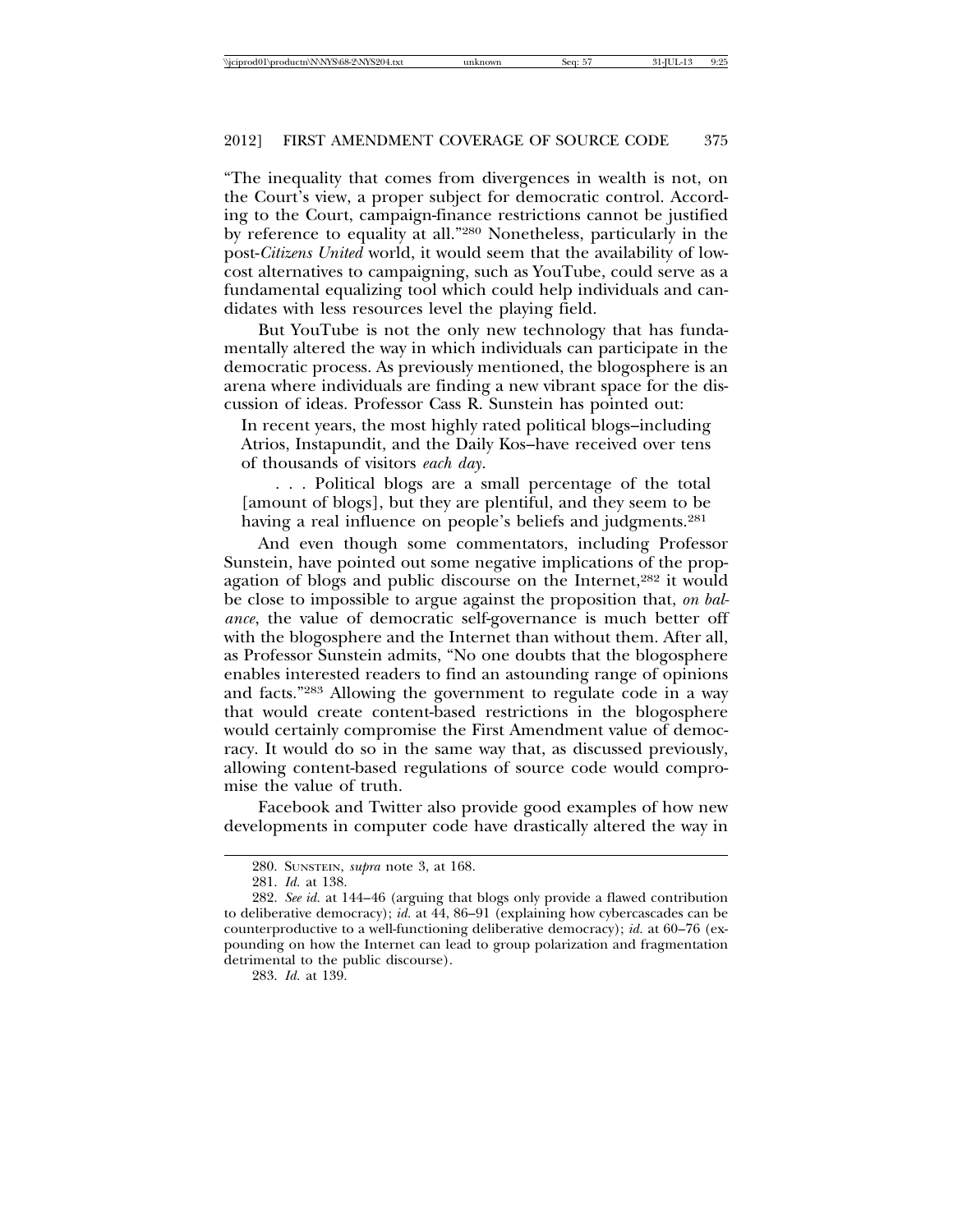which individuals can interact with their government. The influence of these social networking media in the popular revolts in Egypt and Tunisia appears to be undeniable.284 Although the details of just how Facebook and Twitter were used by the participants in these uprisings have not been systematically compiled, it seems that the social networks were useful in at least two ways. As reported by the national press: "First, Facebook and elsewhere online is *where people saw and shared* horrifying videos and photographs of state brutality that inspired them to rebel. Second, these sites are where people found out the basic logistics of the protests—*where to go and when to show up*."285

Facebook and other online tools, then, have played a central role in raising awareness both within and without the borders of individual countries regarding their problematic government regimes. This drive towards change is continuing even in countries, such as Saudi Arabia, where the people's dissatisfaction need not boil over into full-fledged revolution, but rather pressures the government in the direction of peaceful reform.<sup>286</sup> The positive influence in public discourse of these media from a Meiklejohninan perspective should be clear. These media allow the posting and sharing of an immense amount of information, *including first-hand visual and audio accounts* of government activities around the world. "[A]s shown in relation to the recent Japanese earthquake and political protests in the Middle East and North Africa, home videos shot by citizen journalists provide real-time audio and visual reports without the filtering of the mainstream press."287 This level of ac-

<sup>284.</sup> *See generally* John Pollock, *Streetbook: How Egyptian and Tunisian youth hacked the Arab Spring*, MIT TECH. REV. (September/October 2011), http://www. technologyreview.com/web/38379/; Rebecca J. Rosen, *So, Was Facebook Responsible for the Arab Spring After All?*, ATLANTIC (Sep. 3 2011), http://www.theatlantic.com/ technology/archive/2011/09/so-was-facebook-responsible-for-the-arab-spring-after-all/244314. *But see* Thomas L. Friedman, *Facebook Meets Brick-and-Mortar Politics*, N.Y. TIMES (June 9, 2012), http://www.nytimes.com/2012/06/10/opinion/sunday/friedman-facebook-meets-brick-and-mortar-politics.html (describing how the groups that were successful in utilizing Facebook and social networking media to stimulate and drive the Arab Spring movements have been stifled by traditional politics in their attempts to shape the ensuing regimes).

<sup>285.</sup> Rosen, *supra* note 284 (emphasis added).

<sup>286.</sup> *See* Robert F. Worth, *Twitter Gives Saudi Arabia a Revolution of Its Own*, N.Y. TIMES (Oct. 20, 2012), http://www.nytimes.com/2012/10/21/world/middleeast/ twitter-gives-saudi-arabia-a-revolution-of-its-own.html.

<sup>287.</sup> Yu, *supra* note 243, at 897 (citing Jennifer Preston, *Volunteer Site with Harvard Roots Spreads Citizen Journalism's Voice*, BOSTON GLOBE, Mar. 14, 2011, at 9 (describing the work of Global Voices, which "turned to Facebook, YouTube, and Twitter, where other bloggers and hundreds of ordinary people stepped into the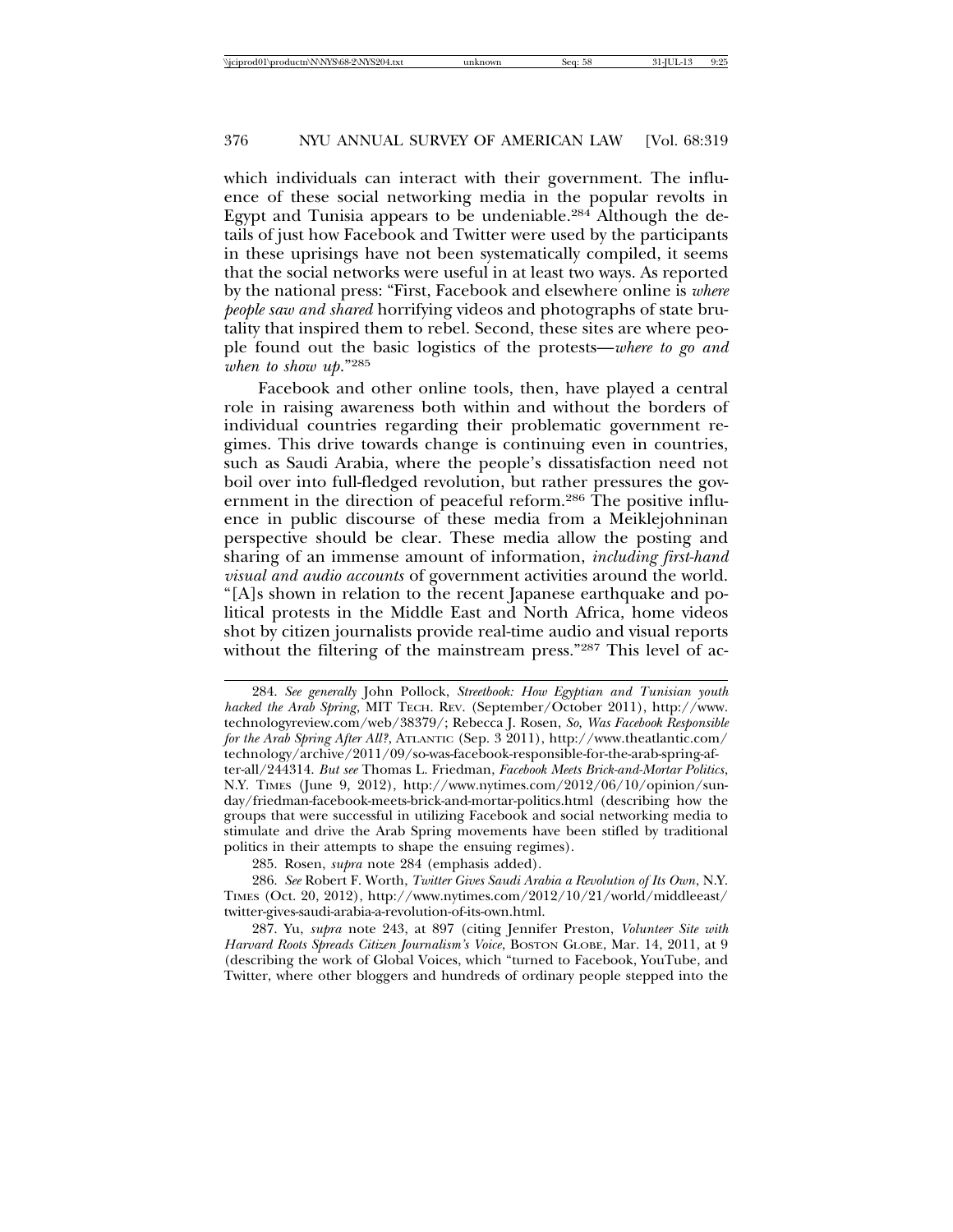cess, all around the world, to primary sources, to personal accounts of historical events as they happen, is unprecedented and paradigm-shifting.288

Furthermore, Internet technologies greatly increase information-consumers' access to all types of data from around the world, or from their own corner of the world. Consider, for example, this account of how the availability of Google Earth might have influenced the revolt in Bahrain:

While Facebook has gotten all the face time in Egypt, Tunisia and Bahrain, don't forget Google Earth, which began roiling Bahraini politics in 2006. A big issue in Bahrain, particularly among Shiite men who want to get married and build homes, is the unequal distribution of land. On Nov. 27, 2006, on the eve of parliamentary elections in Bahrain, The Washington Post ran this report from there: "Mahmood, who lives in a house with his parents, four siblings and their children, said he became even more frustrated when he looked up Bahrain on Google Earth and saw vast tracts of empty land, while tens of thousands of mainly poor Shiites were squashed together in small, dense areas. 'We are 17 people crowded in one small house, like many people in the southern district,' he said. 'And you see on Google how many palaces there are and how the al-Khalifas [the Sunni ruling family] have the rest of the country to themselves.' Bahraini activists have encouraged people to take a look at the country on Google Earth, and they have set up a special user group whose members have access to more than 40 images of royal palaces."289

Internet tools like Google Earth can even help individuals learn more about their own surroundings and about their own lives in the context of a huge world just beyond their reach.

289. Thomas L. Friedman, *This Is Just the Start*, N.Y. TIMES (March 2, 2011), http://www.nytimes.com/2011/03/02/opinion/02friedman.html.

role of citizen journalist and shared their experiences, cellphone photos, and videos online"); Steve Sternberg, *The World to the Rescue*, USA TODAY, Apr. 12, 2011, at 1A ("Japan's disaster has spotlighted the critical role that social media websites such as Twitter, Facebook, Google, YouTube and Skype increasingly are playing in responses to crises around the world. They may have been designed largely for online socializing and fun, but such sites and others have empowered people caught up in crises and others wanting to help to share vivid, unfiltered images, audio and text reports before governments or more traditional media can do  $so.")$ ).

<sup>288.</sup> *See generally* THOMAS KUHN, THE STRUCTURE OF SCIENTIFIC REVOLUTIONS (3d ed. 1996).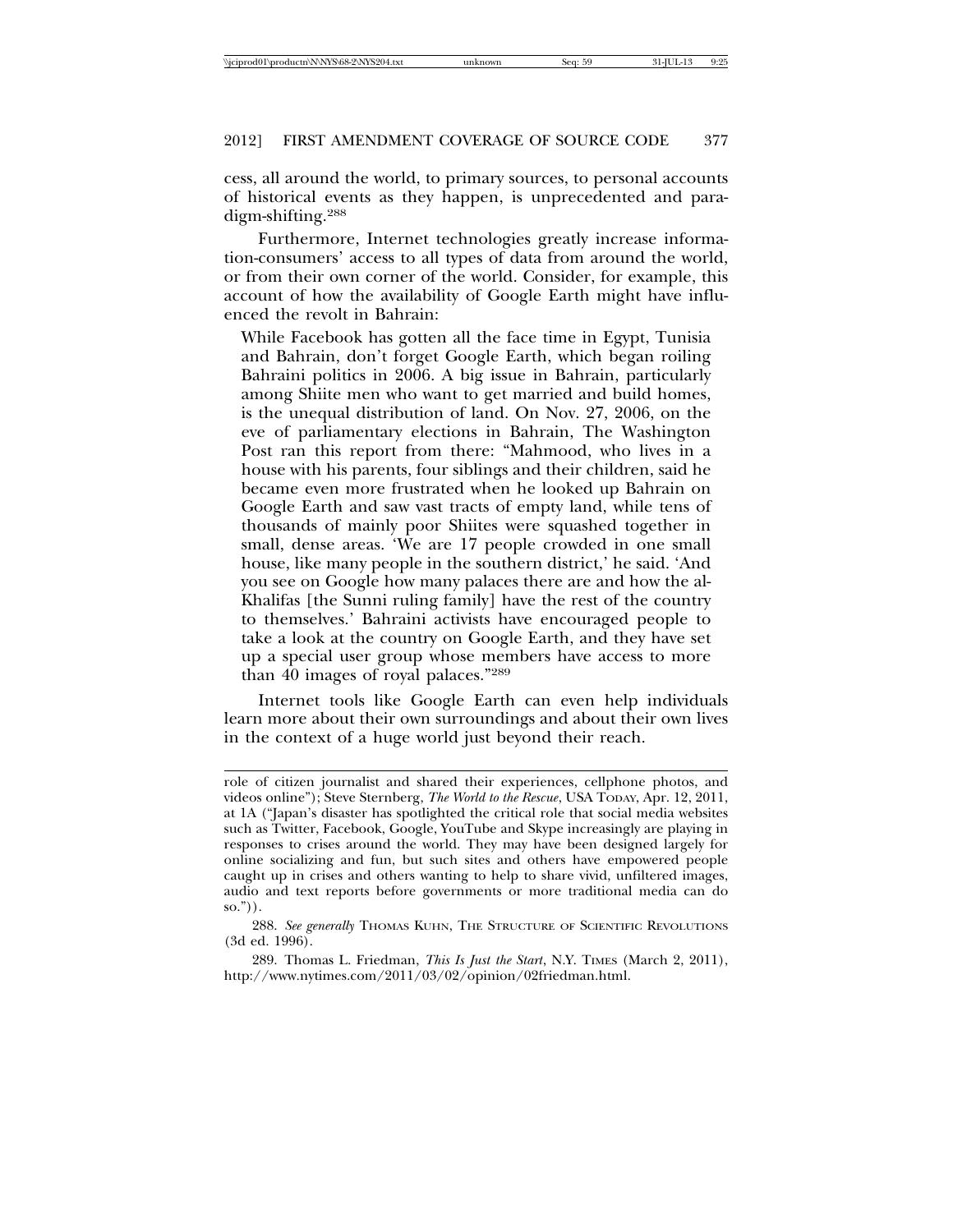Of course, it would be simple for a government to require that a system such as Google Earth alter its source code to prohibit the public from accessing views of particular geographic locations. For all the reasons previously discussed, the First Amendment should cover such measures, even if they only regulate the underlying source code and not individual usage.<sup>290</sup>

Additionally, free usage of Internet media furthers the value of democratic self-governance as articulated in the participatory model. These media allow all types of individuals—including those who, in the past, did not have a voice in public discourse—to post and share their experiences and opinions regarding all manner of public policy issues. Individuals from all walks of life, as long as they can get their hands on a device connected to the Internet—a friend's smartphone will suffice—can participate in a meaningful public dialogue and feel like they have an opportunity to make a difference. For example, "The ability to publicly disseminate . . . videos [shot by citizen journalists] has also empowered citizens against oppressive governments."291 This is a huge step forward for democracy.

Facebook and Twitter have also fundamentally altered the manner in which individuals participate in public discourse by combining their power with the mobility of smartphones and the precision of Global Positioning Satellite Systems (GPS). To understand this point, one need only consider the effectiveness of groups of protestors armed with nothing but an Internet- and GPS-enabled smartphone. In an article published in *Wired*, Bill Wasik explains that a way in which governments have traditionally dealt with gath-

<sup>290.</sup> It is worth remembering at this point that First Amendment coverage does not always translate into First Amendment protection. So, for example, if the U.S. Department of Defense were concerned with individuals accessing pictures of sensitive sites, such as nuclear missile silos or military bases, it could still make an argument that regulation of Google Earth would be justified in such cases by a compelling government interest in national security. The same would be true regarding Google Earth publication of pictures of active theaters of war around the world or right here at home.

<sup>291.</sup> Yu, *supra* note 243, at 897 (citing Jennifer Preston & Brian Stelter, *Cellphone Cameras Become World's Eyes and Ears on Protests Across the Middle East*, N.Y. TIMES, Feb. 19, 2011, at A11 ("For some of the protesters facing Bahrain's heavily armed security forces in and around Pearl Square in Manama, the most powerful weapon against shotguns and tear gas has been the tiny camera inside their cellphones. By uploading images of . . . violence in Manama, the capital, to Web sites like YouTube and yFrog, and then sharing them on Facebook and Twitter, the protesters upstaged government accounts and drew worldwide attention to their demands.")).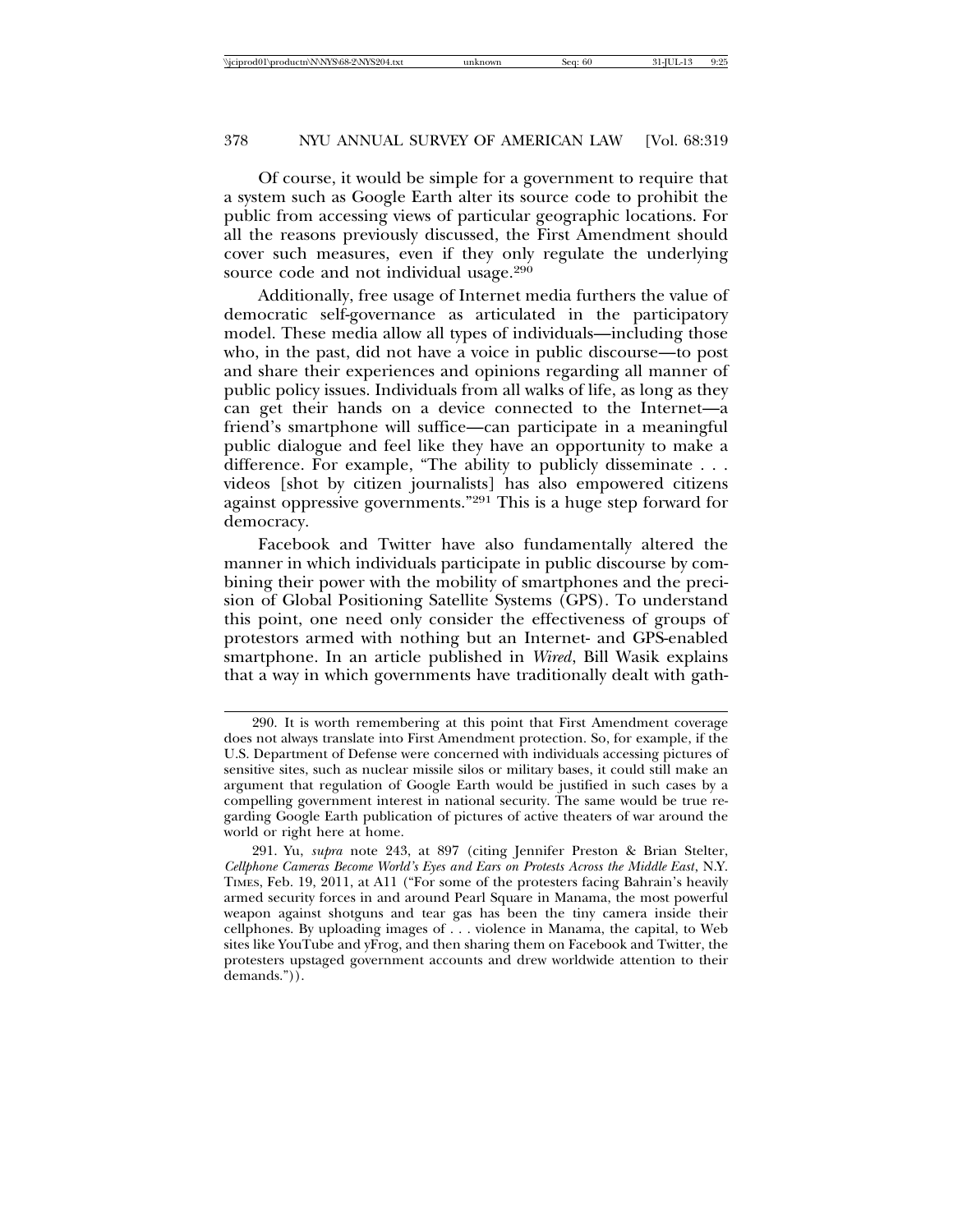ering crowds of protesters is by separating them.292 In many cases, "in the pre-cell-phone era . . . overall numbers didn't matter one bit if you could not keep physically connected."293 Proximity in space sold at a premium. "Step out of the phalanx . . . and you might never find your fellows again; in the meantime, the opposing mob might find you alone."294 So all the government had to do to defuse a protest was use the old, tried and true approach: divide and conquer. Facebook, Twitter, smartphones, and GPS have changed the game.

By allowing members of a protest to maintain close informational proximity, these new technologies eliminate the need for constant physical proximity. Protestors can always regroup and can do so almost immediately. All they need to do is set new GPS (and time) coordinates and share them through their smartphones, in real-time, and at a distance.295 "Today, . . . a crowd's power is amplified by the fact that its members can never really get separated. A crowd that's always connected can never really be dispersed. It's always still out there."296 The consequent empowerment of previously powerless groups is awesome. Previously unsophisticated constituencies can become organized in a hurry. According to Wasik, "What's really revolutionary about all these gatherings—what remains both dangerous and magnificent about them—is the way they represent a disconnected group getting connected, a megaunderground casting off its invisibility to embody itself, formidably, in physical space."297

295. To the government forces trying to contain them, these protestors must seem almost as perturbing and disconcerting as quantum nonlocality, quantum entanglement, and the phenomenon informally known as "spooky action at a distance" did to physicists when they were first theorized and observed.

296. Wasik, *supra* note 292, at 112.

297. *Id.* As this quote suggests, of course, the emergence of what has been termed "flash mobs," *id.* at 80, can lead to problematic situations, such as highly efficient and hard to control rioting. When a peaceful protest turns into a violent riot, social media can become a rioter's best weapon. Much in the same way that a telephone can be used to "put out a hit" on someone, these new technologies can be used in criminal enterprises. This problem, however, is one of First Amendment *protection* and the control of the particular use that some ill-intentioned individuals or groups might find for their smartphones. No one is arguing that telephone conversations be totally excluded from First Amendment *coverage*. Instead we should be vigilant that governments do not use such bad conduct to stifle the legitimate use of these technologies in ways that greatly further First Amendment values.

<sup>292.</sup> *See* Bill Wasik, *Crowd Control*, WIRED, January 2012, at 76, 112.

<sup>293.</sup> *Id.*

<sup>294.</sup> *Id.*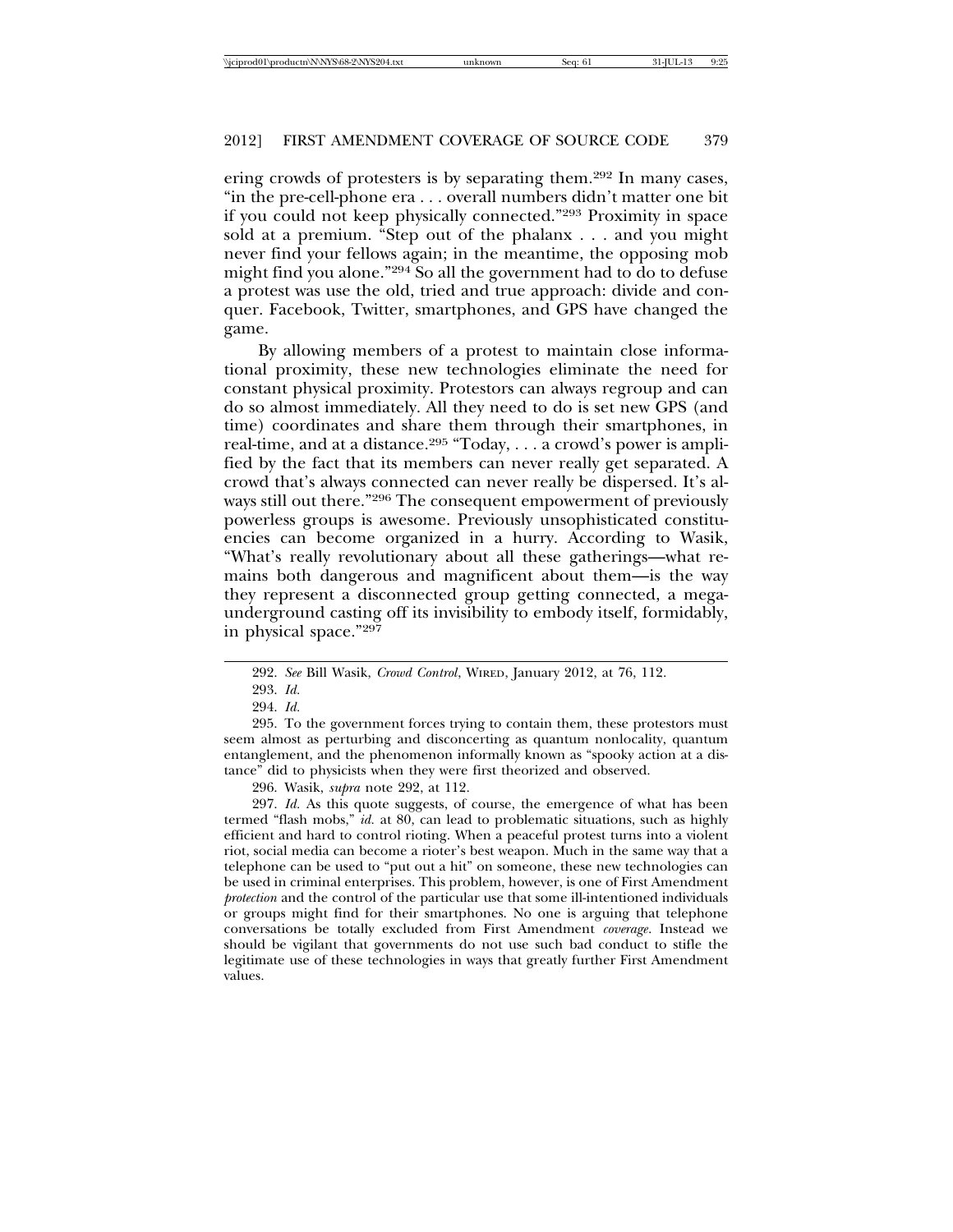The possibility of government regulation of these new media is not mere mirage. For example, China's tug of war with Google over their censorship of search results has been widely covered by the national press.298 "Google's decision to team up with the Chinese government and provide Chinese-Google users search results that match the preferences of the Chinese political leadership" has also been widely criticized.299 These government censorship programs restricting citizens' access to Internet sources, of course, would be deemed unconstitutional prior restraints under First Amendment doctrine if they were attempted here by the federal or state governments. However, if source code were deemed not covered by the First Amendment, such censorship might avoid constitutional scrutiny if it was embedded in direct regulation of the underlying code.

Quite recently, "China started a sweeping crackdown of its vibrant social networking media . . . , detaining six people, closing 16 Web sites and shutting off the comment function for two gigantic microblog services."300 This crackdown resulted from "the political instability that has gripped China since one of its most charismatic politicians, Bo Xilai, lost his post in March."301 That, in turn, "spurred rumors of a coup, which the government-run Xinhua news agency cited as the reason for the measures."302 Similarly, in Egypt, "Virtually all internet access . . . [was] cut off . . . as the government battle[d] to contain the street protests that [eventually] topple[d] President Hosni Mubarak['s]" totalitarian regime.303

<sup>298.</sup> *See, e.g.*, Miguel Helft & David Barboza, *Google Shuts China Site in Dispute Over Censorship*, N.Y. TIMES, (Mar. 22, 2010), http://www.nytimes.com/2010/03/ 23/technology/23google.html ("Just over two months after threatening to leave China because of censorship and intrusions from hackers, Google on Monday closed its Internet search service there and began directing users in that country to its uncensored search engine in Hong Kong."); Aaron Smith, *China Renews Google License, Ending Standoff*, CNNMONEY (July 9, 2010), http://money.cnn.com/2010/ 07/09/technology/google\_china/index.htm ("Google said Friday that it has renewed its license with the Chinese government to continue operating in that country, ending a standoff over censorship.").

<sup>299.</sup> Mayer-Schönberger, *supra* note 110, at 725 (citing LESSIG, CODE, *supra* note 236, at 80).

<sup>300.</sup> Ian Johnson, *China Limits Online Discussion Over Rumors*, N.Y. TIMES (Mar. 31, 2012), http://www.nytimes.com/2012/04/01/world/asia/china-shuts-downweb-sites-after-coup-rumors.html.

<sup>301.</sup> *Id.*

<sup>302.</sup> *Id.*

<sup>303.</sup> Christopher Williams, *How Egypt Shut Down the Internet*, TELEGRAPH (Jan. 28, 2011), http://www.telegraph.co.uk/news/worldnews/africaandindianocean/ egypt/8288163/How-Egypt-shut-down-the-internet.html.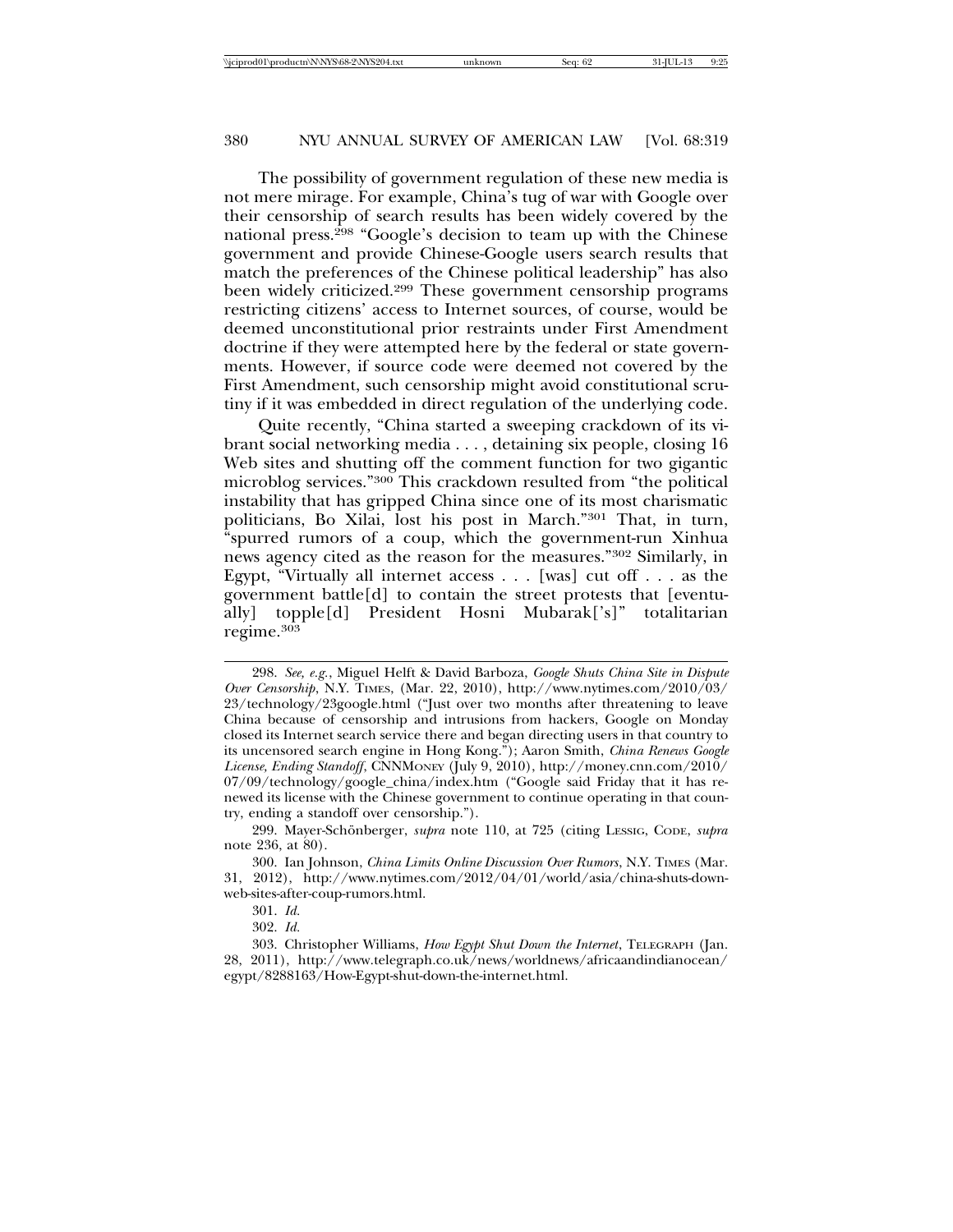Again, the possibility of the government here in the United States requiring that some form of "kill switch" be embedded in the source code of particular websites, or in the code architecture of the Internet at large, should certainly give us pause. Such a formidable source of government power must be subject to scrutiny under First Amendment doctrine.

It should be noted that it is not only repressive regimes in lands that sound far away from our "western sensibilities" that have taken or considered these types of government actions. Here in the United States a robust public debate about First Amendment concerns, among other things, recently brought to a screeching halt the advance of the Stop Online Piracy Act (SOPA),<sup>304</sup> a bill introduced by U.S. Representative Lamar S. Smith,<sup>305</sup> and its equivalent in the Senate, the PROTECT IP Act (PIPA).306 These bills sought to grant expanded powers to federal law enforcement agencies to combat online trafficking in copyrighted intellectual property and counterfeit goods.307 The bills' opponents argued that some of their provisions threatened First Amendment liberties.308 These provisions allowed law enforcement to block entire Internet domains because of a single instance of infringement, eliminated the "safe harbor" provisions in the Digital Millennium Copyright Act granting immunity from liability to Internet sites, and required search engines to delete domain names from their search results.<sup>309</sup> A more sophisticated attempt by Congress to achieve the same objectives of SOPA and PIPA, but couched in regulation of the computer code itself, would avoid constitutional scrutiny if it were determined that source code is not covered by the First Amendment.

Another warning sign of potentially troubling government action took place in the United Kingdom after the 2011 riots that

<sup>304.</sup> *See* Jonathan Weisman, *After an Online Firestorm, Congress Shelves Antipiracy Bills*, N.Y. TIMES (Jan. 20, 2012), http://www.nytimes.com/2012/01/21/technology/senate-postpones-piracy-vote.html; Julianne Pepitone, *SOPA and PIPA Postponed Indefinitely After Protests*, CNNMONEY (Jan. 20, 2012), http://money.cnn. com/2012/01/20/technology/SOPA\_PIPA\_postponed/index.htm.

<sup>305.</sup> H.R. 3261, 112th Cong. (2011).

<sup>306.</sup> S. 968, 112th Cong. (as introduced in Senate, May 12, 2011).

<sup>307.</sup> *See generally* H.R. 3261; S. 968.

<sup>308.</sup> *See, e.g.*, Brendan Sasso, *Legal Expert Says Online Piracy Bill Is Unconstitutional*, HILL (Dec. 11, 2011, 07:05 AM ET), http://thehill.com/blogs/hillicon-valley/technology/198575-legal-expert-online-piracy-bill-is-unconstitutional (summarizing Professor Laurence Tribe's memorandum to Congress arguing that

the Stop Online Piracy Act (SOPA) would violate the First Amendment).

<sup>309.</sup> *See, e.g.*, *id.*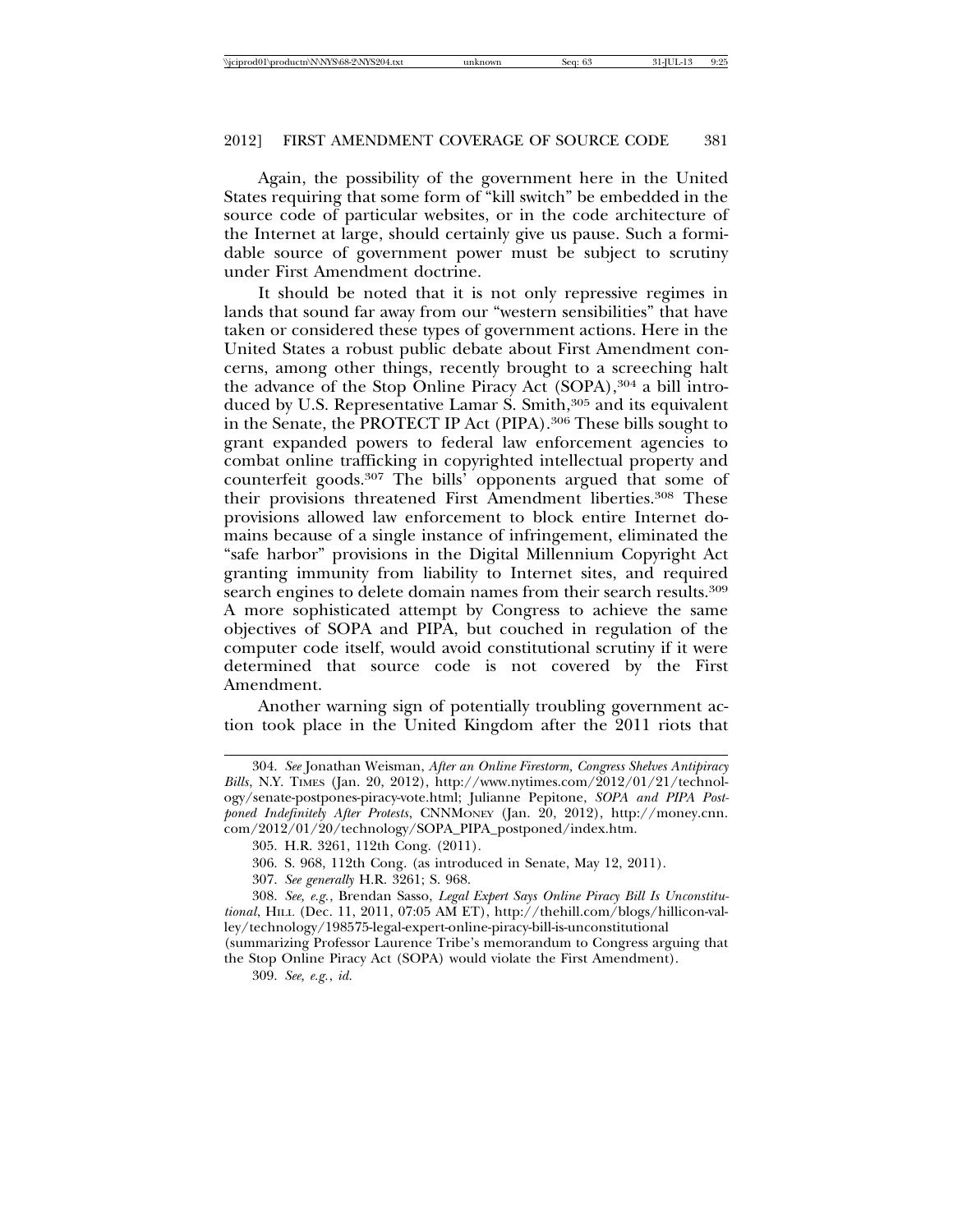spread through some of its main cities. As Bill Wasik reported, "In the aftermath of the UK riots, the proposals floating around Parliament sounded . . . intrusive."310 "Representatives of Facebook and Twitter were called in to discuss emergency plans to throttle their services. Research in Motion, the maker of BlackBerry, has promised (or so it has been reported) that it would halt BBM if riots happened again."311 To quell the social unrest, Parliament was asking these *private* media providers to block the people's speech in the government's stead.

While such measures may very well be justified in some circumstances, we should be very concerned about the possibility of our government regulating source code to create broad, undifferentiated, and centralized control mechanisms to shut the population out of these new media. Such regulation would be a serious threat to our First Amendment freedoms.312 Hence any such attempt at regulating computer source code must be subject to First Amendment scrutiny.

As explained above, new technologies and new media in the Web 2.0 have created new, cheap, and highly effective ways for individual citizens to organize themselves collectively in ways that promote democratic self-governance. These new media have given new, more sensitive eyes and ears to those who were blind and deaf to the abuses of the rich and powerful. They have also given the powerless a way to have their voices heard, in many cases for the first time. But all of these tools for positive change are at the mercy of those who would control the underlying code that defines their availability, their shape, and their very existence. We must be vigilant and ensure that regulation of the source code that gives the Internet life is subjected to the purifying light of First Amendment scrutiny.

#### c. Autonomy

The First Amendment is also profoundly concerned with an individual's autonomy, self-fulfillment, or self-realization.313 In many ways, the open source movement embodies this First Amendment value. Programmers involved in the open source movement

<sup>310.</sup> Wasik, *supra* note 292, at 113.

<sup>311.</sup> *Id.*

<sup>312.</sup> It should also be pointed out that First Amendment concerns are not the only ones to be taken into account in this context. "Vital emergency personnel routinely rely on BBM and other smartphone services, so an outright shutdown might easily sacrifice more lives than it saves." *Id.*

<sup>313.</sup> *See supra* note 200.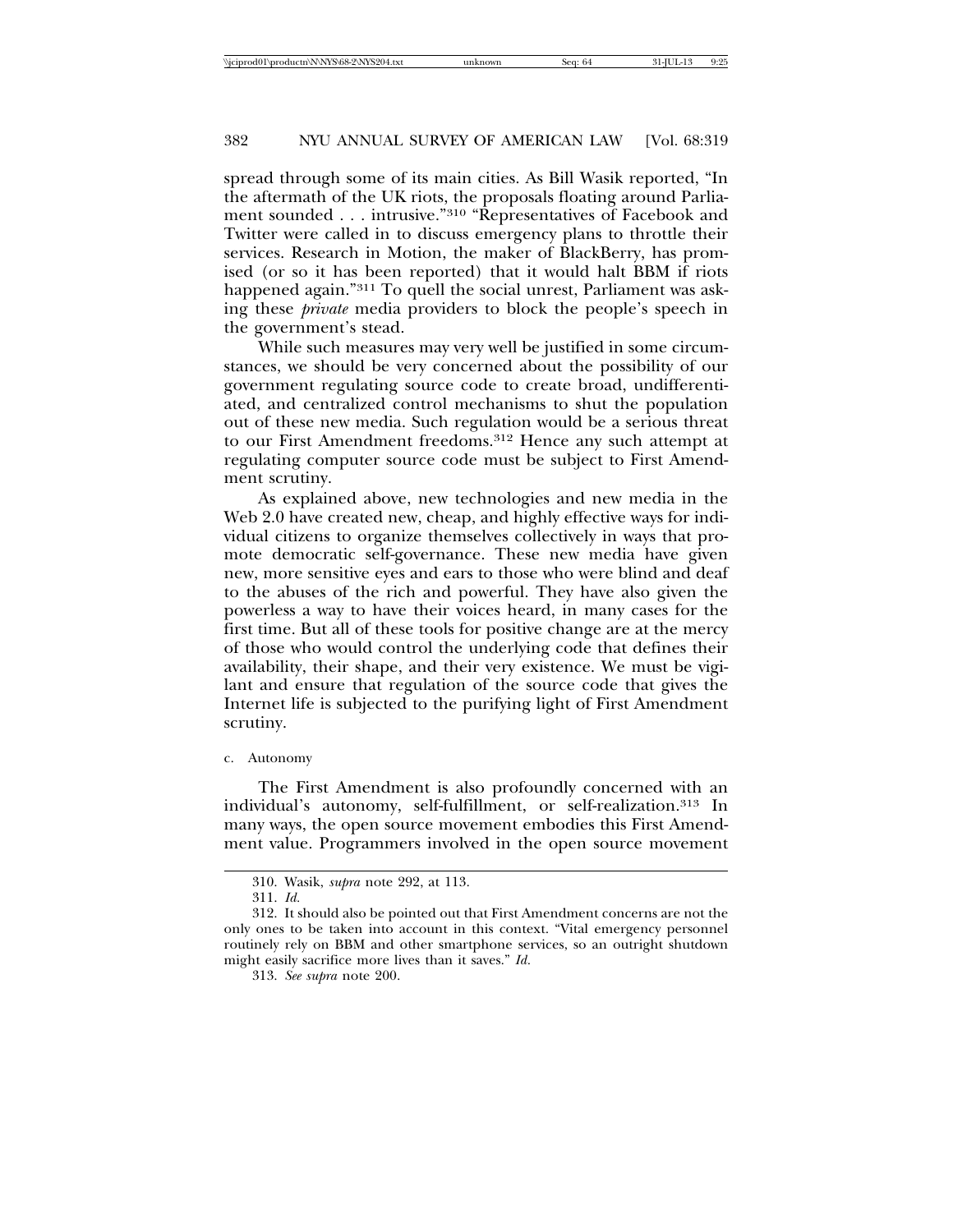take their source code very personally. Many of them see writing code as their own kind of art form. Eric S. Raymond, one of the leading proponents of the open source movement, discusses how this applies to open source Linux programmers: "The 'utility function' Linux hackers are maximizing is not classically economic, but is the intangible of their own ego satisfaction and reputation among other hackers."314 These programmers are out to solve their own problems and to help others solve theirs because they *like* writing source code. They express themselves and their own individuality through their way of writing code. Why else would they spend countless hours of their lives writing programs and then give them away for free? They are not pure cyberspace altruists. They derive great satisfaction out of expressing themselves through their source code. This is why they attach their personal reputations to the code. *The code is their art.*

Furthermore, open source programmers express, in English, their intentions of making a political statement through their source code. By keeping their source code open they are saying something about what they think the new frontier of cyberspace should look like. An excerpt from the Free Software Foundation's web site makes this clear:

The term "free software" is sometimes misunderstood—it has nothing to do with price. It is about freedom. Here, therefore, is the definition of free software.

A program is free software, for you, a particular user, if:

- You have the freedom to run the program as you wish, for any purpose.
- You have the freedom to modify the program to suit your needs. (To make this freedom effective in practice, you must have access to the source code, since making changes in a program without having the source code is exceedingly difficult.)
- You have the freedom to redistribute copies, either gratis or for a fee.
- You have the freedom to distribute modified versions of the program, so that the community can benefit from your improvements.<sup>315</sup>

Open source programming is not just a business model, but an expression of autonomy. Programmers are making statements

<sup>314.</sup> Raymond, *supra* note 228, at 22.

<sup>315.</sup> Richard Stallman, *The GNU Project*, GNU OPERATING SYSTEM, http://www. gnu.org/gnu/thegnuproject.html (last updated Sep. 13, 2012).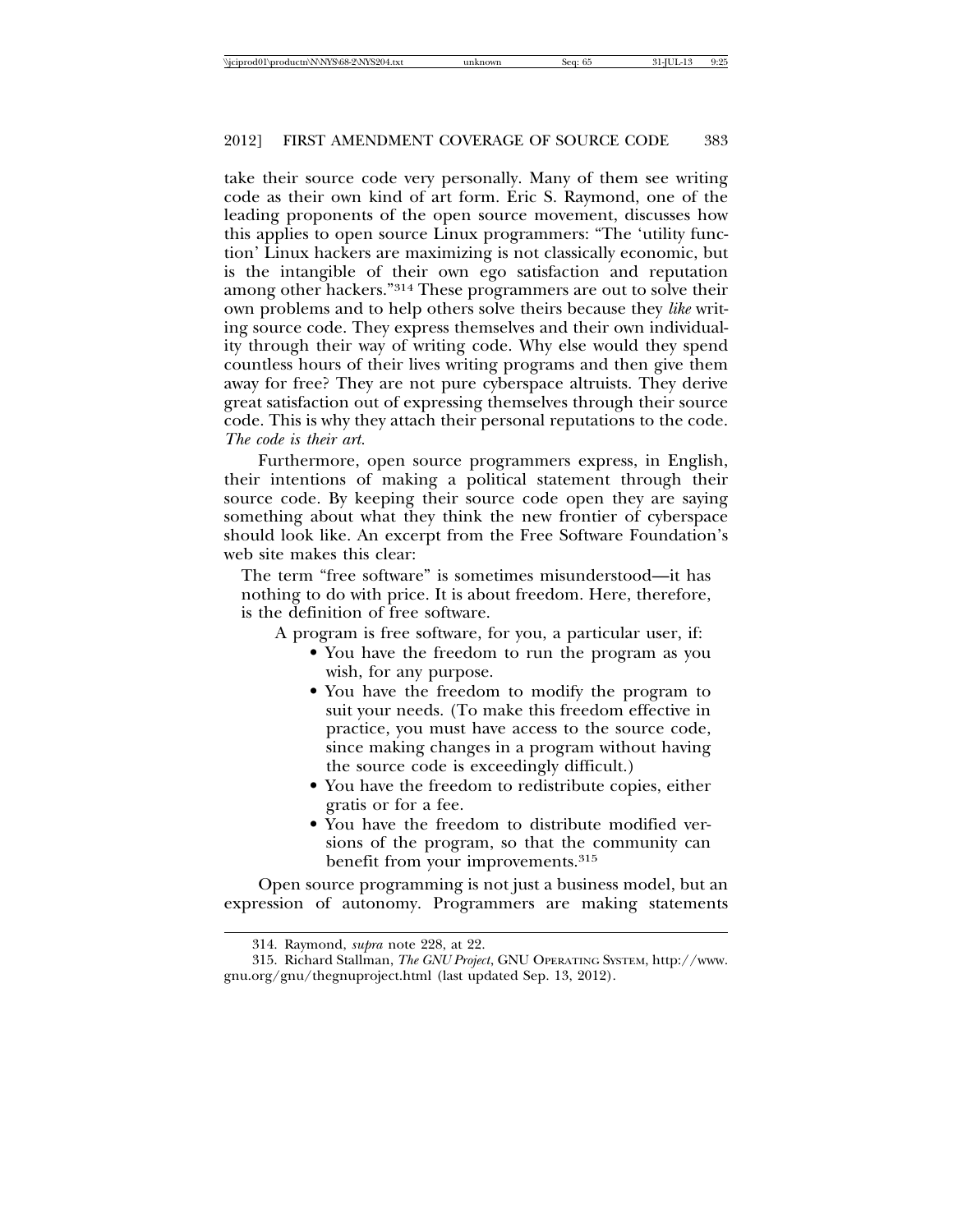through their source code about how they think their world should be.

The programmers' self-expression is embodied not only in their licensing polices, but also in the code itself. Imagine that Congress passed a law that required that all software include in its code certain technical protection measures to prevent people from copying it. Forcing open source programmers to write into their code these protections would undermine the statements about free software that they are trying to make. Such a regulation of the code itself would impinge on the programmers' autonomy: it would change the way in which programmers express their individuality, establish a reputation, and distinguish themselves from others. Source code is the way programmers expound their ideas about what the world should look like, and it thereby furthers the values of autonomy and self-realization that the First Amendment embodies.

On the other hand, the value of source code is not limited to furthering programmers' autonomy. This has become ever more evident with the advent of websites that allow for the posting and sharing of user-generated content, such as YouTube, Facebook, and Twitter.<sup>316</sup> Just as the amount of political speech posted on these media has ballooned, the quantity of *artistic and personal expression* shared by individuals on the Internet has also exploded.<sup>317</sup>

In his discussion about the influence of new Internet technologies on the production of copyrighted works, Professor Peter K. Yu points out that "[t]he arrival of new digital technologies and social

<sup>316.</sup> *See* Debora Halbert, *Mass Culture and the Culture of the Masses: A Manifesto for User-Generated Rights*, 11 VAND. J. ENT. & TECH. L. 921, 923 (2009) (explaining the history and effect of user-generated content).

<sup>317.</sup> *See* Olufunmilayo B. Arewa, *YouTube, UGC, and Digital Music: Competing Business and Cultural Models in the Internet Age*, 104 NW. U. L. REV. 431, 432–33 ("On the creation side, estimates suggest that the number of UGC content creators will rise from 83 million in 2008 to 115 million by 2013. On the viewer side, UGC websites are increasingly becoming dominant locales for the consumption of content. YouTube, for example, had over 112 million U.S. viewers with 6.6 billion videos viewed in January 2010. Facebook also experienced explosive growth in the 2000s, with the number of active Facebook users growing to more than 400 million worldwide by 2010 . . . . User statistics and valuation figures for Facebook and other UGC websites attest to the potential future growth of UGC more generally." (footnotes omitted)); Daniel Gervais, *The Tangled Web of UGC: Making Copyright Sense of User-Generated Content*, 11 VAND. J. ENT. & TECH. L. 841, 845–46 (2009) ("Hundreds of millions of Internet users are downloading, altering, mixing, uploading, and/or making available audio, video, and text content on personal web pages, social sites, or using peer-to-peer technology to allow others to access content on their computer.").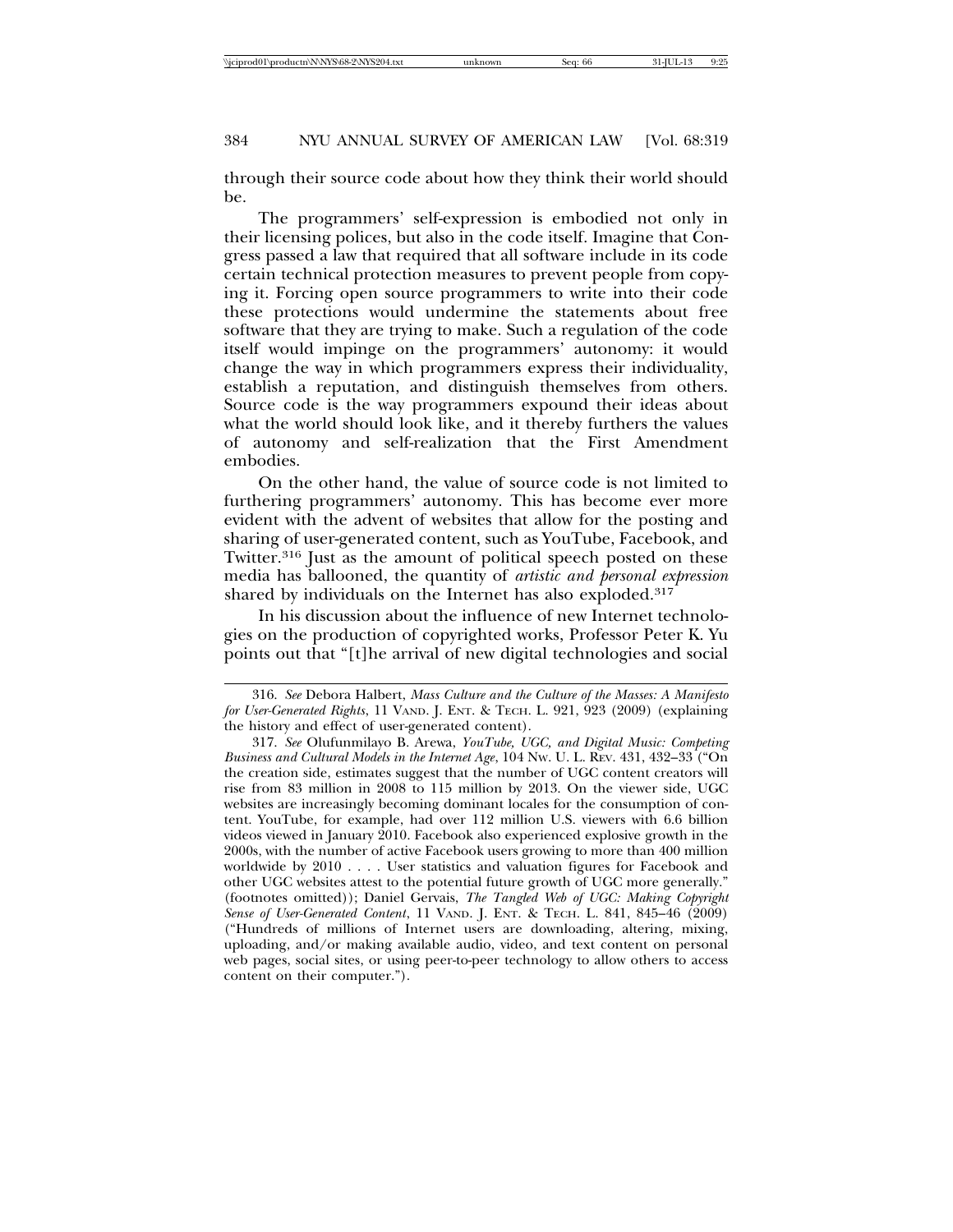networking platforms has opened the door for the public to actively participate in cultural production."318 Yu quotes Professor Balkin's argument that democratic cultural participation is important for two reasons:

First, culture is a source of the self. Human beings are made out of culture. A democratic culture is valuable because it gives ordinary people a fair opportunity to participate in the creation and evolution of the processes of meaning-making that shape them and become part of them; a democratic culture is valuable because it gives ordinary people a say in the progress and development of the cultural forces that in turn produce them.

Second, participation in culture has a constitutive or performative value: When people are creative, when they make new things out of old things, when they become producers of their culture, they exercise and perform their freedom and become the sort of people who are free. That freedom is something more than just choosing which cultural products to purchase and consume; the freedom to create is an active engagement with the world.319

Furthermore, the "viral" nature of the spread of popular usergenerated content is redefining the boundaries of both celebrity and artistic expression.320 No longer does an aspiring musician need the good auspices of a big-name, corporate record company to make his work known. He need only record himself playing his music and post the video on YouTube. If people like it, they will distribute it to others. This phenomenon has already catapulted myriad unknown artists to international success or celebrity.321

321. *See* Whitney Baker, *Five Celebrities Who Got Their Start on YouTube*, PASTE MAG. (June 5, 2010, 7:00 AM), http://www.pastemagazine.com/blogs/lists/2010/ 06/-celebrities-who-started-on-youtube.html; Claudine Beaumont, *YouTube: Top 10 Celebrities*, TELEGRAPH (Nov. 26, 2008), http://www.telegraph.co.uk/technology/ 3527671/Youtube-top-10-celebrities.html; Amanda Greene, *10 YouTube Success Stories*, WOMAN'S DAY, http://www.womansday.com/life/10-youtube-success-stories-108958 (last visited Nov. 12, 2012); *List of YouTube Personalities*, WIKIPEDIA, FREE ENCYCLOPEDIA, http://en.wikipedia.org/wiki/List\_of\_YouTube\_personalities (last modified Nov. 9, 2012); Cheryl L. Slay, *MySpace or Whose Space?*, MD. B.J., Jan.–Feb. 2008, at 16 ("For example, former receptionist Brooke Brodack was signed to a deal with NBC's Carson Daly show after her appearance on [YouTube], and sev-

<sup>318.</sup> Yu, *supra* note 243, at 895.

<sup>319.</sup> *Id.* at 896 n.67 (quoting Balkin, *supra* note 259, at 35).

<sup>320.</sup> For an interesting discussion on some of the multiple arguments made by content owners, content creators, and users regarding the influence of new Internet technologies on the production of copyrighted works, see Yu, *supra* note 243.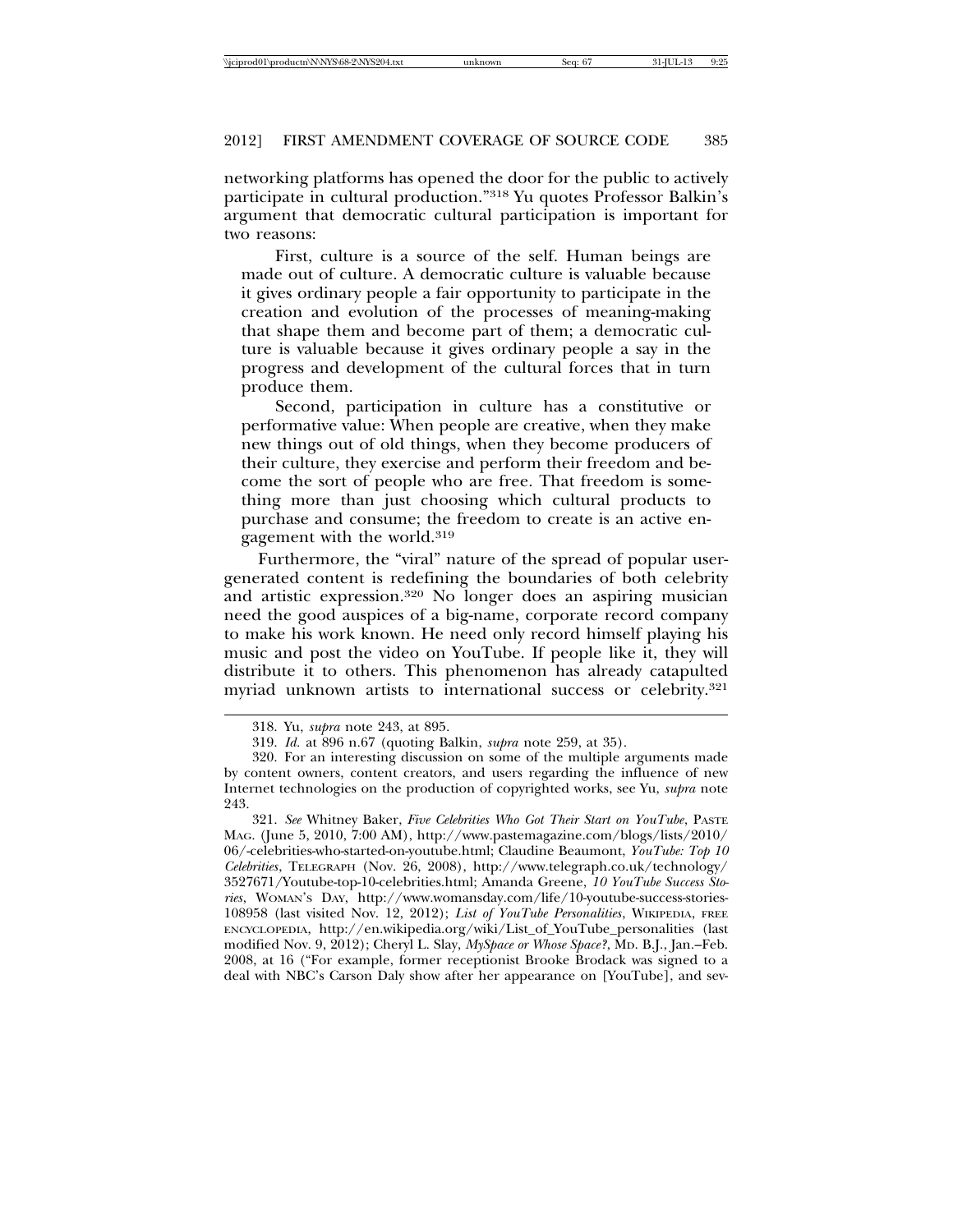Justin Bieber was discovered on YouTube!322

One type of user-generated content that has become quite prevalent in sites such as YouTube is the parody.

[M]any YouTube videos are themselves parodies or are posted in order to permit users to append satirical, informative, or critical commentary about the videos or their stars. Readers doubting this fact are invited to type into YouTube's search box the name of a famous politician or cultural icon in their community or nation.323

Parodies, of course, receive quite robust First Amendment protection.324 But parodies often make fun of other works; oftentimes *copyrighted* works. So it is only natural that copyright holders (and the big business intermediaries who publish and distribute such copyrighted works) would grow concerned about the unauthorized use of their works in user-generated content. Nevertheless, a great number of such parodic uses would be covered by the First Amendment or by the Copyright Act's own fair use defense.<sup>325</sup>

Nevertheless, the government could choose, under the constant pressure and lobbying from the movie and music industries, to attempt to regulate YouTube's underlying code and require that any user-generated content that made use of copyrighted works be automatically blocked from being shared on the site. The government could also choose to force the artists themselves to include certain code in their copyrighted digital works that would help sites like YouTube automatically recognize copyrighted material. Absent First Amendment coverage of source code, both of these types of regulation would escape constitutional scrutiny. This would result, on the one hand, in the trampling of parodists' First Amendment and fair use rights and, on the other hand, in a limitation to some artists' autonomy and potential choice to keep their works "open

eral YouTube celebrities have received record deals."); Bob Tedeschi, *New Hot Properties: YouTube Celebrities*, N.Y. TIMES (Feb. 26, 2007), http://www.nytimes.com/ 2007/02/26/technology/26ecom.html; William Wei, *Meet the YouTube Stars Making \$100,000 Plus per Year*, BUS. INSIDER (Aug. 19, 2010), http://www.businessinsider. com/meet-the-richest-independent-youtube-stars-2010-8?op=1.

<sup>322.</sup> Desiree Adib, *Pop Star Justin Bieber Is on the Brink of Superstardom*, ABC NEWS (Nov. 14, 2009), http://abcnews.go.com/GMA/Weekend/teen-pop-star-justin-bieber-discovered-youtube/story?id=9068403.

<sup>323.</sup> Hannibal Travis, *Opting Out of the Internet in the United States and the European Union: Copyright, Safe Harbors, and International Law*, 84 NOTRE DAME L. REV. 331, 399–400 (2008).

<sup>324.</sup> Hustler Magazine, Inc. v. Falwell, 485 U.S. 46, 57 (1988).

<sup>325.</sup> *See, e.g.*, *id.*; Campbell v. Acuff-Rose Music, 510 U.S. 569, 579 (1994) (holding commercial parody protected under fair use doctrine).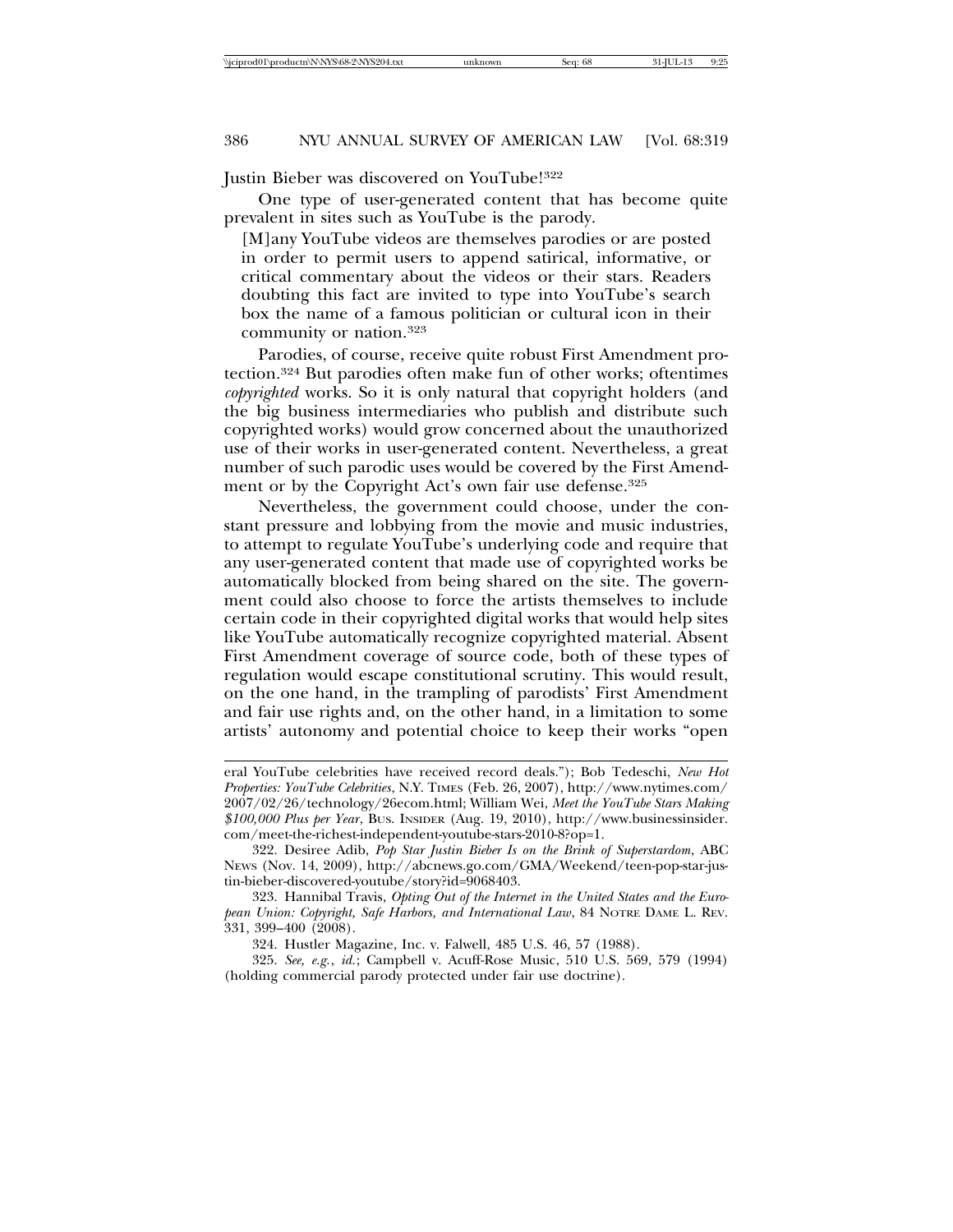sourced" and available for copying by others (much in the same way that government regulation could limit open source programmers' autonomy).

A similar situation could occur with respect to user-generated content that includes a portion of a copyrighted work as part of a personal fair use of such work.326 A prime example of this arose in litigation concerning an individual who "uploaded to YouTube a film of her young children dancing in the kitchen to the song 'Let's Go Crazy' by Prince."327 The record company then sent a takedown notice to YouTube, allegedly at Prince's behest, under the pertinent provisions of the Digital Millennium Copyright Act.328 The record company claimed that the posting of the video violated copyright law.329 "After YouTube removed the video, the plaintiff filed suit against [the record company] for issuing the takedown notice in bad faith because it did not consider whether the video would fall under the fair use doctrine."330 Eventually, the district court in *Lenz* "held that before issuing a DMCA takedown notice, a content owner must consider whether the content falls into the fair use doctrine."331 "[I]n order for a copyright owner to proceed under the DMCA with 'a good faith belief that use of the material in the manner complained of is not authorized by the copyright owner, its agent, or the law,' the owner must evaluate whether the material makes fair use of the copyright."332 "The court held that a takedown notice is not sent in good faith unless the content owner first considers the fair use doctrine."333

Social networking media have also given rise to the Internet meme. An Internet meme has been defined as "a humorous image, video, piece of text, etc. that is copied (often with slight variations) and spread rapidly by Internet users,"334 or "a concept that spreads

333. Hormann, *supra* note 243, at 1356 (citing *Lenz*, 572 F. Supp. 2d at 1154).

334. *meme*, OXFORD DICTIONARIES, http://oxforddictionaries.com/definition/ english/meme (last visited Nov. 12, 2012).

<sup>326.</sup> In fact, it is not hard to imagine similar situations arising in other fair use contexts, such as in an academic setting.

<sup>327.</sup> Hormann, *supra* note 243, at 1356 (citing *Lenz v. Universal Music Corp.*, 572 F. Supp. 2d 1150, 1151–52 (N.D. Cal. 2008)).

<sup>328.</sup> *Lenz*, 572 F. Supp. 2d at 1152–53.

<sup>329.</sup> *Id.* at 1152

<sup>330.</sup> Hormann, *supra* note 243, at 1356 (citing *Lenz*, 572 F. Supp. 2d at 1153).

<sup>331.</sup> *Id.* (citing *Lenz*, 572 F. Supp. 2d at 1154).

<sup>332.</sup> *Lenz*, 572 F. Supp. 2d at 1154 (quoting 17 U.S.C. §512(c)(3)(A)(v) (2006)). *See generally* 17 U.S.C. §107 (2006) (describing the parameters of the fair use doctrine).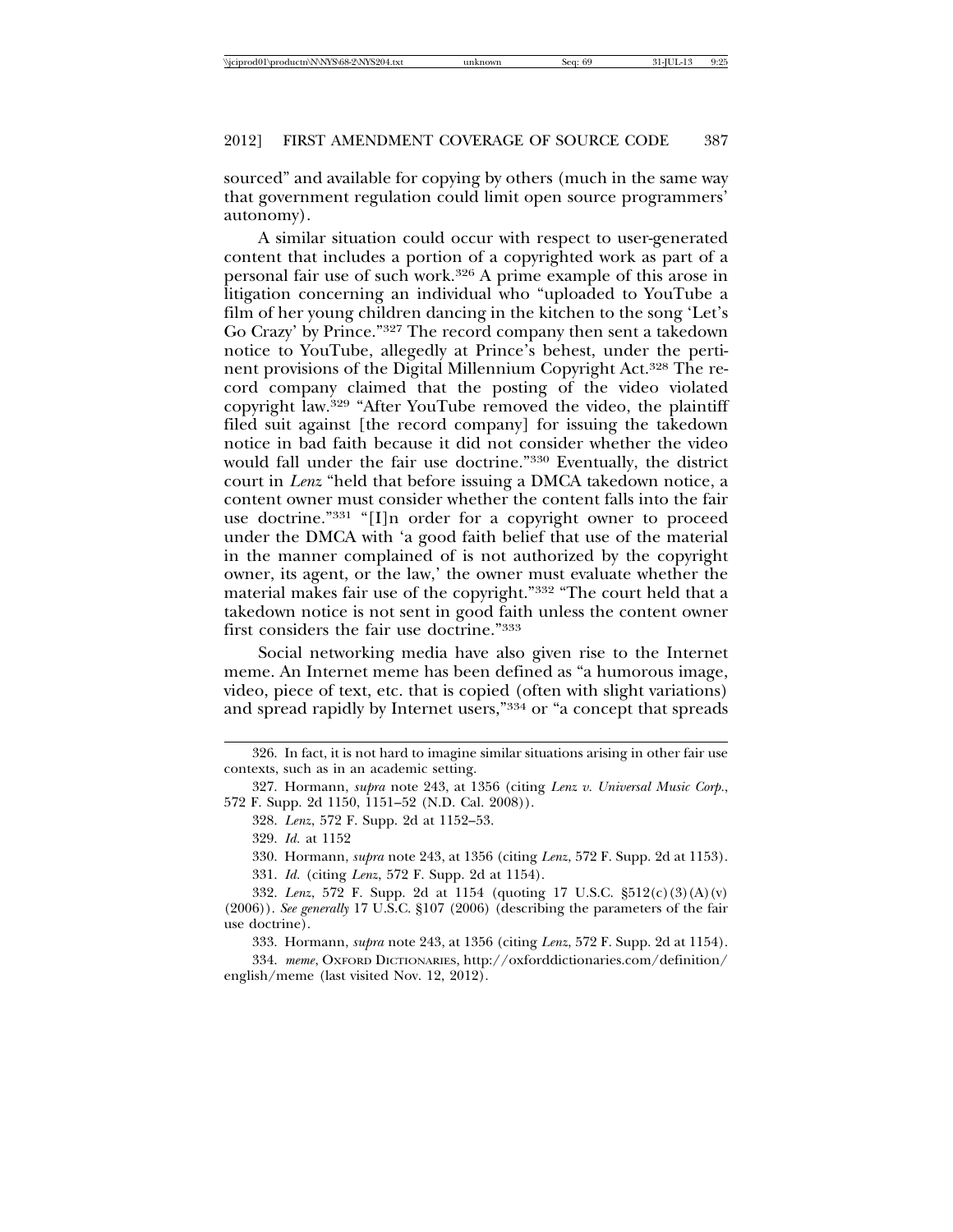via the Internet."335 But how are Internet memes created? Someone must think them up in the first place, of course. And then that initial creator will set the Internet meme loose in cyberspace, where myriad users will make it their own, twisting and turning it, adding to and subtracting from it, until it becomes a part of our culture.

Creative reuse and modification of preexisting materials . . . are highly valuable to society. They ensure that "everyone—not just political, economic, or cultural elites—has a fair chance to participate in the production of culture, and in the development of the ideas and meanings that constitute them and the communities and subcommunities to which they belong."336

The creation of an Internet meme enables an expression of autonomy for both the creator of the meme and the Internet user who spreads it through Internet culture. They surely must, at least in some cases, grow quite proud of their contribution to human culture.

But one need not receive international recognition to exercise one's right to self-realization. The Internet also provides new tools for social interactions that may not be as grandiose as those described above, but that nevertheless provide spaces for individuals to express their autonomy. The blogosphere again appears to be tailored for such individual self-expression:

The power of the blogosphere has yet to be fully demonstrated and grasped. To say it is immense is a gross understatement. The blogosphere is *a universe including all the people in the world who want to be published*, who prior to the Internet would not have been able get published easily if at all, and *who now can be published to their hearts' content* as long as they can gain access to a computer. It may be unduly colorful to say that this is an informational counterpart of the unlocking of nuclear power, but it is not inaccurate.<sup>337</sup>

<sup>335.</sup> *Internet Meme*, WIKIPEDIA, FREE ENCYCLOPEDIA, http://en.wikipedia.org/ wiki/Internet\_meme (last modified Nov. 12, 2012). For a list of Internet memes, see *List of Internet Phenomena*, WIKIPEDIA, FREE ENCYCLOPEDIA, http://en.wikipedia. org/wiki/List\_of\_Internet\_memes (last modified Nov. 7, 2012). The concept derives from the term "meme," which was coined some decades ago by British scientist Richard Dawkins. *See Internet Meme*, *supra*. A meme is "an element of a culture or system of behavior that may be considered to be passed from one individual to another by nongenetic means, especially imitation." *meme*, *supra* note 334.

<sup>336.</sup> Yu, *supra* note 243, at 896 (quoting Balkin, *supra* note 259, at 4).

<sup>337.</sup> Slabbert, *supra* note 278, at 355 (emphasis added).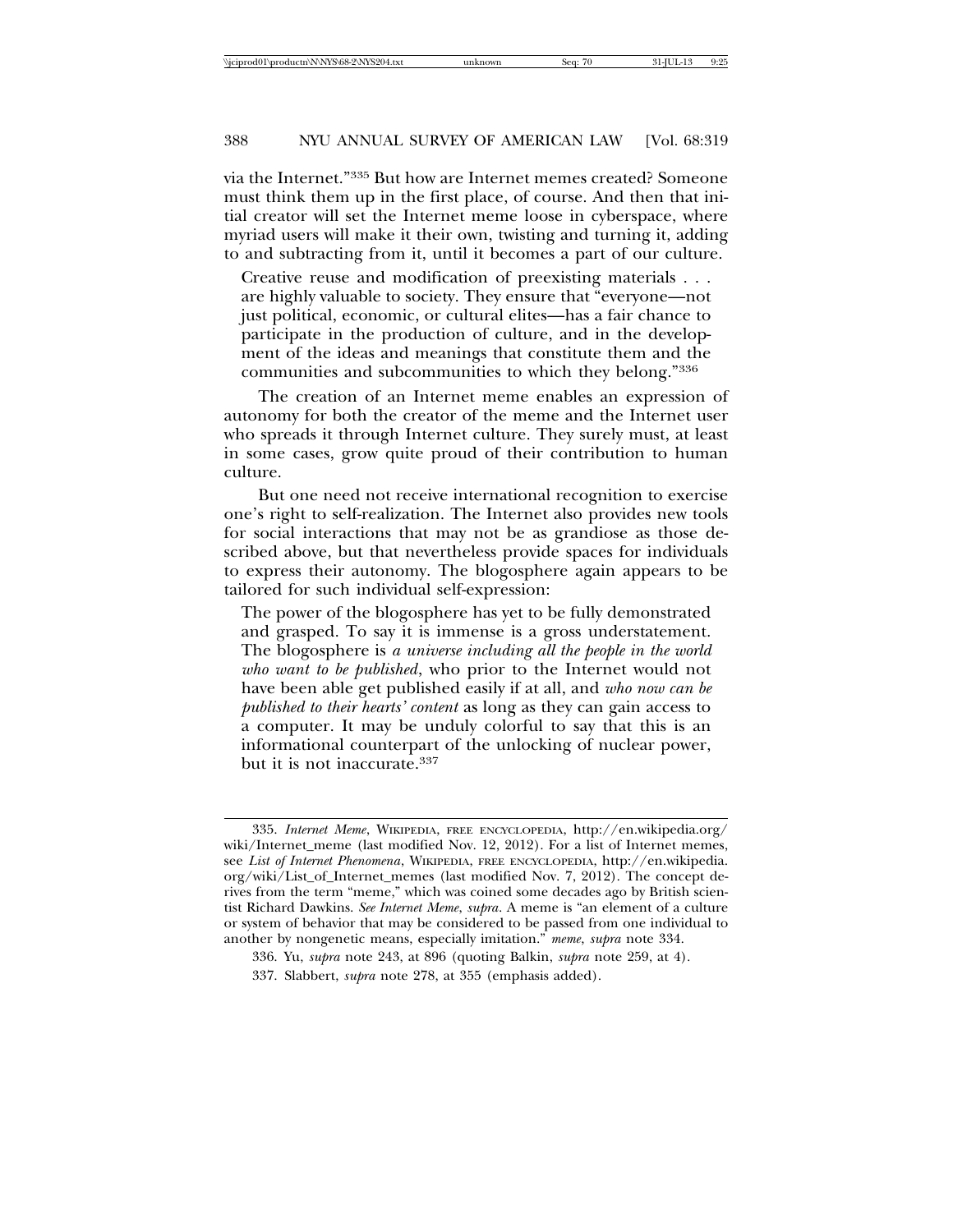But as a perfect platform for people of all walks of life to share their ideas and talents, blogs are hardly alone. Facebook is also a paradise of self-expression.

Facebook has become one of the most popular websites in the world. In 2009, Facebook became the second most-visited website on the Internet. Social networking sites like Facebook enable users to *create profiles about themselves that other users are able to view*. Users can communicate with one another by sending private messages or by posting public messages on the profiles of other users. Additionally, users can create or join groups that focus on particular or common interests, or create invitations for events, parties, and informal gatherings.

Facebook also permits users to *upload photographs of themselves* and others onto the site, and allows users to "tag," or identify, people in the posted photos, which can then be accessed from the profile of a "tagged" user. Many Facebook users have hundreds of photos of themselves posted on the site. In addition, *users can post their current "status" to communicate plans, thoughts, or quips*. The statuses, along with all other recent activity undertaken by the user on Facebook, appear both in the user's profile and in a "news feed" that all friends of that user see when they log into the site.338

The Facebook profile, status, and news feed have become a central tool for autonomous self-expression in our contemporary society, and they are all utterly dependent on code. Government regulation of that code could serve to frustrate individuals' exercise of their autonomy.

#### d. Community

Finally, let us consider how source code can either build or destroy the community that the First Amendment seeks to protect. When considering its destructive potential, source code will be compared with other categories of speech to which the Supreme Court has extended only the most limited of First Amendment coverage and protections. But first, let us briefly consider how source code is central to the development of new technologies and media that actually strengthen the glue that ties our communities together.

<sup>338.</sup> Bryan Starrett, Tinker*'s Facebook Profile: A New Test For Protecting Student Cyber Speech*, 14 VA. J.L. & TECH 212, 215 (2009) (emphasis added) (footnotes omitted).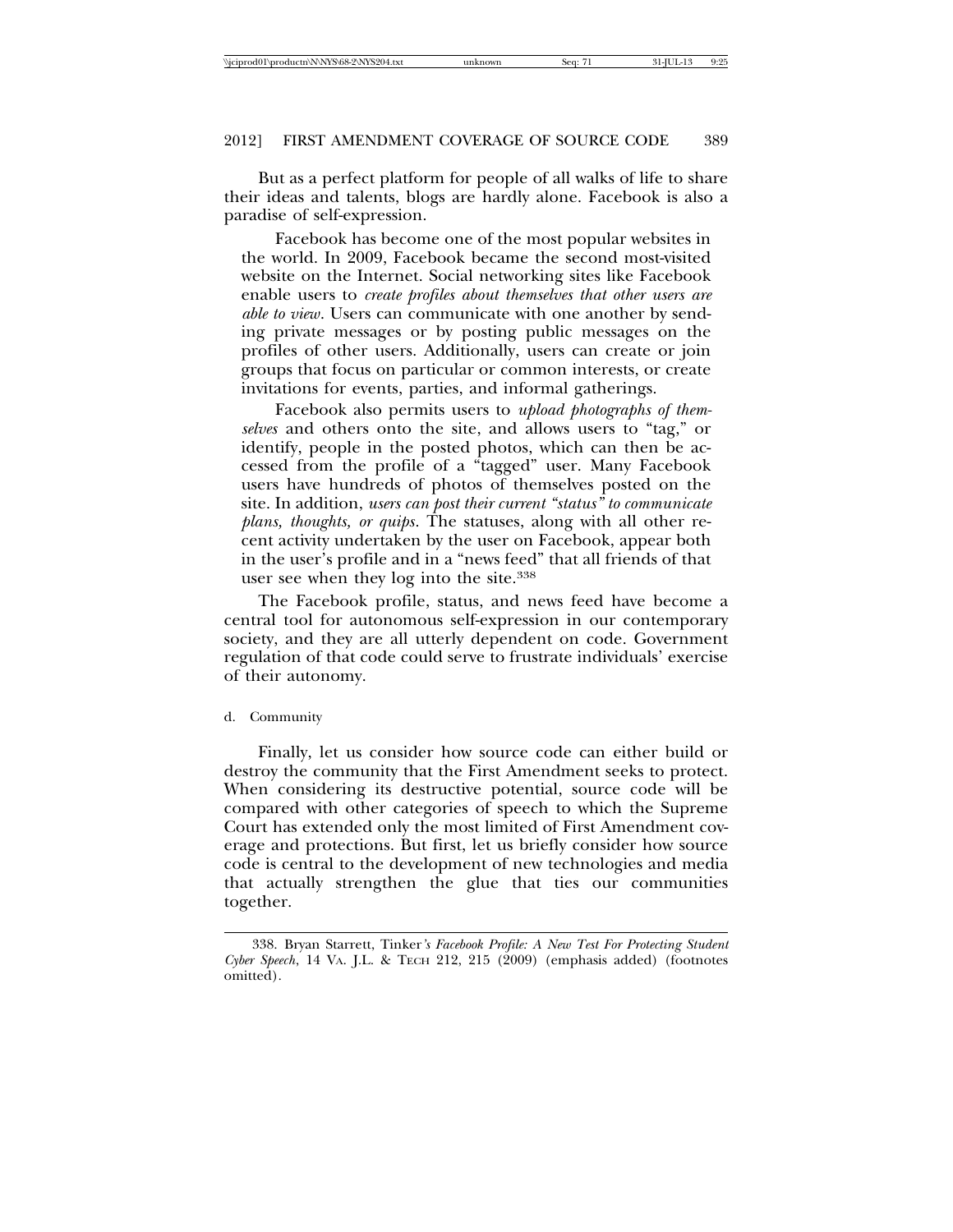One social networking site not yet mentioned in this article is LinkedIn. "As of February 9, 2012, LinkedIn operates the world's largest professional network on the Internet with more than 150 million members in over 200 countries and territories."339 LinkedIn provides its users with the opportunity to establish professional connections with all manner of individuals around the world, helping them to establish a community of potential business partners, clients, employers, and employees. By allowing people to exponentially grow their professional networks, LinkedIn fosters economic efficiencies and interdependencies that bring the community together, making the interchange of both ideas and goods more likely. A tighter knit economic and professional community promotes a more stable, peaceful, profitable, and amicable social order.

Something similar can also be said of Facebook and Twitter, of course. It is widely recognized that "[s]ocial networking sites provide benefits for users of all ages and backgrounds."340 For one thing, these sites "allow users the ability to reconnect with old friends and make new friends," thereby engendering a wider sense of community.341 "In addition, most social networking sites are 'global,' which provides for diverse relationships," and can lead to the creation of a more tolerant society and a more global sense of community.342

Furthermore, other Internet media such as YouTube can inject "an important social element often missing from passive media, such as movies, television, music, and books."343 After all, "[s]ocialization is one of the reasons why YouTube, Facebook, Twitter, and Tumblr have become wildly popular today."344 It is only natural that "[g]iven the choice between watching an unfamiliar program put together professionally by an entertainment firm and

342. *Id.* (citing WHAT IS SOCIAL NETWORKING, http://www.whatissocialnetwork ing.com/ (last updated July 18, 2012)).

343. Yu, *supra* note 243, at 898.

344. *Id.* (citing JEAN BURGESS & JOSHUA GREEN, YOUTUBE: ONLINE VIDEO AND PARTICIPATORY CULTURE 58-74 (2009) (discussing YouTube as a social network); STRANGELOVE, *supra* note 272, at 103–36 (discussing the YouTube community)).

<sup>339.</sup> *About*, LINKEDIN, http://press.linkedin.com/about (last visited Nov. 12, 2012).

<sup>340.</sup> Shannon N. Sterritt, Comment, *Applying the Common-Law Cause of Action Negligent Enablement of Imposter Fraud to Social Networking Sites*, 41 SETON HALL L. REV. 1695, 1696 (2011).

<sup>341.</sup> *Id.* (citing Karen Goldberg Goff, *Social Networking Benefits Validated*, WASH. TIMES (Jan. 28, 2009), http://www.washingtontimes.com/news/2009/jan/ 28/social-networking-benefits-validated).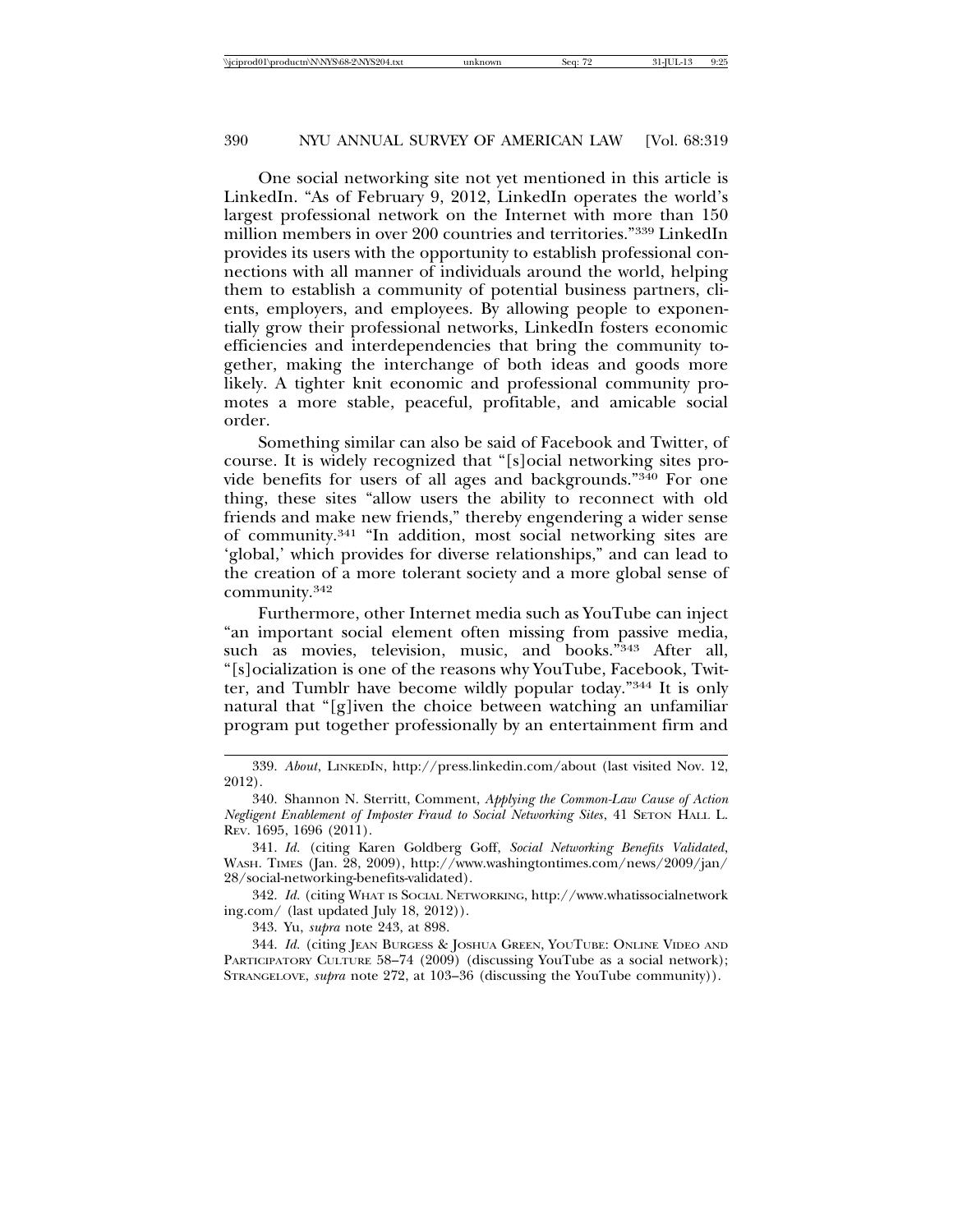## 2012] FIRST AMENDMENT COVERAGE OF SOURCE CODE 391

a few short videos involving the user's friends goofing around, some users undoubtedly will select the latter."345 "Even if the homemade videos are of lower quality, the users' familiarity with the subject and their interest in what happens to their friends will make up for the difference."346 "Frankly, you would have to be dead inside not to find something emotionally or intellectually compelling on You-Tube. After all, it is you, it is me, it is our neighbours, our families, our friends (and, all too often, our darn kids) who can be seen on YouTube."347

Professor Sunstein has argued that "some of the experiences made possible by modern technologies are *solidarity goods*, in the sense that their value goes up when and because many other people are enjoying or consuming them."348 He further explains that such experiences are desirable and important for three principal reasons: (1) they give individuals "simple enjoyment"; (2) they "provide a form of social glue" and create "common memories and experiences, and a sense of a common enterprise"; and (3) they allow "people who would otherwise see one another as quite unfamiliar" to "come instead to regard one another as fellow citizens with shared hopes, goals, and concerns."349 Professor Sunstein describes the stock of the ensuing "relationships of trust and reciprocity, in which people see their fellow citizens as potential allies, willing to help and deserving of help when help is needed," as a form of "social capital."350 Consider, in this context, this recent description of the creation of a collective identity in the electronic dance music scene:

In the past decade or so, though, despite all the ways that the Internet encourages music to nichify, the rise of social media has actually pushed electronic dance music in the opposite direction. Witnessing its sheer numbers, sensing its collective power, the dance scene has reunified, becoming more of a mass phenomenon—an undifferentiated subculture of millions. *It turns out that the thrill of collective identity, a moblike feeling of shared enormity, is far more exciting to fans than were their endless dives down rabbit holes of sonic purism*. 351

<sup>345.</sup> *Id.*

<sup>346.</sup> *Id.*

<sup>347.</sup> STRANGELOVE, *supra* note 272, at 3.

<sup>348.</sup> SUNSTEIN, *supra* note 3, at 102.

<sup>349.</sup> *Id.* at 103–04.

<sup>350.</sup> *Id.* at 104 (quoting ROBERT D. PUTNAM, BOWLING ALONE: THE COLLAPSE AND REVIVAL OF AMERICAN COMMUNITY 18–24 (2000)) (internal quotation marks omitted).

<sup>351.</sup> Wasik, *supra* note 292, at 83 (emphasis added).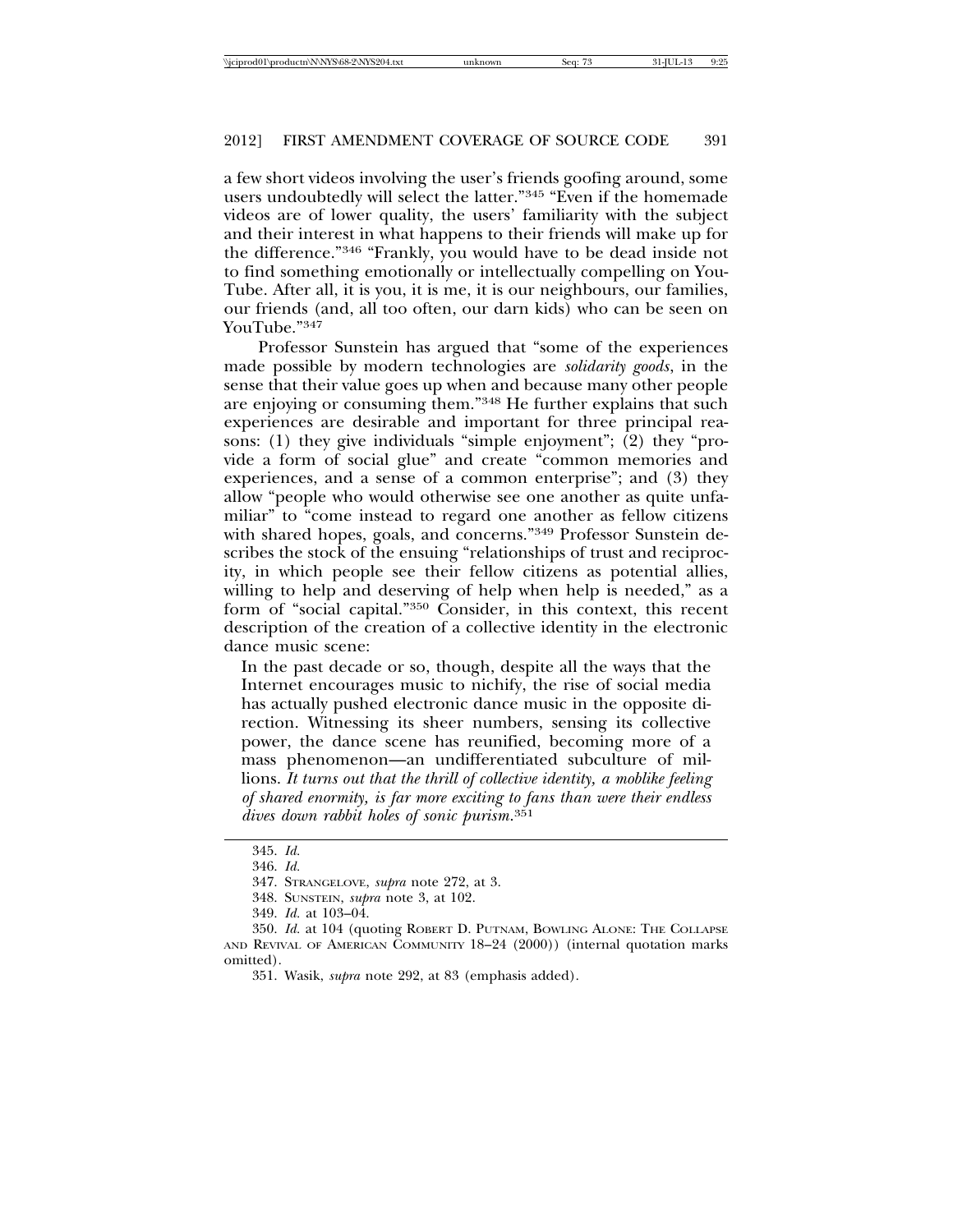#### 392 NYU ANNUAL SURVEY OF AMERICAN LAW [Vol. 68:319

It is precisely the sense of community that these new Internet technologies engender that has made them so popular. Thus social networking opportunities provided by the development of source code and the Internet also further the First Amendment value of community.

To determine whether source code can perform a negative function and destroy the community that the First Amendment seeks to protect one must answer the following question: how does source code compare with other types of activities that are communicative enough to pass the *Spence-Hurley* test but are, *because of their tendency to destroy the community*, nevertheless granted only very limited First Amendment coverage? The short answer is that source code is quite different.

First of all, we must understand more precisely why the Court has decided that some particular classes of speech only deserve the most limited First Amendment coverage.352

There are certain well-defined and narrowly limited classes of speech, the prevention and punishment of which have never been thought to raise any Constitutional problem. These include the lewd and obscene, the profane, the libelous, and the insulting or "fighting" words . . . . [S]uch utterances are no essential part of any exposition of ideas, and are of such slight social value as a step to truth that any benefit that may be derived from them is clearly outweighed by the social interest in order and morality.353

The value of community is important in defining some of these special types of disfavored speech. Let us now discuss these categories of disfavored speech and compare them to source code.

Obscenity was most recently defined by the Supreme Court in *Miller v. California*. 354 Obscenity is "limited to works which, taken as a whole, appeal to the prurient interest in sex, which portray sexual conduct in a patently offensive way, and which, taken as a whole, do not have serious literary, artistic, political, or scientific value."355

355. *Id.* at 24.

<sup>352.</sup> It should be noted that a potential for destruction of the community is not the only reason why some particular communicative activity will receive limited First Amendment coverage. For each type of activity, a comprehensive analysis of all the First Amendment values discussed in this article is required.

<sup>353.</sup> Chaplinsky v. New Hampshire, 315 U.S. 568, 571–72 (1942). *But see* R.A.V. v. City of St. Paul, 505 U.S. 377, 383–84 (1992) (footnote omitted) (explaining that even specific categories of expression traditionally thought to reside outside the auspices of the First Amendment are not "entirely invisible to the Constitution").

<sup>354. 413</sup> U.S. 15 (1973).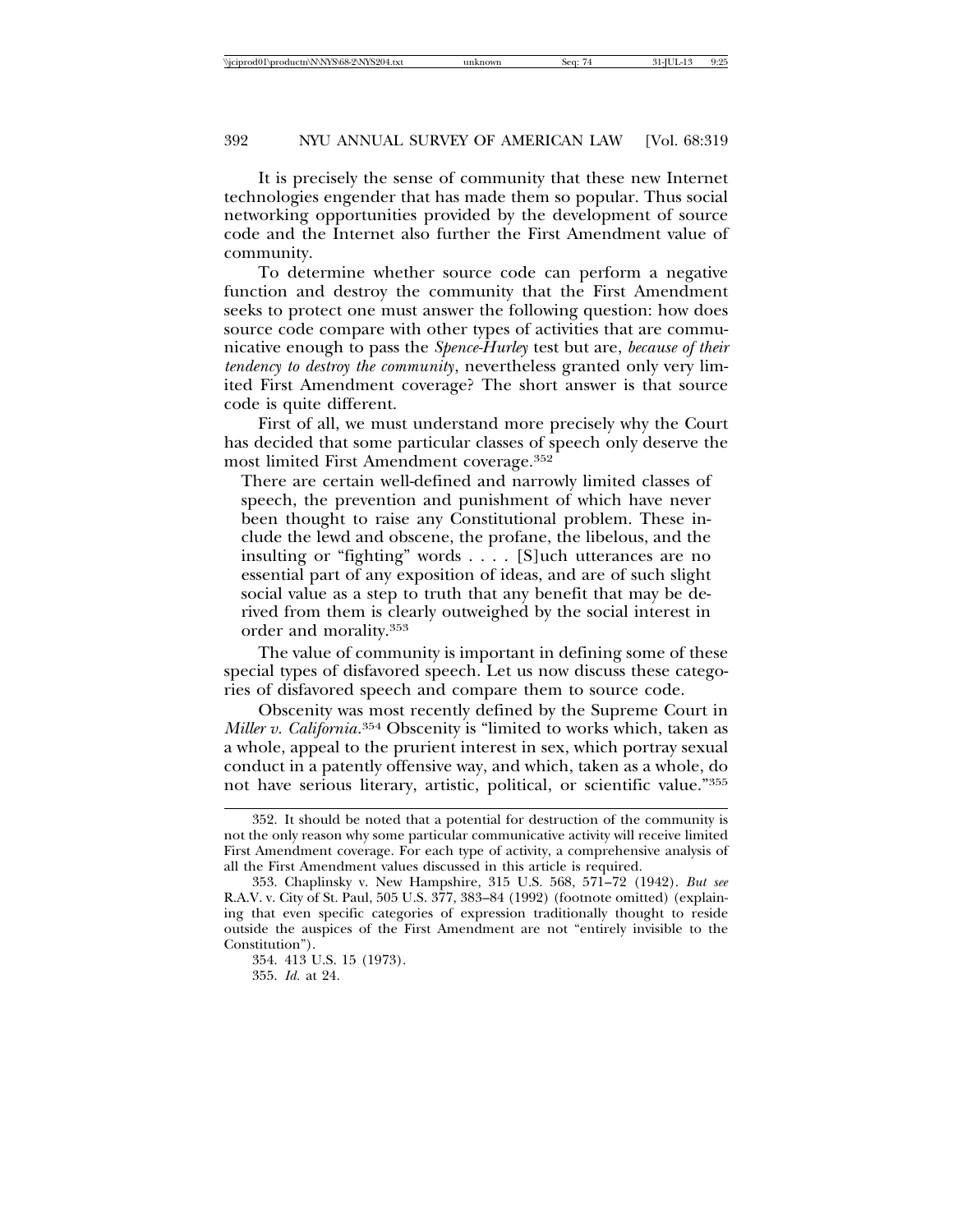#### 2012] FIRST AMENDMENT COVERAGE OF SOURCE CODE 393

This is a very narrow definition. It has two especially salient features. The work must be "patently offensive," and it must lack "serious literary, artistic, political, or scientific value." We see that the Court is concerned with protecting the integrity of the community by allowing the prohibition of speech that might harm the sensibilities of its members. However, these values will only give way in the case where the speech is devoid of serious value. There is no reason to think that source code, *as a whole category of speech*, is either offensive in a way that would threaten to destroy our community, or devoid of any serious value. For one thing, almost all source code is scientifically valuable to computer scientists. Any rationale analogous to that which gives rise to the exclusion of obscenity is, therefore, inapplicable to source code as a whole.

"Fighting words" are disfavored under the First Amendment for basically the same reasons obscenity is. Fighting words are words that, as explained in *Chaplinsky*, are not an essential part of any exposition of ideas.356 Furthermore, they are words that threaten to destroy the basic community norms of respect towards the person.357 These words are not a part of the public discourse, *and they threaten to destroy this discourse itself*. The Court has defined fighting words as utterances that will imminently lead to violent confrontation, thereby *destroying the very channels of communication that the First Amendment seeks to protect*. 358 There is no reason to include source code in this kind of category. Source code, as we discussed previously, furthers all the values embodied in the First Amendment and does not threaten to destroy the community in any specific or systematic way. If some source code can be used for malicious and destructive purposes, then that specific kind of source code might be excluded, just like some uses of the English language might be excluded. There is no good reason, however, to exclude source code as a whole category of disfavored speech.

Libel and defamation are disfavored for similar reasons. These are kinds of speech that harm innocent people without furthering any of the values previously discussed. It should be noted that under libel and defamation, only false statements of fact are relegated to limited coverage. And even then, specific intent requirements are necessary to exclude this speech from First Amendment coverage.359 Similar intent requirements are necessary to exclude speech that might constitute a crime from First Amendment cover-

<sup>356.</sup> Chaplinsky v. New Hampshire, 315 U.S. 568, 571–72 (1942).

<sup>357.</sup> *Id.* at 572.

<sup>358.</sup> *Id.*

<sup>359.</sup> *See* New York Times v. Sullivan, 376 U.S. 254, 262 (1964).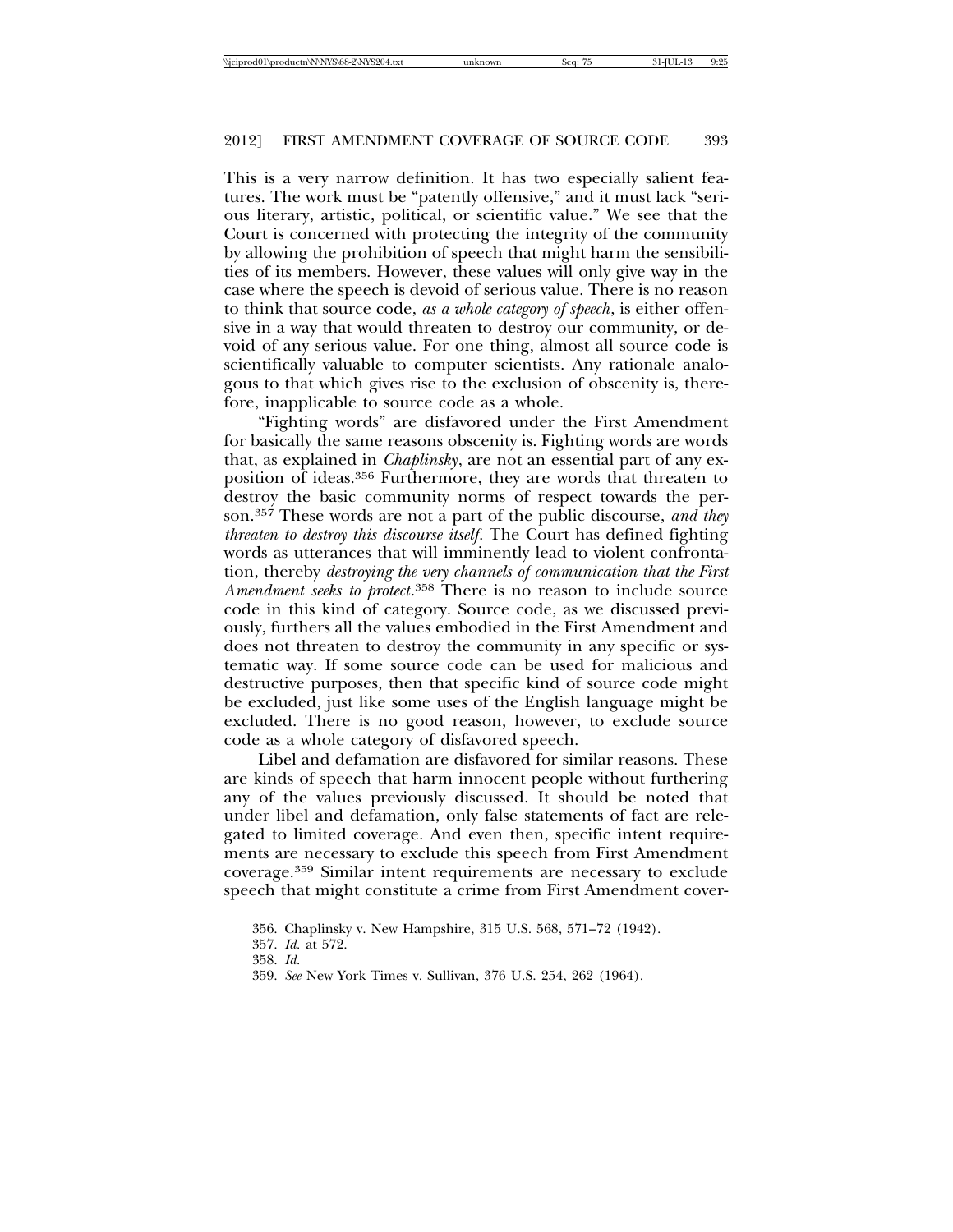## 394 NYU ANNUAL SURVEY OF AMERICAN LAW [Vol. 68:319

age.360 Such speech will be excluded only when "it is the very vehicle of the crime itself."361 "[W]hat these sorts of factual statements contribute to the general understanding of listeners is minimal, and the justifications for free speech that apply to speakers do not reach communications that are simply means to get a crime successfully committed."362 Some specific malicious uses of source code might amount to this kind of activity that would not be covered by the First Amendment, just like some uses of the English language will constitute the vehicle for a crime and will not be covered by the First Amendment. Source code as a whole, however, cannot be deemed defamatory or criminal in all cases.

Some of the categories of speech just discussed could further the value of autonomy. People might want to express themselves in obscene ways. And it is possible that some might claim that insults amounting to fighting words are an expression of their individuality. The Court, however, has determined that these values are outweighed by the possible harm to the community. In the extreme cases of obscenity and epithets, the normal preference for the protection of a free public discourse is suspended for the sake of the community. Some specific instances of source code might be determined to be as pernicious as the types of speech discussed in this section. *The same is true, however, of any other language*. This is why the courts have defined these narrow exceptions. There is no reason, however, to say that *all of source code* falls into any such category or to relegate it to the very limited First Amendment coverage the Supreme Court has so sparingly allotted.

Source code furthers all of the First Amendment values that have traditionally been identified by the Supreme Court as central to the constitutional protection of our freedom of speech.363 Furthermore, source code does not tend to destroy the community or

<sup>360.</sup> Rice v. Paladin Enters., Inc., 128 F.3d 233, 248 (4th Cir. 1997).

<sup>361.</sup> United States v. Varani, 435 F.2d 758, 762 (6th Cir. 1970).

<sup>362.</sup> Rice, 128 F.3d at 244 (quoting KENT GREENAWALT, SPEECH, CRIME, AND THE USES OF LANGUAGE 85 (1989)).

<sup>363.</sup> *Accord* Balkin, *supra* note 259, at 45 (arguing that technological advances in communication can help democratize speech); Alex Colangelo & Alana Maurushat, *Exploring the Limits of Computer Code as a Protected Form of Expression: A Suggested Approach to Encryption, Computer Viruses, and Technological Protection Measures*, 51 MCGILL L.J. 47, 60 (2006) ("[T]he creation and dissemination of software code satisfy the principles of seeking truth, attaining individual self-fulfillment, and allowing for human-flourishing, all of which govern the freedom of expression guarantees in the [Canadian] *Charter* [of Rights and Freedoms]."); Fitzgerald, *supra* note 10, at 337 (citing the work of philosophers such as Foucault, Derrida, Baudrillard, and Heidegger to show how code can help influence public discourse and construct powerful communication tools).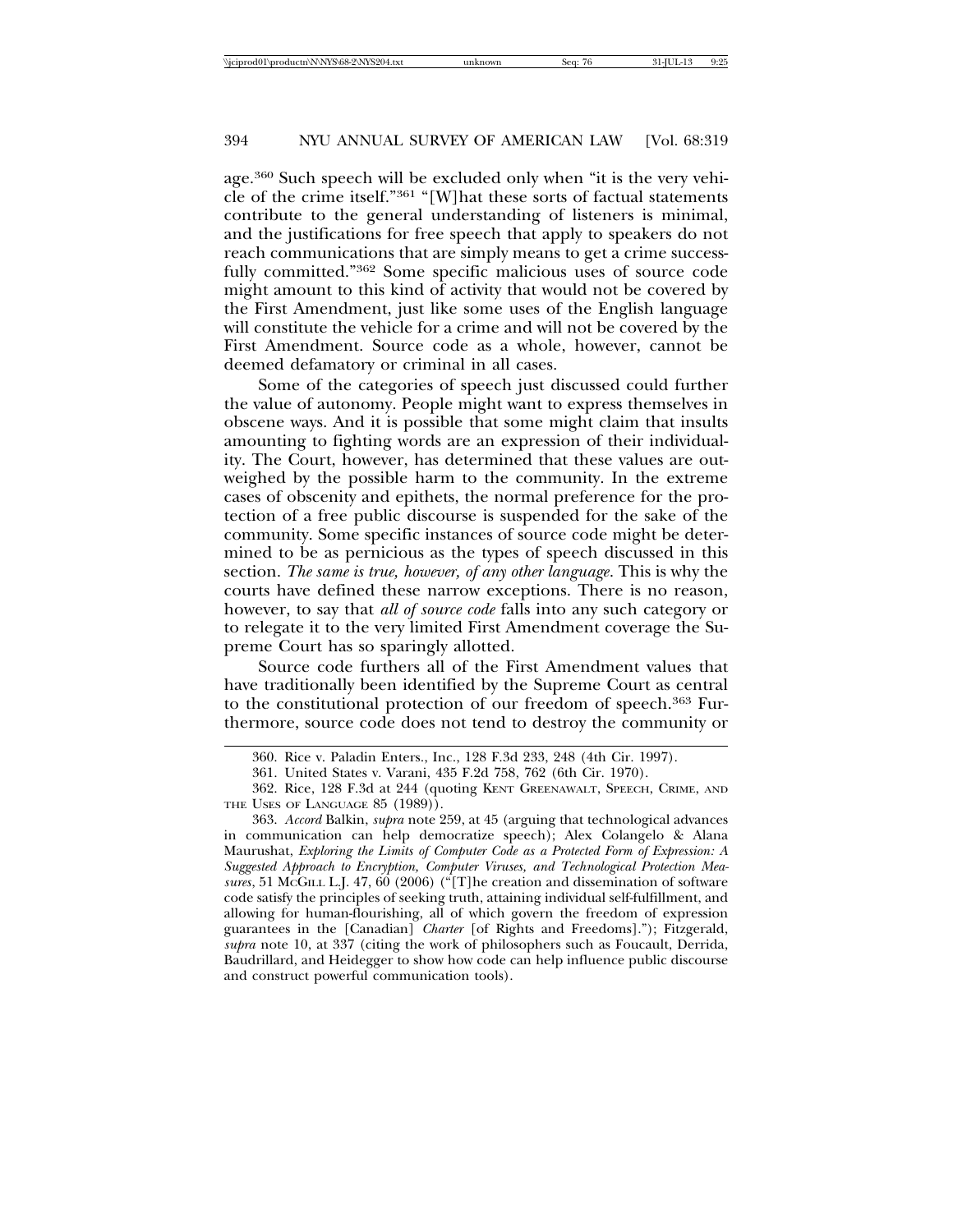## 2012] FIRST AMENDMENT COVERAGE OF SOURCE CODE 395

channels of communication that the First Amendment seeks to protect in any systematic or all-encompassing way. For these reasons, source code is fundamentally different from the specific types of disfavored speech that the Supreme Court has excluded from full First Amendment coverage.

#### **CONCLUSION**

Computer source code is the lifeblood of the Internet. It is also the brick and mortar of cyberspace itself. As such, any control that a government can wield over code is a powerful tool for controlling the development of new technologies and idiosyncratic voices. With the advent and dramatic proliferation in the Internet of social networking media and platforms for the publication and sharing of user-generated content, the ability of individuals across the world to communicate and share ideas with each other has reached truly revolutionary dimensions.

As this article has argued, there are many reasons why First Amendment coverage should be extended to computer source code. Source code is sufficiently communicative under the *Spence-Hurley* test as either a kind of written word or as an activity that carries with it sufficient social conventions to convey messages understandable by others. Yet even if source code were considered non-speech for First Amendment purposes, its regulation would trigger First Amendment scrutiny because it is at the heart of the constitution of the Internet, a recognized medium for the communication of ideas.

Perhaps most importantly, source code furthers all the values embodied in the First Amendment without posing, as a category of speech, a threat to the community of First Amendment agents. None of the narrowly defined classes of speech that are excluded from First Amendment coverage are similar enough to source code to justify carving out a similar exception for computer code.

The awesome potential that computer source code has to empower individuals and groups all across the globe in their struggle for truth-seeking, democratic self-governance, self-realization, and community-building makes it deserving of full First Amendment coverage. Let the people speak in code.